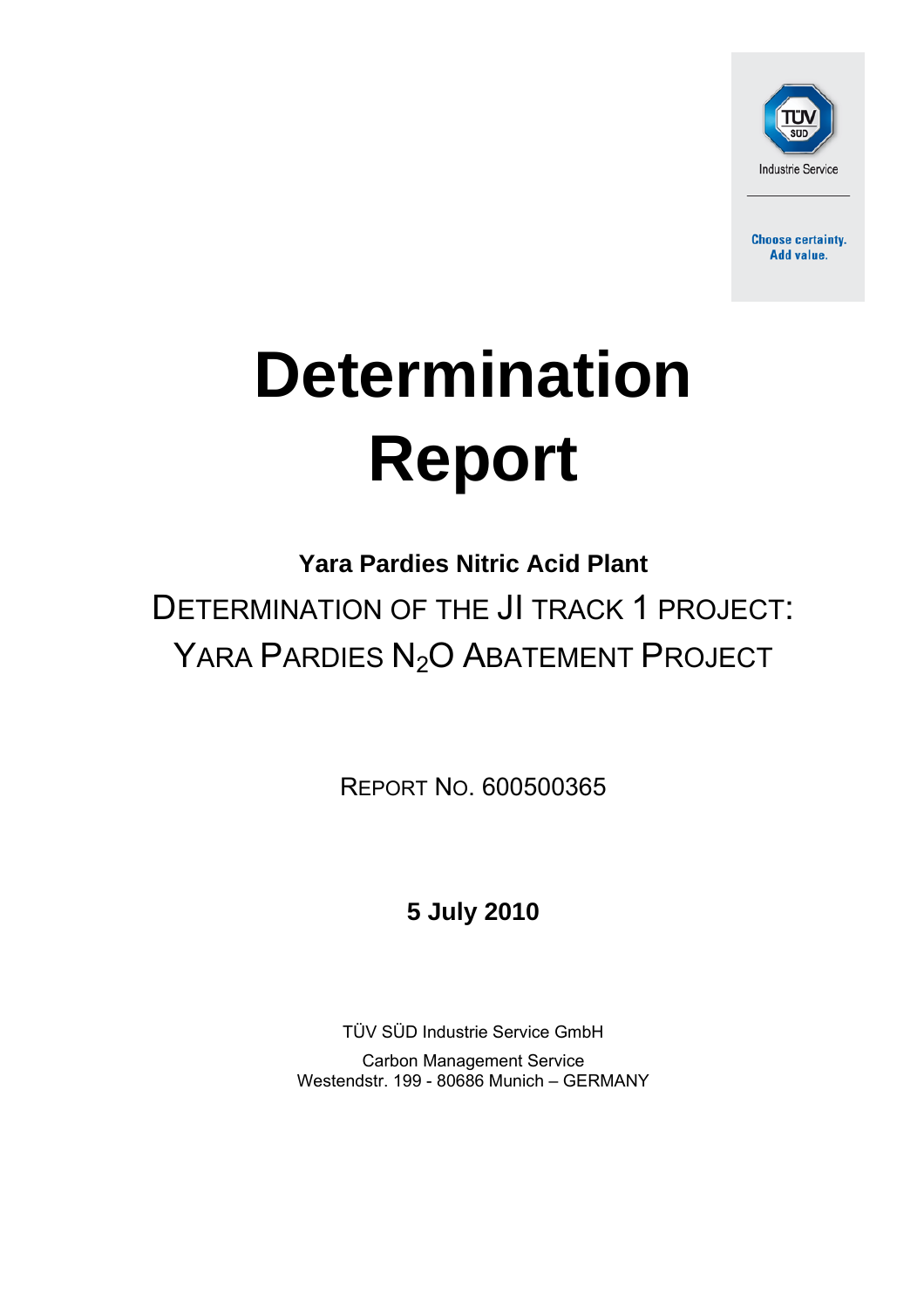Page 1 of 22



| Report No. | Date of first issue |    | <b>Revision No. Revision Date</b> | Certificate No. |
|------------|---------------------|----|-----------------------------------|-----------------|
| 600500365  | 1-12-2009           | 04 | 05-07-2010                        |                 |

| <b>Subject:</b> Determination of the JI track 1 Project Yara Pardies $N_2O$ Abatement Project                           |                                                                                                                              |  |  |
|-------------------------------------------------------------------------------------------------------------------------|------------------------------------------------------------------------------------------------------------------------------|--|--|
| <b>Accredited TÜV SÜD Unit:</b>                                                                                         | <b>TÜV SÜD Contract Partner:</b>                                                                                             |  |  |
| TÜV SÜD Industrie Service GmbH<br>Certification Body "climate and energy"<br>Westendstr. 199<br>80686 Munich<br>Germany | TÜV SÜD Industrie Service GmbH<br>Certification Body "climate and energy"<br>Westendstr, 199<br>80686 Munich<br>Germany      |  |  |
| <b>Project Participant of host country:</b>                                                                             | <b>Project Site(s):</b>                                                                                                      |  |  |
| <b>YARA France SAS</b><br>100 Rue Henri Barbusse<br>F-92751 Nanterre                                                    | Pardies near Pau, South West of France,<br>Department: Pyrénées-Atlantiques<br>Ammonia burners: 43°22'21.32"N & 0°35'10.20"N |  |  |
|                                                                                                                         |                                                                                                                              |  |  |
| Yara Pardies N <sub>2</sub> O Abatement Project<br><b>Project Title:</b>                                                |                                                                                                                              |  |  |
| <b>Applied Methodology / Version:</b>                                                                                   | 5<br>Project specific methodology<br>Scope(s):<br><b>Technical Area(s):</b><br>5.1                                           |  |  |
| <b>First PDD Version (GSP):</b>                                                                                         | <b>Final PDD version:</b>                                                                                                    |  |  |
| Date of issuance:<br>19.08.2009                                                                                         | Date of issuance:<br>24.05.2010                                                                                              |  |  |
| Version No.:<br>01                                                                                                      | Version No.:<br>03                                                                                                           |  |  |
| Starting Date of GSP<br>24.08.2009                                                                                      |                                                                                                                              |  |  |
| <b>Estimated Average Annual Emission Reduction:</b>                                                                     | 63.943 $tCO_2$ equ                                                                                                           |  |  |
| <b>Assessment Team Leader:</b>                                                                                          | <b>Veto Person:</b>                                                                                                          |  |  |
| Nikolaus Kröger                                                                                                         | Javier Castro                                                                                                                |  |  |
| <b>Assessment Team Members:</b>                                                                                         | <b>Responsible Certification Body Members:</b>                                                                               |  |  |
| <b>Robert Mitterwallner</b>                                                                                             | <b>Thomas Kleiser</b>                                                                                                        |  |  |
|                                                                                                                         |                                                                                                                              |  |  |
|                                                                                                                         |                                                                                                                              |  |  |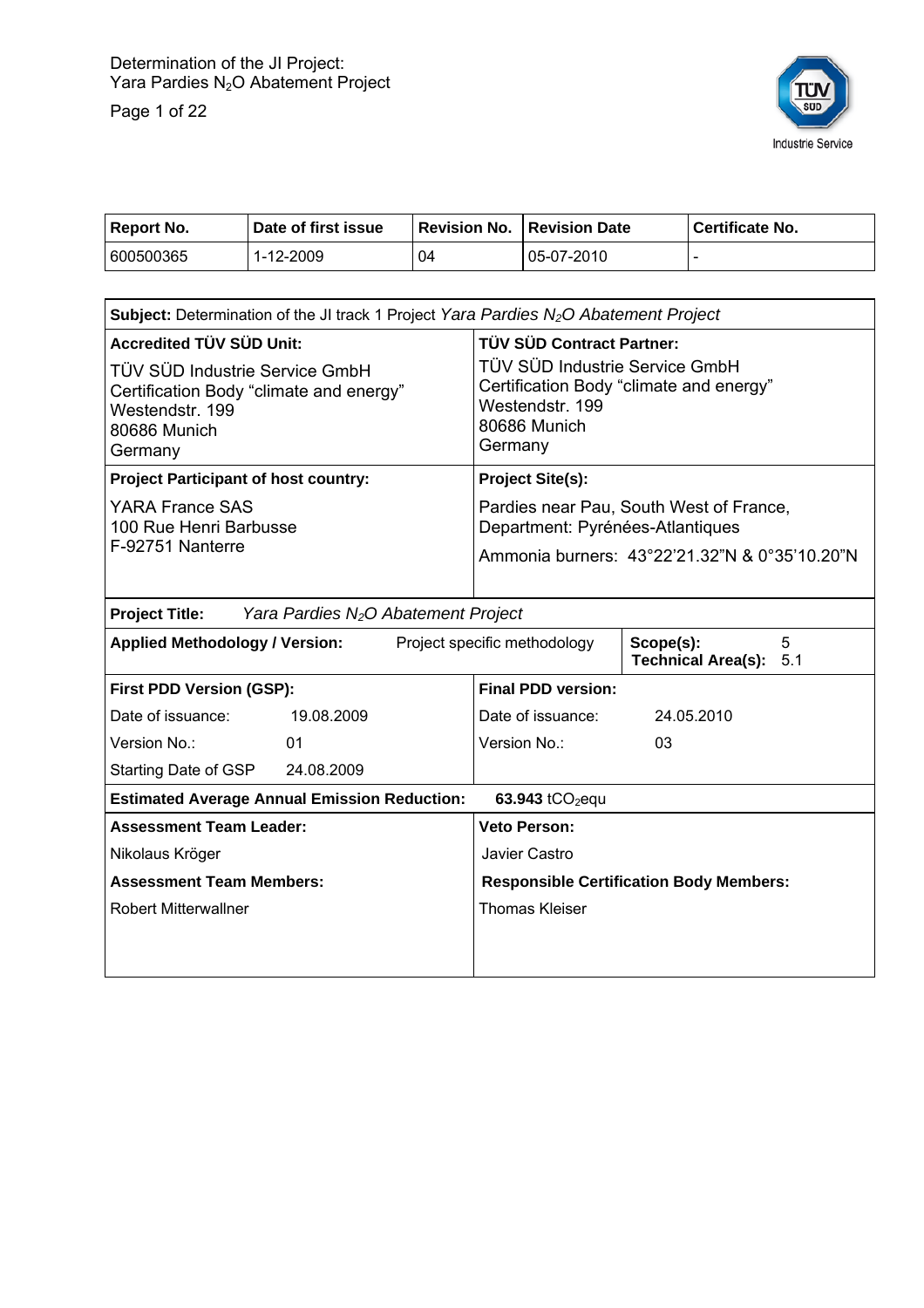Page 2 of 22



#### **Summary of the Validation Opinion:**   $\boxtimes$  The review of the project design documentation and the subsequent follow-up interviews have provided TÜV SÜD with sufficient evidence for the determination of the project's fulfilment of all stated criteria. In our opinion, the project meets all national guidelines and procedures of the host country France for JI track 1 (http://ji.unfccc.int/JI\_Parties/PartiesList.html#France ) as well as the specific requirements of the LoE of the DFP of France. Therefore, TÜV SÜD recommends the project for registration by the DFP of France if the letters of approval of all Parties involved will be available.  $\Box$  The review of the project design documentation and the subsequent follow-up interviews have not provided TÜV SÜD with sufficient evidence for the determination of the project's fulfilment of all stated criteria. Therefore, TÜV SÜD will not recommend the project for registration by the DFP of France and will inform the project participants and the DFP of France of this decision.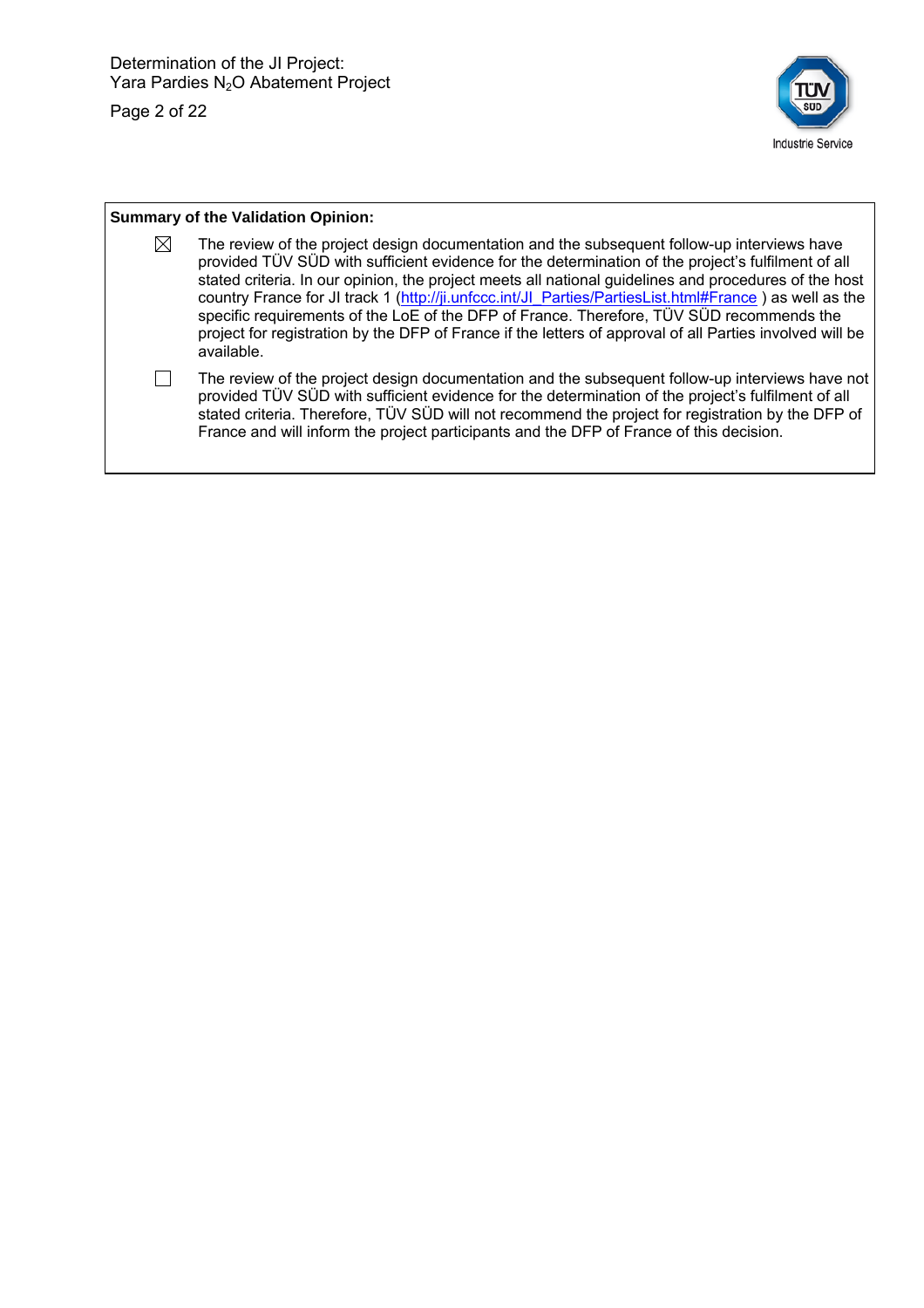Page 3 of 22



# **Abbreviations**

| <b>Automated Measurement System</b><br>Best Available Technique Reference<br><b>Corrective Action Request</b> |
|---------------------------------------------------------------------------------------------------------------|
|                                                                                                               |
|                                                                                                               |
|                                                                                                               |
| Clean Development Mechanism                                                                                   |
| <b>Certified Emission Reduction</b>                                                                           |
| <b>Clarification Request</b>                                                                                  |
| <b>Designated Focal Point</b>                                                                                 |
| JI Determination and Verification Manual                                                                      |
|                                                                                                               |
| Environmental Impact Assessment / Environmental Assessment                                                    |
| <b>Emission Reduction</b>                                                                                     |
| <b>Emission Reduction Unit</b>                                                                                |
| <b>Forward Action Request</b>                                                                                 |
| GreenHouse Gas(es)                                                                                            |
| <b>Global Stakeholder Process</b>                                                                             |
| Intergovernmental Panel on Climate Change                                                                     |
| <b>Information Reference List</b>                                                                             |
| Internal Rate of Return                                                                                       |
| Joint Implementation                                                                                          |
| JI Supervisory Commitee                                                                                       |
|                                                                                                               |
| Letter of Approval                                                                                            |
| Letter of Endorsement                                                                                         |
|                                                                                                               |
| Non Governmental Organisation                                                                                 |
| <b>Project Design Document</b>                                                                                |
| <b>Project Participant</b>                                                                                    |
| TÜV SÜD Industrie Service GmbH                                                                                |
| United Nations Framework Convention on Climate Change                                                         |
| <b>Emission Factor</b>                                                                                        |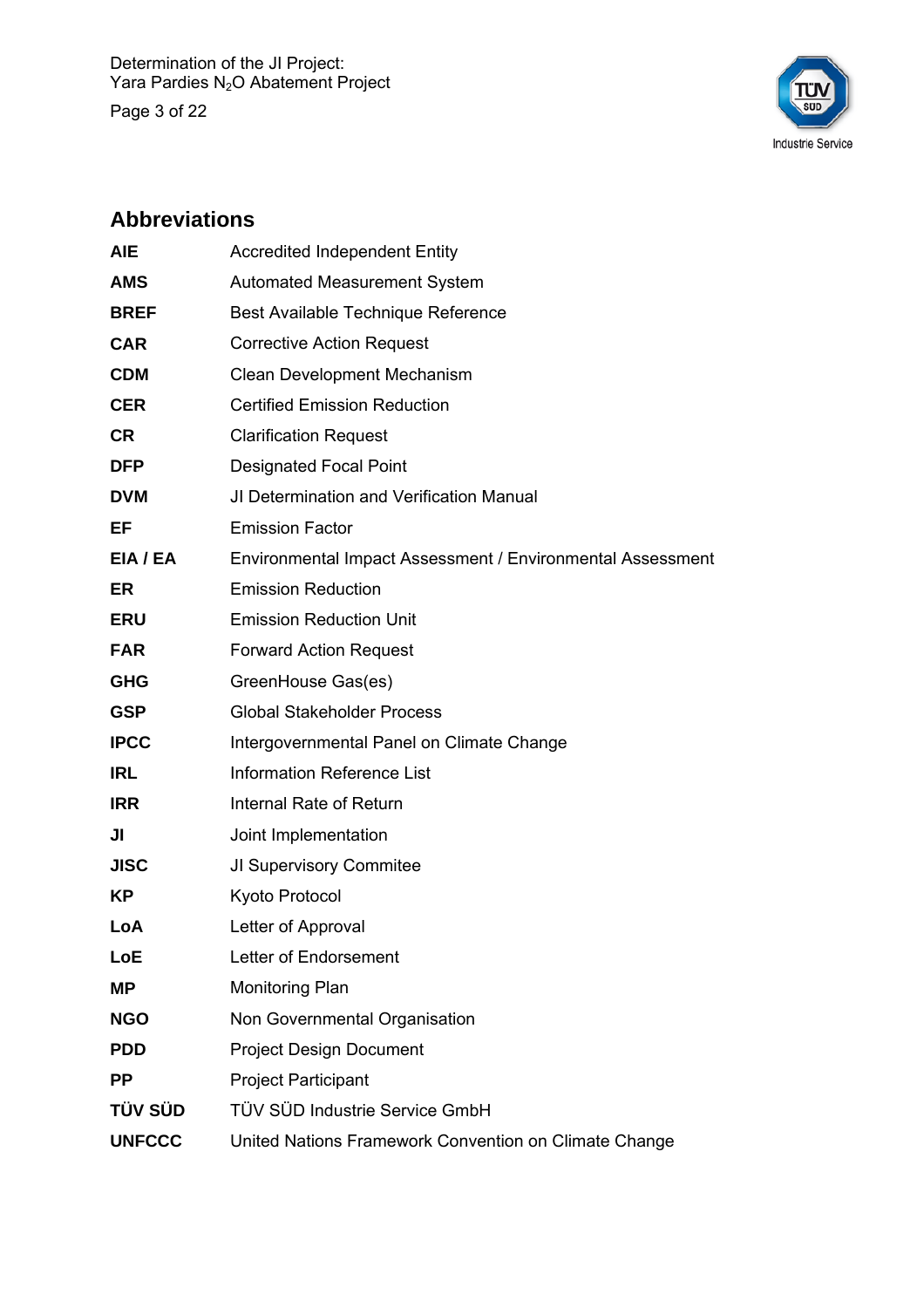Page 4 of 22



# **Table of Contents**

# Page

| 1              |                                                                    |  |
|----------------|--------------------------------------------------------------------|--|
| 1.1            |                                                                    |  |
| 1.2            |                                                                    |  |
| $\overline{2}$ |                                                                    |  |
| 2.1            |                                                                    |  |
| 2.2            |                                                                    |  |
| 2.3            |                                                                    |  |
| 2.4            |                                                                    |  |
| 2.5            |                                                                    |  |
| 2.6            |                                                                    |  |
| 3              |                                                                    |  |
| 3.1            |                                                                    |  |
| 3.2            |                                                                    |  |
| 3.3            |                                                                    |  |
| 3.4            |                                                                    |  |
| 3.4.1          |                                                                    |  |
| 3.4.2          |                                                                    |  |
| 3.4.3          |                                                                    |  |
| 3.4.4          | Algorithm and/or formulae used to determine emission reductions 15 |  |
| 3.4.5          |                                                                    |  |
| 3.4.6          |                                                                    |  |
| 3.4.7          |                                                                    |  |
| 3.5            |                                                                    |  |
| 3.5.1          |                                                                    |  |
| 3.5.2          |                                                                    |  |
| 3.5.3          |                                                                    |  |
| 3.5.4          |                                                                    |  |
| 3.6            |                                                                    |  |
| 3.7            |                                                                    |  |
| 3.8            |                                                                    |  |
| 4              |                                                                    |  |
| 5              |                                                                    |  |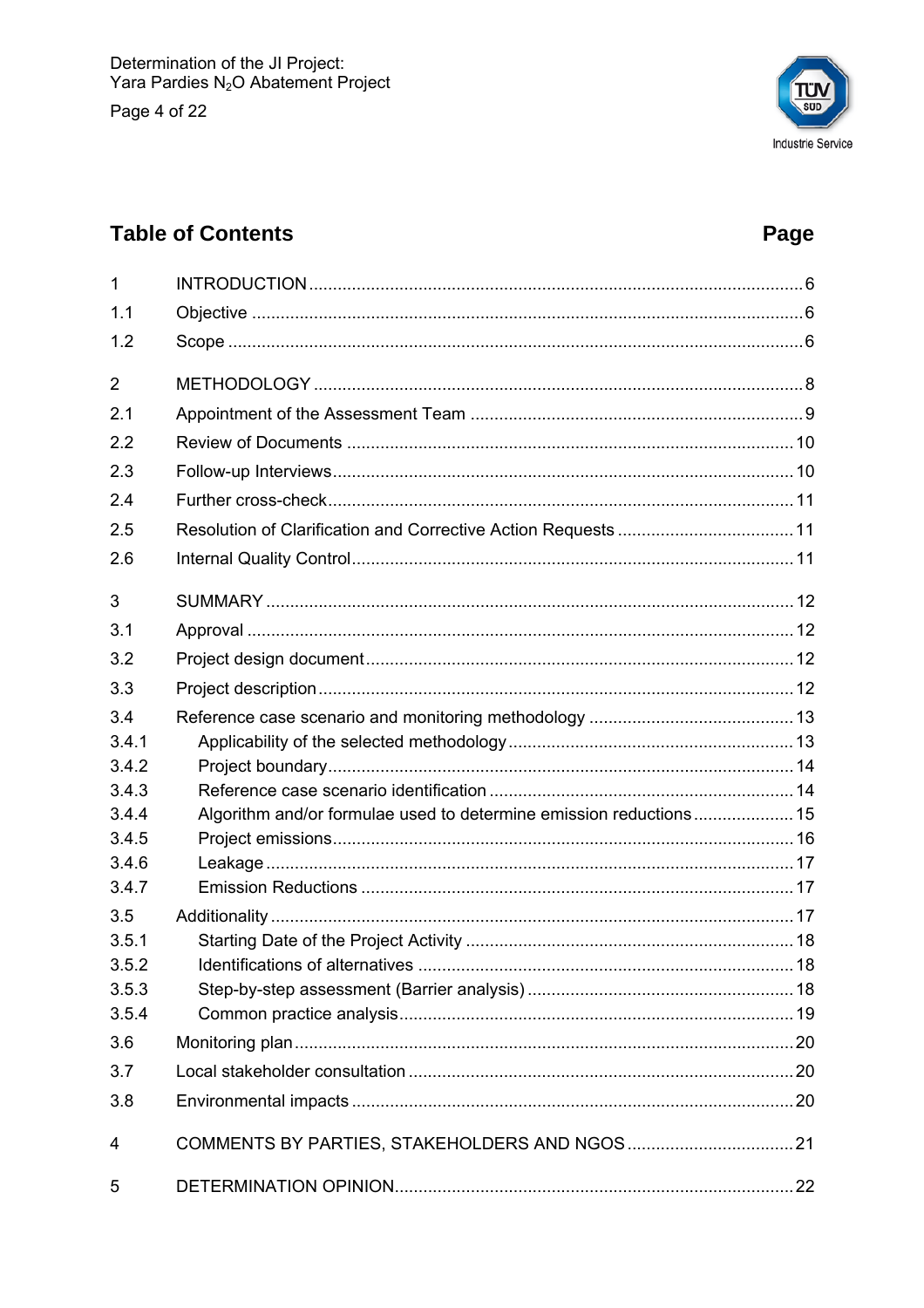Determination of the JI Project: Yara Pardies N<sub>2</sub>O Abatement Project

Page 5 of 22



Annex 1: Determination Protocol Annex 2: Information Reference List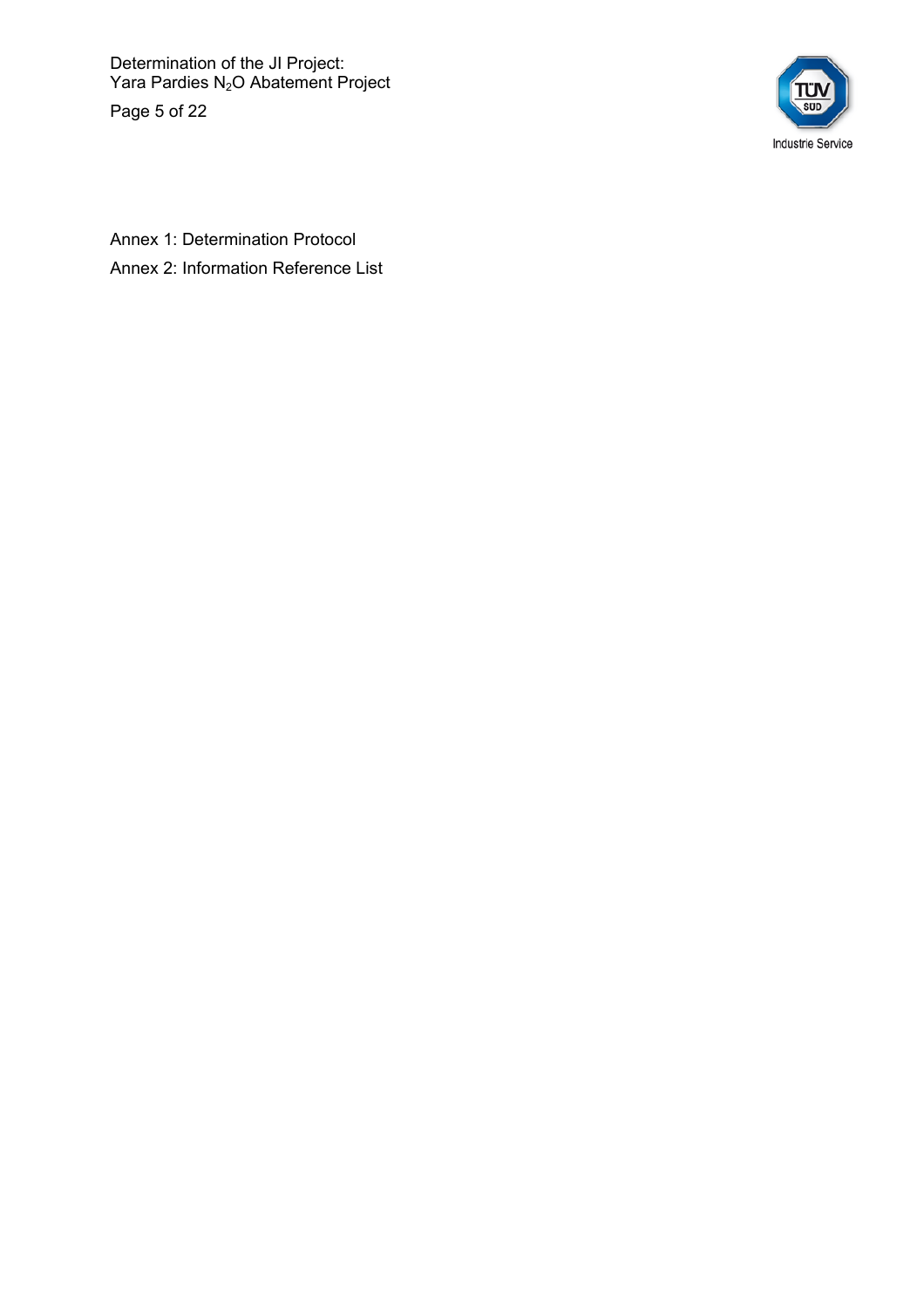Page 6 of 22



# **1 INTRODUCTION**

#### **1.1 Objective**

Determination is an independent assessment by a Third Party (Accredited Independent Entity = AIE) of a proposed project activity against the defined set of criteria for registration under the Joint Implementation (JI). Determination is also part of the JI Track 1 project cycle and will finally result in a conclusion by the executing AIE whether a project activity is valid, and should therefore be submitted for registration to the Designated Focal Point (DFP) for JI project implementation in France - *Ministère de l'Écologie, de l'Énergie, du Développement Durable et de la Mer, en charge des Technologies vertes et des Négociations sur le climat*. The ultimate decision on the registration of a proposed project activity rests with the DFP in France and the Parties involved.

The project activity mentioned in this Determination Report has been submitted under the project title: "*Yara Pardies N2O Abatement Project*".

The company - YARA Pardies Nitric acid plant - has contracted TÜV SÜD Industrie Service GmbH to conduct a determination of the above mentioned JI project in Pardies, France. The project was designed as a Track 1 project thus in the context of the Global Stakeholder Process (GSP) the project was published on the www.netinform.de website for a period of 30 days up from 24. August 2009 and is still available for public consultation at the following web link:

http://www.netinform.net/KE/Wegweiser/Guide22.aspx?ID=6282&Ebene1\_ID=50&Ebene2\_ID=2048 &mode=5

Under JI Track 1, requirements for the final approval are set by the DFP involved, mainly the DFP of the host country and in this case it is the French DFP. The general requirements are published in http://ji.unfccc.int/JI\_Parties/PartiesList.html#France, and the project specific French requirements for this project are described in the Projet Domestique Methodology: "Catalytic reduction of  $N_2O$  at nitric acid plants approved by the DFP in July 2009 (IRL-No. 3). The MEEDDM approved the methodology (IRL-No. 5) and, thus, confirms the validity of applying the methodology.

The determination serves as a conformity test of the project design and is a requirement for all JI projects. In particular the project's reference case, the monitoring plan (MP), and the project's compliance with host country criteria and general relevant UNFCCC criteria are validated in order to confirm that the project design, as documented, is sound and reasonable and meets the stated requirements and identified criteria. Determination is considered necessary to provide assurance to stakeholders of the quality of the project and its intended generation of emission reductions known as Emission Reduction Units (ERU - in the first commitment period under the Kyoto Protocol).

UNFCCC JI criteria refer to the Kyoto Protocol Article 6 criteria and the Guidelines for the implementation of Article 6 of the Kyoto Protocol as agreed in the Marrakech Accords.

#### **1.2 Scope**

The scope of any assessment is defined by the underlying legislation, regulation and guidance given by relevant entities or authorities. In the case of JI project activities, the scope is set by:

- $\triangleright$  The Kyoto Protocol, in particular § 6
- Decision 2/CMP1 and Decision 3/CMP.1 (Marrakech Accords)
- $\triangleright$  Decisions of the JISC published under http://ji.unfccc.int (for general guidance)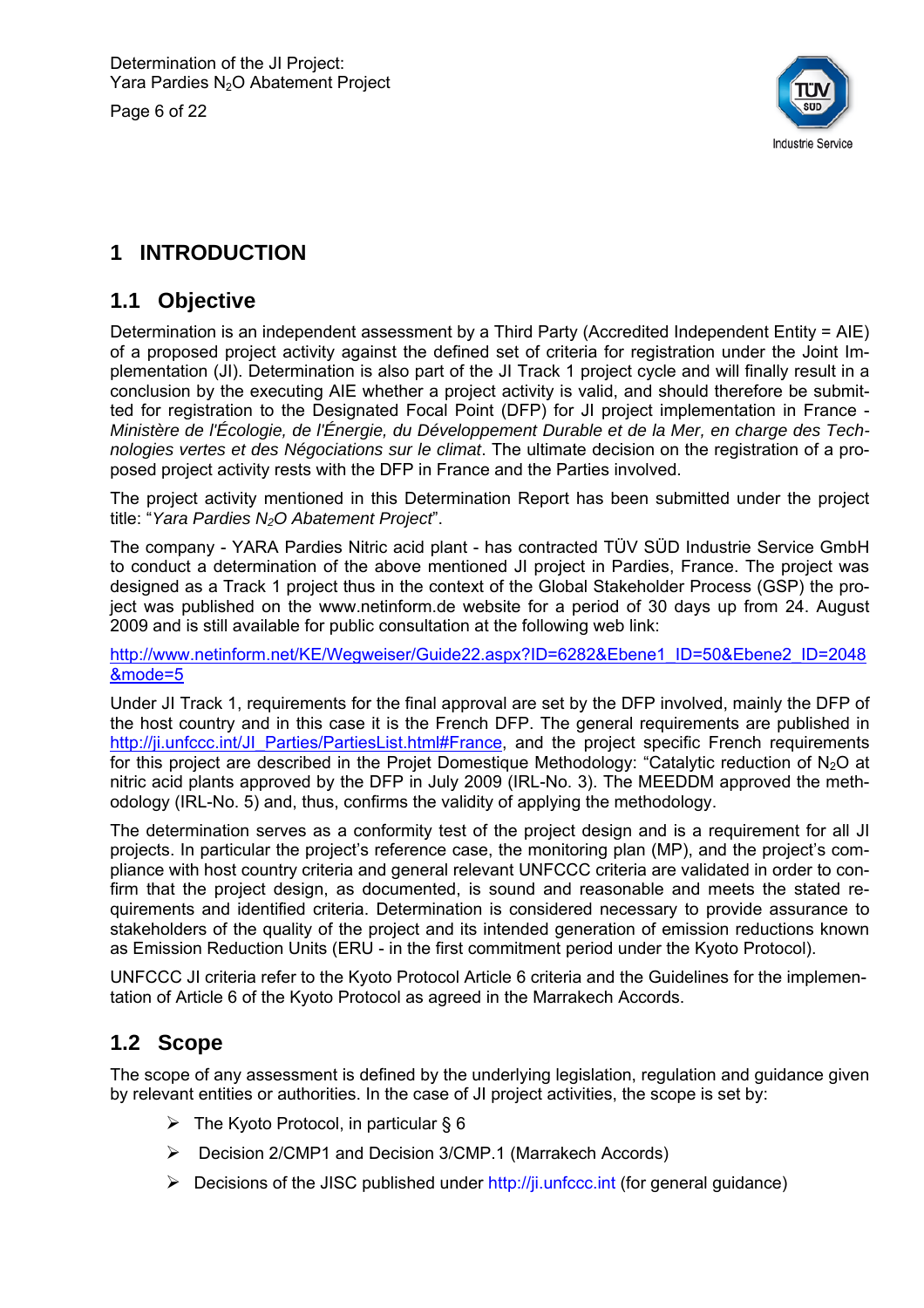Page 7 of 22



- $\triangleright$  Specific guidance by the JISC published under http://ji.unfccc.int (for general guidance)
- $\triangleright$  The applied approved methodology
- $\triangleright$  The technical environment of the project (technical scope)
- $\triangleright$  Internal and national standards on monitoring and QA/QC
- $\triangleright$  Technical quideline and information on best practice
- $\triangleright$  Additional national requirements as set by the French DFP

The determination process is not meant to provide any form of consulting for the project participant (PP). However, stated requests for clarifications, corrective actions, and/or forward actions may provide input for improvement of the project design.

The first version of the PDD received by TÜV SÜD was made publicly available on the internet at TÜV SÜD's webpage as mentioned above. The applied methodology *Réduction Catalytique du N2O dans des usines d'acide nitrique* (IRL-No. 3) can be found at the webpage of the French DFP at http://www.ecologie.gouv.fr/Methodologies-de-projets.html.

The only purpose of a determination is its use during the registration process as part of the JI Track 1 project cycle. Hence, TÜV SÜD cannot be held liable by any party for decisions made or not made based on the Determination opinion, which will go beyond this purpose.

The determination scope is defined as an independent and objective review of the PDD and other relevant supporting documents. The information in these documents is reviewed against Kyoto Protocol requirements, UNFCCC rules and associated interpretations. The rules for Track 1 have to be finalised by the French DFP.

The determination of this project activity has been carried out according to the JI DVM. In this particular case a project specific determination protocol corresponding to the specific demands of the project specific methodology "*Réduction Catalytique du N2O dans des usines d'acide nitrique***"** had been developed and used.

According to the Corrective Action Requests (CARs) and Clarification Requests (CRs) addressed during the audit process the client decided to revise and update the PDD to version 3 from 24 May 2010. This final version of the PDD serves as the basis for the final conclusions presented herewith.

In order to evaluate the PDD and corresponding documentation, it was obvious that the competence and capability of the validation team had to cover at least the following aspects:

- Knowledge of Kyoto Protocol and the Marrakech Accords
- Environmental and Social Impact Assessment
- Skills in environmental auditing (ISO 14001)
- Quality Assurance
- Technologies, processes and operation of nitric acid plants
- Reference case concepts
- Monitoring concepts
- Political, economical and technical random conditions in host country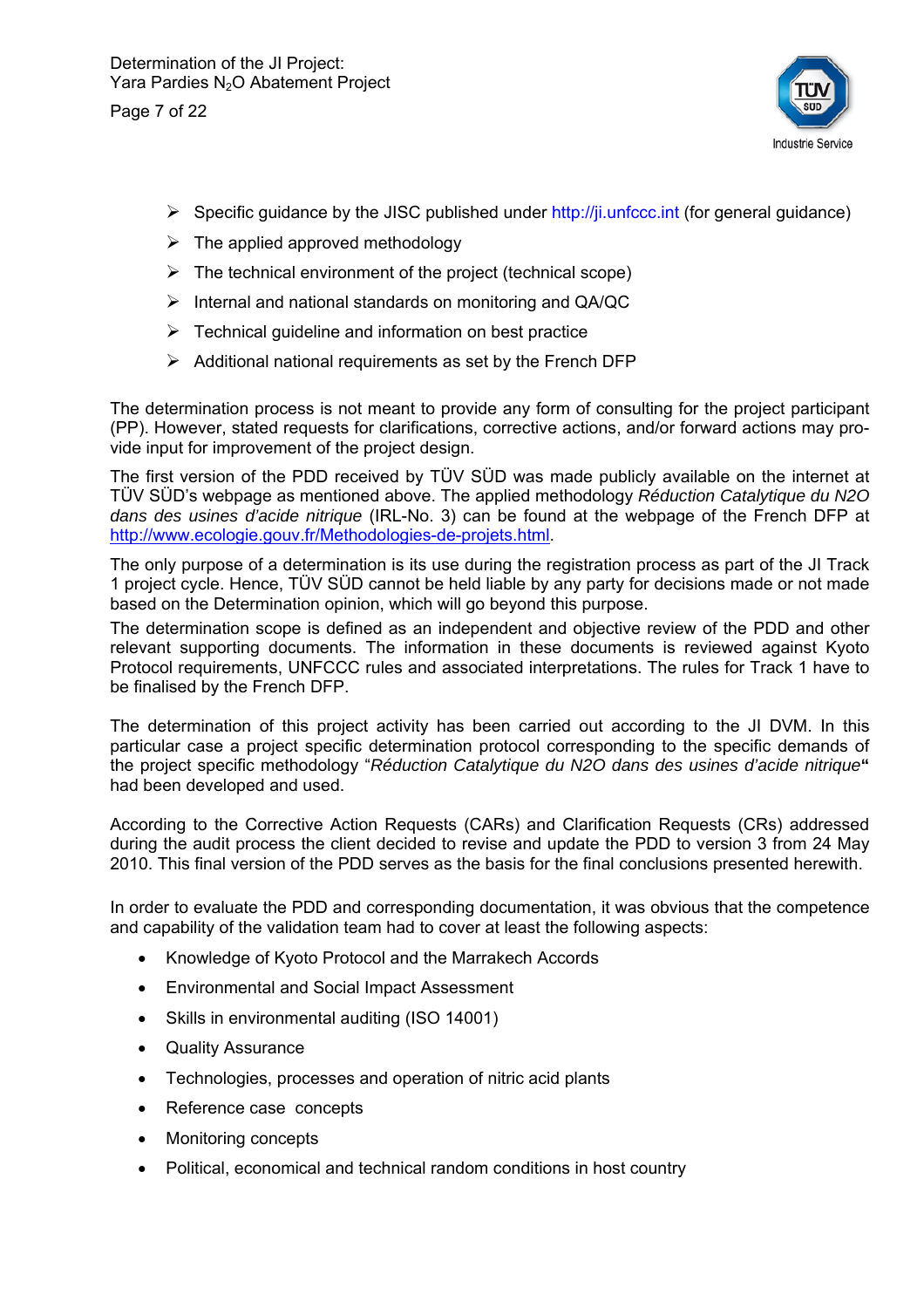Page 8 of 22



# **2 METHODOLOGY**

The project assessment aims at being a risk based approach and is based on the methodology developed in the DVM, an initiative of Designated and Applicant Entities, which aims to harmonize the approach and quality of all such assessments.

In order to ensure transparency, a determination protocol was customised for the project. TÜV SÜD developed a checklist and protocol based on the templates presented by the DVM. The protocol shows, in a transparent manner, criteria (requirements), the discussion of each criterion by the assessment team and the results from validating the identified criteria. The Determination Protocol serves the following purposes:

- It organises, details and clarifies the requirements a JI project is expected to meet;
- It ensures a transparent Determination process where the validator will document how a particular requirement has been validated and the result of the Determination.

The Determination protocol for this project consists of three tables. The different columns in these tables are described in the figure below.

The completed Determination protocol is enclosed in Annex 1 to this report.

| Determination Protocol Table 1: Conformity of Project Activity and PDD                                                                                                                                                                     |                                                                                                                                                                                                             |                                                                                                                                                                                                                                                                                                                                                                                          |                                                                                                                                                                                                                                                                                                                                                                                                                                                                 |                                                                                                               |  |  |  |
|--------------------------------------------------------------------------------------------------------------------------------------------------------------------------------------------------------------------------------------------|-------------------------------------------------------------------------------------------------------------------------------------------------------------------------------------------------------------|------------------------------------------------------------------------------------------------------------------------------------------------------------------------------------------------------------------------------------------------------------------------------------------------------------------------------------------------------------------------------------------|-----------------------------------------------------------------------------------------------------------------------------------------------------------------------------------------------------------------------------------------------------------------------------------------------------------------------------------------------------------------------------------------------------------------------------------------------------------------|---------------------------------------------------------------------------------------------------------------|--|--|--|
| <b>Checklist Topic /</b><br><b>Question</b>                                                                                                                                                                                                | <b>Reference</b>                                                                                                                                                                                            | <b>Comments</b>                                                                                                                                                                                                                                                                                                                                                                          | <b>PDD in GSP</b>                                                                                                                                                                                                                                                                                                                                                                                                                                               | <b>Final PDD</b>                                                                                              |  |  |  |
| The checklist is<br>organised in<br>sections following<br>the arrangement<br>of the applied<br>PDD version.<br>Each section is<br>then further sub-<br>divided. The<br>lowest level<br>constitutes a<br>checklist question<br>/ criterion. | Gives<br>reference<br>to<br>documents<br>where the<br>answer to<br>the<br>checklist<br>question or<br><i>item is</i><br>found in<br>case the<br>comment<br>refers to<br>documents<br>other than<br>the PDD. | The section is used to<br>elaborate and discuss the<br>checklist question and/or<br>the conformance to the<br>question. It is further used<br>to explain the conclusions<br>reached. In some cases<br>sub-checklist are applied<br>indicating yes/no decisions<br>on the compliance with the<br>stated criterion. Any<br><b>Request</b> has to be<br>substantiated within this<br>column | Conclusions are<br>presented based on<br>the assessment of<br>the first PDD<br>version. This is<br>either acceptable<br>based on evidence<br>provided $(\varnothing)$ , or a<br><b>Corrective Action</b><br><b>Request (CAR)</b><br>due to non-<br>compliance with the<br>checklist question<br>(See below).<br><b>Clarification</b><br><b>Request (CR) is</b><br>used when the<br>Determination team<br>has identified a<br>need for further<br>clarification. | Conclusions are<br>presented in the<br>same manner<br>based on the<br>assessment of the<br>final PDD version. |  |  |  |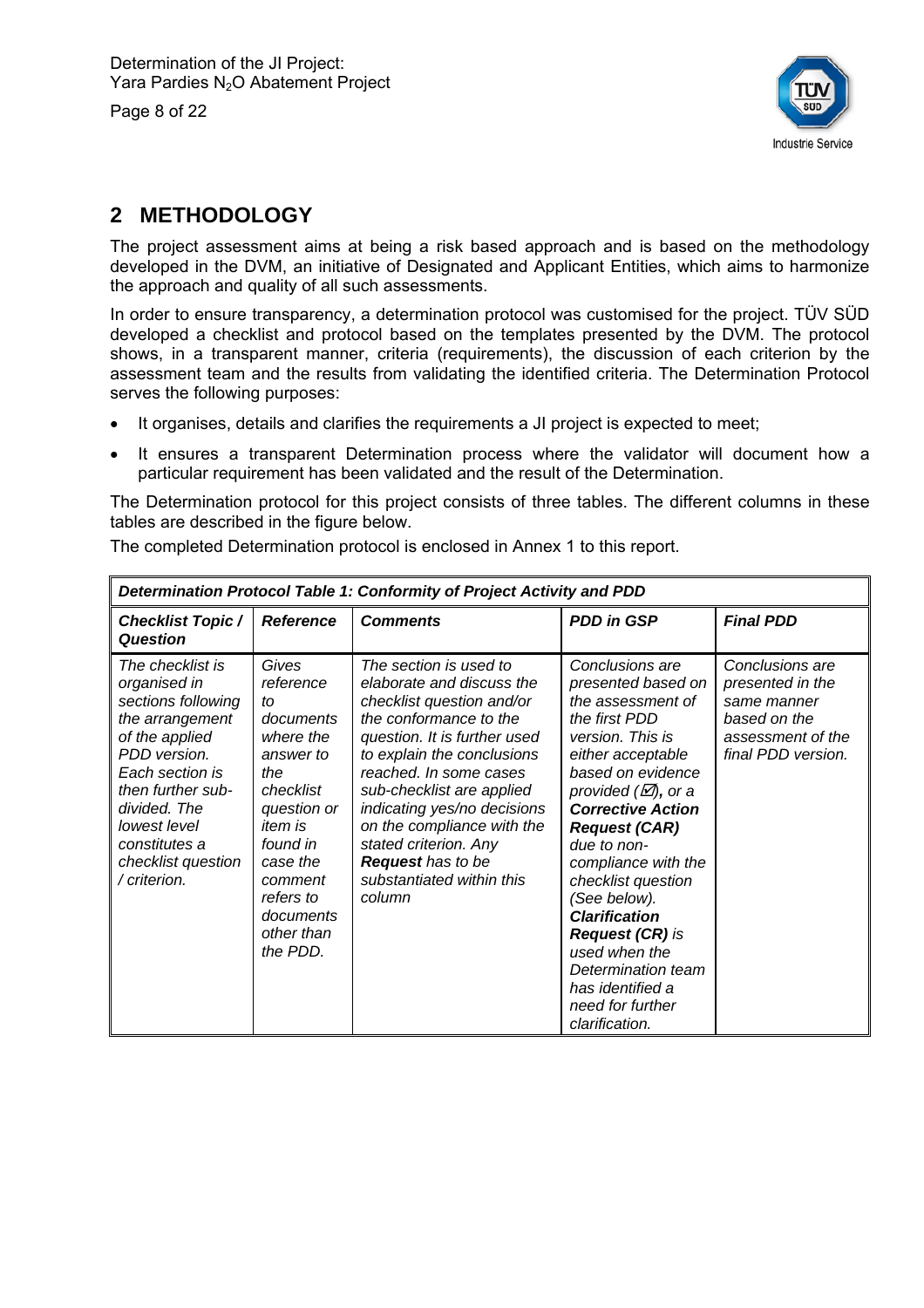Page 9 of 22



Table 2 presents the summary of project proponent's response to the CARs and CRs as well as the Determination team's conclusions. This table may also include any Open Issues addressed during the Determination process.

| Determination Protocol Table 2: Resolution of Corrective Action and Clarification Requests                                                                          |                                                                                                                                                                  |                                                                                                                                                                                     |                                                                                                                                                                                     |  |  |
|---------------------------------------------------------------------------------------------------------------------------------------------------------------------|------------------------------------------------------------------------------------------------------------------------------------------------------------------|-------------------------------------------------------------------------------------------------------------------------------------------------------------------------------------|-------------------------------------------------------------------------------------------------------------------------------------------------------------------------------------|--|--|
| <b>Clarifications and</b><br>corrective action<br>requests                                                                                                          | Ref. to table 1                                                                                                                                                  | <b>Summary of project</b><br>owner response                                                                                                                                         | <b>Determination team</b><br>conclusion                                                                                                                                             |  |  |
| If the conclusions from<br>Table 1 are either a<br>Corrective Action<br>Request or a<br><b>Clarification Request,</b><br>these should be listed in<br>this section. | Reference to the<br>checklist question<br>number in Table 1<br>where the Corrective<br><b>Action Request or</b><br><b>Clarification Request</b><br>is explained. | The responses given<br>by the client or other<br>project participants<br>during the<br>communications with<br>the Determination<br>team should be<br>summarised in this<br>section. | This section should<br>summarise the<br>Determination team's<br>responses and final<br>conclusions. The<br>conclusions should also be<br>included in Table 1, under<br>"Final PDD". |  |  |

In case of any unsatisfactory response from the project proponent to any of the CARs, CRs or Open Issues, the unresolved issues will be presented in table 3.

| Determination Protocol Table 3: Unresolved Corrective Action and Clarification Requests                                        |                                             |    |       |                                                                                                                                           |  |  |
|--------------------------------------------------------------------------------------------------------------------------------|---------------------------------------------|----|-------|-------------------------------------------------------------------------------------------------------------------------------------------|--|--|
| <b>Clarifications and</b><br>corrective action<br>requests                                                                     | Id. of CAR/CR 1                             |    |       | <b>Explanation of the Conclusion for Denial</b>                                                                                           |  |  |
| If the final conclusions<br>from Table 2 results in a<br>denial the referenced<br>request should be listed<br>in this section. | <i><u><b>Identifier</b></u></i><br>Request. | Οf | the I | This section should present a detailed explanation,<br>why the project is finally considered not to be in<br>compliance with a criterion. |  |  |

# **2.1 Appointment of the Assessment Team**

According to the technical scopes and experiences in the sectoral or national business environment, TÜV SÜD has composed a project team in accordance with the appointment rules of the TÜV SÜD certification body "climate and energy". The composition of an assessment team has to be approved by the Certification Body (CB) to assure that the required skills are covered by the team. The CB TÜV SÜD operates four qualification levels for team members that are assigned by formal appointment rules:

- Assessment Team Leader (ATL)
- ▶ Greenhouse Gas Auditor (GHG-A)
- $\triangleright$  Greenhouse Gas Auditor Trainee (T)
- $\triangleright$  Experts (E)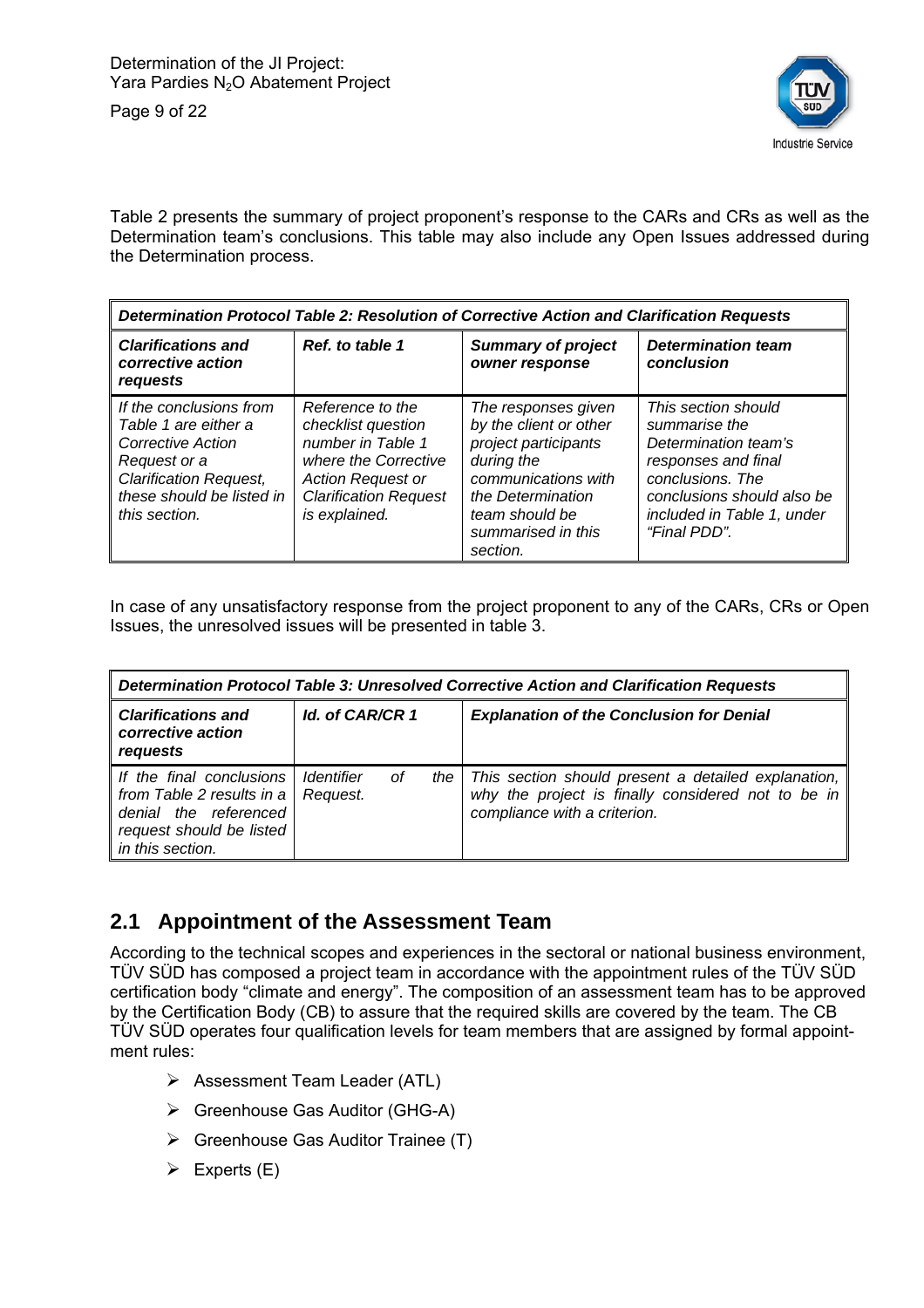

It is required that the sectoral scope/s and the technical area/s linked to the methodology and project have to be covered by the assessment team. The Determination team consisted of the following members (Assessment Team Leader is written in bold letters):

| <b>Name</b>                 | <b>Qualification</b> | <b>Coverage of</b><br>scope 5 | <b>Coverage of</b><br>technical area 5.1<br>and 5.2 | <b>Host country</b><br>experience |
|-----------------------------|----------------------|-------------------------------|-----------------------------------------------------|-----------------------------------|
| Nikolaus Kröger             | ATL                  | М                             | M                                                   |                                   |
| <b>Robert Mitterwallner</b> | GHG-A                | ⊠                             | ⊽                                                   | ☑                                 |

**Nikolaus Kröger** is environmental engineer and expert for emissions monitoring and quality assurance at the department "TÜV SÜD Carbon Management Service". He is located in the TÜV SÜD Hamburg office and is also engaged as personally accredited verifier in the EU-ETS serving the Northern German market. Being auditor for CDM projects he has already been involved in several CDM activities with a special focus on industrial non-CO2 projects. Constitutive on 13 years experience at the department "Environmental Service" he verified many metallurgical plants, refineries, chemical plants, waste treatment and power plants and process engineering in many types of facilities. One of his former focal points had been implementation and calibration of complex automatic Environment-Data-Systems.

**Robert Mitterwallner** is a GHG-Auditor with a background as auditor for environmental management systems (according to ISO 14001), as expert in environmental permit procedures for industrial plants and as expert for environmental impact studies assessment. He is located at TUV SÜD Industrie Service in Munich since 1990. He has received training in the JI determination as well as CDM validation process and applied successfully as GHG Auditor for the scope chemical industries, among others.

#### **2.2 Review of Documents**

The first version of the PDD was submitted to the AIE in July 2009. This PDD version and additional background documents related to the project design and reference case have been reviewed to verify the correctness, credibility, and interpretation of the presented information. Furthermore, a crosscheck between information provided and information from other sources (if available) has been done as an initial step of the validation process. In May 2010 the design of the project has been changed by an updated N2O abatement efficiency of the secondary catalyst. This is deemed not to be a substantial change of the design of the project activity (see chapter 3.4.5). Furthermore, in the same month a new draft Arrêté Préfectorale has been submitted (see chapter 3.4.2). A complete list of all documents and evidence material reviewed is attached as annex 2 to this report.

#### **2.3 Follow-up Interviews**

On 7. September 2009, TÜV SÜD performed an initial telephone conference with the project developer N-serve Germany. Physical site inspections and interviews with the project developer and the PP were held 10. and 11. September 2009 to confirm relevant information, and to resolve issues identified in the first document review.

The table below provides a list of all persons interviewed in this process.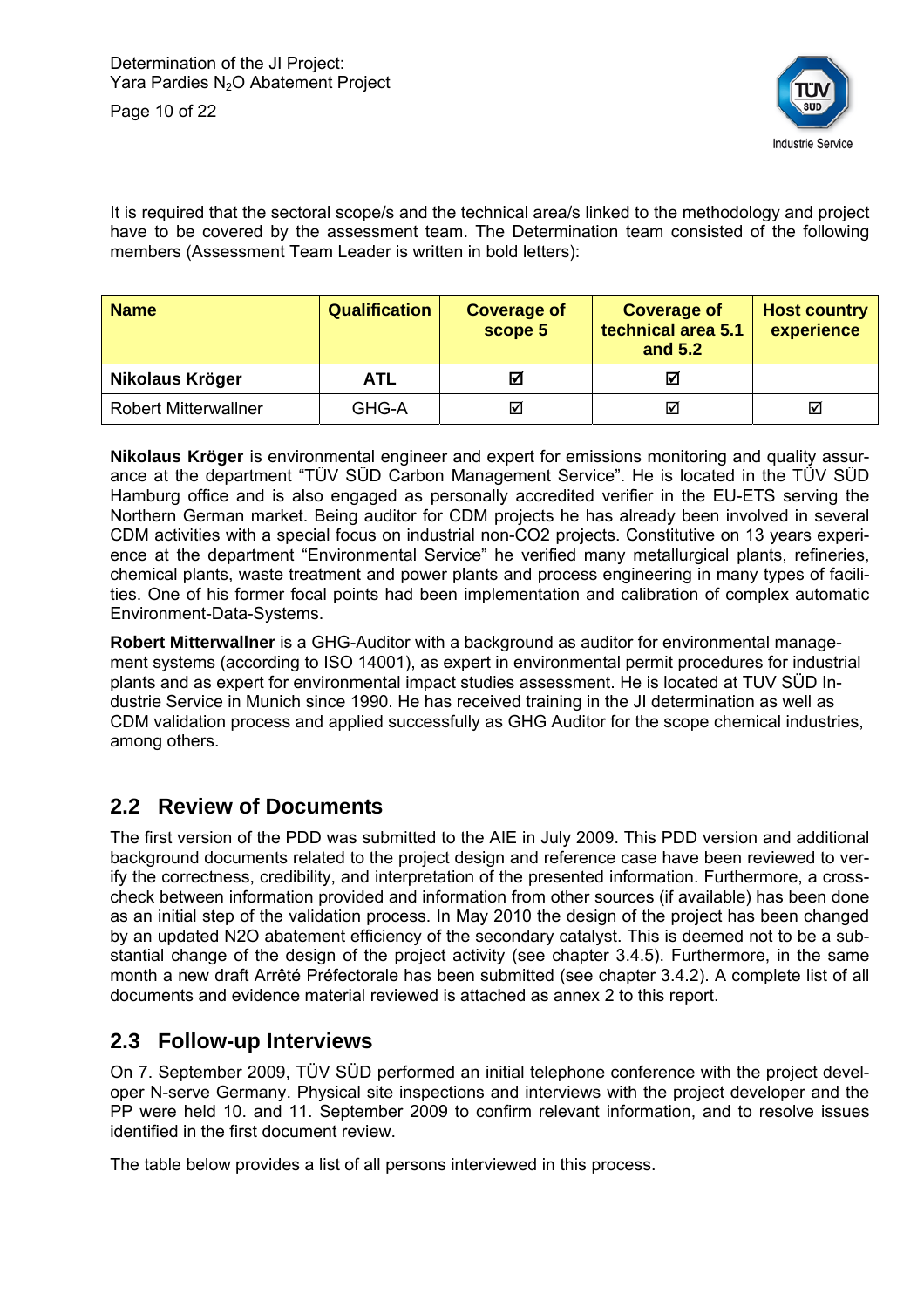Page 11 of 22



| <b>Name</b>                                   | <b>Organisation</b>                           |
|-----------------------------------------------|-----------------------------------------------|
| Mr. Philippe Michiels (Plant manager)         | Yara Pardies Nitric Acid Plant, usine Pardies |
| Mr. Guillon Bernard (HESQL manager)           | Yara Pardies Nitric Acid Plant, usine Pardies |
| Philip Bault (maintenance manager)            | Yara Pardies Nitric Acid Plant, usine Pardies |
| Mr. Patrick Marias (production manager)       | Yara Pardies Nitric Acid Plant, usine Pardies |
| Ms. Rebecca Cardani Strange (project manager) | N-serve, Germany                              |

# **2.4 Further cross-check**

During the determination process the team has made reference to available information related to similar projects or technologies as the JI project activity. Project documentation has also been reviewed against the project specific methodology to confirm the appropriateness of formulae and correctness of calculations.

# **2.5 Resolution of Clarification and Corrective Action Requests**

The objective of this phase of the determination is to resolve the requests for corrective actions, clarifications, and any other outstanding issues which needed to be clarified for TÜV SÜD`s conclusion on the project design. The CARs and CRs raised by TÜV SÜD were resolved during communication between the project developer / PP and TÜV SÜD. To guarantee the transparency of the validation process, the concerns raised and responses that have been given are documented in more detail in the validation protocol in annex 1.

# **2.6 Internal Quality Control**

Internal quality control is the final step of the determination process and involves the internal quality control by the CB "climate and energy" of the final documentation, which includes the determination report and annexes. The completion of the quality control indicates that each report submitted has been approved either by the head of the CB or the deputy (a veto person can be used if necessary). In projects where either the Head of the CB or his/her deputy is part of the assessment team, the approval is given by the one not serving on the project.

It is the ultimate decision of TÜV SÜD's Certification Body whether a project will be submitted for requesting registration at the French DFP or not.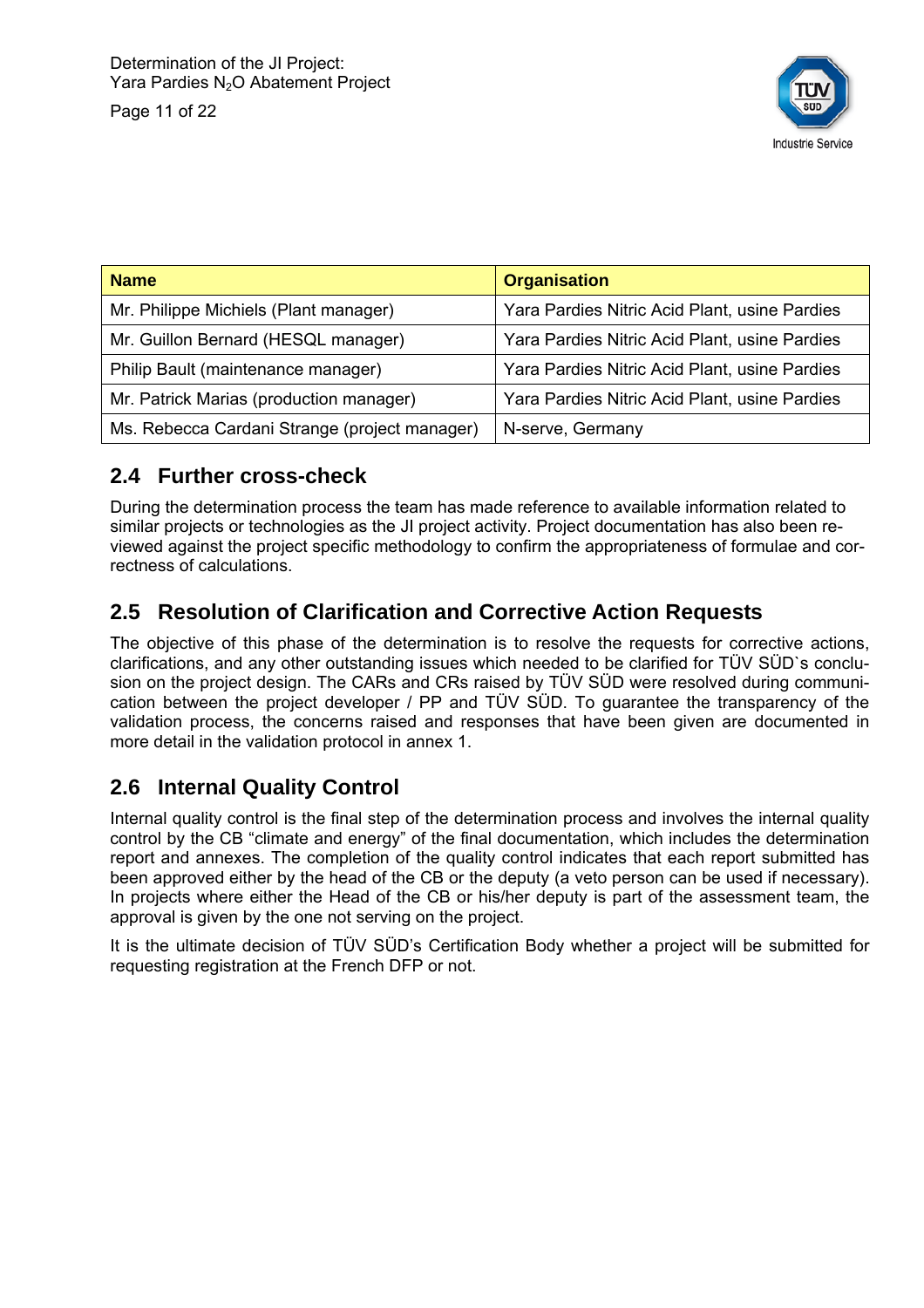Page 12 of 22



# **3 SUMMARY**

The assessment work and the main results are described below in accordance with the DVM reporting requirements. The reference documents indicated in this section and annex 1 are stated in annex 2.

# **3.1 Approval**

The project participant of France is YARA France SAS. The host Party France meets the requirements to participate in the JI track 1 (see chapter 1.1). Other project participants are YARA International ASA, Oslo (Norway) and N-serve Germany. The parties involved are not PP. Currently, only France and Germany have officially published its national guidelines and procedures for the approval of JI projects. Meanwhile, for Norway these documents are currently not available on JI-SC website. Therefore there is a risk in receiving the investor party's approval. However, this issue is out of the direct influence of the project participants.

The LoA of the DFP of France is still outstanding, but is expected in the next months.

#### **3.2 Project design document**

The PDD is compliant with the form published by the French DFP (IRL-No. 20, see Annex 2).

#### **3.3 Project description**

The following description of the project as per PDD was verified during the on-site audit:

As described in the current PDD, YARA Pardies Nitric acid plant operates since 1960 one nitric acid production unit with two production lines (2 AORs) on its Pardies site with a total capacity of maximum daily production output of 430 metric tonnes of  $HNO<sub>3</sub>$  (100% conc.) or a maximum annual production output of 146,200 metric tonnes of  $HNO<sub>3</sub>$  (100% conc.), based on 340 days per year of plant operation.

To produce nitric acid, ammonia (NH3) is reacted with air over precious metal – normally a platinumrhodium-palladium (Pt-Rh-Pd) alloy – catalyst gauze pack in the Ammonia Oxidation Reactor (AOR) of the nitric acid plant. The main product of this reaction is NO, which is metastable at the conditions present in the ammonia oxidation reactor:

4 NH<sub>3</sub> + 5 O<sub>2</sub>  $\rightarrow$  4 NO +6 H<sub>2</sub>O

Simultaneously, undesired side reactions yield nitrous oxide  $(N_2O)$ , nitrogen and water:

4 NH<sub>3</sub> + 4 O<sub>2</sub>  $\rightarrow$  6 H<sub>2</sub>O + 2 N<sub>2</sub>O

4 NH<sub>3</sub> + 3 O<sub>2</sub>  $\rightarrow$  6 H<sub>2</sub>O + 2 N

The NO from the primary reaction is then further oxidised to form  $NO<sub>2</sub>$ :

$$
2\;NO+O_2\to 2\;NO_2
$$

The  $NO<sub>2</sub>$  is later absorbed in water to produce  $HNO<sub>3</sub> -$  nitric acid:

$$
2 NO2 + H2O \rightarrow HNO3 + HNO2
$$

$$
3HNO2 \rightarrow HNO3 + NO + H2O
$$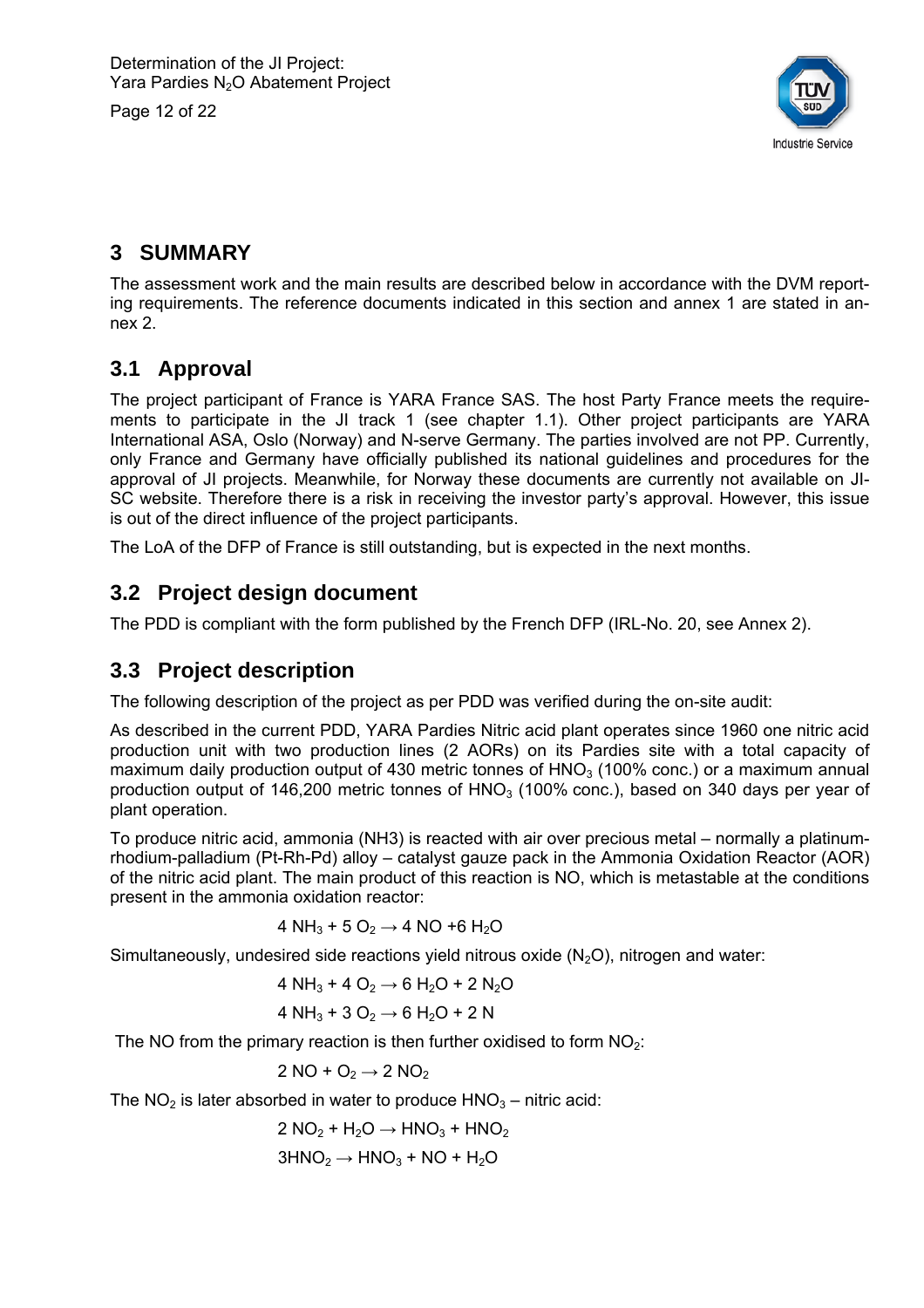Page 13 of 22



Nitric Acid is produced on three different percentages,  $53\%$  HNO<sub>3</sub>, which is used as a raw material for the production of Ammonium Nitrate on-site at Pardies,  $63\%$  HNO<sub>3</sub> which is exported to customers and  $100\%$  HNO<sub>3</sub> which is sold for nitration.

From 2002 to 2008 the utilization of a  $N_2O$  abatement catalyst that was developed by Yara International ASA, has been investigated on an industrial trial basis in the Pardies plant. In january 2009, the two burners were half filled with new catalyst (760kg in each, making a total of 1,520kg) in order to be able to comply with the upcoming Arrêté Préfectoral that is likely to be applied by the end of 2009. In mid August 2009, the baskets underneath the primary catalyst in the ammonia oxidation reactors were filled to their maximum capacity with a total extra 1,600kg of catalyst (type: YARA58 Y 1  $\otimes$  - 800kg per burner, which was sent from the Ambès plant) in order to undertake the project activity and achieve the maximum emissions reductions possible. The catalyst YARA58 Y 1 ® and the equipment have following characteristics:

- Size of catalyst tablets: 9 mm
- Composition of catalyst:  $> 80\%$  CeO<sub>2</sub>,  $< 1\%$  CoO
- $\bullet$  Bulk density: 1.13 kg/l
- Basket: 3300 mm diameter, 150 mm depth
- Ammonia oxidation reactor pressure: 3.6 bar

The information presented in the PDD on the technical design is consistent with the actual planning and implementation of the project activity as confirmed by:

- The review and cross check of data and information (see annex 2).
- An on-site visit which has been performed. Relevant stakeholder and personnel with knowledge of the project were interviewed. In case of doubt, further cross checks through additional interviews were conducted.
- Information related to similar projects or technologies which have been used to validate the accuracy and completeness of the project description.

In conclusion, TÜV SÜD confirms that the project description, as included in the PDD, is sufficiently accurate and complete in order to comply with the general and specific JI requirements.

#### **3.4 Reference case scenario and monitoring methodology**

#### **3.4.1 Applicability of the selected methodology**

The selected methodology has been approved by the host country (see IRL No. 5).

Compliance with each applicability condition as listed in the chosen project specific reference case scenario and monitoring methodology has been demonstrated.

The assessment was carried out for each applicability criteria and included, among other checks, the compliance check of the local project setting with the applicability conditions in regard to reference case scenario setting and eligible project measures. This assessment also included the review of secondary sources, which further demonstrate that applicability conditions have been complied with.

The specific protocol that has been derived from the project specific methodology, included in the annex 1, documents the assessment process. The protocol also includes the steps taken in the as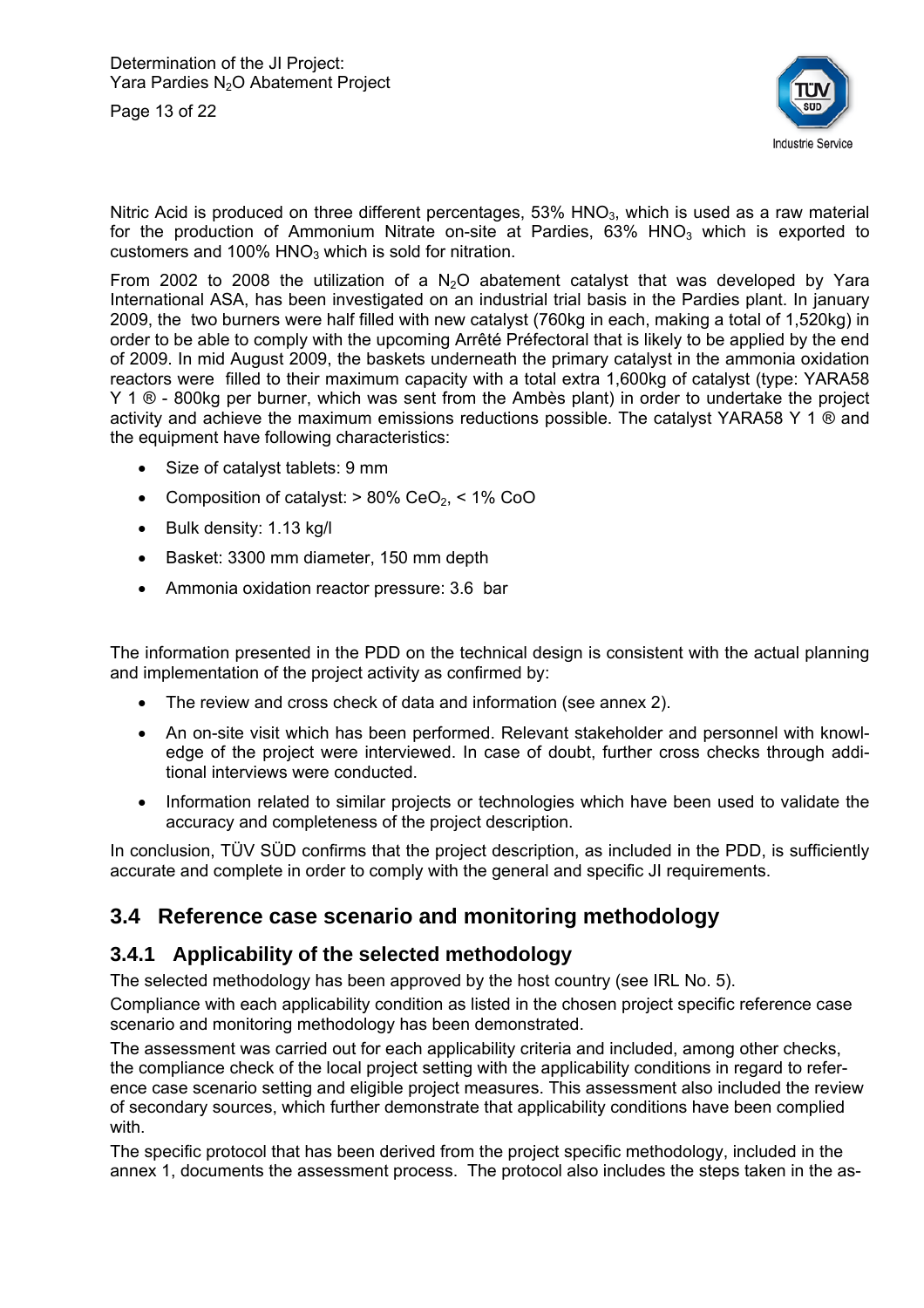Page 14 of 22



sessment process. The results of the compliance check as well as relevant evidence are detailed in annex 1.

TÜV SÜD confirms that the chosen project specific reference case scenario and monitoring methodology is applicable to the project activity.

Emission sources, which are not addressed by the applied methodology, and which are expected to contribute more than 1% of the overall expected average annual emission reductions, have not been identified, as for *Integrated Pollution Prevention and Control Reference Document on Best Available Techniques (BREF) for the manufacture of Large Volume Inorganic Chemicals – Ammonia, Acids and Fertilizers* (IRL-No. 18).

#### **3.4.2 Project boundary**

The project boundary was assessed considering information gathered from the physical site inspection, interviews, and secondary evidence received on the design of the project.

The project boundary entails all parts of the nitric acid plant in so far as they are needed for the nitric acid production process itself. With regard to the process sequence, the project boundary begins at the inlets to the ammonia burner and ends at the tail gas stack. Any form of  $NO<sub>x</sub>$ -abatement device shall also be regarded as being within the project boundary.

The 2 Selective Catalytic Reduction (SCR) units (one for each production line) for the reduction of NOx emissions at YARA Pardies shall be regarded as being within the project boundary. This is because SCR technology does not reduce  $N<sub>2</sub>O$  emission levels and thus the applicable benchmark value shall be unaffected.

• The project boundary includes all parts of the nitric acid plant in so far as they are needed for the nitric acid production process itself, beginning at the inlets to the ammonia burner and ending at the tail gas stack. Any form of  $NO_{x}$ -abatement device shall also be regarded as being within the project boundary.

Relevant documentation assessed to confirm the project boundary are listed below:

- *arrêté prefectoral* (plant operation permit) of 25 January 1999 (IRL-No. 9) and
- *draft arrêté prefectoral* (plant operation permit) of 4 May 2010 (IRL-No. 34).

Therefore, TÜV SÜD confirms that the identified boundary, the selected sources, and gases as documented in the PDD are justified for the project activity and are fully in line with the requirements set by the applied methodology.

#### **3.4.3 Reference case scenario identification**

The PDD defines the following reference case scenario:

 *Business as usual scenario (contiunation of status quo with continuation of operation with the part of secondary catalyst installed that is necessary to comply with the national regulations)* 

The information presented in the PDD has been determined by an initial document review of all data. Further confirmation has been made based on the on-site visit and researched information from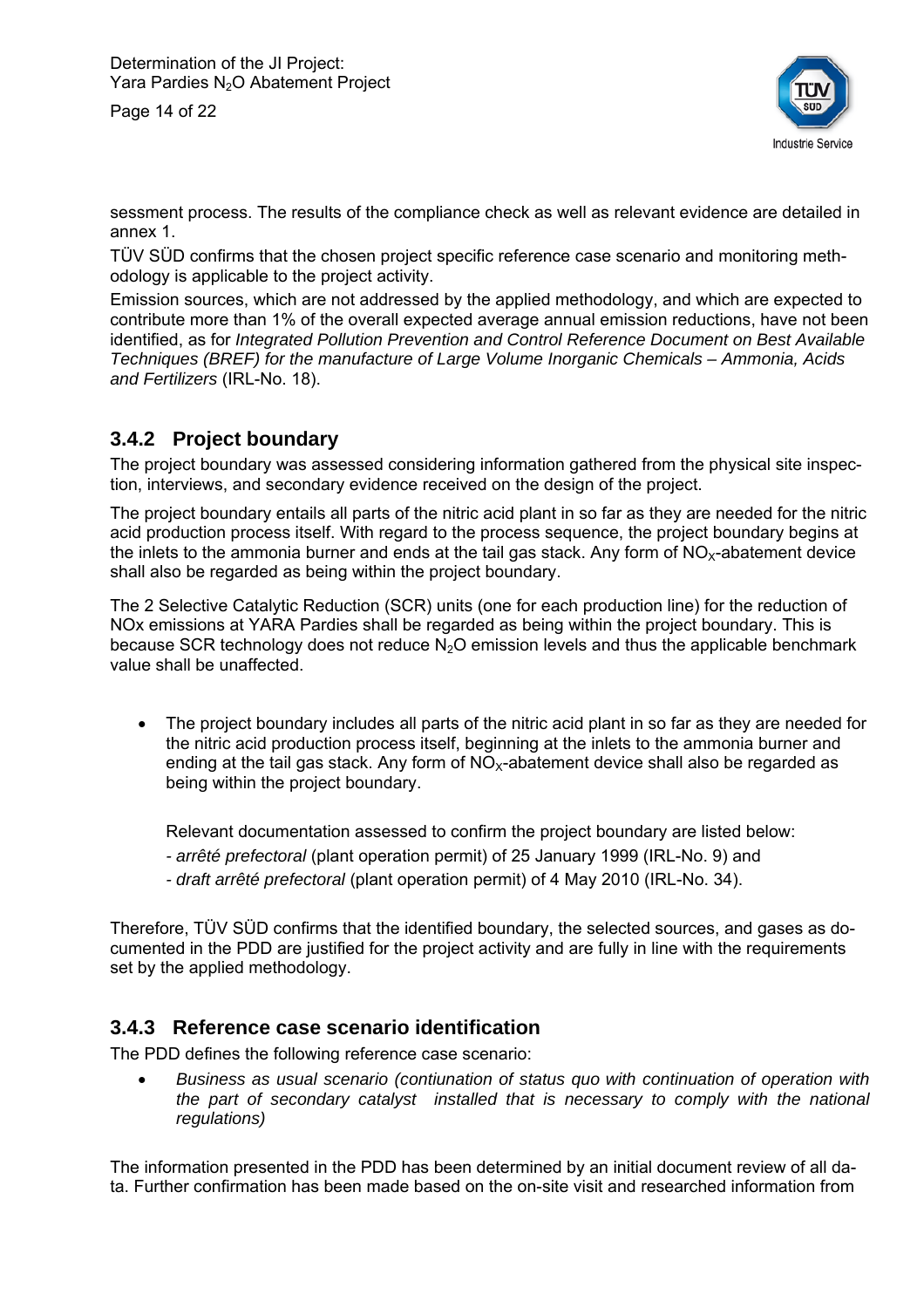Page 15 of 22



similar projects and/or technologies. The sources referenced in the PDD have been quoted correctly. The information was verified against credible sources, such as:

- IRL-No. 9: *arrêté prefectoral* (plant operation permit) of 25 January 1999
- IRL-No. 34: *arrêté prefectoral* (plant operation permit) of 4 May 2010

*-* 

*-* IRL-No. 21: meeting of MEEDDAT and French fertilizer association UNIFA with subject: "*Projets Domestiques*"

TÜV SÜD has determined that no reasonable alternative scenario has been excluded.

Based on the validated assumptions used for project activity calculations, TÜV SÜD considers that the identified reference case scenario is reasonable.

Taking the definition of the reference case scenario into account, TÜV SÜD confirms that all relevant JI requirements, including relevant and/or sectoral policies and circumstances, have been identified correctly in the project PDD.

A verifiable description of the reference case scenario has been included in the PDD. The ERU calculation (IRL-No. 36) is conservative taking into account that a six month earlier implementation of the lower emission factor required in the updated arrêté préfectorale (IRL-No. 34) up from end of June 2012 has been assumed.

TÜV SÜD confirms that:

- 1. All the assumptions and data used by the project participants are listed in the PDD, including their references and sources;
- 2. All documentation used is relevant for establishing the reference case scenario and correctly quoted and interpreted in the PDD;
- 3. Assumptions and data used in the identification of the reference case scenario are justified appropriately, supported by evidence, and can be deemed reasonable;
- 4. Relevant national and/or sectoral policies and circumstances are considered and listed in the PDD;
- 5. The approved reference case methodology has been correctly applied to identify the most reasonable reference case scenario, and the identified reference case scenario reasonably represents what would occur in the absence of the proposed CDM project activity.

Details to the reference case scenario are given in chapter 3.4.4.1 below.

#### **3.4.4 Algorithm and/or formulae used to determine emission reductions**

TÜV SÜD has assessed the calculations of project emissions, reference case scenario emissions and emission reductions. Corresponding calculations were carried out based on calculation spreadsheets (IRL-No. 8). The parameters and equations presented in the PDD, as well as other applicable documents, have been compared with the information and requirements presented in the methodology and respective tools. The equation comparison has been made explicitly following all the formulae presented in the calculation files.

The assumptions and data used to determine the emission reductions are listed in the PDD and all the sources have been checked and confirmed.

Based on the information reviewed it can be confirmed that the sources used are correctly quoted and interpreted in the PDD.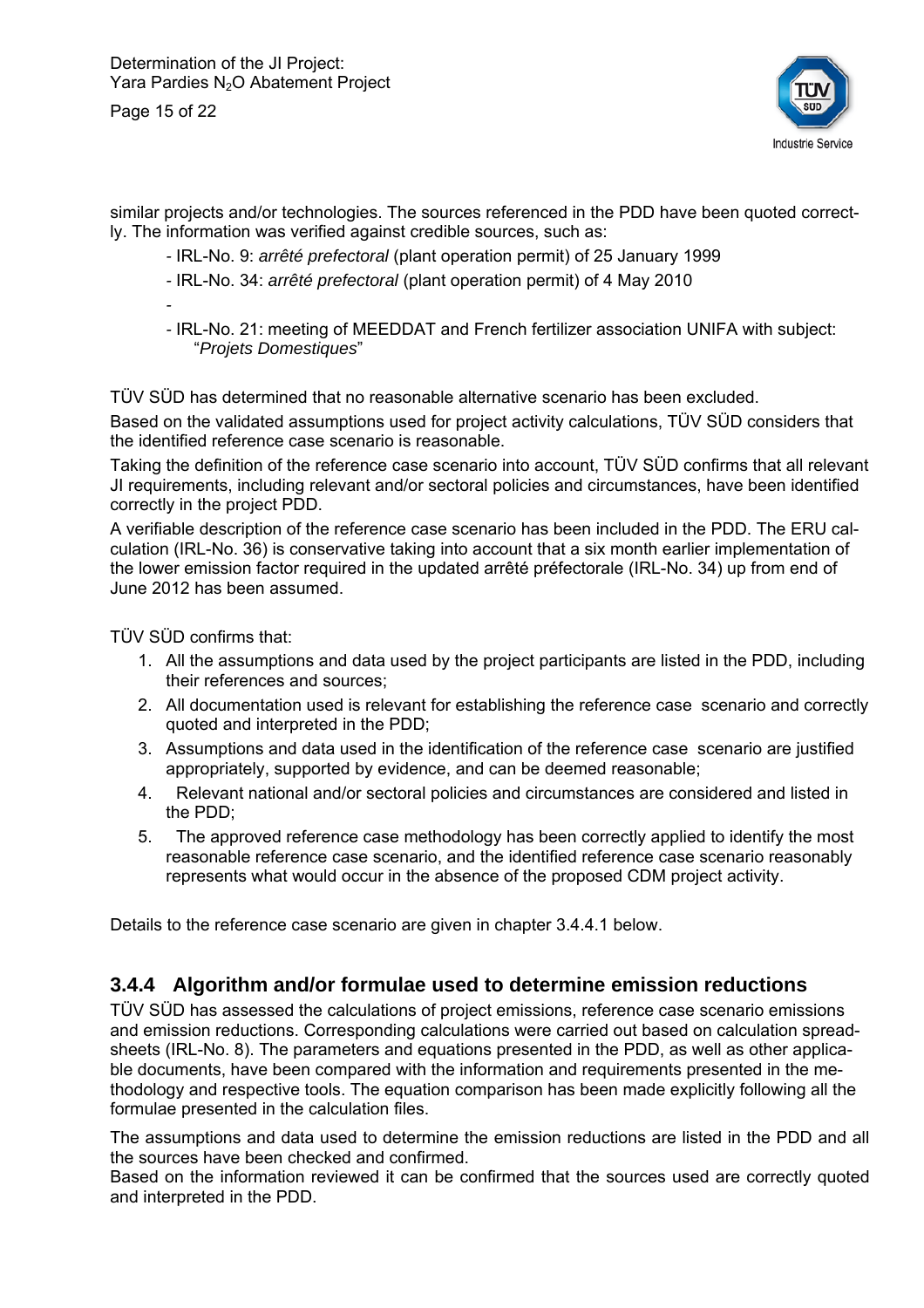Page 16 of 22



The values presented in the PDD are considered reasonable based on the documentation and references reviewed and the results of the interviews.

The reference case methodology has been correctly applied.

The estimate of the reference case emissions can be confirmed as the same reference case emissions results have been replicated by the audit team using the information provided.

Detailed information on the verification of the parameters used in the equations can be found in annex 1. The algorithms for the determination of the reference case and project are discussed in the following sections.

#### **3.4.4.1 Reference case scenario emissions**

The calculation of the reference case scenario emissions of this two lines project activity was conducted according to the procedure described in the project specific methodology. According to YA-RA Pardies internal data measurements from year January to April 2002 checked by the audit team, the average EF prior to installation of 2ndary catalyst is calculated to 5.7 kgN<sub>2</sub>O/tHNO<sub>3</sub>. The calculation is based on the Empirical correlation between specific N2O emission levels and N2O concentrations in tail gases of IPPC BREF paper.

The project specific methodology (IRL-No. 3) applies a **benchmark value of 2.5 kgN<sub>2</sub>O/tHNO**<sub>3</sub> for the period until 31<sup>st</sup> December 2011, followed by a value of 1.85 kgN<sub>2</sub>O/tHNO<sub>3</sub> for the period until 31<sup>st</sup> December 2012.

The final N2O limit confirmation in the future permit of operation of the plant from the arrêté prefectoral is expected for 2010. This will be forwarded to the verifying AIE as soon as it has been issued to the plant and will be cross-checked during the first periodic verification (see FAR 1 in Annex 1).

If any of the above benchmark values are subsequently revised during the course of the project activity, the project proponents explicitly reserve the right to apply such new benchmark values for the respective project periods. The tentative new benchmark emission factor shall be below the actual baseline emission factor in order to ensure that ERUs are claimed only for *real* emission reductions.

All sources mentioned above are available and have been checked by the audit team. Thus, the benchmark emission factor can be confirmed.

#### **3.4.5 Project emissions**

According to 'Arrêté du 2 Février 1998'of the 'Ministère de l'écologie et du développement durable', a compulsory limit of 7 kgN<sub>2</sub>O/tHNO<sub>3</sub> applicable to HNO<sub>3</sub> plants in French commissioned after February 1998. This is not applicable to this project activity since the plant was commissioned in 1960.

Anyway, YARA Pardies Nitric Acid Plant internal data measurements from 2002 (IRL-No.16) showed that the average EF prior to installation of secondary catalyst is approximately about 5,7  $kgN<sub>2</sub>O/HNO<sub>3</sub>$ . Taking into account an abatement efficiency of 95% of secondary catalyst, which is based on QAL 2 tested AMS results, PP has calculated an ex-ante **project emission level of 0.285 kgN2O/tHNO3**. Initially, an abatement efficiency of 80% has been stated in the PDD for GSP. This figure was a first conservative estimation based on the minimum guaranteed abatement performance of the catalyst supplier.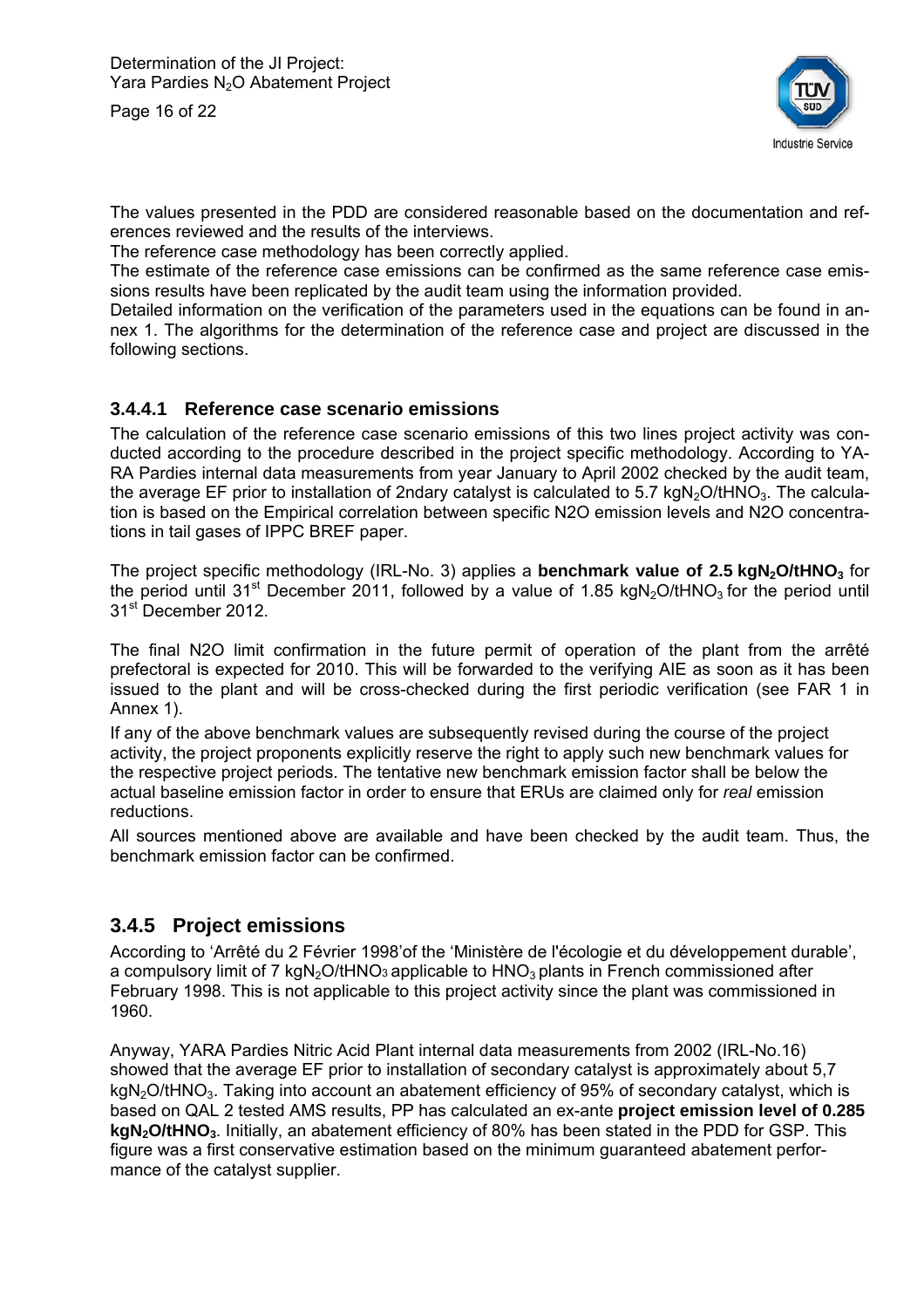Page 17 of 22



Official QAL 2 reports for each line are available (see IRL-Numbers 38 and 39). The evidence for Yara Pardies Nitric Acid Plant internal data measurements has been checked by the audit team The updated abatement efficiency value has been cross-checked by experiences from similar projects. Hence, the AIE can accept this change in the design and the project emission factor is deemed to be credible.

#### **3.4.6 Leakage**

As per the methodology, the project does not need to consider leakage emissions.

#### **3.4.7 Emission Reductions**

The annual ex-ante emission reductions have been calculated by an excel file (IRL-No. 8) as for the formula of the project specific methodology, taking into account the following parameters,

- Benchmark emission factor (see chapter 3.4.4)
- Project emission factor (see chapter 3.4.5)
- Nitric acid production for the Verification Period n  $(HNO<sub>3</sub>)$
- Global Warming Potential :  $310$  tCO<sub>2</sub>e/tN<sub>2</sub>O
- Reduction factor of 90% required by the project specific methodology.

The budgeted annual nitric acid production of  $146,200$  tHNO<sub>3</sub> is based on a credible plant operation time of 340 days considering shut downs, e.g. for maintenance purposes (see chapter 3.3). The reduction factor is in accordance with Article 15 of the French linking directive from 2 March 2007 (IRL-No. 10).

For each line one AMS is installed. The calculation of nitric acid produced at Pardies is based on three separate sources. The results are compared with one another to ensure consistency and detect any deviations:

- One Flexim mass flow meter is installed on each of the three concentration streams. The total HNO<sub>3</sub> production is then calculated for 100% concentration by multiplying the mass flow by the concentration of each stream.
- Stoichiometric calculation using the ammonia consumption of the AORs and the conversion and absorption efficiencies
- Variations in the nitric acid storage levels, considering the consumption and loading values for each product.

Hence, the calculation of ERUs is more conservative. In summary, the calculation of the reference case emissions; project emissions, and the emission reductions, respectively, can be considered correct.

#### **3.5 Additionality**

The additionality of the project has been presented in the PDD using a step-by-step assessment as described in the project specific methodology "Catalytic reduction of N2O at nitric acid plants". According to Article 10 of the French linking directive from 2 March 2007 (IRL-No. 10) an investment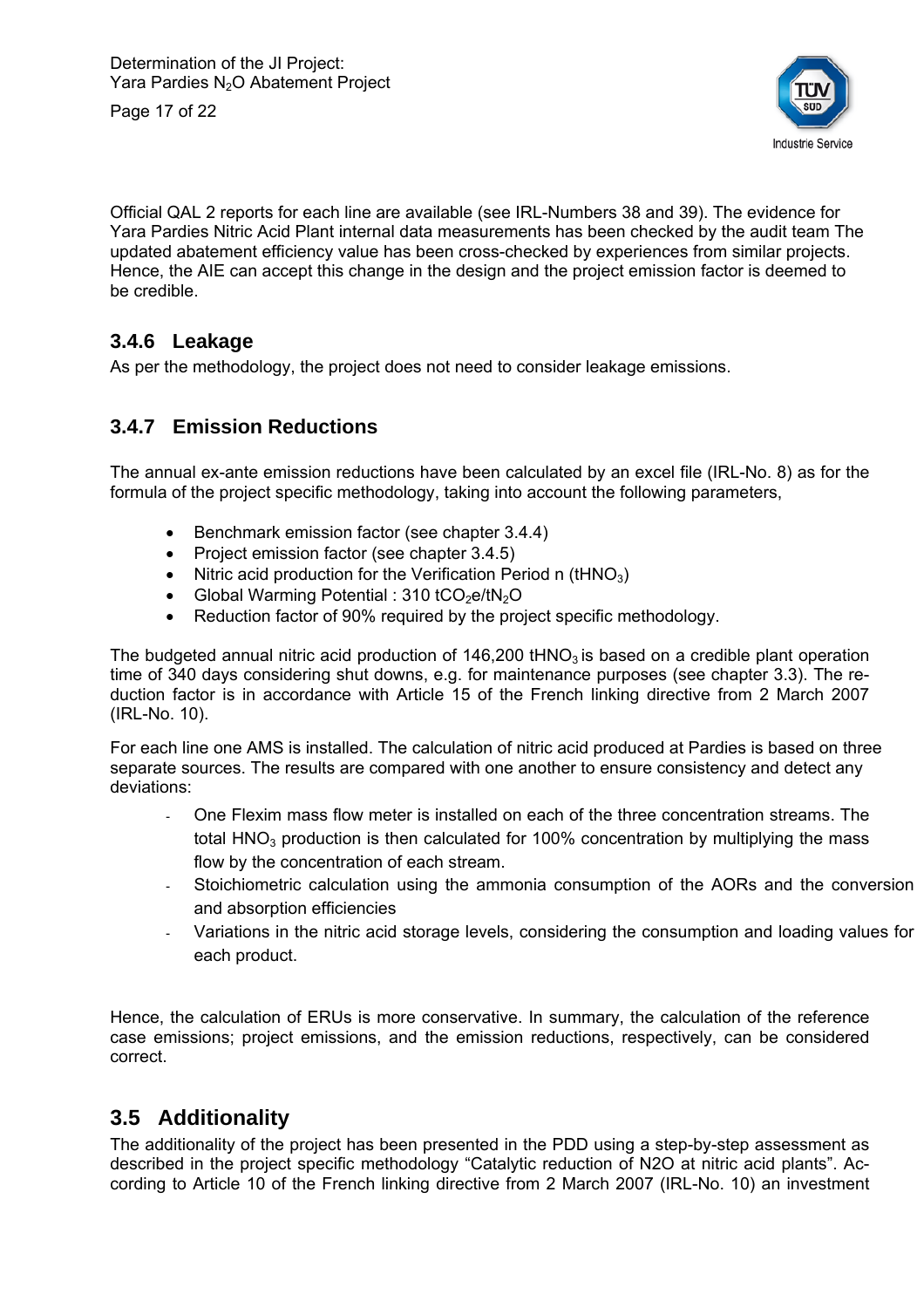Page 18 of 22



analysis including IRR calculation has to be done for the project activity. In Annex 3 of the same directive the additionality approach of the project specific methodology is indicated.

The approach used in the PDD has been assessed initially through the document review, during which the following documents were reviewed:

- Project specific methodology (IRL-No. 3)
- Linking directive from 2 March 2007 (IRL-No. 10)

On site, the additionality was discussed principally with Mr. Patrick Marias (production manager of Yara Pardies Nitric Acid Plant) and Ms. Rebecca Cardani Strange (project manager of N-serve Germany. Further documents have been reviewed on-site (annex 2).

Based on this information we can confirm that the documentation assessed is appropriate for this project.

#### **3.5.1 Starting Date of the Project Activity**

The starting date of the project activity is determined by the mail, dated 12 March 2009 of Yara Pardies, confirming to Yara International SAS the quantity of N2O catalyst needed to fill the baskets to their maximum capacity.In order to check this information, the assessment team has reviewed this document and other mails (see IRL-No. 13).

The starting date of the project has been determined to be 12 March 2009 which is before the GSP.

According to the e-mail from the vice president of Yara group from 11 July 2008, the "projet domestique" (national JI track 1) has been envisaged for this project activity among others together with the decision to involve N-serve Germany as project developer.

Therefore it can be confirmed that the project complies with the requirements regarding prior consideration of JI.

#### **3.5.2 Identifications of alternatives**

The aim of the project is to abate  $N_2O$ , hence, there is no output by the project.

The list of alternatives to abate  $N_2O$  as presented in the PDD includes the project activity undertaken without being registered as a JI project and the continuation of the situation prior to the implementation of the proposed project activity. The remaining alternatives presented do include all plausible scenarios taking into account the local and sectoral situations for this abatement project. The list of alternatives is therefore considered complete.

#### **3.5.3 Step-by-step assessment (Barrier analysis)**

According to the project specific methodology, the PP has used the step-by-step assessment (barrier analysis) in order to demonstrate the additionality of the project. The presented barriers are:

- Investment Barrier,
- Technological Barrier and
- Common Practice Barrier.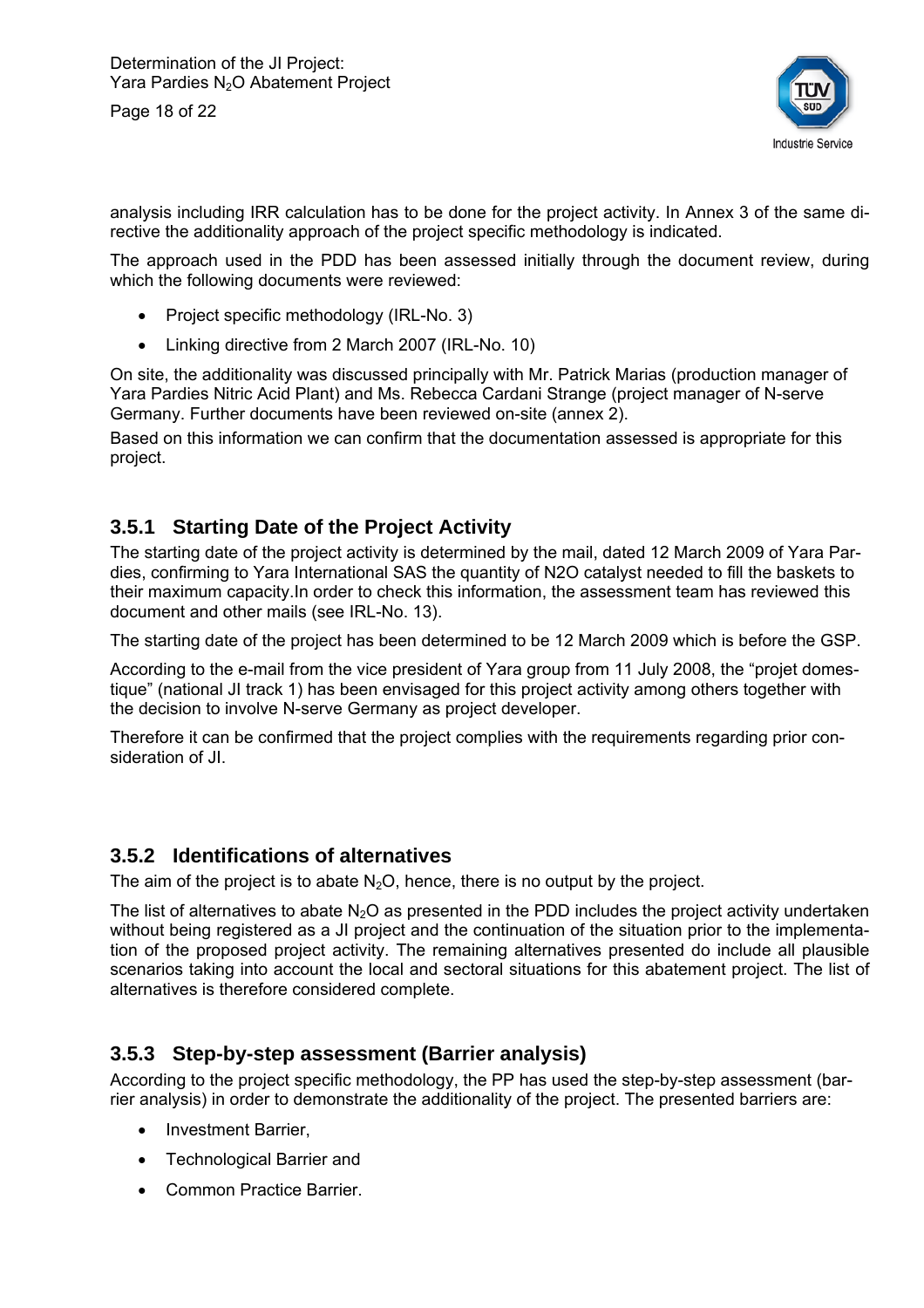

The **investment barrier** presented in Annex 4 of the PP (project costs and revenues) as well as in the excel calculation financial table (IRL-No. 17) has been assessed against the following two requirements:

- Project specific methodology (IRL-No. 3)
- Linking directive from 2 March 2007 (IRL-No. 10).

The following official documents have been checked for the assessment of the barrier analysis:

- catalyst quantity and transport agreement contract (IRL-No. 13)
- order of monitoring equipment (IRL-No. 14)
- AMS engineering and maintenance costs (IRL-No. 22).

The figures presented in Annex 4 are deemed to be conservative and a calculation with ERUs for estimated  $9 \in$  shows a return of invest up from 2010.

The result of this assessment clearly shows that the calculation presented in Annex 4 of the PDD can be considered as complete and correct compared to the two investment barrier requirements listed above. This is confirmed through the documentation review, interviews, and the local and sectoral expertise of the assessment team as well as the BREF-Paper (IRL-No. 18).

Hence, the correct application of the national investment barrier requirements can be confirmed by the audit team and the project activity is deemed to be additional in terms of this barrier..

As **technological barriers** the following technical risks have been stated in the PDD:

- bed depth of catalyst installed inside the burner (increased risk of pressure drop) and
- depending on the load of catalyst, the supporting containment structure has to be stronger and more technical modifications will need to be made.

These technological barriers are deemed to be credible since in the reference scenario only a trial catalyst with less load as kind of pilot facility has been used.

As for the **common practice barrier**, it can be confirmed that no similar project(s) is/are running parallel to this project activity. The available power point presentation from the meeting of UNIFA and MEEDDM regarding Projects Domestiques from April 2009 (IRL- No. 21) indicates that the secondary catalyst is not common practice in the sector for  $HNO<sub>3</sub>$  production in France.

Taking into account the description of the determination of the barriers presented above, the assessment team can confirm, with reasonable certainty, that the barriers are credible and correctly presented to demonstrate the additionality of the project.

#### **3.5.4 Common practice analysis**

The region for the common practice analysis has been defined as the area of France. As a result, the region is defined by taking into account similar technologies as well as similar industry types. The assessment team has reviewed official sources such as:

*-* IRL-No. 21: meeting of MEEDDAT and French fertilizer association UNIFA with subject: "*Projets Domestiques*"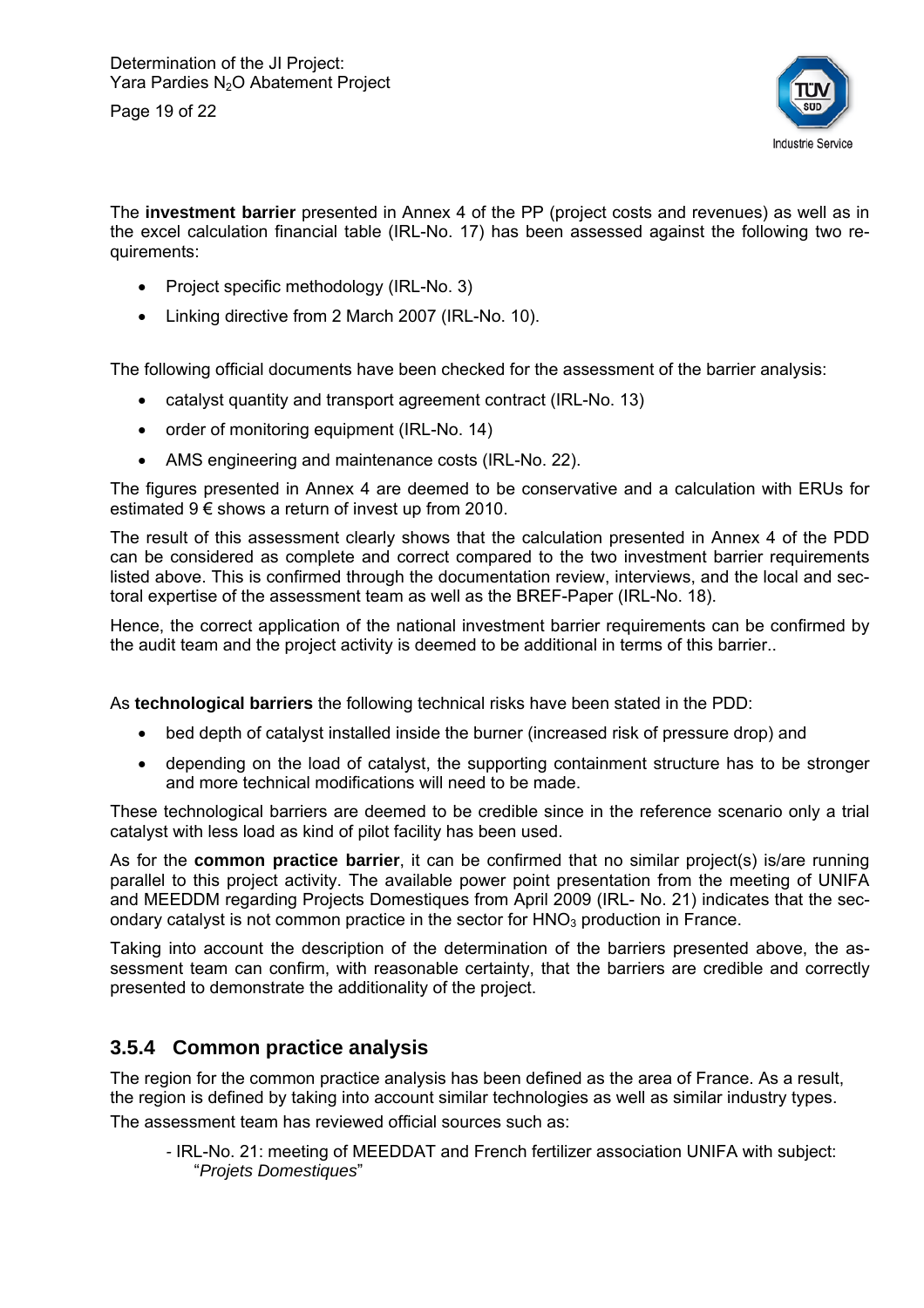Page 20 of 22



This information confirms that all similar projects in France applied for JI or are currently applying for JI..

Therefore, it can be confirmed that the proposed JI activity is not a common practice in the defined region.

#### **3.6 Monitoring plan**

The monitoring plan presented in the PDD complies with the requirements of the applicable project specific methodology. The assessment team has verified all parameters in the monitoring plan against the requirements of the methodology; no relevant deviations have been found in the final PDD (see Annex 2).

The Project Emissions will be calculated separately for each line. The resulting figures are then added together to derive 'PE, total' and divided by the total output of 100% concentrated nitric acid of the plant for that period. This results in the plant-specific project emissions factor, representing the average  $N<sub>2</sub>O$  emissions per tonne of nitric acid over the respective Verification Period.

The monitoring plan has been reviewed by the assessment team through document review and interviews with the relevant personnel. The information provided, together with a physical inspection, allows the assessment team to confirm that the proposed monitoring plan is feasible, and within the project design. The major parameters to be monitored have been discussed with the PPs. In specific, these parameters include the location of meters, data management, and the quality assurance and quality control procedures to be implemented in the context of the project.

Example: N2O analyser in the tail gas stack

- Automatic continuous measurement with Dr. Födisch MCA 04 hot extractive analyser
- AMS is subject to regular checking and calibrations that will take place according to vendor specifications and EN14181

Therefore, we find that the PP's will be able to implement the monitoring plan and the achieved emission reductions can be reported ex-post and verified.

*The LoA of the host country that is deemed to confirm this statement is still outstanding, but is expected in the next months.* 

#### **3.7 Local stakeholder consultation**

According to the DFP of France local stakeholder consultation meeting is not required.

#### **3.8 Environmental impacts**

The project participants did not undertake an environmental impact assessment since it is not required by the DFP of the host country. But, an analysis of environmental impacts has been conducted. The assessment team reviewed the documentation of the presented information. Due to the available information and our experience for such project activities, negative environmental impact by the project activity is not expected. We conclude that the PPs followed the requirements of the host country in regard to environmental impacts.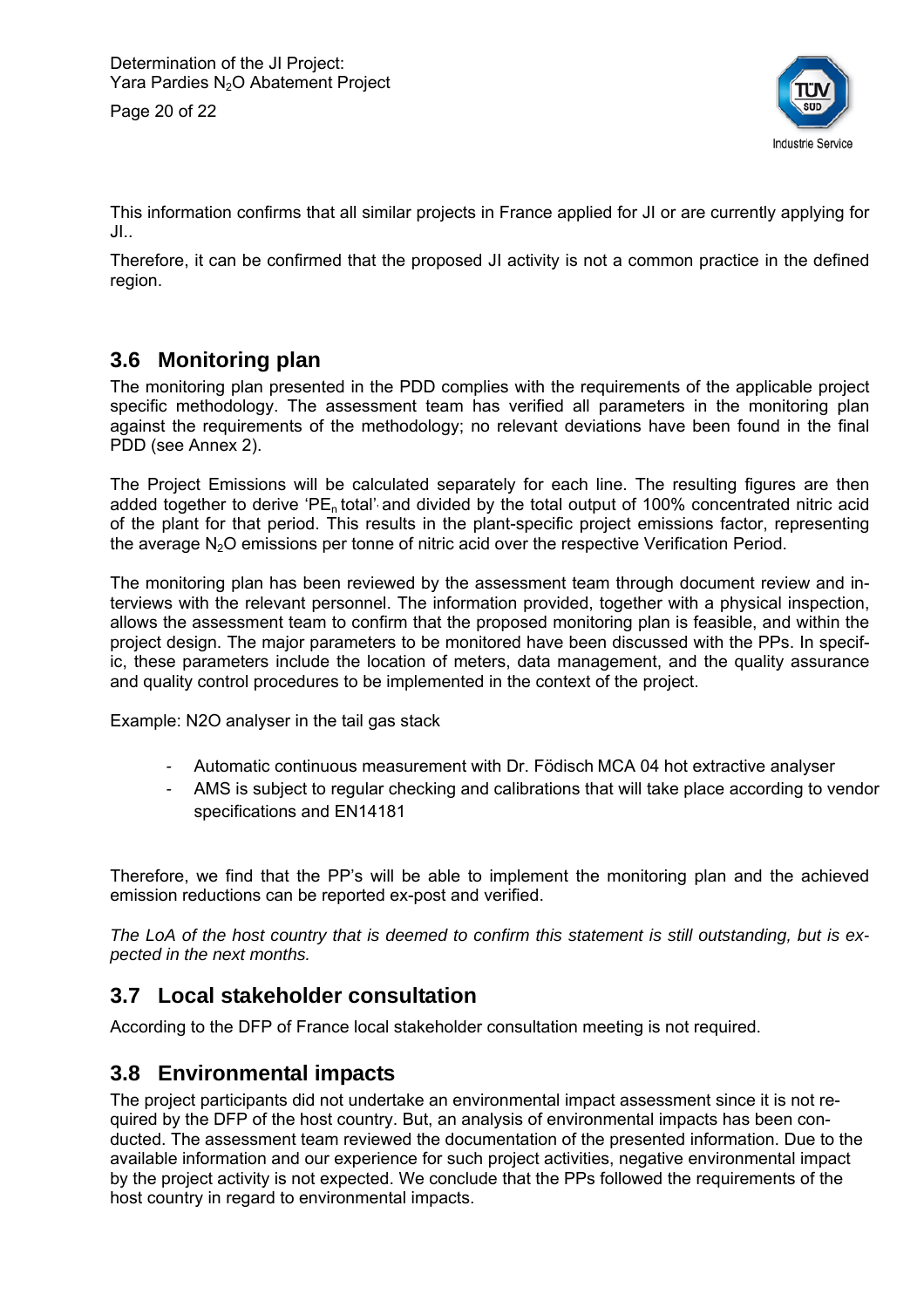Page 21 of 22



# **4 COMMENTS BY PARTIES, STAKEHOLDERS AND NGOS**

TÜV SÜD published the project documents on the UNFCCC website, and invited comments by affected Parties, stakeholders, and non-governmental organisations during a 30 day period.

The following table presents all gathered key information:

| website:                                                      |                                                                                              |  |  |  |  |  |
|---------------------------------------------------------------|----------------------------------------------------------------------------------------------|--|--|--|--|--|
|                                                               | http://www.netinform.de/KE/Wegweiser/Guide22.aspx?ID=6282&Ebene1_ID=50&Ebene2_ID=2048&mode=5 |  |  |  |  |  |
| Starting date of the global stakeholder consultation process: |                                                                                              |  |  |  |  |  |
| 2009-08-24                                                    |                                                                                              |  |  |  |  |  |
| <b>Comment submitted by:</b>                                  | <b>Issues raised:</b>                                                                        |  |  |  |  |  |
| None                                                          | -                                                                                            |  |  |  |  |  |
| Response by TÜV SÜD:                                          |                                                                                              |  |  |  |  |  |
|                                                               |                                                                                              |  |  |  |  |  |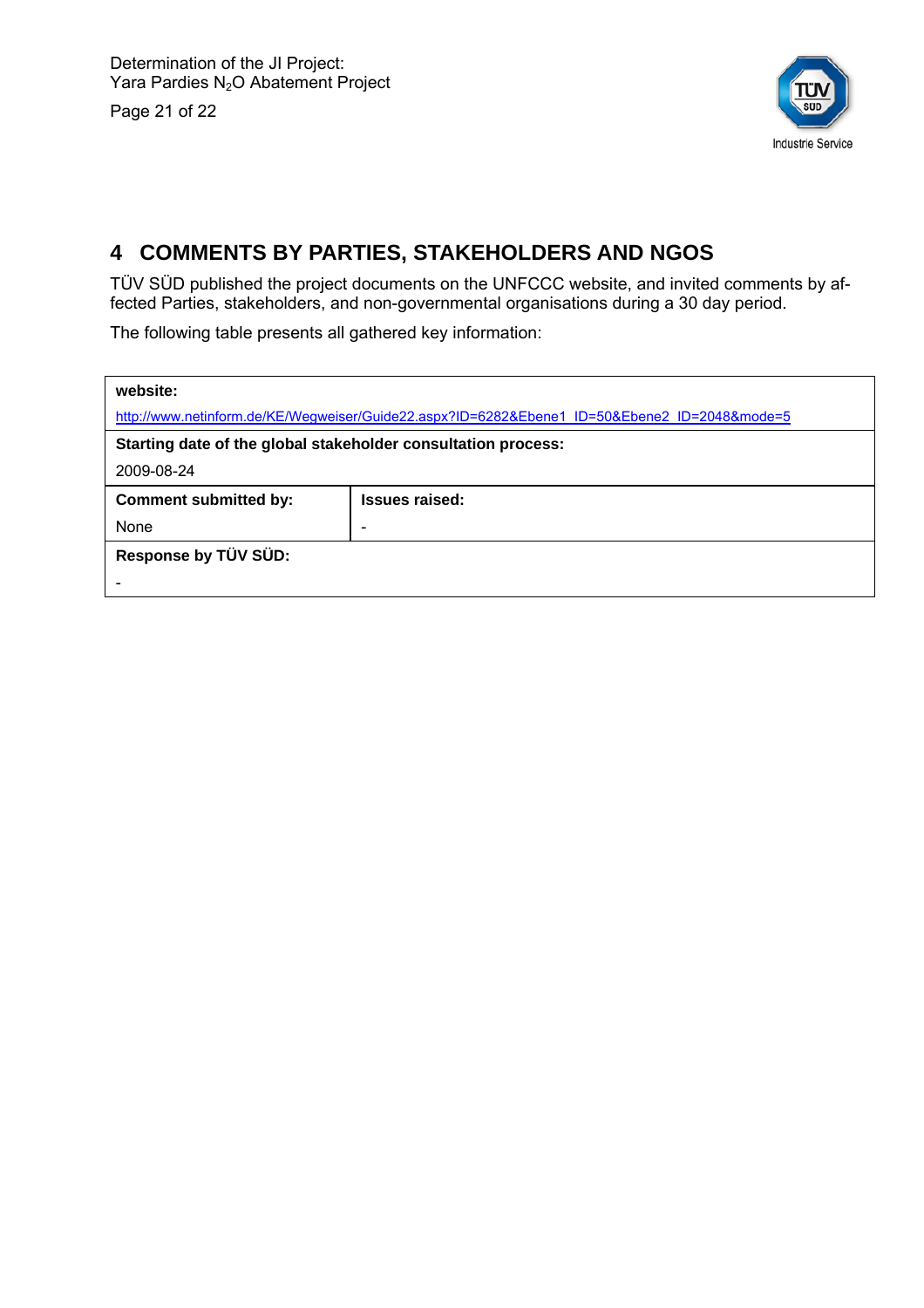Page 22 of 22



# **5 DETERMINATION OPINION**

TÜV SÜD has performed a determination of the following proposed JI track 1 project activity in France:

#### *Yara Pardies N2O Abatement Project*

Standard auditing techniques have been used for the determination of the project. Methodologyspecific customized checklists and a protocol for the project have been prepared to carry out the audit in order to present the outcome in a transparent and comprehensive manner.

The review of the project design documentation, subsequent follow-up interviews and further verification of references have provided TÜV SÜD with sufficient evidence to determine the fulfilment of stated criteria in the protocol. In our opinion, the project meets all national guidelines and procedures of the host country France for JI track 1 (http://ji.unfccc.int/JI\_Parties/PartiesList.html#France ) as well as the specific requirements of the LoE of the DFP of France if the underlying assumptions do not change. Subject to the still outstanding LoA of the host country, TÜV SÜD will recommend the project for registration by the DFP of France.

An analysis, as provided by the applied project specific methodology, demonstrates that the proposed project activity is not a likely reference case scenario. Emission reductions attributable to the project are additional to any that would occur in the absence of the project activity. Given that the project is implemented as designed, and subject to the addressed Forward Action Request 1 (issuance of the final Arrêté Préfectorale), the project is likely to achieve the estimated amount of emission reductions as specified within the final PDD version.

The determination is based on the information made available to us, as well as the engagement conditions detailed in this report. The determination has been performed according to the DVM. TÜV SÜD can therefore not be held liable by any party for decisions made, or not made, based on the validation opinion beyond that purpose.

Munich, 5-07-2010

Munich, 5-07-2010

\_\_\_\_\_\_\_\_\_\_\_\_\_\_\_\_\_\_\_\_\_\_\_\_\_\_\_\_\_\_\_\_\_\_\_

Wisolaus C

\_\_\_\_\_\_\_\_\_\_\_\_\_\_\_\_\_\_\_\_\_\_\_\_\_\_\_\_\_\_\_\_\_\_\_

Thomas Kleiser Certification Body "climate and energy" TÜV SÜD Industrie Service GmbH

Nikolaus Kröger Assessment Team Leader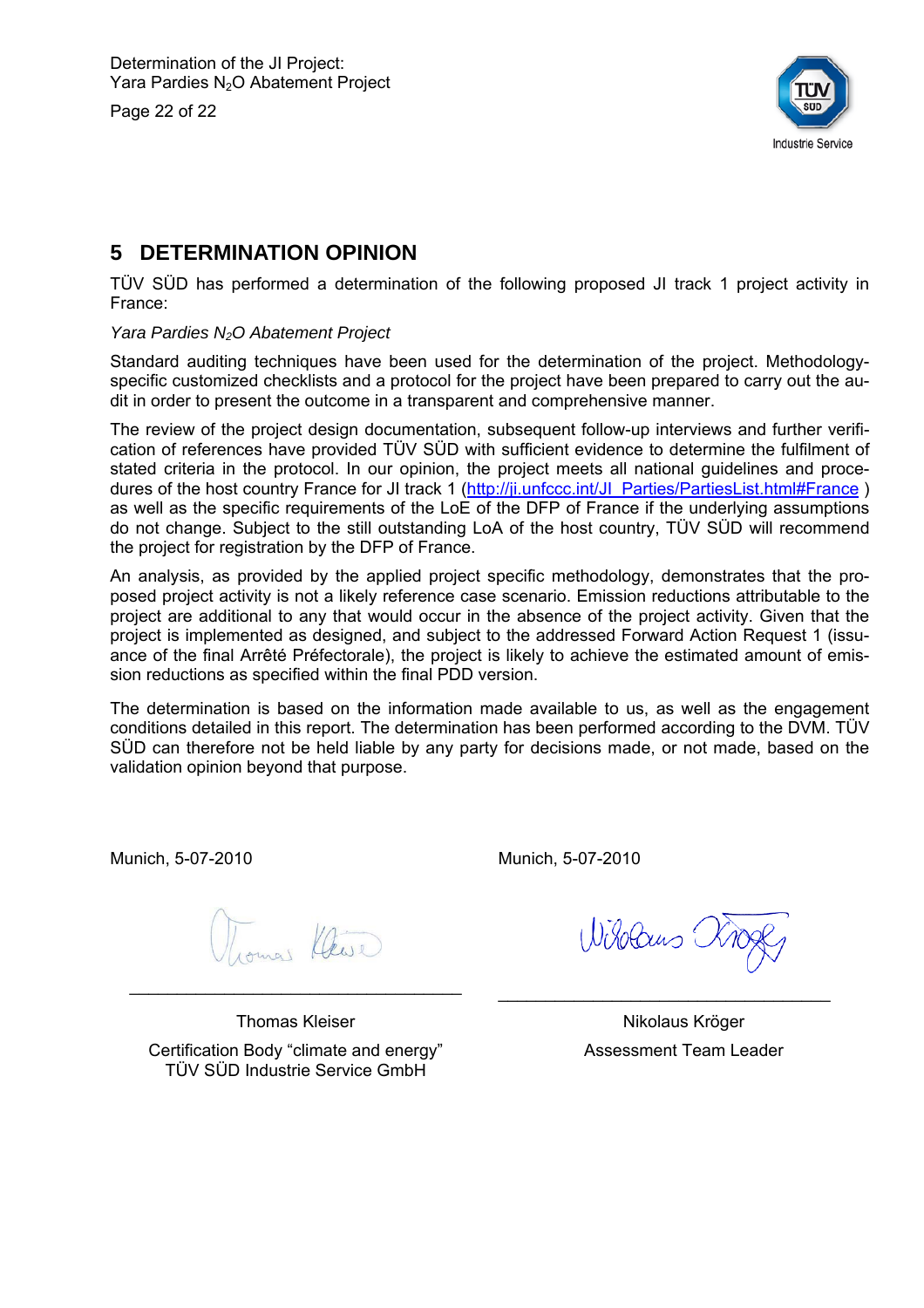# **Annex 1: Determination Protocol**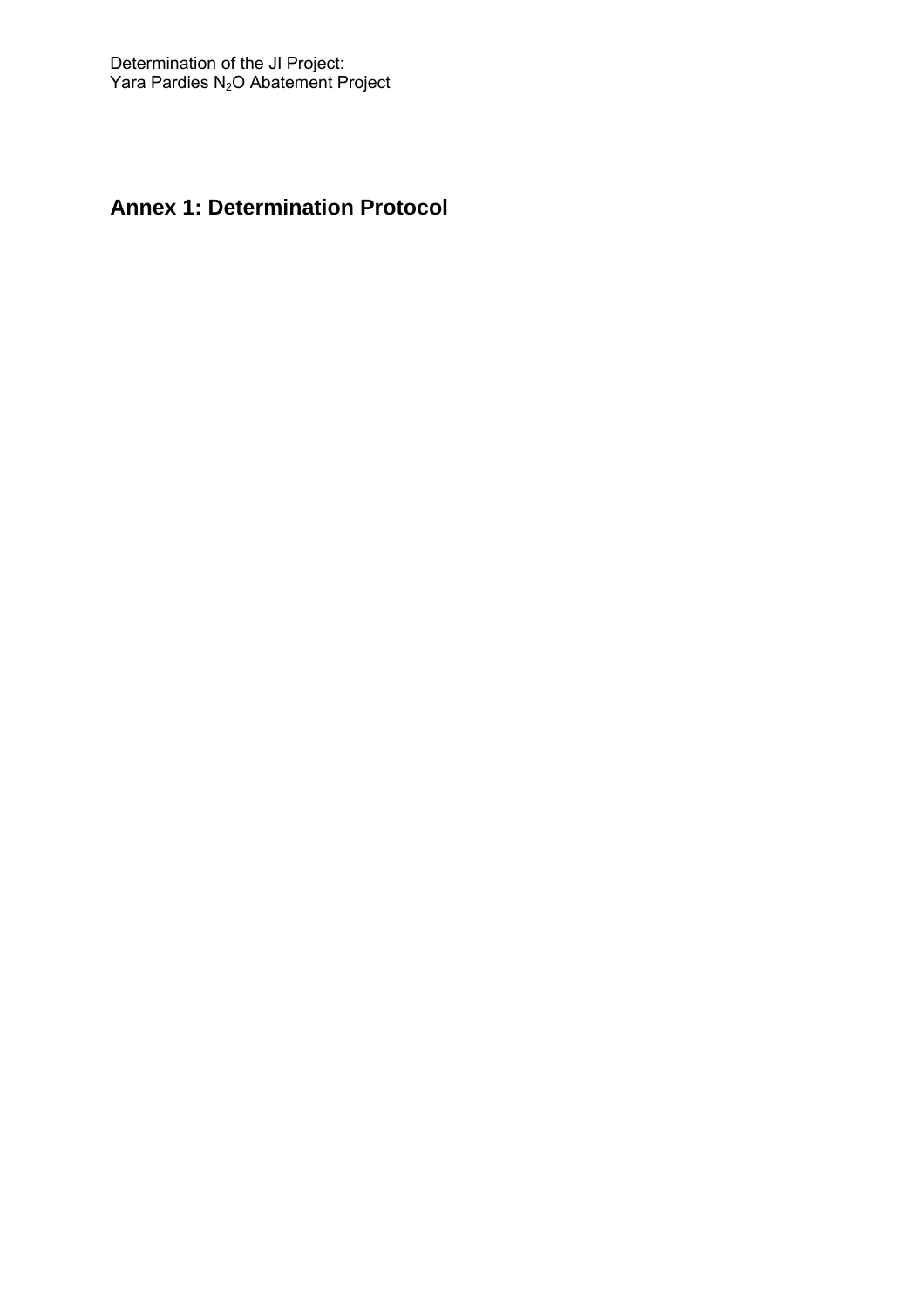Project Title: YARA Pardies N2O abatement project Date of Completion: 30-06-2010 Number of Pages: 44



|                                            | <b>CHECKLIST TOPIC / QUESTION</b>                                                                 | Ref.    | <b>COMMENTS</b>                                                                                                                                                                                                                                                                                                                                                                                                                                       | PDD in<br><b>GSP</b> | <b>Final</b><br><b>PDD</b> |
|--------------------------------------------|---------------------------------------------------------------------------------------------------|---------|-------------------------------------------------------------------------------------------------------------------------------------------------------------------------------------------------------------------------------------------------------------------------------------------------------------------------------------------------------------------------------------------------------------------------------------------------------|----------------------|----------------------------|
| A. General description of project activity |                                                                                                   |         |                                                                                                                                                                                                                                                                                                                                                                                                                                                       |                      |                            |
| A.1. Title of the project activity         |                                                                                                   |         |                                                                                                                                                                                                                                                                                                                                                                                                                                                       |                      |                            |
| A.1.1.1.                                   | Does the project title clearly enable the<br>identification of a unique JI project activ-<br>ity? | 1, 2    | Yes. The project title mentioned in the PDD as "YARA Pardies<br>N <sub>2</sub> O abatement project" clearly enables the identification of a<br>unique JI project activity.                                                                                                                                                                                                                                                                            | $\sqrt{ }$           | ☑                          |
|                                            |                                                                                                   | 20      | The structure of the PDD follows the template that has been<br>provided by the French DFP.                                                                                                                                                                                                                                                                                                                                                            |                      |                            |
| A.1.1.2.                                   | Are there any indication concerning the<br>revision number and the date of the revi-              | 1,      | Yes, revision and date are indicated in the PDD.                                                                                                                                                                                                                                                                                                                                                                                                      | $\Delta$             |                            |
|                                            | sion?                                                                                             |         |                                                                                                                                                                                                                                                                                                                                                                                                                                                       |                      | $\triangledown$            |
| A.1.1.3.                                   | Is this consistent with the time line of the<br>project's history?                                | 1, 2, 8 | Yes, see comments to A.2.1.2                                                                                                                                                                                                                                                                                                                                                                                                                          | $\sqrt{ }$           | $\triangledown$            |
|                                            | A.2. Description of the project activity                                                          |         |                                                                                                                                                                                                                                                                                                                                                                                                                                                       |                      |                            |
| A.2.1.1.                                   | Is the description delivering a transpar-<br>ent overview of the project activities?              | 1, 2,   | The sole purpose of the proposed project activity is to catalyti-<br>cally reduce N <sub>2</sub> O from HNO <sub>3</sub> production nitric acid at YARA's<br>nitric acid plant in Pardies, France, by employing secondary ab-<br>atement catalyst. This will drastically reduce $N_2O$ emissions from<br>this plant and therefore help in mitigating the effects of climate<br>change. This has been described in the PDD in a transparent<br>manner. | $\Delta$             | $\triangledown$            |
|                                            |                                                                                                   | 9       | According to the draft operation permit (Arrêté Préfectorale), the<br>plant capacity is 430 tons per day HNO <sub>3</sub> production (see CR1).<br>The yearly production is stated in the PDD with $146,200$ HNO <sub>3</sub>                                                                                                                                                                                                                         |                      |                            |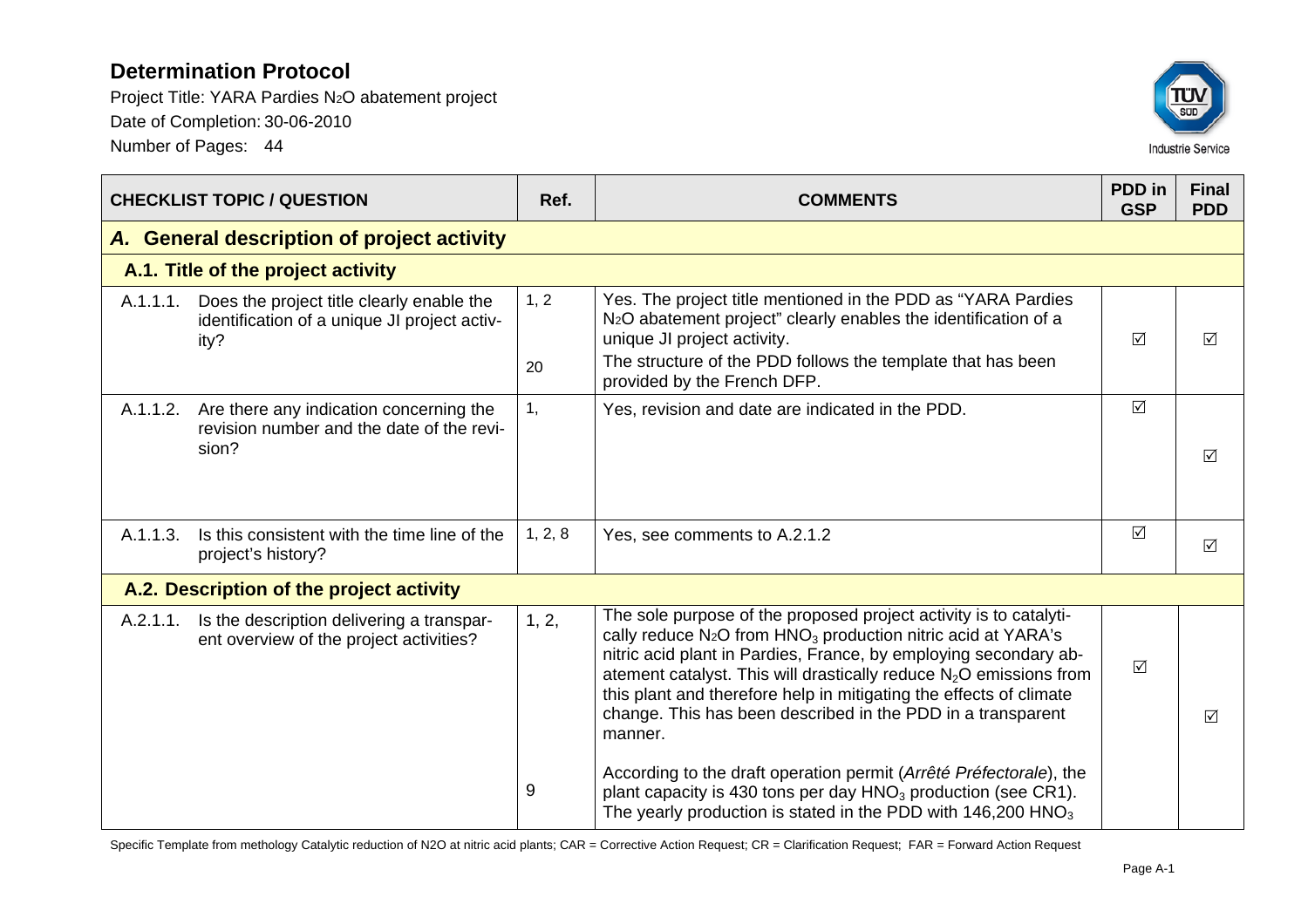Project Title: YARA Pardies N2O abatement project Date of Completion: 30-06-2010 Number of Pages: 44



|                                                                                                                                                       | 29                                          | production, assuming 340 days of operation per year.<br>As information has been gathered during the on-site audit the<br>production of $HNO3$ was reported in 2007 for 147,000 t and in<br>2008 for 154,000 t.                                                                                                                                                                                                                                                                                                                                                                                                                                                                                      |                 |                 |
|-------------------------------------------------------------------------------------------------------------------------------------------------------|---------------------------------------------|-----------------------------------------------------------------------------------------------------------------------------------------------------------------------------------------------------------------------------------------------------------------------------------------------------------------------------------------------------------------------------------------------------------------------------------------------------------------------------------------------------------------------------------------------------------------------------------------------------------------------------------------------------------------------------------------------------|-----------------|-----------------|
| What proofs are available demonstrating<br>A.2.1.2.<br>that the project description is in compli-<br>ance with the actual situation or plan-<br>ning? | $\overline{7}$<br>12<br>23<br>11<br>9<br>32 | The following time line for project implementation including the<br>history of the period prior to the project implementation has been<br>presented during the audit:<br>Industrial trial (about 700 kg mass): 4/2002 to 4/2009<br>JI consideration by Yara group<br>PIN:_March 2009<br>LoE: 4/2009 explicitly for the similar projects in Ambès<br>and Montoir, to be confirmed for Pardies site (see CR1)<br>Draft operation permit: from 1999 with 430 t max HNO3<br>plant capacity with written statement of the governmen-<br>tal inspectorate (DRIRE) by e-mail communication from<br>Mai 2009<br>Start of catalyst operation in 8/2009, (3120 kg mass)<br>The monitoring system is installed | CR <sub>1</sub> | $\triangledown$ |
|                                                                                                                                                       |                                             | <b>Clarification Request #1.</b><br>a) A confirmation from MEEDDM that the available LoE for<br>Ambès and Montoir is valid as well for Pardies needs to<br>be provided to the AIE.<br>b) The figures for the capacity of the $HNO3$ production and<br>the CO <sub>2</sub> emissions indicated in the PDD are not consis-<br>tent with the capacity in the draft operation permit.                                                                                                                                                                                                                                                                                                                   |                 |                 |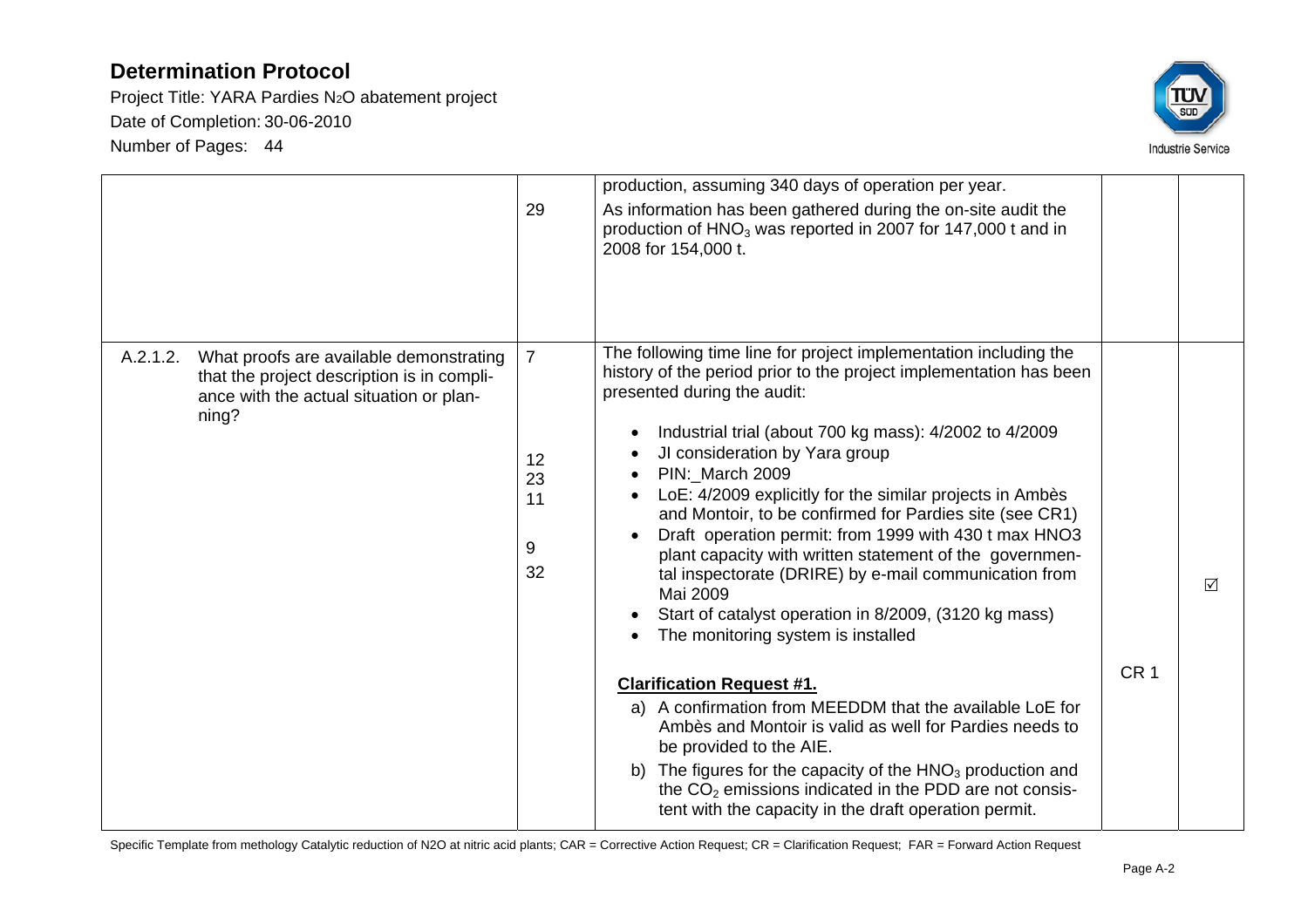Project Title: YARA Pardies N2O abatement project Date of Completion: 30-06-2010 Number of Pages: 44



|          |                                                                                                        | 30      | c) The yearly capacity of $HNO3$ in the PDD is not consistent<br>with that one in the ERU excel file.<br>d) As information has been gathered during the on-site au-<br>dit and is available by the process manual, there is a<br>need to explain in the PDD in more detail the different<br>manufacturing processes for the different types of $HNO3$<br>produced and their interactions (see also CAR5a). |                         |                 |
|----------|--------------------------------------------------------------------------------------------------------|---------|------------------------------------------------------------------------------------------------------------------------------------------------------------------------------------------------------------------------------------------------------------------------------------------------------------------------------------------------------------------------------------------------------------|-------------------------|-----------------|
| A.2.1.3. | Is the information provided by these<br>proofs consistent with the information<br>provided by the PDD? | 1, 2, 7 | See CR 1                                                                                                                                                                                                                                                                                                                                                                                                   | See<br>CR <sub>1</sub>  | ☑               |
| A.2.1.4. | Is all information presented consistent<br>with details provided in further chapters<br>of the PDD?    | 1, 2, 7 | See CR 1                                                                                                                                                                                                                                                                                                                                                                                                   | See<br>CR <sub>1</sub>  | $\triangledown$ |
|          | A.3. Project participants                                                                              |         |                                                                                                                                                                                                                                                                                                                                                                                                            |                         |                 |
| A.3.1.1. | Is the form required for the indication of<br>project participants correctly applied?                  | 1, 2    | <b>Corrective Action Request No.1.</b><br>The form for indicating the French project participant is not con-<br>sistent with Annex 1.                                                                                                                                                                                                                                                                      | CAR <sub>1</sub>        | $\triangledown$ |
| A.3.1.2. | Is the participation of the listed entities or<br>Parties confirmed by each one of them?               | 1, 2    | See chapter A.5                                                                                                                                                                                                                                                                                                                                                                                            | $\sqrt{ }$              | $\Delta$        |
| A.3.1.3. | Is all information on participants / Parties<br>provided in consistency with details pro-              | 1, 2    | See CAR1                                                                                                                                                                                                                                                                                                                                                                                                   | See<br>CAR <sub>1</sub> | $\triangledown$ |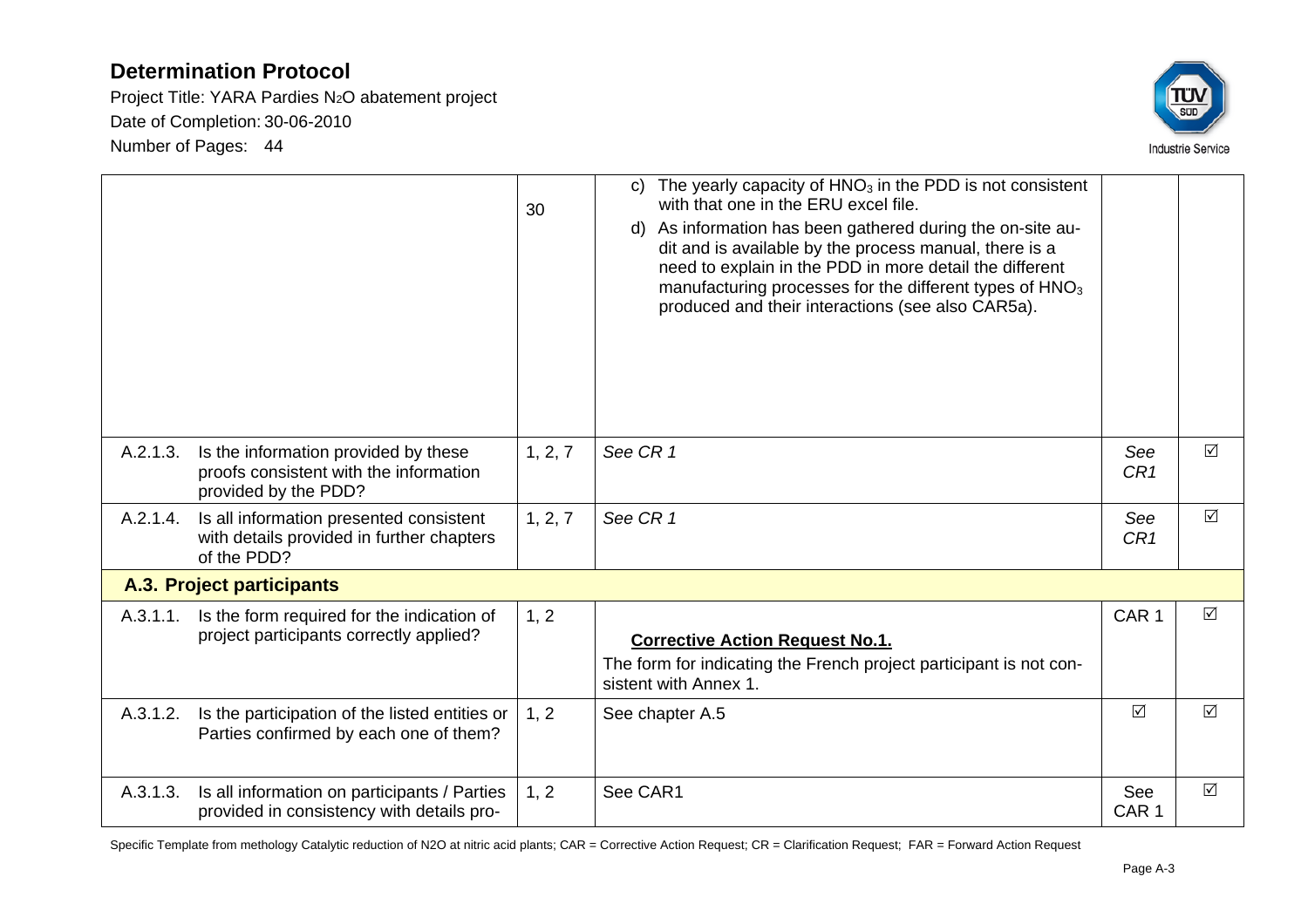Project Title: YARA Pardies N2O abatement project

Date of Completion: 30-06-2010

Number of Pages: 44



|          | vided by further chapters of the PDD (in<br>particular annex 1)?                                                                                             |         |                                                                                                                                                                                                                                                                                                                                                                                                                                                                                                                                                                                                                                 |                  |   |
|----------|--------------------------------------------------------------------------------------------------------------------------------------------------------------|---------|---------------------------------------------------------------------------------------------------------------------------------------------------------------------------------------------------------------------------------------------------------------------------------------------------------------------------------------------------------------------------------------------------------------------------------------------------------------------------------------------------------------------------------------------------------------------------------------------------------------------------------|------------------|---|
|          | A.4. Technical description of the project activity                                                                                                           |         |                                                                                                                                                                                                                                                                                                                                                                                                                                                                                                                                                                                                                                 |                  |   |
| A.4.1.   | Location of the project activity                                                                                                                             |         |                                                                                                                                                                                                                                                                                                                                                                                                                                                                                                                                                                                                                                 |                  |   |
| A.4.1.1. | Does the information provided on the lo-<br>cation of the project activity allow for a<br>clear identification of the site(s)?                               | 1, 2, 7 | Yes, the information on the location of the project activity is suf-<br>ficient to clearly indentify the project site. The project activity is<br>located in Pardies, France.                                                                                                                                                                                                                                                                                                                                                                                                                                                   | CAR <sub>2</sub> | ☑ |
|          |                                                                                                                                                              |         | <b>Corrective Action Request No.2.</b><br>a) The GPS coordinates of a reference point of the project<br>activity, e.g. plant absorption tower or tail gas stack, need<br>to be indicated in the PDD.<br>b) The description of the map is not consistent with the map<br><i>itself.</i>                                                                                                                                                                                                                                                                                                                                          |                  |   |
| A.4.1.2. | How is it ensured and/or demonstrated.<br>that the project proponents can imple-<br>ment the project at this site (ownership,<br>licenses, contracts, etc.)? | 7, 9    | Yara France has been operating this $HNO3$ production plant in<br>Pardies since 1960. The draft operation permit of 1999 covers<br>the permit of operation.<br>An e-mail from a governmental inspectorate (DRIRE) from Mai<br>1999 states a likely project benchmark value of 2.5 kg $N_2O/t$<br>HNO <sub>3</sub> that is going to be suggested as benchmark value to the<br>local authority. Since a final operation permit is not yet available,<br>this information from DRIRE is deemed to be sufficient for the<br>Audit team to confirm the benchmark value of the methodology.<br><b>Corrective Action Request No.3.</b> |                  | ☑ |
|          |                                                                                                                                                              |         | The statement in the PDD regarding the quantity of catalyst<br>needed to respect the benchmark factor is not clear enough and                                                                                                                                                                                                                                                                                                                                                                                                                                                                                                   | CAR3             |   |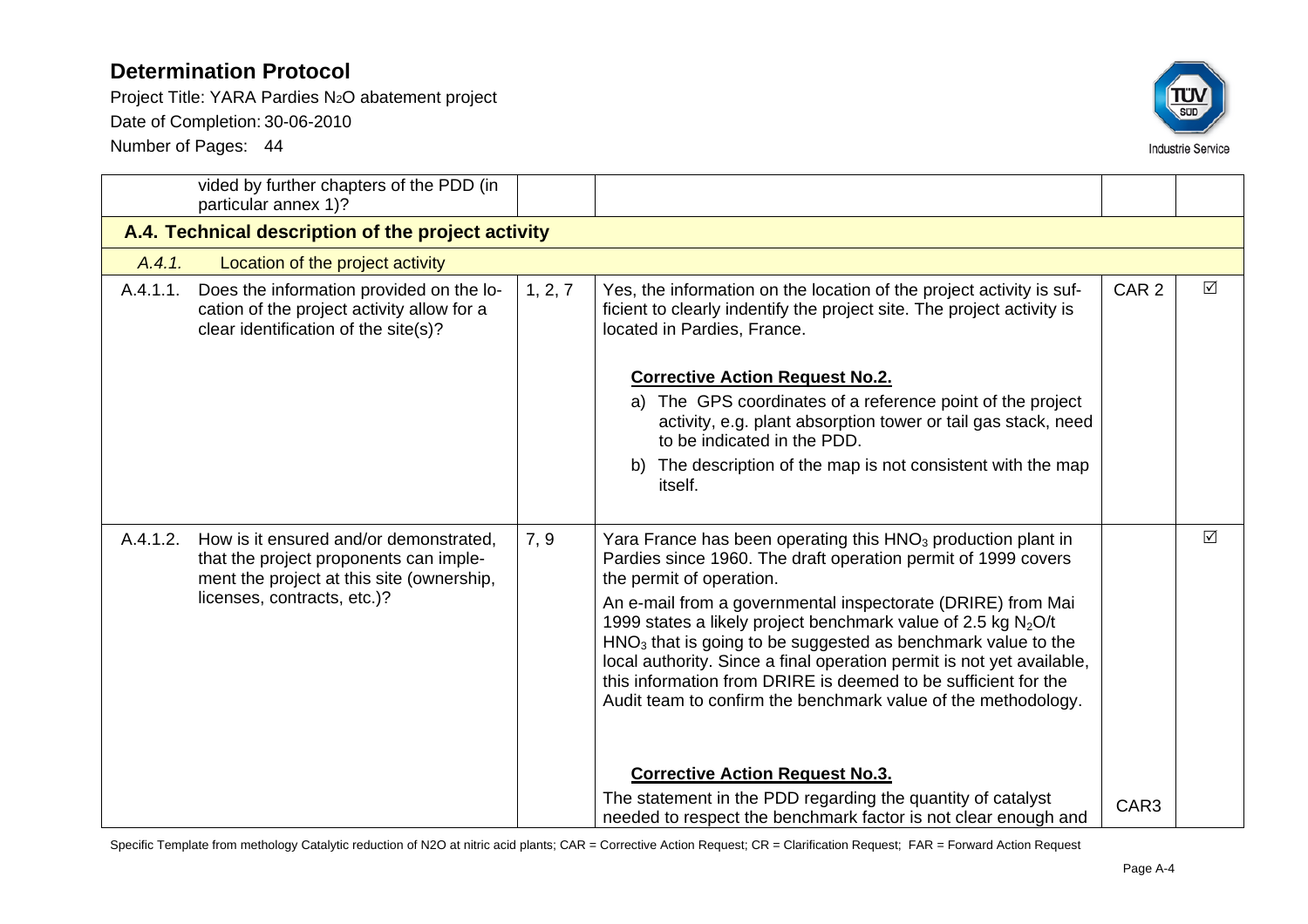Project Title: YARA Pardies N2O abatement project Date of Completion: 30-06-2010 Number of Pages: 44



|          |                                                                                                                                                                   | 17            | has to be revised; additionally consistency of the figures with the<br>financial investment excel file has to be provided.                                                                                                                                                                                                                                                                                                                                                                                                                                                 |          |                 |
|----------|-------------------------------------------------------------------------------------------------------------------------------------------------------------------|---------------|----------------------------------------------------------------------------------------------------------------------------------------------------------------------------------------------------------------------------------------------------------------------------------------------------------------------------------------------------------------------------------------------------------------------------------------------------------------------------------------------------------------------------------------------------------------------------|----------|-----------------|
| A.4.2.   |                                                                                                                                                                   |               | Technology(s) to be employed, or measures, operations or actions to be implemented by the project activity                                                                                                                                                                                                                                                                                                                                                                                                                                                                 |          |                 |
| A.4.2.1. | Does the technical design of the project<br>activity reflect current good practices?                                                                              | 1, 2, 7       | The project intends to employ well known and tested $N_2O$ ab-<br>atement technology involving the deployment of high efficient<br>secondary catalyst. The project would not result to an increase<br>in any GHG emissions and has not got any negative environ-<br>mental impacts. The technology therefore reflects current good<br>practice in the industry.                                                                                                                                                                                                            | ☑        | ☑               |
| A.4.2.2. | Does the description of the technology to<br>be applied provide sufficient and trans-<br>parent input / information to evaluate its<br>impact on the GHG balance? | 1, 2, 7<br>17 | The secondary catalyst that is the main project measure is char-<br>acterized as following according to the purchase order that has<br>been submitted to the audit team.<br>Type: YARA58 Y 1 ®<br>Net weight of catalyst: 1520 kg max<br>Size of catalyst tablets: 9 mm<br>Composition of catalyst: $> 80\%$ CeO <sub>2</sub> , < 1% CoO<br>Bulk density: 1.13 kg/l<br>Unit prize: Remark that no cost was involved for catalyst<br>(see comments to B.5.5,1) investment barrier)<br>Basket: 4650 mm diameter, 150 mm depth<br>Ammonia oxidation reactor pressure: 3.6 bar | $\Delta$ | $\triangledown$ |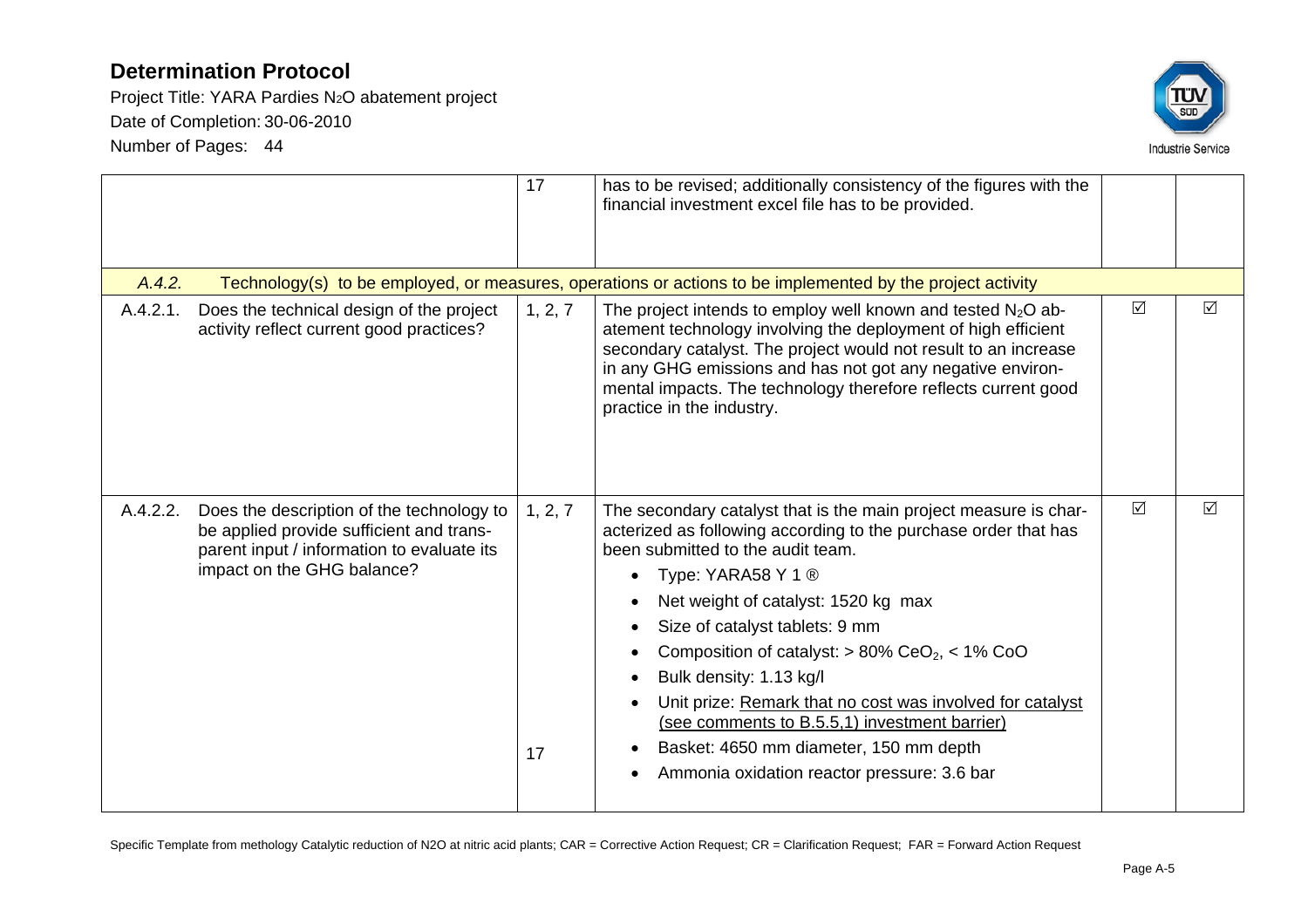Project Title: YARA Pardies N2O abatement project Date of Completion: 30-06-2010 Number of Pages: 44



| A.4.2.3. | Does the implementation of the project<br>activity require any technology transfer<br>from annex-I-countries to the host coun-<br>try(s)?                                                           | 1, 2, 7 | The project relevant secondary catalyst already has been deliv-<br>ered by Yara group Norway which is not the manufacturer as<br>information was shared during the on-site audit.<br>The catalyst is manufactured by a Polish company called "Insty-<br>tut Szkla, Ceramiki, Materialow, Ogniotrwalych i Budovlanych"<br>(Institue of Glass, Ceramics, Refractory and Construction Mate-<br>rials).<br>Hence, the project activity requires technology transfer from Po-<br>land as annex-I-countrys to the host country France.<br>The project would not result to an increase in any GHG emis-<br>sions or to an increase in $NOx$ emissions. As for page 124 of<br>Integrated Pollution Prevention and Control Reference Docu-<br>ment on Best Available Techniques (IPPC BREF) for the manu-<br>facture of Large Volume Inorganic Chemicals - Ammonia, Acids<br>and Fertilizers, there is no negative environmental impact<br>caused by the application of the secondary catalyst, e.g. cobalt<br>oxide particles. Furthermore, this document provides information<br>stating that there are no losses in NO yield. |          | ☑               |
|----------|-----------------------------------------------------------------------------------------------------------------------------------------------------------------------------------------------------|---------|-------------------------------------------------------------------------------------------------------------------------------------------------------------------------------------------------------------------------------------------------------------------------------------------------------------------------------------------------------------------------------------------------------------------------------------------------------------------------------------------------------------------------------------------------------------------------------------------------------------------------------------------------------------------------------------------------------------------------------------------------------------------------------------------------------------------------------------------------------------------------------------------------------------------------------------------------------------------------------------------------------------------------------------------------------------------------------------------------------------------------|----------|-----------------|
| A.4.2.4. | Is the technology implemented by the<br>project activity environmentally safe?                                                                                                                      | 1, 2, 7 |                                                                                                                                                                                                                                                                                                                                                                                                                                                                                                                                                                                                                                                                                                                                                                                                                                                                                                                                                                                                                                                                                                                         | $\Delta$ | $\triangledown$ |
| A.4.2.5. | Is the information provided in compliance<br>with actual situation or planning?                                                                                                                     | 1, 2, 7 | Yes, the information provided in the PDD is in compliance with<br>actual planning phase.                                                                                                                                                                                                                                                                                                                                                                                                                                                                                                                                                                                                                                                                                                                                                                                                                                                                                                                                                                                                                                | ☑        | $\triangledown$ |
| A.4.2.6. | Does the project use state of the art<br>technology and / or does the technology<br>result in a significantly better perform-<br>ance than any commonly used technolo-<br>gies in the host country? | 1, 2, 7 | Yes, the project technology has been well tested and used in<br>many $N_2O$ abatement projects in the world.                                                                                                                                                                                                                                                                                                                                                                                                                                                                                                                                                                                                                                                                                                                                                                                                                                                                                                                                                                                                            | $\Delta$ | $\triangledown$ |
| A.4.2.7. | Is the project technology likely to be                                                                                                                                                              | 1, 2, 7 | As stated by the project owner, it is not foreseen to be replaced                                                                                                                                                                                                                                                                                                                                                                                                                                                                                                                                                                                                                                                                                                                                                                                                                                                                                                                                                                                                                                                       | $\Delta$ | ☑               |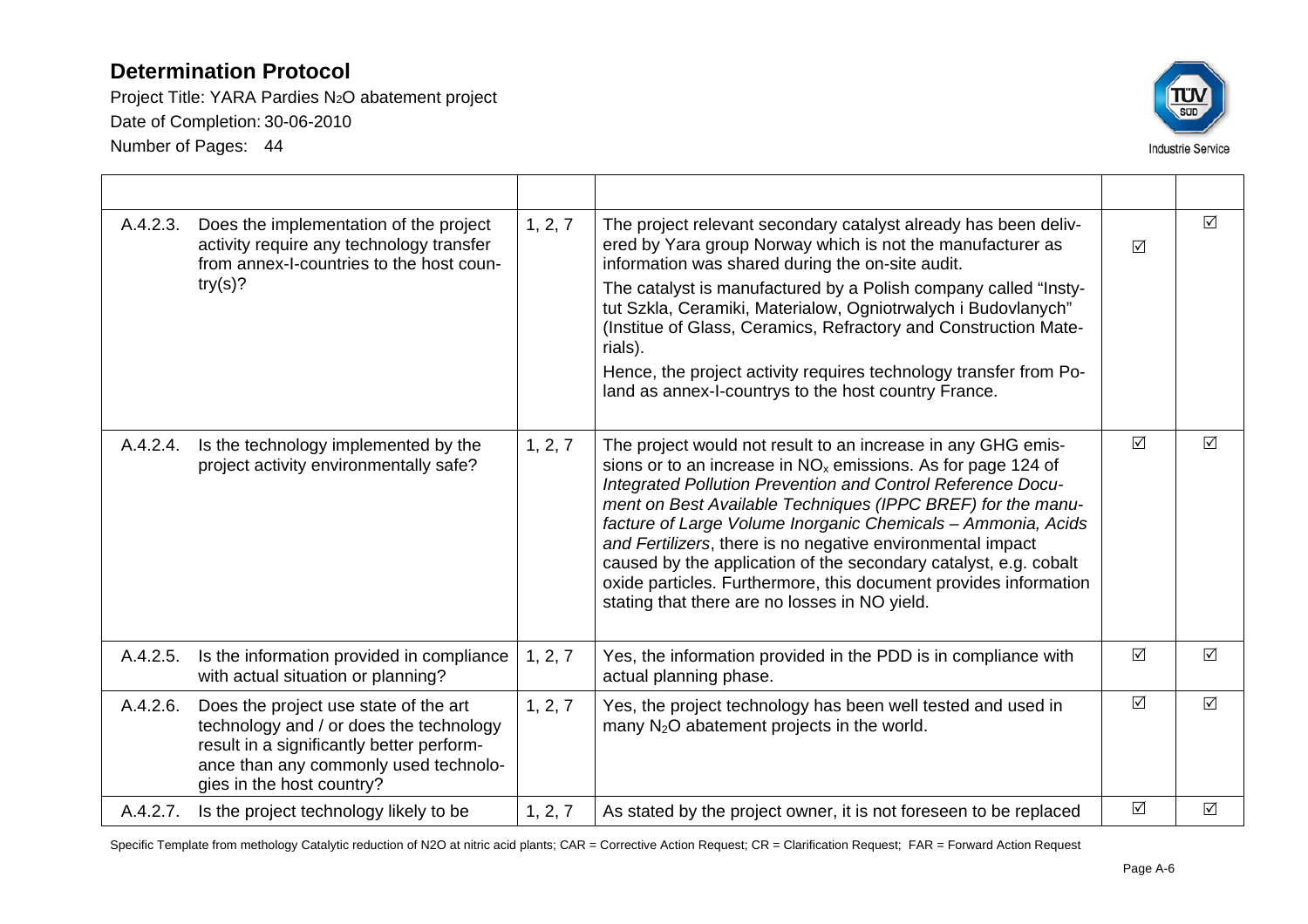Project Title: YARA Pardies N2O abatement project Date of Completion: 30-06-2010 Number of Pages: 44



|          | substituted by other or more efficient<br>technologies within the project period?                                                                                                                                                                                                                                                           |            | during the course of the crediting period by any other better<br>technology (see also chapter C for the projected lifetime of the<br>project).                                                                                                                                                                                                                                                                                                                                                                                                                                                                                                                                                                                                                                                                                                                                                                                                                                                                                            |                        |          |
|----------|---------------------------------------------------------------------------------------------------------------------------------------------------------------------------------------------------------------------------------------------------------------------------------------------------------------------------------------------|------------|-------------------------------------------------------------------------------------------------------------------------------------------------------------------------------------------------------------------------------------------------------------------------------------------------------------------------------------------------------------------------------------------------------------------------------------------------------------------------------------------------------------------------------------------------------------------------------------------------------------------------------------------------------------------------------------------------------------------------------------------------------------------------------------------------------------------------------------------------------------------------------------------------------------------------------------------------------------------------------------------------------------------------------------------|------------------------|----------|
| A.4.2.8. | Does the project require extensive initial<br>training and maintenance efforts in order<br>to be carried out as scheduled during the<br>project period?                                                                                                                                                                                     | 1, 2, 7    | <b>Clarification Request #2.</b><br>If applicable, a service contract between Yara and the supplier<br>of the AMS (Dr. Födisch), incl. training and service agreements,<br>has to be provided to the AIE.                                                                                                                                                                                                                                                                                                                                                                                                                                                                                                                                                                                                                                                                                                                                                                                                                                 | CR <sub>2</sub>        | $\Delta$ |
| A.4.2.9. | Is information available on the demand<br>and requirements for training and main-<br>tenance?                                                                                                                                                                                                                                               | 1, 2, 7    | See CR2                                                                                                                                                                                                                                                                                                                                                                                                                                                                                                                                                                                                                                                                                                                                                                                                                                                                                                                                                                                                                                   | See<br>CR <sub>2</sub> | $\Delta$ |
|          | A.4.2.10. Is there a brief explanation of how the<br>anthropogenic emissions of GHGs by<br>sources are to be reduced by the pro-<br>posed JI project, including why the emis-<br>sion reduction would not occur in the ab-<br>sence of the proposed project, taking<br>into account national and/or sectoral<br>policies and circumstances? | 1, 2<br>15 | As for the approved methodology, the French DFP (Le Ministère<br>de l'Écologie, de l'Énergie, du<br>Développement Durable et de l'Aménagement du Territoire -<br>MEEDDM) has provided a Benchmark Emissions Factor ( $EF_{BM}$ =<br>2.5 kgN <sub>2</sub> O/tHNO <sub>3</sub> ) to be applied by all nitric acid plants eligible to<br>undertake JI projects regardless of their size, their technical cha-<br>racteristics and their past and present emissions levels. This<br>benchmark is valid till December 31, 2011. Thereafter, a value of<br>1.85 kgN <sub>2</sub> O/tHNO <sub>3</sub> will be applicable until December 31, 2012.<br>According to 'Arrêté du 2 Février 1998' of the 'Ministère de l'éco-<br>logie et du développement durable', a compulsory limit of<br>$\frac{7 \text{ kgN}_2\text{O}}{1 \text{ HNO}_3}$ applicable to $\text{HNO}_3$ plants in French commis-<br>sioned after February 1998. This is not applicable to this project<br>activity since the plant was commissioned in the beginning in<br>1960. | $\triangledown$        | $\Delta$ |
|          |                                                                                                                                                                                                                                                                                                                                             |            | According to YARA Pardies internal data measurements from                                                                                                                                                                                                                                                                                                                                                                                                                                                                                                                                                                                                                                                                                                                                                                                                                                                                                                                                                                                 |                        |          |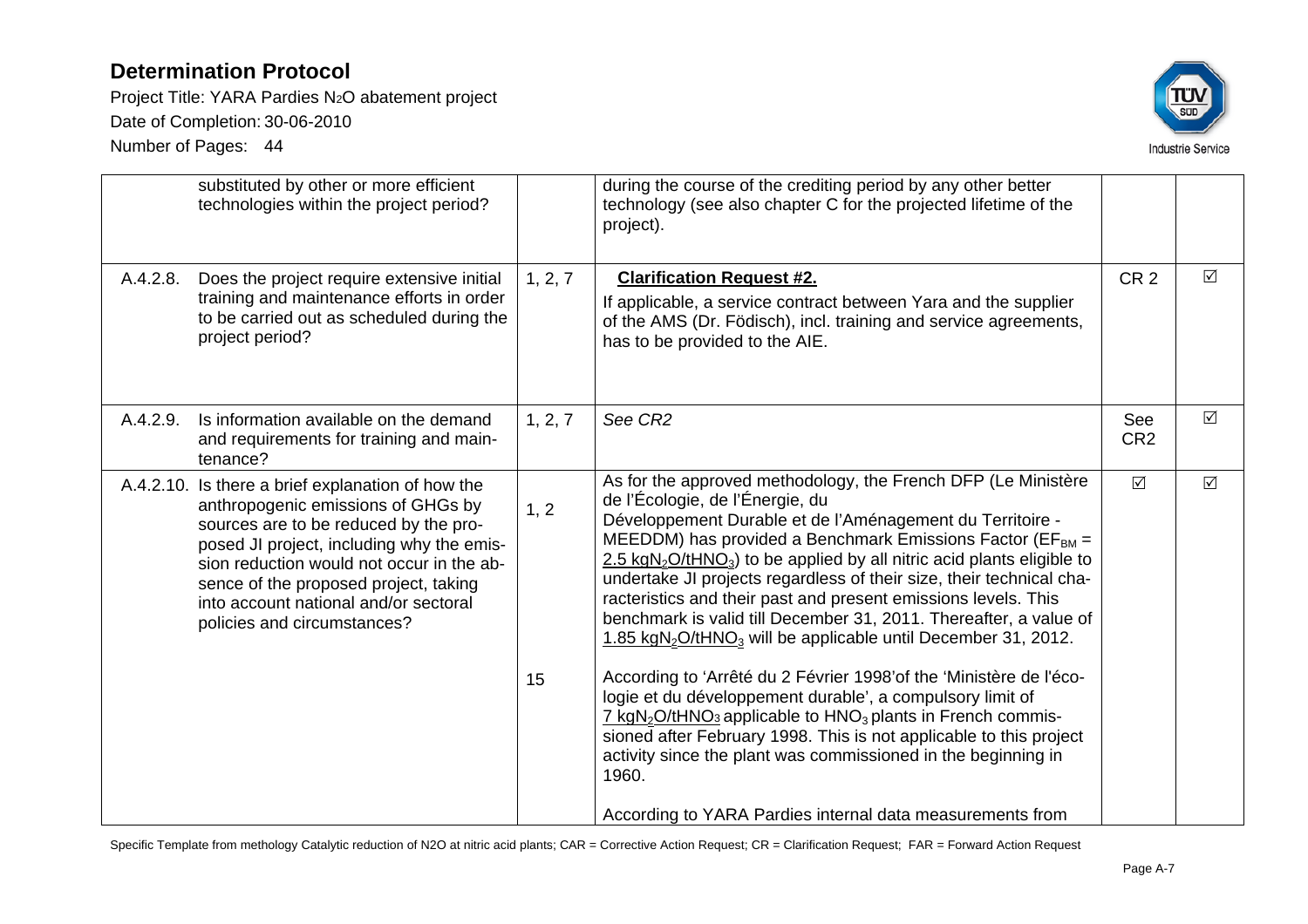Project Title: YARA Pardies N2O abatement project Date of Completion: 30-06-2010 Number of Pages: 44



|                                                                                                                              | 16<br>18      | year January to April 2002 checked by the audit team, the aver-<br>age EF prior to installation of 2ndary catalyst is calculated to 5.7<br>$kgN2O/tHNO3$ . The calculation is based on the Empirical correla-<br>tion between specific N2O emission levels and N2O concentra-<br>tions in tail gases of IPPC BREF paper. PP has calculated a<br>project emission level of 0.285 kgN <sub>2</sub> O/tHNO <sub>3</sub> , taking into account<br>an abatement efficiency of 95% which is Yara experienced value<br>and complies with the methodology. However, the methodology<br>does not require special procedure to estimate ex-ante the<br>project emission factor. |                         |            |
|------------------------------------------------------------------------------------------------------------------------------|---------------|-----------------------------------------------------------------------------------------------------------------------------------------------------------------------------------------------------------------------------------------------------------------------------------------------------------------------------------------------------------------------------------------------------------------------------------------------------------------------------------------------------------------------------------------------------------------------------------------------------------------------------------------------------------------------|-------------------------|------------|
|                                                                                                                              | 9<br>32<br>33 | According to the permit of year 1999 the limit value for NO <sub>x</sub><br>emissions in the stack of the installation for production of nitric<br>acid up from 2001 is 4.5 kg NOx/t $HNO3$ . According to an e-mail<br>from DRIRE to Yara a limit value of 200 ppm of NO <sub>x</sub> id required.<br>In reply by an e-mail from Yara to the state inspectorat (DRIRE)<br>the NOx concentration measured with the existing FINETECH<br>analyser was between 100 and 200 ppm. Hence, the project<br>plant is deemed to be in legal compliance regarding NO <sub>x</sub> emis-<br>sions.                                                                               |                         |            |
|                                                                                                                              | 32            | A limit value for N2O is not indicated in the AP. Meanwhile, ac-<br>cording to the e-mail of the state inspectorat (DRIRE) a limit val-<br>ue of 2. 5 kg N2O/t HNO3 is required. This value is fully consis-<br>tent with the benchmark EF of the methodology and PDD.                                                                                                                                                                                                                                                                                                                                                                                                |                         |            |
| A.4.2.11. Is the explanation transparent, feasible<br>and – if based on calculations – mathe-<br>matical correct calculated? | 1, 2, 8       | See CAR 8                                                                                                                                                                                                                                                                                                                                                                                                                                                                                                                                                                                                                                                             | See<br>CAR <sub>8</sub> | $\Delta$   |
| A.4.2.12. Is a schedule available for the implemen-<br>tation of the project and are there any                               | 1, 2, 7       | Considering that PP has undertaken extensive industrial testing<br>of the technology and has already installed the project second-                                                                                                                                                                                                                                                                                                                                                                                                                                                                                                                                    | $\Delta$                | $\sqrt{ }$ |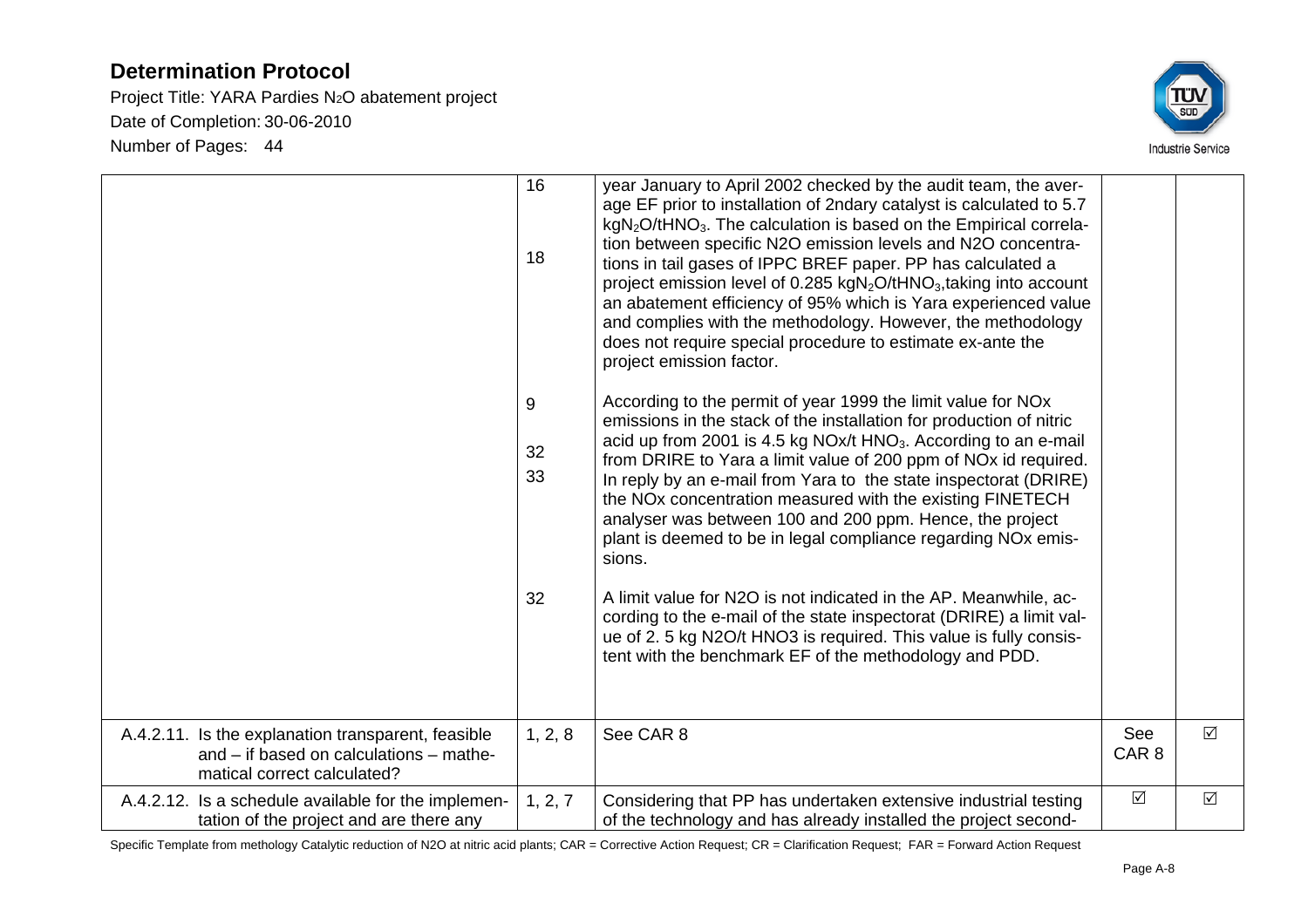Project Title: YARA Pardies N2O abatement project Date of Completion: 30-06-2010 Number of Pages: 44



|                                                                                                                                                                                                                                            | risks for delays?                                                                                                                                                                                                  |          | ary catalysts at the plants. Although, the AMS is not yet in-<br>stalled, there is no risk of delays involved in the implementation<br>of the project. |                         |                 |
|--------------------------------------------------------------------------------------------------------------------------------------------------------------------------------------------------------------------------------------------|--------------------------------------------------------------------------------------------------------------------------------------------------------------------------------------------------------------------|----------|--------------------------------------------------------------------------------------------------------------------------------------------------------|-------------------------|-----------------|
| A.4.3.                                                                                                                                                                                                                                     | Estimated amount of emission reductions over the chosen crediting period                                                                                                                                           |          |                                                                                                                                                        |                         |                 |
| A.4.3.1.                                                                                                                                                                                                                                   | Is the form required for the indication of<br>projected emission reductions correctly<br>applied?                                                                                                                  | 1, 2, 20 | PP has applied correctly the PDD format from the French DFP.                                                                                           | $\triangledown$         | ☑               |
| A.4.3.2.                                                                                                                                                                                                                                   | Are the figures provided consistent with<br>other data presented in the PDD?                                                                                                                                       | 1, 2, 8  | <b>Clarification Request #3.</b><br>The figures in table 1 of the PDD are not consistent with the<br>ones in the ERU calculation excel file.           | CR <sub>3</sub>         | ☑               |
| A.5                                                                                                                                                                                                                                        | <b>Project approval by the participants</b>                                                                                                                                                                        |          |                                                                                                                                                        |                         |                 |
|                                                                                                                                                                                                                                            | A.5.1 Is the state of endorsement or approval by the<br>host party clearly defined and a Letter of En-<br>dorsement (LoE), Letter of Approval (LoA) or<br>any alternative statement of authorization<br>available? | 1, 2, 11 | As for the LoE, see CR1a.<br>LoA of each participating party will be provided latest before re-<br>questing the issuance of credits.                   | See<br>CR <sub>1a</sub> | $\triangledown$ |
| A.5.2 Is the state of endorsement or approval by<br>any other parties e.g. investing parties clearly<br>defined and a Letter of Endorsement (LoE),<br>Letter of Approval (LoA) or any alternative<br>statement of authorization available? |                                                                                                                                                                                                                    | 1, 2, 11 | See CR1a                                                                                                                                               | See<br>CR <sub>1a</sub> | $\triangledown$ |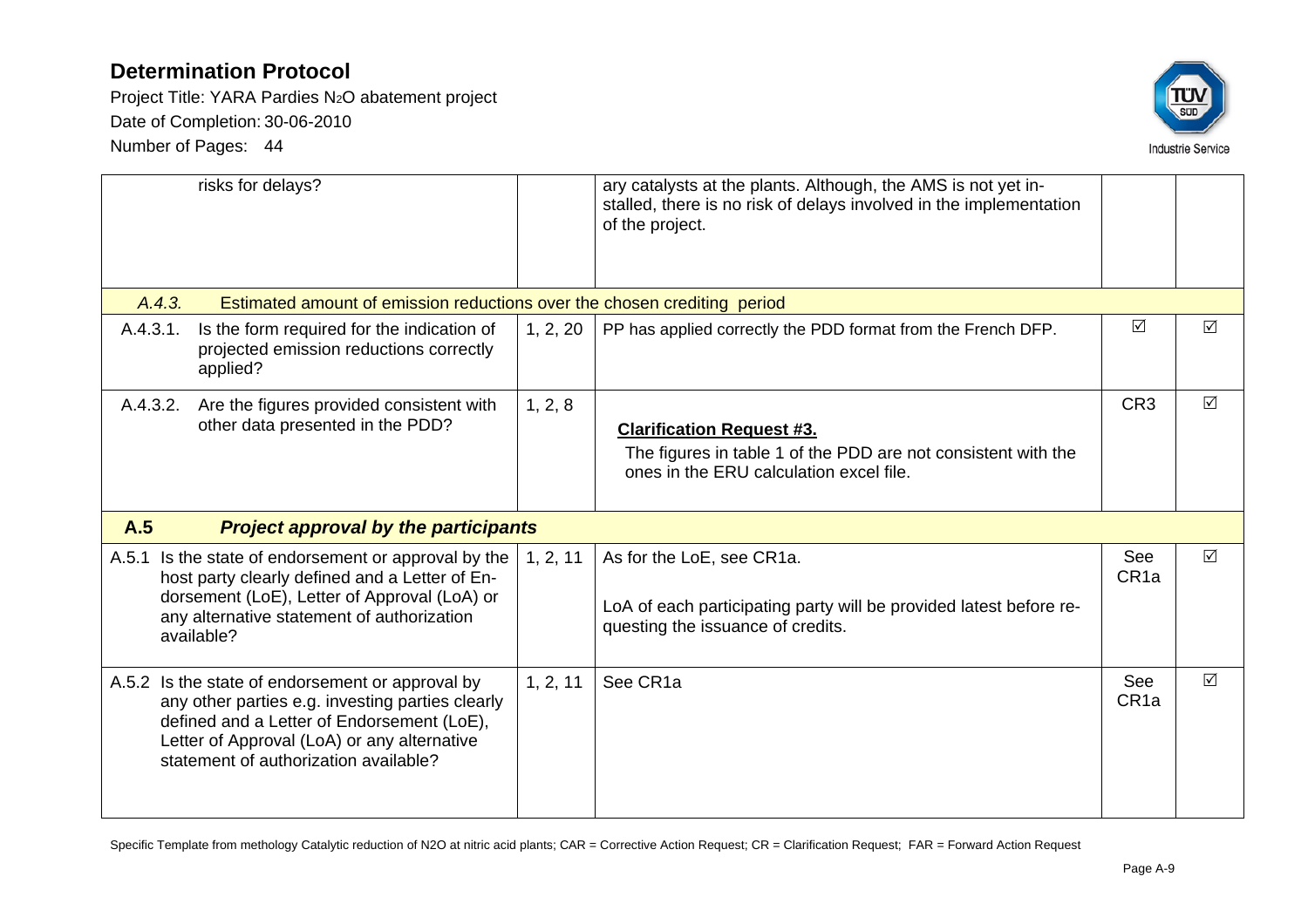Project Title: YARA Pardies N2O abatement project Date of Completion: 30-06-2010 Number of Pages: 44



|       | <b>B. Reference Case Scenario and Monitoring Methodology</b>                                                                                                                                                                                                                                                                                                                                                                                                             |                    |                                                                                                                                                                                                                  |          |                 |
|-------|--------------------------------------------------------------------------------------------------------------------------------------------------------------------------------------------------------------------------------------------------------------------------------------------------------------------------------------------------------------------------------------------------------------------------------------------------------------------------|--------------------|------------------------------------------------------------------------------------------------------------------------------------------------------------------------------------------------------------------|----------|-----------------|
|       |                                                                                                                                                                                                                                                                                                                                                                                                                                                                          |                    | B.1 Title of the reference case and monitoring methodology to be applied to the project activity                                                                                                                 |          |                 |
|       | B.1.1 Are reference number, version number, and<br>title of the reference scenario and monitoring<br>methodology clearly indicated?                                                                                                                                                                                                                                                                                                                                      | 1, 2, 3,<br>4      | The project applies a project specific methodology from the<br>French DFP titled "Catalytic reduction of N2O at nitric acid<br>plants."                                                                          | $\Delta$ | $\Delta$        |
|       |                                                                                                                                                                                                                                                                                                                                                                                                                                                                          | 5                  | The evidence for the official approval of the methodology by the<br>French DFP is available.                                                                                                                     |          |                 |
|       | B.1.2 Is the applied version the most recent one<br>and / or is this version still applicable?                                                                                                                                                                                                                                                                                                                                                                           | 1, 2, 3,<br>4      | A version number is not indicated in the methodology since it is<br>the first version.                                                                                                                           | $\Delta$ | $\triangledown$ |
|       | B.2 Justification of the choice of the methodology and reasons for which is it applicable for the project activity                                                                                                                                                                                                                                                                                                                                                       |                    |                                                                                                                                                                                                                  |          |                 |
| B.2.1 | <b>Applicability Criterion 1:</b><br>N <sub>2</sub> O reduction activities undertaken with a<br>tertiary catalyst, which is usually housed in a<br>specific tail gas treatment reactor towards the<br>end of the production process.                                                                                                                                                                                                                                     | 1, 2, 3,<br>4<br>5 | Not applicable here since a secondary catalyst has been in-<br>stalled.<br><b>Corrective Action Request No.4.</b><br>The statement in the PDD that the methodology is not yet ap-<br>proved needs to be revised. | CAR4     | $\triangledown$ |
| B.2.2 | <b>Applicability Criterion 2:</b><br>Instead of applying a historic emissions<br>factor, established by measuring the quantity<br>of N <sub>2</sub> O emitted per tonne of 100%<br>concentrated nitric acid produced - a unique<br>benchmark emissions value will be applied<br>for all nitric acid plants on French territory of<br>2.5 kgN <sub>2</sub> O / tHNO <sub>3</sub> in 2009, 2010 and 2011,<br>then of 1.85 kgN <sub>2</sub> O / t HNO <sub>3</sub> in 2012. | 1, 2, 3,<br>4      | This criterion has been applied correctly in the PDD.                                                                                                                                                            | $\Delta$ | $\triangledown$ |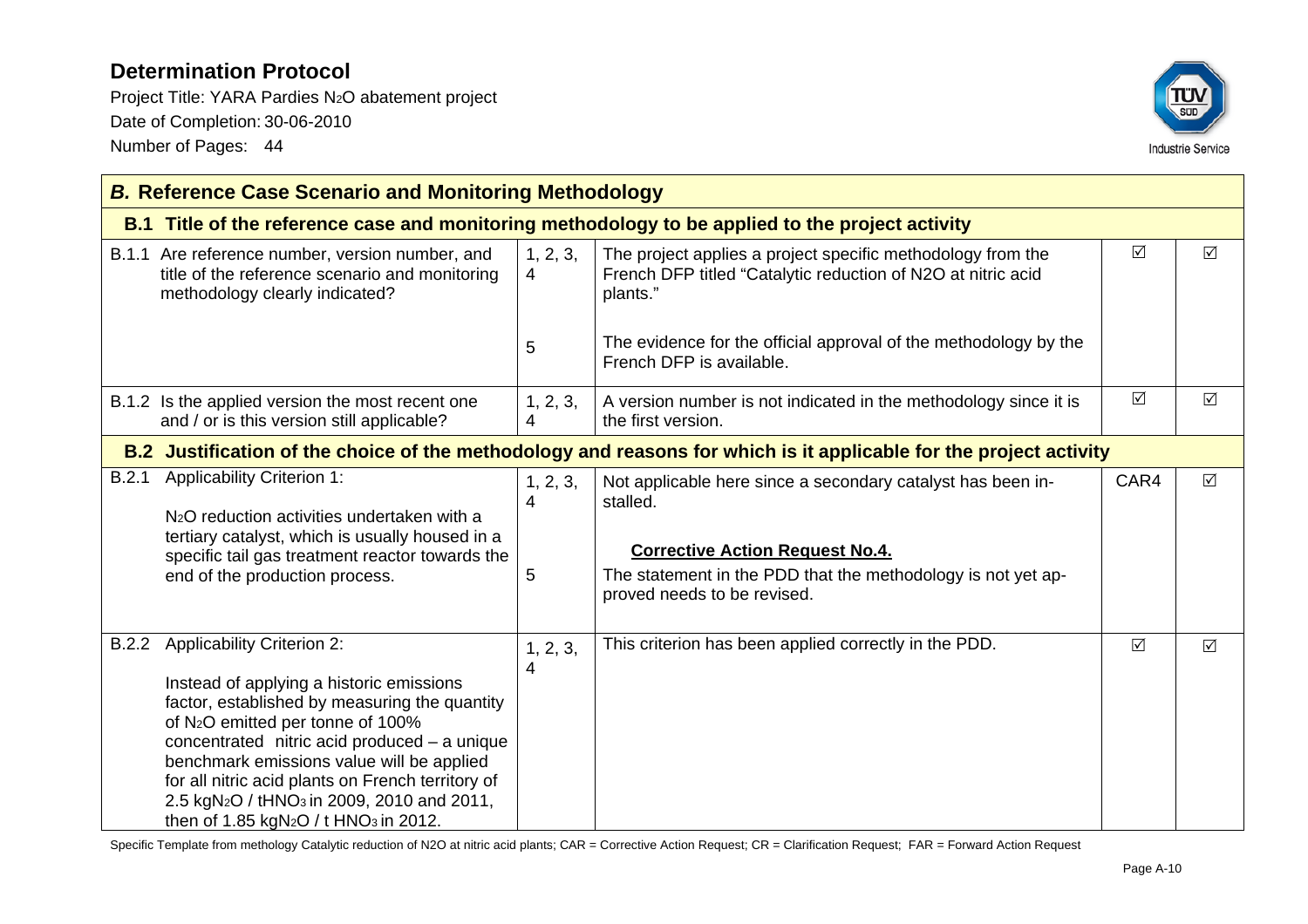Project Title: YARA Pardies N2O abatement project Date of Completion: 30-06-2010 Number of Pages: 44



|       | B.2.3 Applicability Criterion 3:<br>A N <sub>2</sub> O abatement catalyst is installed in a<br>nitric acid plant located in France.                                                                                                                                                                                                                                                                                                                                                             | 1, 2, 3,<br>4 | PP has been undertaking some industrial testing of the second-<br>ary catalyst to be employed in the project activity (see time<br>schedule in A.2.1.2). This testing has bee accomplished before<br>the start of the project activity and the installed catalyst was re-<br>moved.<br>However, PP has recently installed the secondary catalyst for<br>the project activity.                                                                                                                                                                                                                                                                                                            | $\Delta$        | $\triangledown$ |
|-------|-------------------------------------------------------------------------------------------------------------------------------------------------------------------------------------------------------------------------------------------------------------------------------------------------------------------------------------------------------------------------------------------------------------------------------------------------------------------------------------------------|---------------|------------------------------------------------------------------------------------------------------------------------------------------------------------------------------------------------------------------------------------------------------------------------------------------------------------------------------------------------------------------------------------------------------------------------------------------------------------------------------------------------------------------------------------------------------------------------------------------------------------------------------------------------------------------------------------------|-----------------|-----------------|
| B.2.4 | <b>Applicability Criterion 4:</b><br>The project activity will not lead to an in<br>crease in NO <sub>x</sub> emissions.                                                                                                                                                                                                                                                                                                                                                                        | 1, 2, 3,<br>4 | The project activity will not increase NO <sub>x</sub> emissions. Industrial<br>testing has shown that the secondary catalyst technology in-<br>stalled has no effect on NO <sub>x</sub> emission levels. Not applicable in<br>secondary abatement technology (See IPPCC BREF paper for<br>this sector).                                                                                                                                                                                                                                                                                                                                                                                 | $\triangledown$ | $\triangledown$ |
| B.2.5 | <b>Applicability Criterion 5:</b><br>The project will not result in the shut-down of<br>any existing N <sub>2</sub> O destruction or abatement<br>technology. In cases where non-N2O<br>emissions are known to occur (e.g. with a<br>tertiary N <sub>2</sub> O abatement technology) a project<br>can be submitted under this methodology<br>only if the other non-N <sub>2</sub> O Greenhouse Gas<br>emissions are accounted for in accordance<br>with the relevant annex to this methodology. | 1, 2, 3,<br>4 | The trial catalyst that has been tested from 2/2002 to 4/2002 had<br>a lower capacity and is not deemed to be an existing $N_2O$ ab-<br>atement technology.<br>There are currently national and/or local regulatory requirements<br>to limit $N_2O$ emissions in France. However, there are no incen-<br>tives to voluntarily reduce the level of $N2O$ emissions below the<br>required limit value.<br>According to the methodology, no leakage emissions are consi-<br>dered, because the applied technology is a secondary catalyst<br>and not a tertiary catalytic reduction. No hydro-carbons are used<br>as reducing agents. Therefore no other GHGs are considered<br>but $N2O$ . | $\triangledown$ | $\triangledown$ |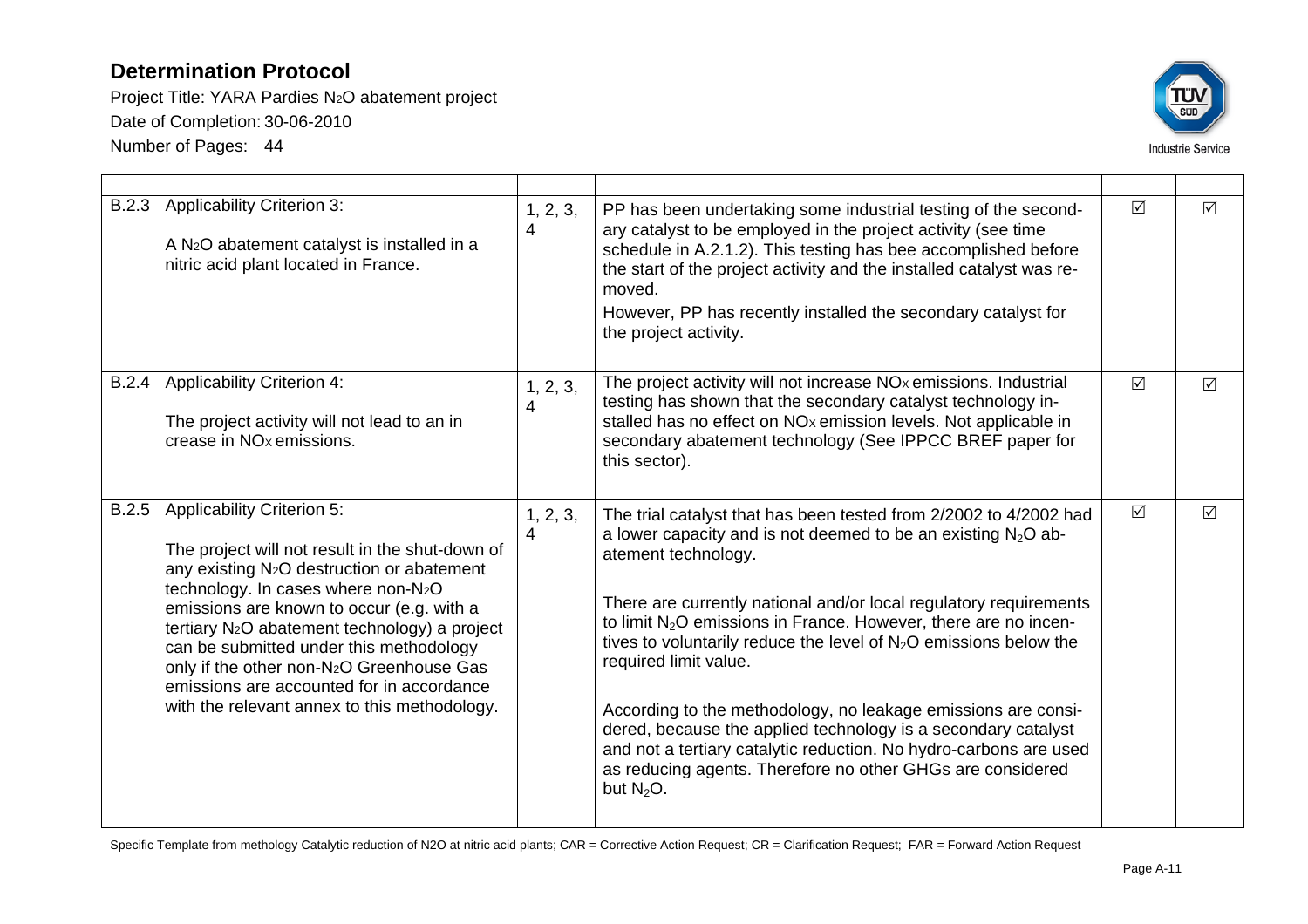Project Title: YARA Pardies N2O abatement project Date of Completion: 30-06-2010 Number of Pages: 44



|              | B.3 Description of how the definition of the project boundary is applied to the project activity                                                                                                                                                                                                            |                  |                                                                                                                                                                                                                                                                                                                                                                                                                                                                                                                                                                                                                                                                                                                                                                                                                               |                                            |                         |          |  |  |
|--------------|-------------------------------------------------------------------------------------------------------------------------------------------------------------------------------------------------------------------------------------------------------------------------------------------------------------|------------------|-------------------------------------------------------------------------------------------------------------------------------------------------------------------------------------------------------------------------------------------------------------------------------------------------------------------------------------------------------------------------------------------------------------------------------------------------------------------------------------------------------------------------------------------------------------------------------------------------------------------------------------------------------------------------------------------------------------------------------------------------------------------------------------------------------------------------------|--------------------------------------------|-------------------------|----------|--|--|
| B.3.1        | Is the table in the PDD consistent with that<br>one in the methodology?                                                                                                                                                                                                                                     | 1, 2, 3,<br>4, 7 | <b>Boundary checklist</b><br>Source and gas(s) discussed in the PDD?<br>Inclusion / exclusion justified?<br>Explanation / Justification sufficient?<br>Consistency with monitoring plan?<br>According to the methodology, the only GHG to be included in<br>the project boundary is N <sub>2</sub> O contained in the waste stream of the<br>$HNO3$ emitted into the atmosphere via stack.<br><b>Corrective Action Request No.5.</b><br>a) An appropriate project scheme visualizing the different<br>HNO3 manufacturing processes and their interference<br>within project boundary is still missing in the PDD.<br>b) In order to comply with the form of the methodology, PP<br>has to include in the table of chapter B.3 of the PDD for<br>the reference scenario the appropriate applicability an-<br>swer for $N_2O$ . | Yes / No<br><b>No</b><br>Yes<br>Yes<br>Yes | CAR <sub>5</sub>        | $\Delta$ |  |  |
| <b>B.3.2</b> | Does the extent of the project boundary<br>cover all technology and equipment<br>necessary for the complete nitric acid<br>production process, from the inlet of the<br>ammonia burner to the stack, including all<br>compressors, tail gas expander turbines and<br>any NOX abatement equipment installed? | 1, 2, 3,<br>4, 7 | See CAR5                                                                                                                                                                                                                                                                                                                                                                                                                                                                                                                                                                                                                                                                                                                                                                                                                      |                                            | See<br>CAR <sub>5</sub> | ☑        |  |  |
| <b>B.3.3</b> | Has is been taken into account that in case a<br>tertiary catalyst technology is applied that<br>entails the injection of a reducing agent, will<br>project proponents also have to account for<br>any CO <sub>2</sub> and / or CH <sub>4</sub> emissions?                                                  | 1, 2, 3,<br>4, 7 | Not applicable here, since secondary catalyst is installed.                                                                                                                                                                                                                                                                                                                                                                                                                                                                                                                                                                                                                                                                                                                                                                   |                                            | $\Delta$                | $\Delta$ |  |  |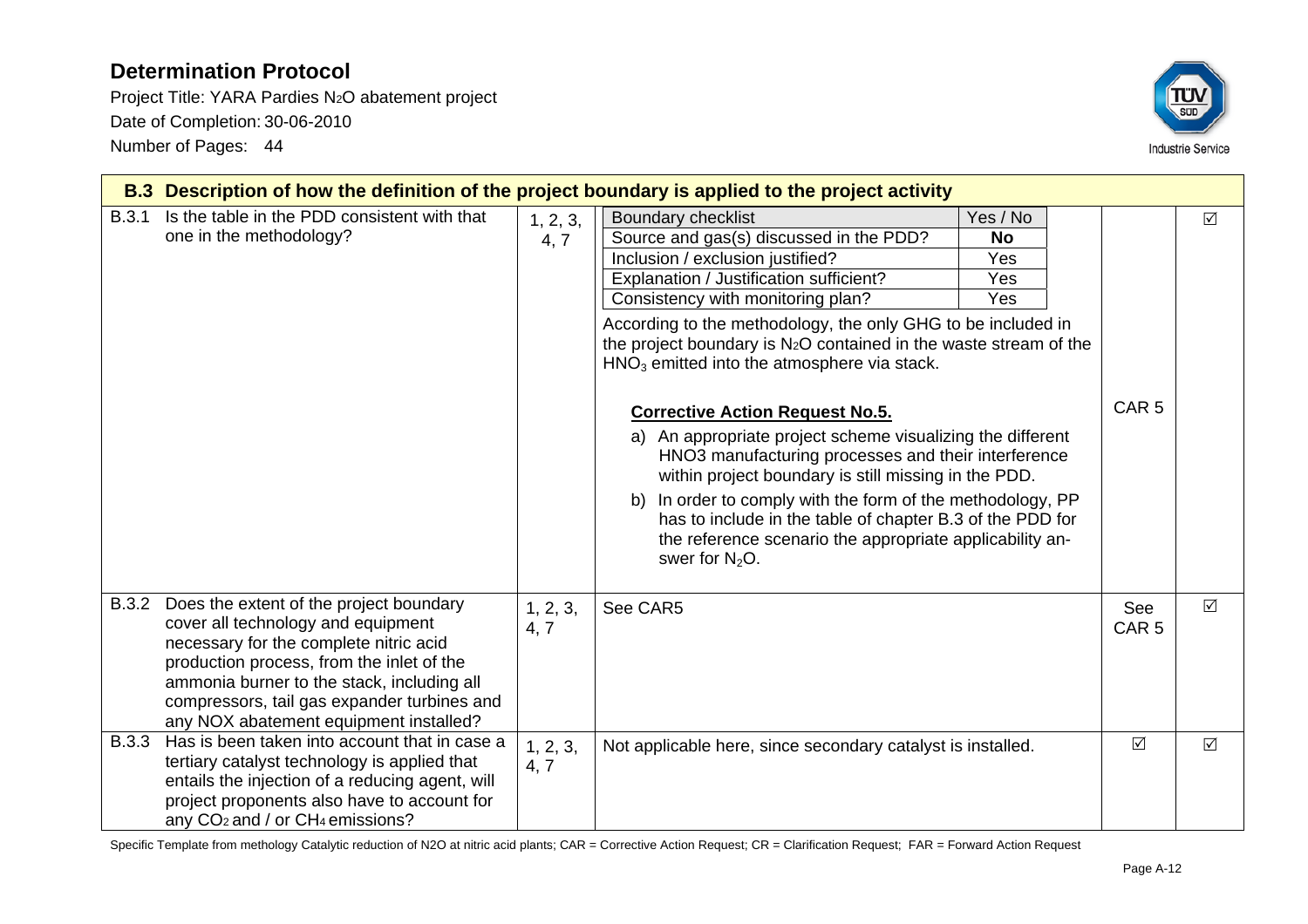Project Title: YARA Pardies N2O abatement project Date of Completion: 30-06-2010 Number of Pages: 44



| <b>B.3.4</b> | Is a plant-specific flow diagram<br>provided in the PDD to demonstrate the<br>project boundary of the particular nitric acid<br>plant(s) involved in the project activity?                                                                      | 1, 2, 3,<br>4, 7 | See CAR5a                                                                                                                                                                                                                                                                                                                                                                                                                                        | see<br><b>CAR</b><br>5a | $\Delta$        |
|--------------|-------------------------------------------------------------------------------------------------------------------------------------------------------------------------------------------------------------------------------------------------|------------------|--------------------------------------------------------------------------------------------------------------------------------------------------------------------------------------------------------------------------------------------------------------------------------------------------------------------------------------------------------------------------------------------------------------------------------------------------|-------------------------|-----------------|
|              |                                                                                                                                                                                                                                                 |                  | B.4 Identification and Description of the Reference Case Scenario (Business As Usual Scenario)                                                                                                                                                                                                                                                                                                                                                   |                         |                 |
| <b>B.4.1</b> | Have all technically feasible reference<br>scenario alternatives to the project activity<br>been identified and discussed in the PDD<br>according to the project specific<br>methodology? Why can this list be<br>considered as being complete? | 1, 2, 7          | PP has discussed all technically feasible reference scenario al-<br>ternatives to the project activity taking into account national<br>and/or local compliance requirements. The list is considered to<br>be completed since it comprises as well the alternative of the<br>project activity undertaken without revenue from the sales of<br>ERUs.                                                                                               | $\Delta$                | $\triangledown$ |
|              | B.4.2 Step 1:<br>Have the reference case scenarios been discussed<br>that are technically feasible within the framework of<br>the project activity?                                                                                             | 1, 2, 7          | In order to comply with NO <sub>x</sub> regulations Yara Pardies has in-<br>stalled two SCR abatement catalysts. Yara Pardies has not in-<br>stalled any NSCR de-NOX catalyst unit. This would be consi-<br>dered uneconomical because Pardies is already in compliance<br>with the prevailing NO <sub>x</sub> regulations with its SCR unit.                                                                                                    |                         | $\triangledown$ |
|              |                                                                                                                                                                                                                                                 |                  | <b>Clarification Request #4.</b><br>It should be taken into account that as a consequence of new<br>NOX regulations over the course of the crediting period of the<br>proposed project activity the most conservative reference scena-<br>rio can be changed and needs to be of re-assessed. In such a<br>case the additionality of the project must be re-determined. It<br>has to be clarified if the conclusion box at the end of chapter B.4 | CR4                     |                 |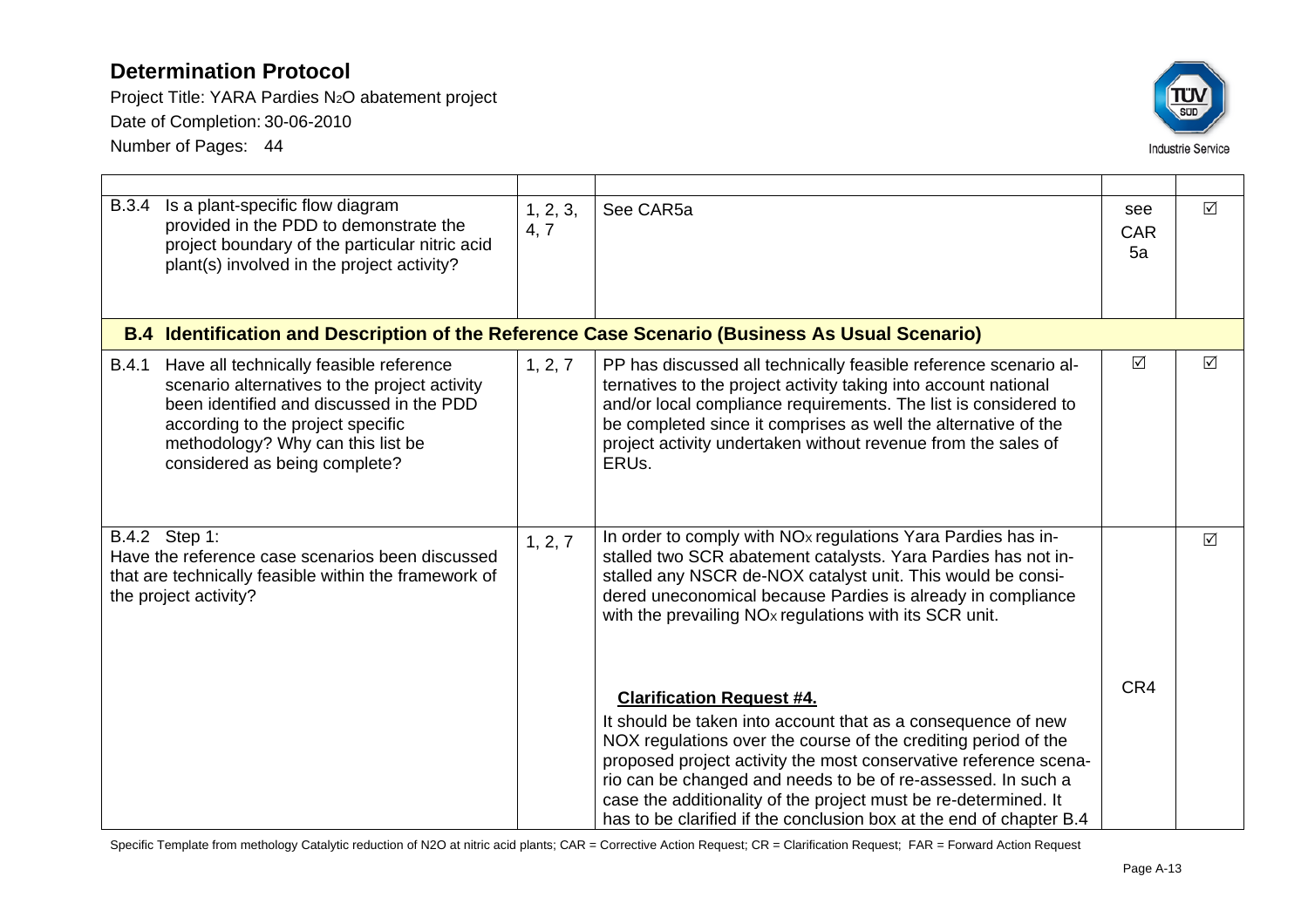Project Title: YARA Pardies N2O abatement project Date of Completion: 30-06-2010 Number of Pages: 44



|                                                                                                                                                |             | ensures the monitoring of this legal parameter.                                                                                                                                                                                                                                                                                                                                                                                                                                                                                                                                                                                    |          |                 |
|------------------------------------------------------------------------------------------------------------------------------------------------|-------------|------------------------------------------------------------------------------------------------------------------------------------------------------------------------------------------------------------------------------------------------------------------------------------------------------------------------------------------------------------------------------------------------------------------------------------------------------------------------------------------------------------------------------------------------------------------------------------------------------------------------------------|----------|-----------------|
| B.4.3 Step 2:<br>Have all the reference scenario alternatives been<br>eliminated that do not comply with national or local<br>regulations?     | 1, 2,<br>10 | Yes, the project identifies correctly and excludes those options<br>not in line with national and/or local regulatory or legal require-<br>ments.<br>In France, the most relevant documents of legislation are:<br>1. 'Décret n° 2006-622 du 29 mai 2006 for the application of<br>articles L. 229-20 to L. 229-24 of the 'code de l'envi-<br>ronnement'<br>2. 'Arrêté du 2 mars 2007' of the 'Ministère de l'écologie et<br>du développement durable', a compulsory limit of<br>7kgN <sub>2</sub> O/tHNO <sub>3</sub> applicable to HNO <sub>3</sub> plants in French<br>commissioned after February 1998<br>3. EU ETS Directives | ☑        | $\triangledown$ |
| B.4.4 Step 3:<br>Have all the reference scenario alternatives been<br>eliminated that would face prohibitive barriers (bar-<br>rier analysis)? | 1, 2<br>21  | Yes, a list of barriers comprising of investment barriers, technol-<br>ogical barriers and barriers due to common practice has been<br>included in the PDD. This can be considered to be complete.<br>Regarding common practice analysis, the PP referred to publica-<br>tion of UNIFA - association of French fertilizer industries meet-<br>ing with French DFP in April 2009.                                                                                                                                                                                                                                                   | $\Delta$ | ☑               |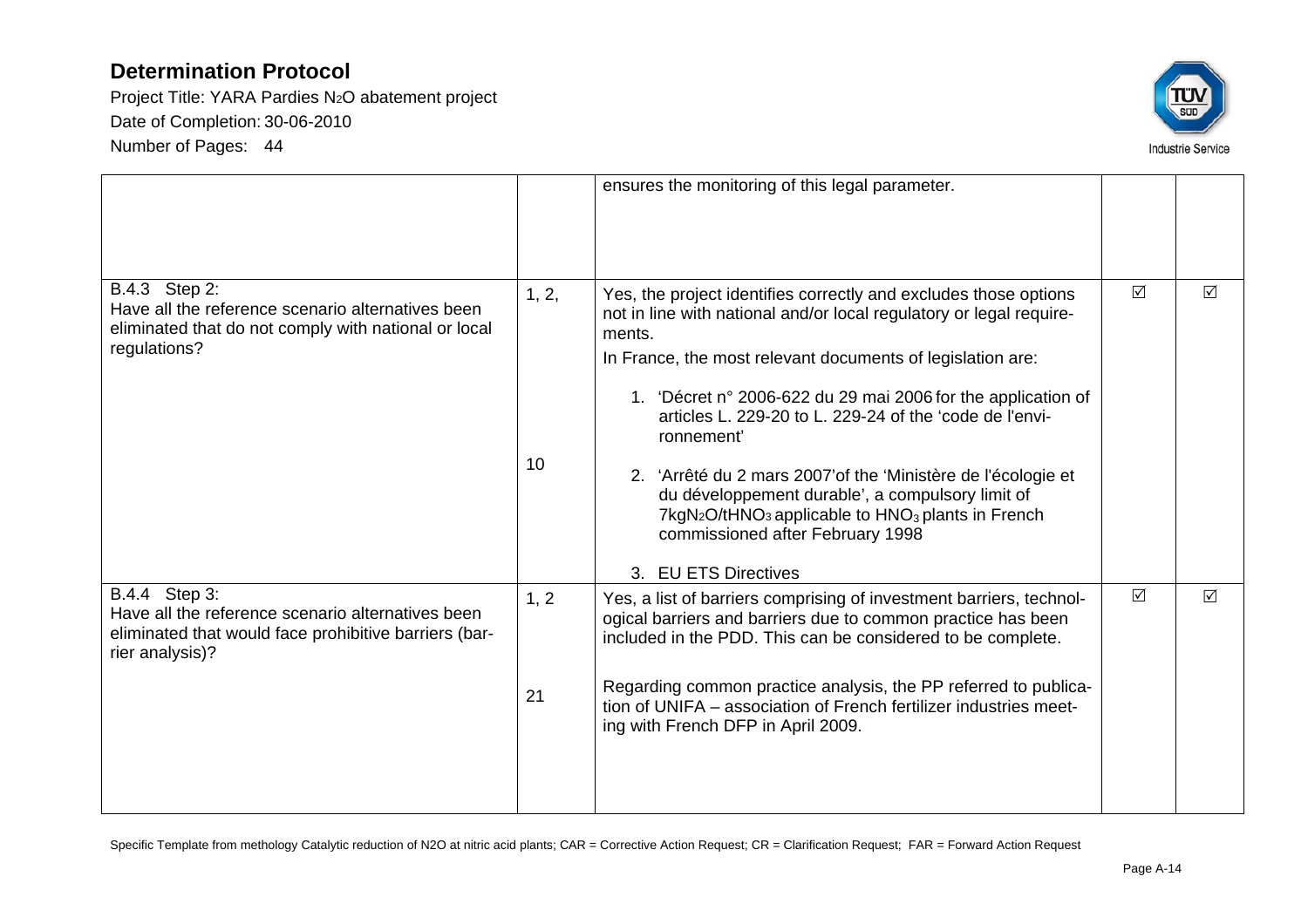Project Title: YARA Pardies N2O abatement project Date of Completion: 30-06-2010 Number of Pages: 44



| <b>B.5</b><br>achieved in the absence of the Projet Domestique (evaluation and demonstration of additionality)                                                                                                                                                                                                                                                                                                                                                                                |          | Description of how the emissions reductions achieved as a result of the project activity are greater than those that would be                                  |                 |                 |
|-----------------------------------------------------------------------------------------------------------------------------------------------------------------------------------------------------------------------------------------------------------------------------------------------------------------------------------------------------------------------------------------------------------------------------------------------------------------------------------------------|----------|----------------------------------------------------------------------------------------------------------------------------------------------------------------|-----------------|-----------------|
| B.5.1<br>Has a step-by-step assessment been<br>undertaken in accordance with Annex 3 of<br>the 'Arrêté du 2 Mars 2007'?                                                                                                                                                                                                                                                                                                                                                                       | 1, 2, 10 | Yes, generally, the assessment approach for additionality is<br>consistent with the methodology.                                                               | $\Delta$        | ☑               |
| B.5.2 Step 1:<br>Did the PP summarize the different options that re-<br>main available to him following the 'identification of<br>the reference scenario' analysis in B.4?                                                                                                                                                                                                                                                                                                                    | 1, 2, 7  | Yes, all options are listed in the PDD.                                                                                                                        | $\triangledown$ | $\triangledown$ |
| B.5.3 Step 1:<br>Did the PP showed that the implementation of the<br>project activity (1) would result in a<br>greater reduction of GHG emissions than would be<br>achieved in either of the following alternative scena-<br>rios:<br>(2) undertaking of alternative investments that result<br>in a comparable production of goods or a compara-<br>ble provision of services<br>and<br>(3) continuation of the situation prior to the imple-<br>mentation of the proposed project activity. | 1, 2, 7  | In the PDD it has been shown that none of the alternatives (2) or<br>(3) result in a higher reduction of $N_2O$ emissions compared to<br>the project activity. | $\triangledown$ | $\triangledown$ |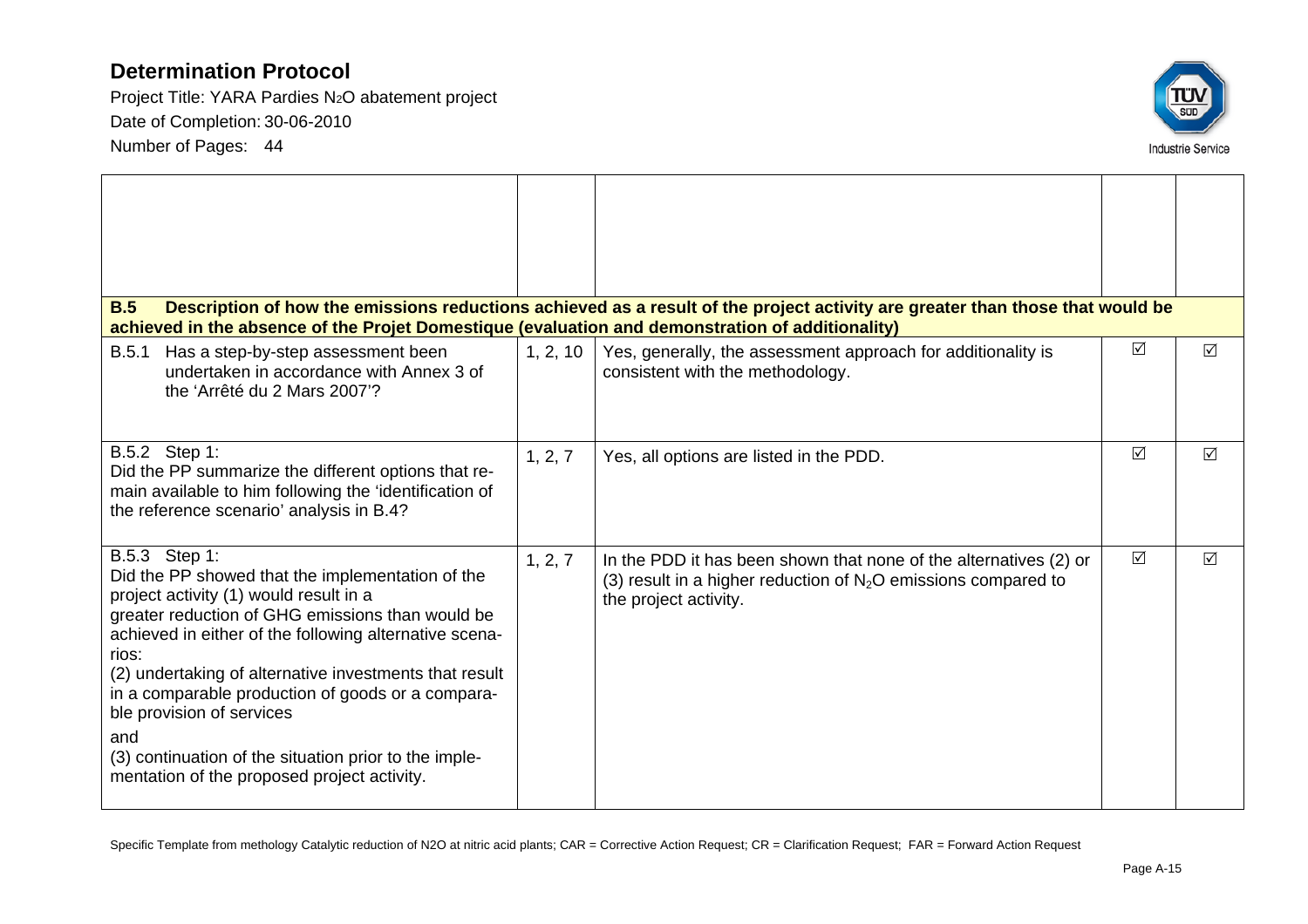Project Title: YARA Pardies N2O abatement project Date of Completion: 30-06-2010 Number of Pages: 44



|                                                                               |       | The proponent must choose now either step 2 or step 3. The choice of step 3 does not relieve the proponent of the obligation specified in the second |                  |                 |
|-------------------------------------------------------------------------------|-------|------------------------------------------------------------------------------------------------------------------------------------------------------|------------------|-----------------|
| paragraph of article 10 of the 'Arrêté du 2 Mars 2007' (the financing table). |       |                                                                                                                                                      |                  |                 |
| B.5.4 In case step 2 has been chosen:                                         |       | Not applicable here                                                                                                                                  | $\Delta$         | $\triangledown$ |
| Did the PP establish that the project activity would                          |       |                                                                                                                                                      |                  |                 |
| not be undertaken because the economic incentives                             |       |                                                                                                                                                      |                  |                 |
| existing at the time of submission of the project dos-                        |       |                                                                                                                                                      |                  |                 |
| sier are insufficient to guarantee a return on invest-                        |       |                                                                                                                                                      |                  |                 |
| ment equal to that of the alternative investments or,                         |       |                                                                                                                                                      |                  |                 |
| as the case may be, to the standards of the relevant                          |       |                                                                                                                                                      |                  |                 |
| sector?                                                                       |       |                                                                                                                                                      |                  |                 |
|                                                                               |       |                                                                                                                                                      |                  |                 |
| B.5.5 In case step 3 has been chosen:                                         | 1, 2, | Step 3 has been chosen here.                                                                                                                         |                  | $\triangledown$ |
| Did the PP present a full and documented analysis                             |       |                                                                                                                                                      |                  |                 |
| of all of the following barriers:                                             |       | The list of barriers presented in the PDD is complete.                                                                                               |                  |                 |
|                                                                               |       |                                                                                                                                                      | CAR <sub>6</sub> |                 |
|                                                                               | 10    | 1) The investment analysis presented in annex 4 has been done                                                                                        |                  |                 |
| 1) investment barriers and                                                    |       | generally according to the requirements of article 10 of arrêté of                                                                                   |                  |                 |
|                                                                               |       | March 02, 2007. The relation of costs and incomes by ERU is-                                                                                         |                  |                 |
|                                                                               |       | suance has been demonstrated appropriately as required by the                                                                                        |                  |                 |
| 2) technological barriers and                                                 |       | arête.                                                                                                                                               |                  |                 |
|                                                                               |       |                                                                                                                                                      |                  |                 |
|                                                                               |       | <b>Corrective Action Request No.6.</b>                                                                                                               |                  |                 |
|                                                                               |       | a) Catalyst quantity in the investment calculation (Annex 4)                                                                                         |                  |                 |
| 3) common practice barriers?                                                  |       | is not consistent with the information in the PDD.                                                                                                   |                  |                 |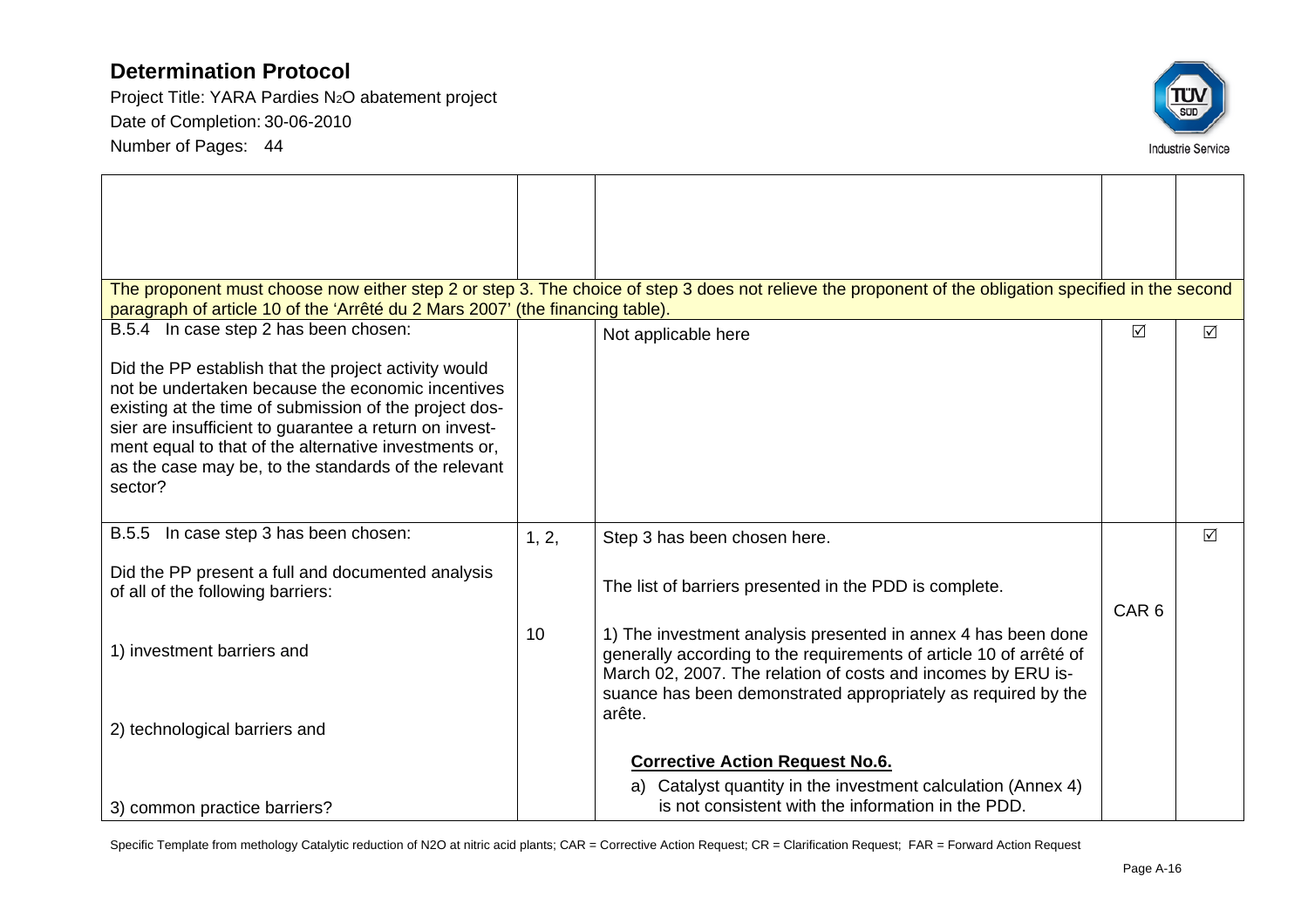Project Title: YARA Pardies N2O abatement project Date of Completion: 30-06-2010 Number of Pages: 44



|              |                                                                              | 13   | As information has been gathered during on-site Audit,<br>b)<br>the catalyst in Pardies is not directly allocated to costs to<br>the supplier Yara France SAS, therefore the credit prize<br>has to be set to zero.                                                                                                                                                                                        |                 |   |
|--------------|------------------------------------------------------------------------------|------|------------------------------------------------------------------------------------------------------------------------------------------------------------------------------------------------------------------------------------------------------------------------------------------------------------------------------------------------------------------------------------------------------------|-----------------|---|
|              |                                                                              |      | 2) The information in the PDD about technological barrier is<br>deemed to be plausible.                                                                                                                                                                                                                                                                                                                    |                 |   |
|              |                                                                              |      | 3) PP has discussed or analysed similar activity in France.<br>No similar project (s) is/are running parallel to this project activ-<br>ity. PP has already concluded the industrial testing of the secon-<br>dary abatement catalyst. The only secondary abatement in-<br>stalled is for regulatory compliance.                                                                                           |                 |   |
|              | <b>B.6 Emission Reductions</b>                                               |      |                                                                                                                                                                                                                                                                                                                                                                                                            |                 |   |
| <b>B.6.1</b> | <b>Explanation of Methodological Choices</b>                                 |      |                                                                                                                                                                                                                                                                                                                                                                                                            |                 |   |
| B.6.1.1      | Are the GHG calculations documented<br>in a complete and transparent manner? | 1, 2 | This equation in section B.6.1 (allocation of ERUs) is not consis-<br>tent with that indicated in the methodology. This 0.9 factor is<br>missing.<br>The format of the table in section B.6.2 of the PDD is not consis-<br>tent with that one of the methodology. Thus anyway the format<br>used in the PDD has been chosen according to a PDD template<br>that has been supplied by the French DFP to PP. |                 | ☑ |
|              |                                                                              |      | <b>Clarification Request #5.</b><br>There is a need to clarify why the factor 0.9 that is part of the                                                                                                                                                                                                                                                                                                      | CR <sub>5</sub> |   |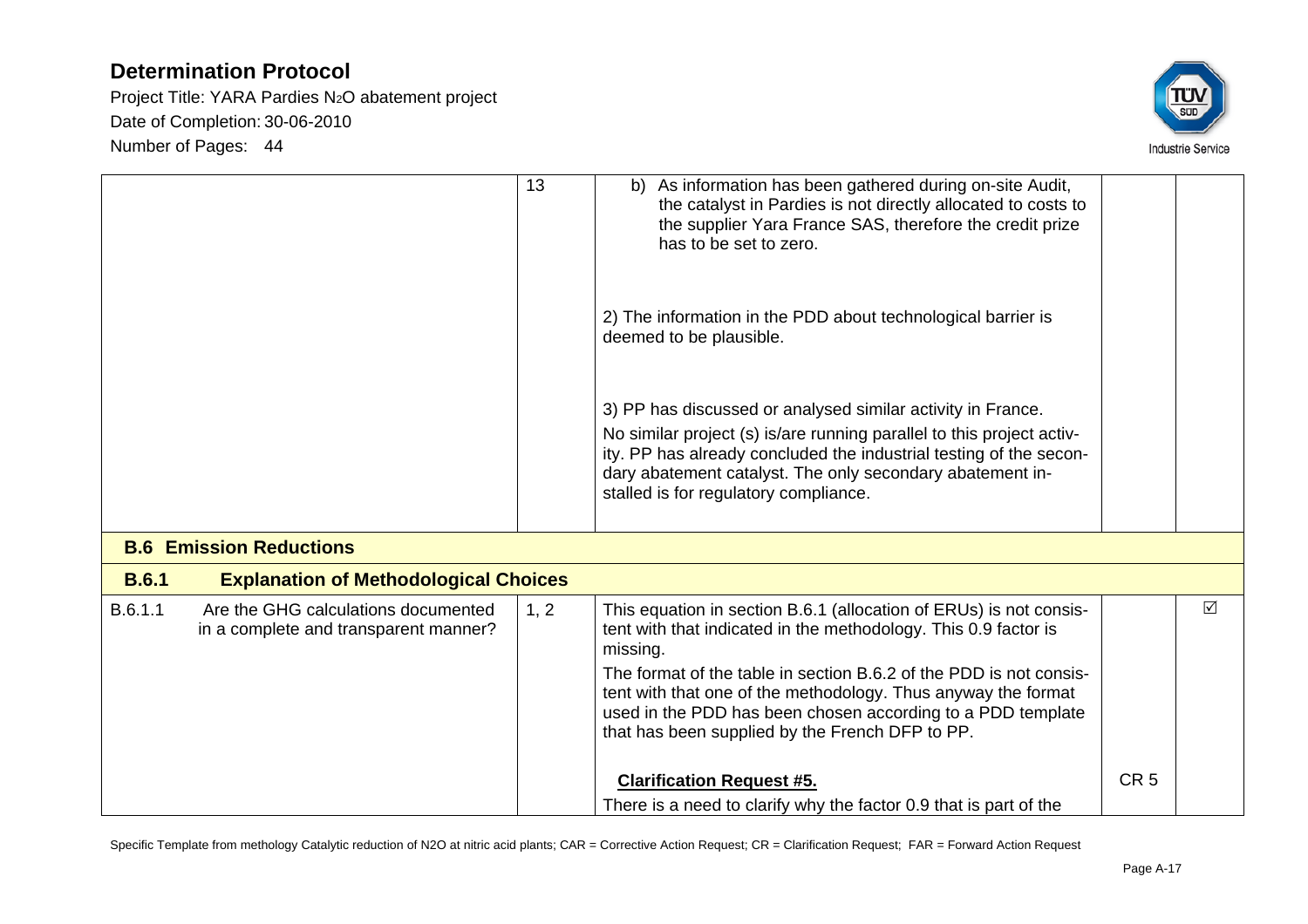Project Title: YARA Pardies N2O abatement project Date of Completion: 30-06-2010 Number of Pages: 44



|         |                                                                                                                                                                                   |          | equation of the methodology to calculate the ERUs has not been                                                                                                                                                                                                                                                                             |                        |                 |
|---------|-----------------------------------------------------------------------------------------------------------------------------------------------------------------------------------|----------|--------------------------------------------------------------------------------------------------------------------------------------------------------------------------------------------------------------------------------------------------------------------------------------------------------------------------------------------|------------------------|-----------------|
|         |                                                                                                                                                                                   |          | included in the equation.                                                                                                                                                                                                                                                                                                                  |                        |                 |
|         |                                                                                                                                                                                   |          |                                                                                                                                                                                                                                                                                                                                            |                        |                 |
| B.6.1.2 | Are the estimated project emissions<br>transparent, feasible and mathematical                                                                                                     | 1, 2     | The following equation is used to calculate the quantity of $N_2O$<br>emissions (in Kg) in the course of the monitoring period.                                                                                                                                                                                                            | See<br>CR <sub>5</sub> | ☑               |
|         | correct calculated?                                                                                                                                                               |          | PEn = VSGn *NCSGn * OHn * 10 <sup>-6</sup>                                                                                                                                                                                                                                                                                                 |                        |                 |
|         |                                                                                                                                                                                   |          | The average N <sub>2</sub> O emissions per metric ton of 100% concen-<br>trated nitric acid (plant-specific emission factor) for the Monitor-<br>ing Period (PE <sub>n</sub> ) shall then be calculated as follows:                                                                                                                        |                        |                 |
|         |                                                                                                                                                                                   |          | $EFn = (PEn / NAPn)$ in $kgN_2O/tHNO_3$                                                                                                                                                                                                                                                                                                    |                        |                 |
|         |                                                                                                                                                                                   |          | The emission reductions obtained in a particular monitoring pe-<br>riod will be calculated using the equation:                                                                                                                                                                                                                             |                        |                 |
|         |                                                                                                                                                                                   |          | <b>ERU</b> = $(EF_{BM} - EF_n)/1000 \times NAPn \times GWP_{N20} \times 0.9$ in tCO <sub>2</sub> e                                                                                                                                                                                                                                         |                        |                 |
|         |                                                                                                                                                                                   |          |                                                                                                                                                                                                                                                                                                                                            |                        |                 |
| B.6.1.3 | Are the estimated emissions for<br>reference scenario transparent, feasible<br>and mathematical correct calculated?                                                               | 1, 2     | The reference scenario has been defined by the following:<br>According to the methodology "a unique benchmark emissions<br>value will be applied for all nitric acid plants on French territory<br>of 2.5 kgN <sub>2</sub> O / tHNO <sub>3</sub> in 2009, 2010 and 2011, then of 1.85<br>kgN <sub>2</sub> O / t HNO <sub>3</sub> in 2012." | $\triangledown$        | $\triangledown$ |
| B.6.1.4 | Has any new national or local regulatory<br>limit value identified that is lower than the<br>benchmark emission factor of the applied<br>methodology? If yes, is this lower limit | 1, 2, 32 | Taken into account the evidence from the state inspectorat<br>(DRIRE), the enacted N2O limit value is fully consistent with the<br>benchmark emission factor stated in the methodology.                                                                                                                                                    |                        | $\triangledown$ |
|         | value applied in the PDD?                                                                                                                                                         |          | <b>Forward Action Request No.1</b>                                                                                                                                                                                                                                                                                                         | FAR <sub>1</sub>       |                 |
|         |                                                                                                                                                                                   |          | There is a need to confirm the N2O limit of the DRIRE given in                                                                                                                                                                                                                                                                             |                        |                 |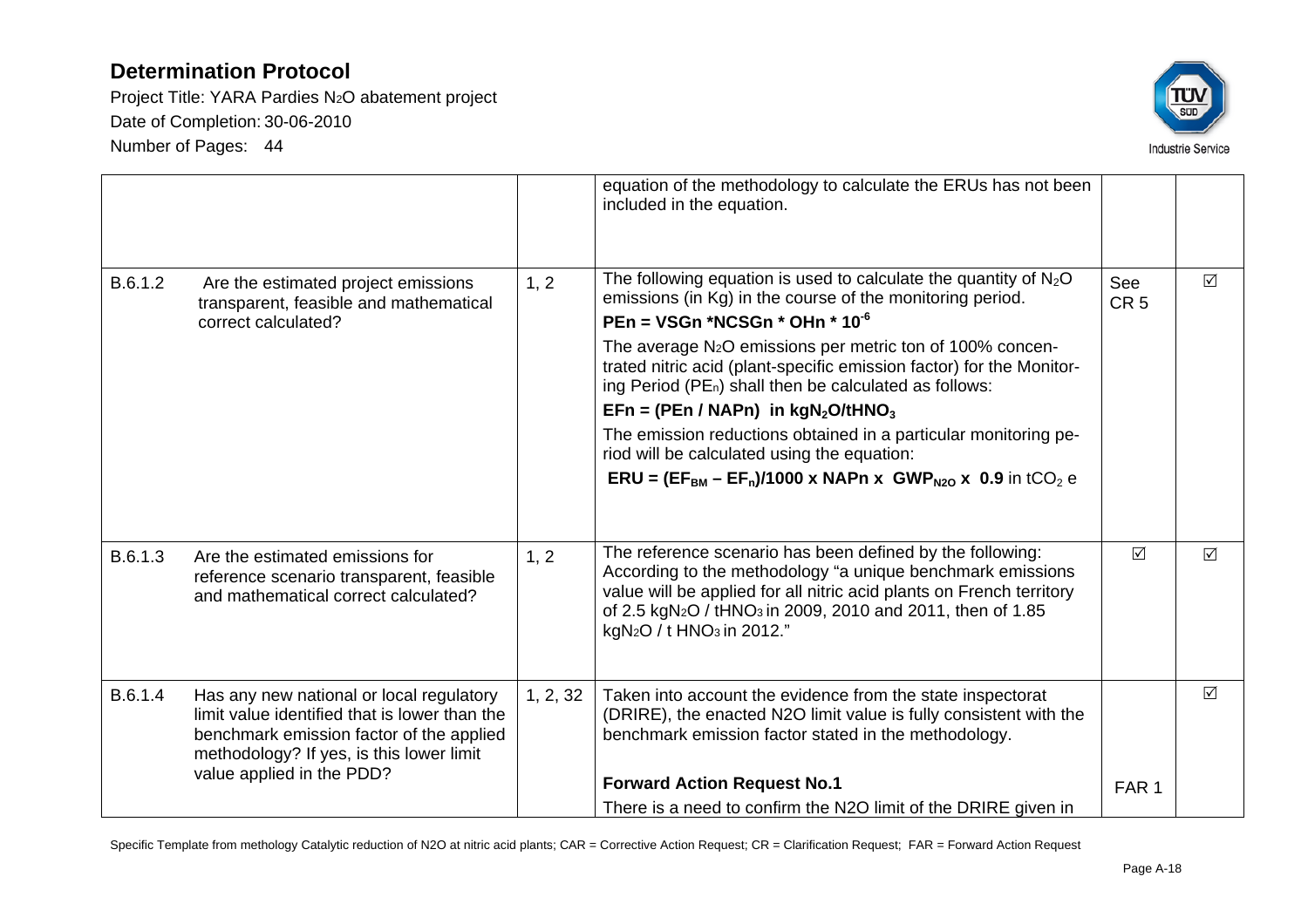Project Title: YARA Pardies N2O abatement project Date of Completion: 30-06-2010 Number of Pages: 44



| <b>B.6.2</b><br>B.6.2.1 | Data and parameter determined prior to validation<br>Will the project result in fewer GHG<br>emissions than the reference scenario?       | 1, 2     | an e-mail by an officially updated operation permit.<br>Yes, it is obvious that the project will result in fewer GHG emis-<br>sions than the reference scenario. | ☑                       | $\triangledown$ |
|-------------------------|-------------------------------------------------------------------------------------------------------------------------------------------|----------|------------------------------------------------------------------------------------------------------------------------------------------------------------------|-------------------------|-----------------|
| B.6.2.2                 | Is the form/table required for the<br>indication of projected emission<br>reductions correctly applied?                                   | 1, 2, 20 | PP has applied format from French PDD.                                                                                                                           | $\triangledown$         | $\triangledown$ |
| <b>B.6.3</b>            | <b>Ex-ante calculation of emission reductions</b>                                                                                         |          |                                                                                                                                                                  |                         |                 |
| B.6.3.1                 | Is the projection in line with the<br>envisioned time schedule for the project's<br>implementation and the indicated<br>crediting period? | 1, 2, 7  | see CAR 7                                                                                                                                                        | See<br>CAR <sub>7</sub> | $\triangledown$ |
| B.6.3.2                 | Is the data provided in this section in<br>consistency with data as presented in<br>other chapters of the PDD?                            | 1, 2, 7  | See CAR 7                                                                                                                                                        | See<br>CAR <sub>7</sub> | $\triangledown$ |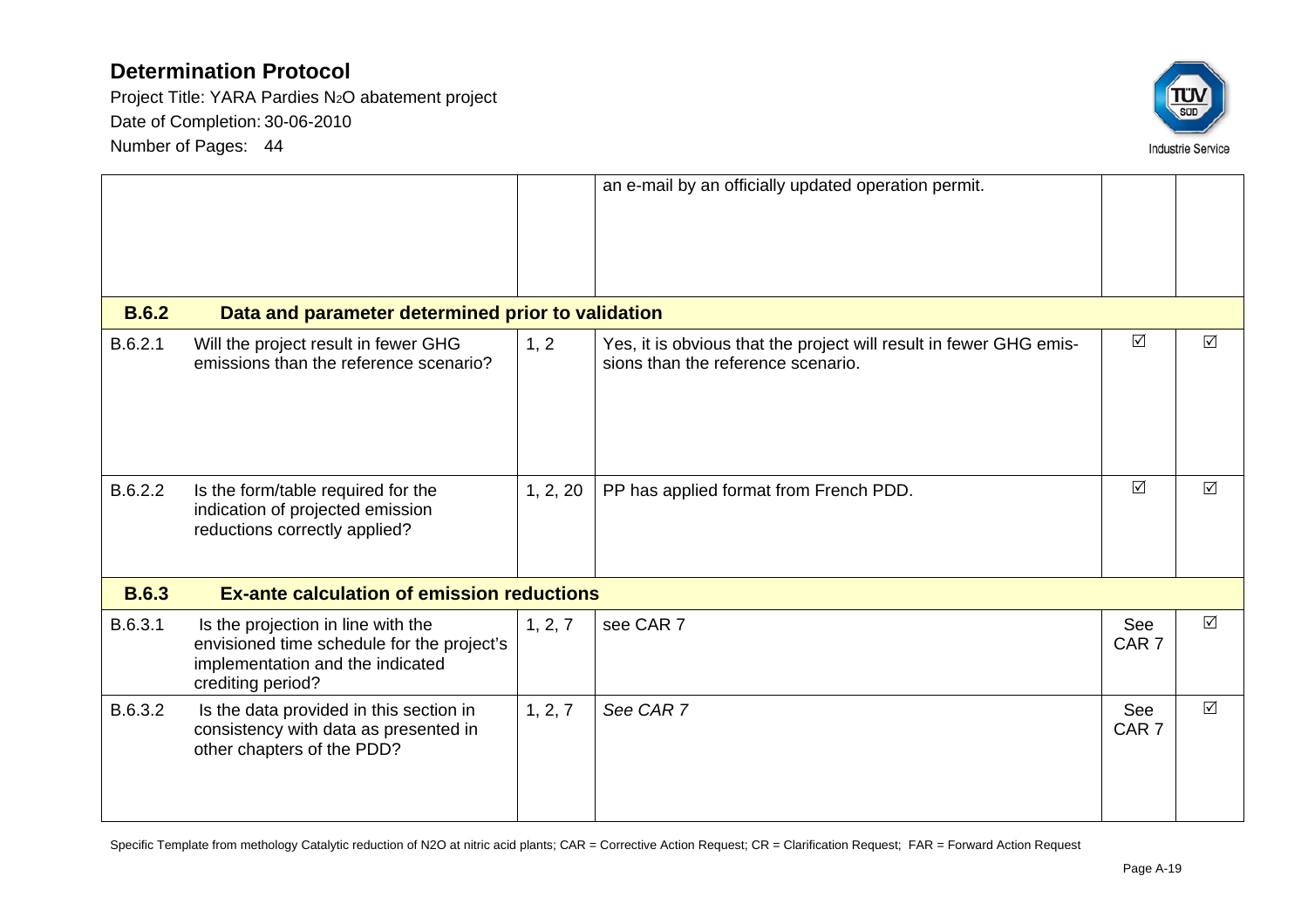Project Title: YARA Pardies N2O abatement project Date of Completion: 30-06-2010 Number of Pages: 44



| <b>B.6.4</b> |                                                                                                                                                                                                                                   |                  | <b>Summary of ex-ante estimations of emission reductions</b>                                                                                                                                          |                 |                 |  |  |
|--------------|-----------------------------------------------------------------------------------------------------------------------------------------------------------------------------------------------------------------------------------|------------------|-------------------------------------------------------------------------------------------------------------------------------------------------------------------------------------------------------|-----------------|-----------------|--|--|
| B.6.4.1      | Are the obtained values for estimated<br>project emissions, estimated reference<br>scenario emissions and estimated<br>emissions reductions provided in the<br>table reproducible when applying<br>formulae submitted in the PDD? | 1, 2             | <b>Corrective Action Request No.7.</b><br>The excel file ERU calculation needs to be revised since not all<br>figures are consistent with the figures stated in the PDD (see<br>also CR1, CR 3, CR5). |                 | $\Delta$        |  |  |
|              | B.7 Application of the monitoring methodology and description of monitoring plan                                                                                                                                                  |                  |                                                                                                                                                                                                       |                 |                 |  |  |
| <b>B.7.1</b> | <b>Measured data and parameters</b>                                                                                                                                                                                               |                  |                                                                                                                                                                                                       |                 |                 |  |  |
| B.7.1.2      | Is the list of parameters to be col-<br>lected in order to monitor emissions from the project<br>considered to be complete with regard to the re-<br>quirements of the applied methodology?                                       | 1, 2, 3,<br>4, 5 | The list of parameters is complete according to the applied me-<br>thodology.                                                                                                                         | $\sqrt{ }$      | $\triangledown$ |  |  |
| B.7.1.3      | Are the following default factors ap-<br>plied appropriately and has the form of the PDD<br>template been applied correctly?<br>a) GWP of N2O according to Kyoto protocol<br>b) Benchmark Emission Factor                         | 1, 2, 3,<br>4    | Yes the two default parameters are applied.                                                                                                                                                           | $\triangledown$ | $\triangledown$ |  |  |
| B.7.1.4      | Are the following monitoring parame-<br>ters applied appropriately and has the form of the<br>PDD template been applied correctly?                                                                                                | 1, 2, 3,<br>4    | See below for each parameter.                                                                                                                                                                         | $\Delta$        | $\triangledown$ |  |  |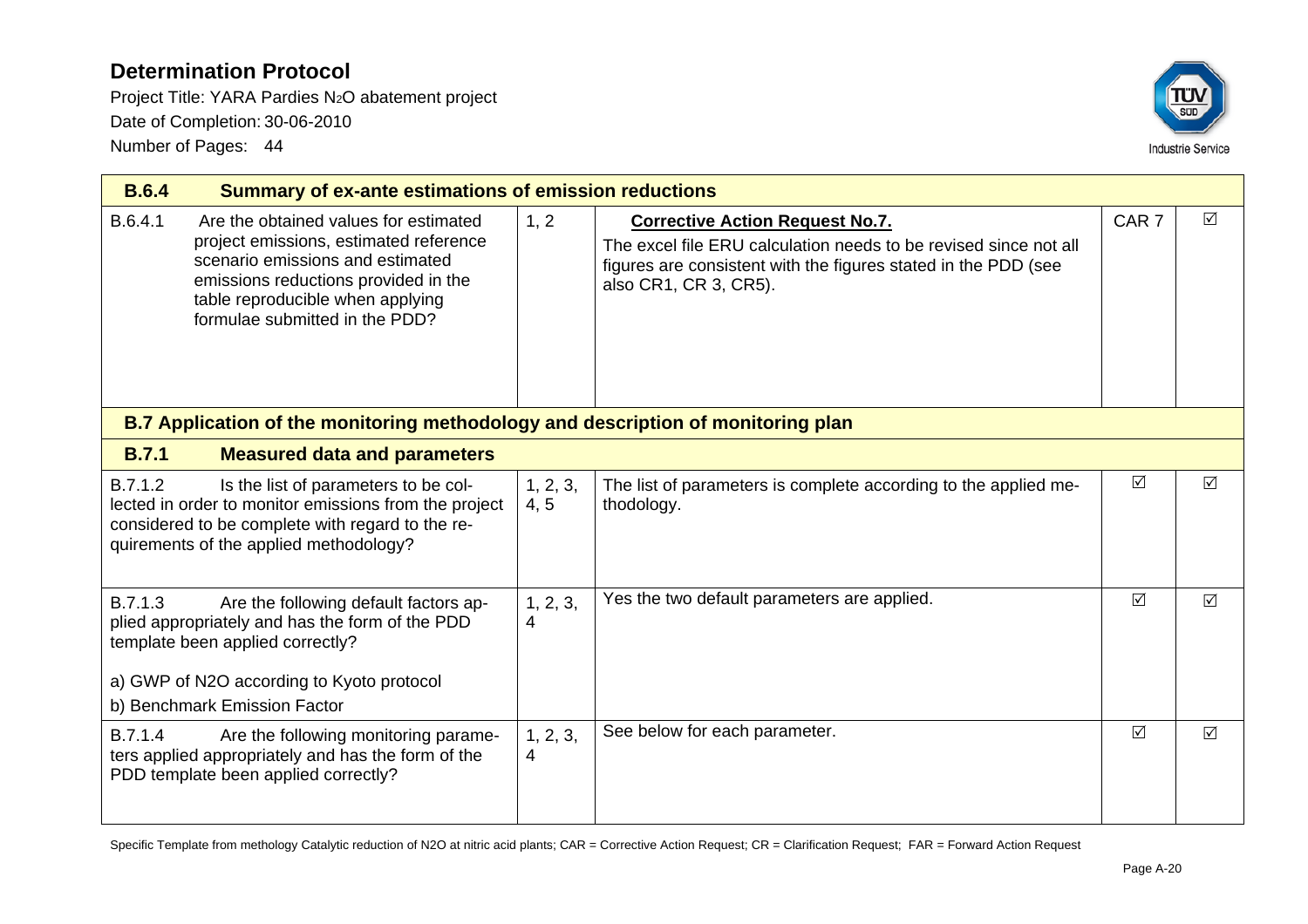Project Title: YARA Pardies N2O abatement project Date of Completion: 30-06-2010 Number of Pages: 44



| B.7.1.4.1 | <b>Parameter Title:</b><br><b>NCSGn</b><br>Average $N_2O$ concentration in the tail<br>gas during project Monitoring Period n. | 14                  | Data Checklist<br>Title in line with methodology?<br>Data unit correctly expressed?<br>Appropriate description of parameter?<br>Source clearly referenced?<br>Choice of data correctly justified?<br>Measurement method correctly described?<br>For the parameter of $N_2O$ concentration the Dr. Födisch MCA 04<br>Continuous Emissions $N_2O$ Analyser (part of AMS) will be used<br>according to the PDD. | Yes / No<br>Yes<br>Yes<br>Yes<br>Yes<br>Yes<br>Yes |   |                 |
|-----------|--------------------------------------------------------------------------------------------------------------------------------|---------------------|--------------------------------------------------------------------------------------------------------------------------------------------------------------------------------------------------------------------------------------------------------------------------------------------------------------------------------------------------------------------------------------------------------------|----------------------------------------------------|---|-----------------|
| B.7.1.4.2 | <b>Parameter Title:</b><br>$VSG_n$<br>Average Volume flow rate of the tail gas<br>during project Monitoring Period n.          | 1, 2, 3,<br>4<br>14 | Data Checklist<br>Title in line with methodology?<br>Data unit correctly expressed?<br>Appropriate description of parameter?<br>Source clearly referenced?<br>Choice of data correctly justified?<br>Measurement method correctly described?<br>For the parameter of volume flow the Dr. Födisch FMD 99 gas<br>volume flow meter (part of AMS) will be used according to the<br>PDD.                         | Yes / No<br>Yes<br>Yes<br>Yes<br>Yes<br>Yes<br>Yes | ☑ | $\triangledown$ |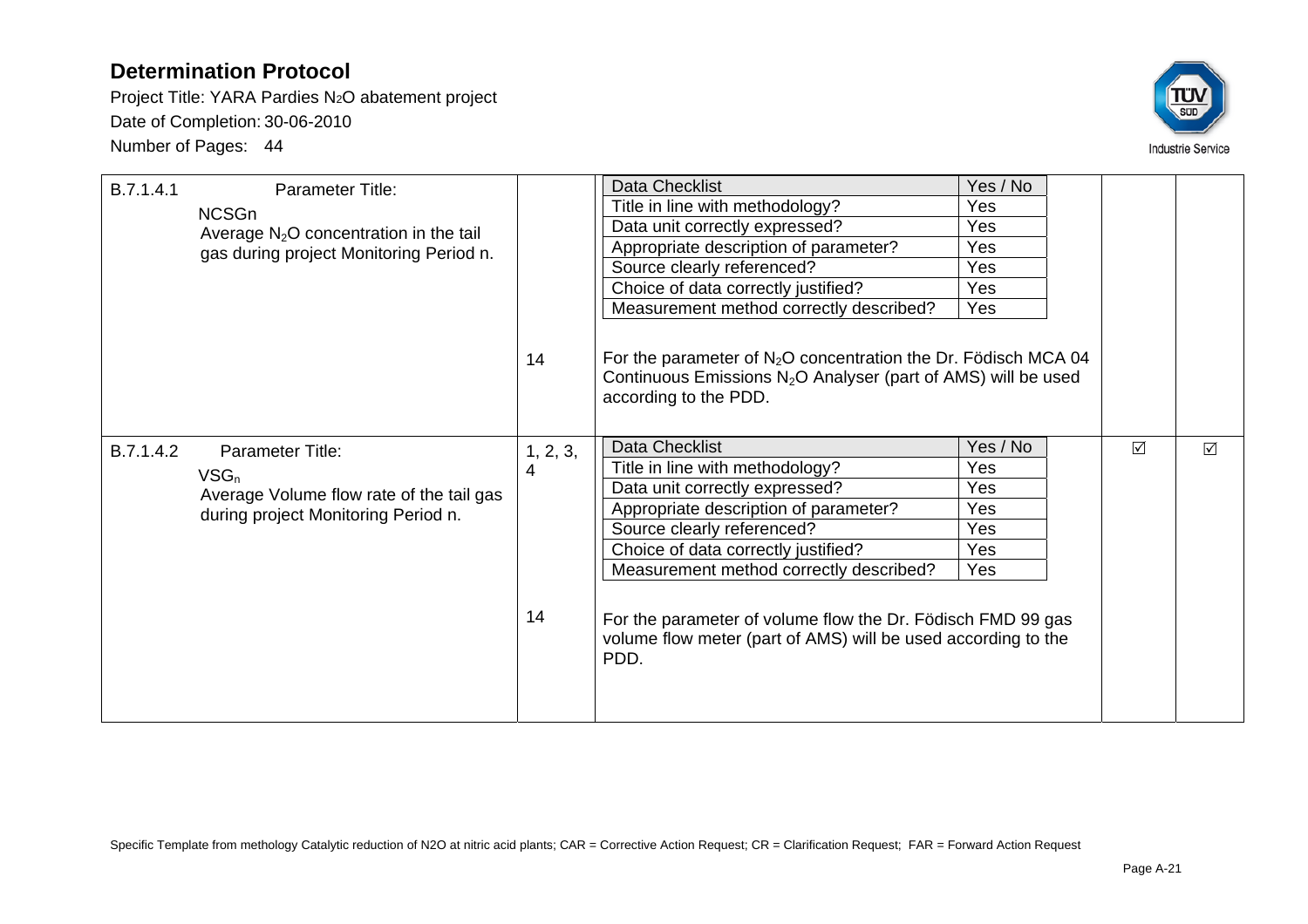Project Title: YARA Pardies N2O abatement project Date of Completion: 30-06-2010 Number of Pages: 44



| B.7.1.4.3<br>Parameter Title:<br>PE <sub>n</sub><br>$N2O$ emissions during the Verification<br>Period                                    | 1, 2, 3,<br>4 | <b>Data Checklist</b><br>Title in line with methodology?<br>Data unit correctly expressed?<br>Appropriate description of parameter?<br>Source clearly referenced?<br>Choice of data correctly justified?<br>Measurement method correctly described? | Yes / No<br>Yes<br>Yes<br>Yes<br>Yes<br>Yes<br>Yes | $\triangledown$ | $\triangledown$ |
|------------------------------------------------------------------------------------------------------------------------------------------|---------------|-----------------------------------------------------------------------------------------------------------------------------------------------------------------------------------------------------------------------------------------------------|----------------------------------------------------|-----------------|-----------------|
| B.7.1.4.4<br>Parameter Title:<br>OH <sub>n</sub><br><b>Total Operating hours of Verification</b><br>Period                               | 1, 2, 3,<br>4 | Data Checklist<br>Title in line with methodology?<br>Data unit correctly expressed?<br>Appropriate description of parameter?<br>Source clearly referenced?<br>Choice of data correctly justified?<br>Measurement method correctly described?        | Yes / No<br>Yes<br>Yes<br>Yes<br>Yes<br>Yes<br>Yes | $\triangledown$ | $\triangledown$ |
| B.7.1.4.5<br>Parameter Title:<br>$NAP_n$<br>metric tonnes of 100% concentrated Nitric acid pro-<br>duced during the Verification Period. | 1, 2, 3,<br>4 | <b>Data Checklist</b><br>Title in line with methodology?<br>Data unit correctly expressed?<br>Appropriate description of parameter?<br>Source clearly referenced?<br>Choice of data correctly justified?<br>Measurement method correctly described? | Yes / No<br>Yes<br>Yes<br>Yes<br>Yes<br>Yes<br>Yes | $\sqrt{}$       | $\triangledown$ |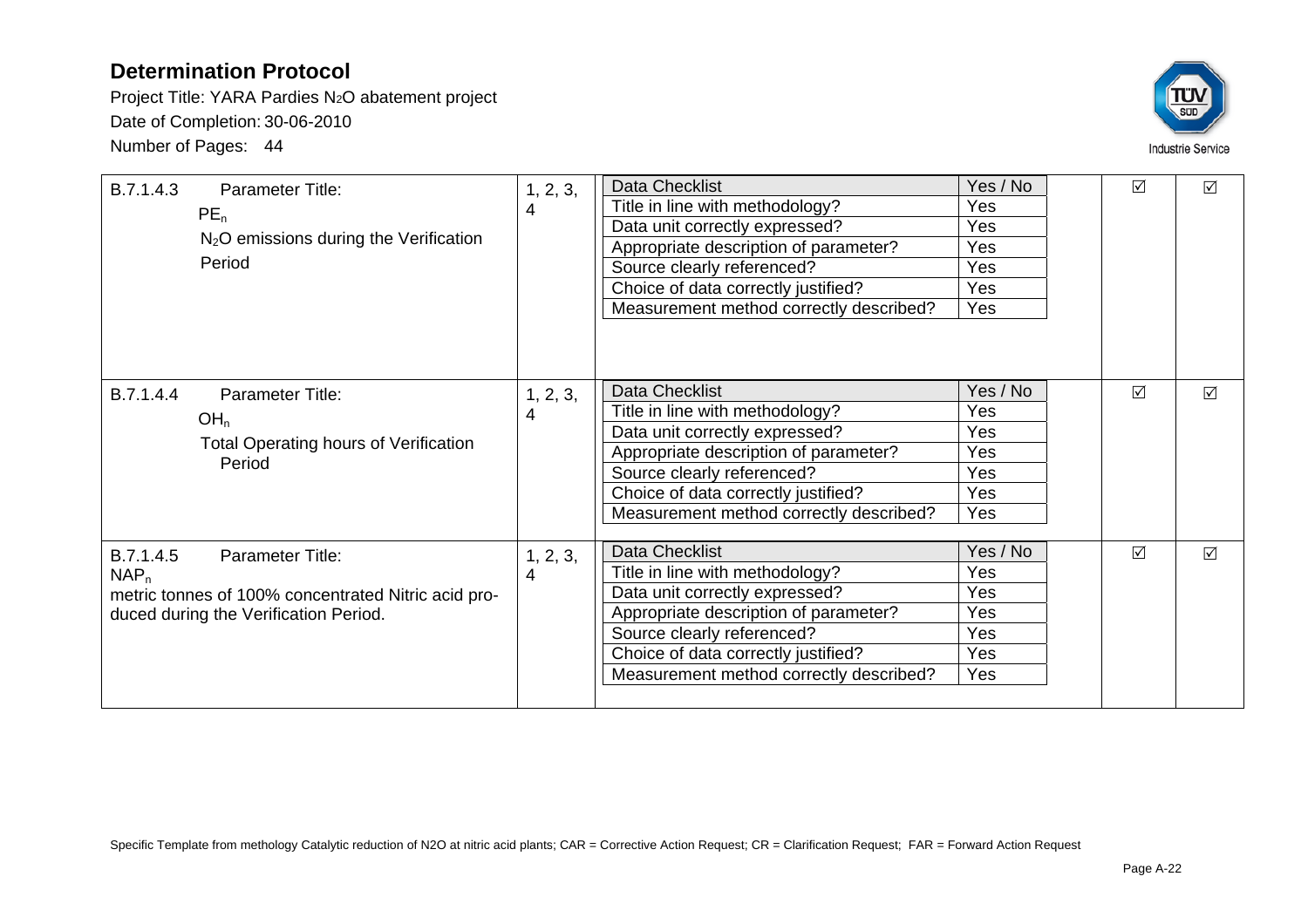Project Title: YARA Pardies N2O abatement project Date of Completion: 30-06-2010 Number of Pages: 44



| B.7.1.4.6<br>Parameter Title:<br>OT <sub>h</sub><br>Oxidation Temperature in the ammonia reactor                   | 1, 2, 3,<br>4 | <b>Data Checklist</b><br>Title in line with methodology?<br>Data unit correctly expressed?<br>Appropriate description of parameter?<br>Source clearly referenced?<br>Choice of data correctly justified?<br>Measurement method correctly described? | Yes / No<br>Yes<br>Yes<br>Yes<br>Yes<br>Yes<br>Yes | $\Delta$        | $\Delta$        |
|--------------------------------------------------------------------------------------------------------------------|---------------|-----------------------------------------------------------------------------------------------------------------------------------------------------------------------------------------------------------------------------------------------------|----------------------------------------------------|-----------------|-----------------|
| Parameter Title:<br>B.7.1.4.7<br>OP <sub>h</sub><br>Pressure in the ammonia oxidation reactor                      | 1, 2, 3,<br>4 | <b>Data Checklist</b><br>Title in line with methodology?<br>Data unit correctly expressed?<br>Appropriate description of parameter?<br>Source clearly referenced?<br>Choice of data correctly justified?<br>Measurement method correctly described? | Yes / No<br>Yes<br>Yes<br>Yes<br>Yes<br>Yes<br>Yes | $\triangledown$ | $\Delta$        |
| B.7.1.4.8<br>Parameter Title:<br><b>AFR</b><br>Ammonia Flow Rate to the ammonia oxidation reac-<br>tor.            | 1, 2, 3,<br>4 | <b>Data Checklist</b><br>Title in line with methodology?<br>Data unit correctly expressed?<br>Appropriate description of parameter?<br>Source clearly referenced?<br>Choice of data correctly justified?<br>Measurement method correctly described? | Yes / No<br>Yes<br>Yes<br>Yes<br>Yes<br>Yes<br>Yes | $\Delta$        | $\triangledown$ |
| B.7.1.4.9<br><b>Parameter Title:</b><br><b>AIFR</b><br>Ammonia to Air Ratio going into the oxidation reac-<br>tor. | 1, 2, 3,<br>4 | <b>Data Checklist</b><br>Title in line with methodology?<br>Data unit correctly expressed?<br>Appropriate description of parameter?<br>Source clearly referenced?<br>Choice of data correctly justified?<br>Measurement method correctly described? | Yes / No<br>Yes<br>Yes<br>Yes<br>Yes<br>Yes<br>Yes | $\Delta$        | $\Delta$        |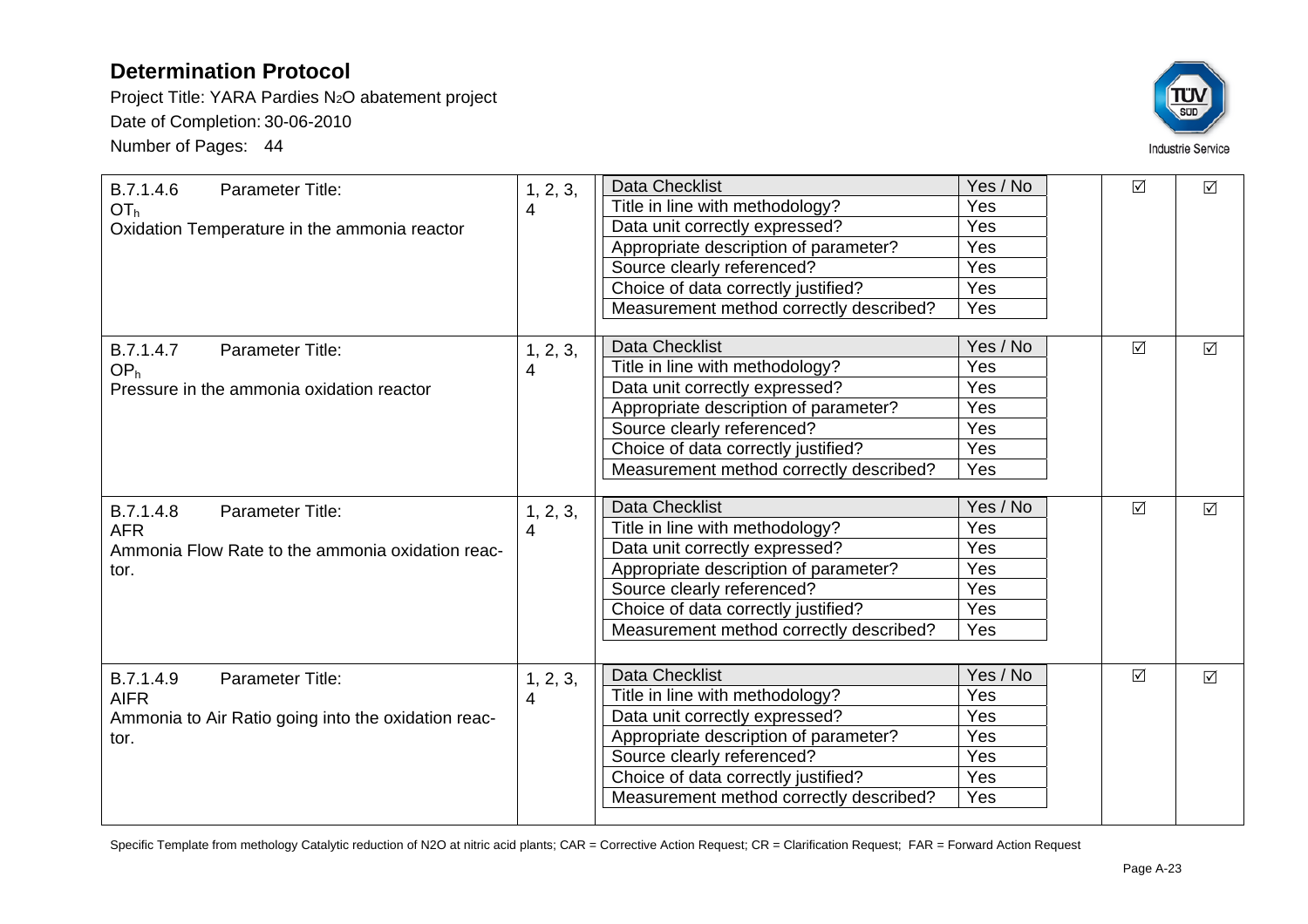Project Title: YARA Pardies N2O abatement project Date of Completion: 30-06-2010 Number of Pages: 44



| B.7.1.4.10<br>Parameter Title:<br><b>TSG</b><br>Temperature of tail gas                                          | 1, 2, 3,<br>4 | Data Checklist<br>Title in line with methodology?<br>Data unit correctly expressed?<br>Appropriate description of parameter?<br>Source clearly referenced?<br>Choice of data correctly justified?<br>Measurement method correctly described?        | Yes / No<br>Yes<br>Yes<br>Yes<br>Yes<br>Yes<br><b>Yes</b>        | $\triangledown$ | $\Delta$        |
|------------------------------------------------------------------------------------------------------------------|---------------|-----------------------------------------------------------------------------------------------------------------------------------------------------------------------------------------------------------------------------------------------------|------------------------------------------------------------------|-----------------|-----------------|
| B.7.1.4.11<br><b>Parameter Title:</b><br><b>PSG</b><br>Pressure of tail gas                                      | 1, 2, 3,<br>4 | Data Checklist<br>Title in line with methodology?<br>Data unit correctly expressed?<br>Appropriate description of parameter?<br>Source clearly referenced?<br>Choice of data correctly justified?<br>Measurement method correctly described?        | Yes / No<br><b>Yes</b><br>Yes<br>Yes<br>Yes<br>Yes<br><b>Yes</b> | $\triangledown$ | $\triangledown$ |
| B.7.1.4.12<br>Parameter Title:<br>$EF_n$<br>Project emission Factor calculated during the Moni-<br>toring Period | 1, 2, 3,<br>4 | <b>Data Checklist</b><br>Title in line with methodology?<br>Data unit correctly expressed?<br>Appropriate description of parameter?<br>Source clearly referenced?<br>Choice of data correctly justified?<br>Measurement method correctly described? | Yes / No<br>Yes<br><b>Yes</b><br><b>Yes</b><br>Yes<br>Yes<br>Yes | $\triangledown$ | $\triangledown$ |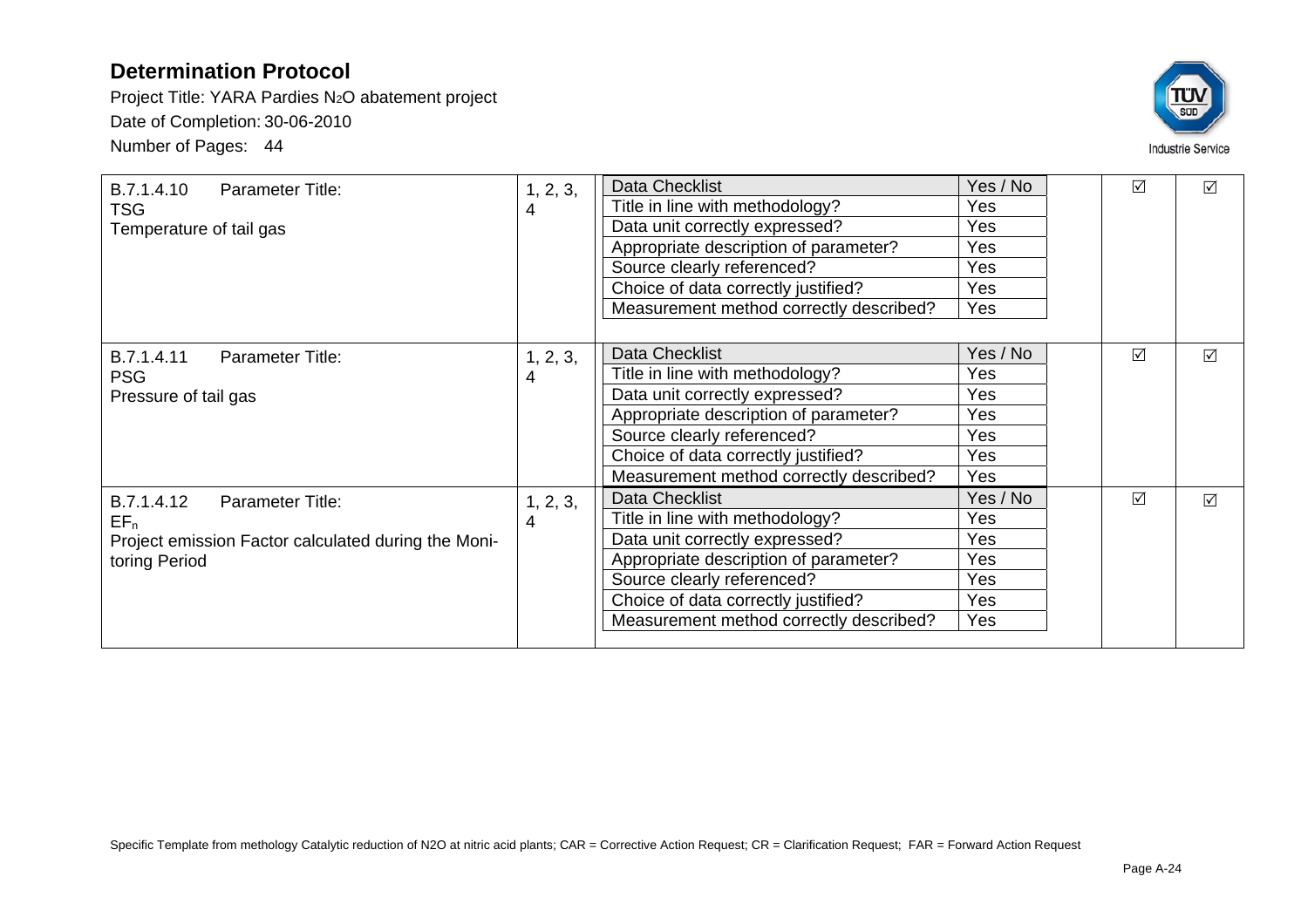Project Title: YARA Pardies N2O abatement project Date of Completion: 30-06-2010 Number of Pages: 44



| B.7.1.4.13<br>$EF_{reg}$ | Parameter Title:<br>Emission cap for $N_2O$ from nitric acid production set<br>by the government or local regulation                                         | 1, 2, 3,<br>4    | <b>Data Checklist</b><br>Title in line with methodology?<br>Data unit correctly expressed?<br>Appropriate description of parameter?<br>Source clearly referenced?<br>Choice of data correctly justified?<br>Measurement method correctly described?                                                                    | Yes / No<br>Yes<br>Yes<br>Yes<br>Yes<br>Yes<br>Yes | $\Delta$  | $\Delta$        |
|--------------------------|--------------------------------------------------------------------------------------------------------------------------------------------------------------|------------------|------------------------------------------------------------------------------------------------------------------------------------------------------------------------------------------------------------------------------------------------------------------------------------------------------------------------|----------------------------------------------------|-----------|-----------------|
| <b>B.7.2</b>             | Description of the monitoring plan                                                                                                                           |                  |                                                                                                                                                                                                                                                                                                                        |                                                    |           |                 |
| B.7.2.1                  | Is it explained how the procedures<br>provided in the methodology are<br>applied by the proposed project<br>activity?                                        | 1, 2, 3,<br>4, 7 | Yes, the PP is going to apply the European Norm EN14181<br>(2004) "Stationary source emissions - Quality assurance of au-<br>tomated measuring systems" as a guidance for installing and<br>operating the Automated Monitoring System (AMS) at Yara Par-<br>dies for the monitoring of N2O emissions.                  |                                                    | $\sqrt{}$ | $\Delta$        |
| B.7.2.2                  | Is every selection of options offered<br>by the methodology correctly justified<br>and is this justification in line with the<br>situation verified on-site? | 1, 2, 3,<br>4, 7 | Yes, the PP has correctly justified every option offered by the<br>methodology.                                                                                                                                                                                                                                        |                                                    | ☑         | $\triangledown$ |
| B.7.2.3                  | Is the operational and management<br>structure clearly described and in<br>compliance with the envisioned<br>situation?                                      | $\overline{7}$   | The following staff at the nitric acid plant will be responsible for<br>the ongoing operation of the project and for the quality assur-<br>ance and maintenance of the N <sub>2</sub> O monitoring system:<br>As for PDD<br>1. Philippe Michiels: Plant Manager<br>2. Patrick Marias: Operation and Production Manager |                                                    |           | $\Delta$        |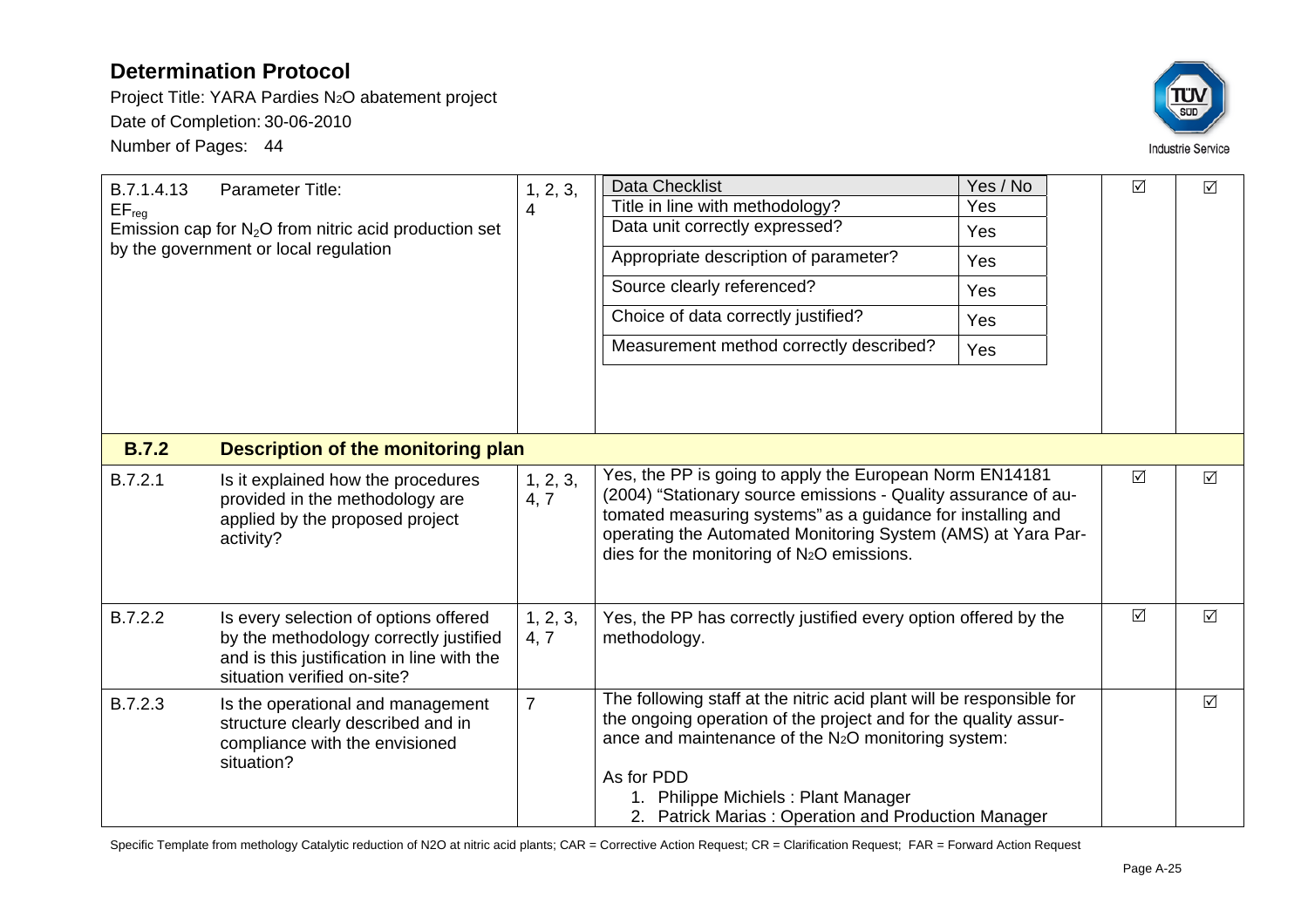Project Title: YARA Pardies N2O abatement project Date of Completion: 30-06-2010 Number of Pages: 44



|         |                                                                                                               |         | 3. Bernard Guillou : HESQ Manager (quality assurance)<br>4. Philip Bault: Maintenance Manager<br><b>Forward Action Request No.2:</b><br>Roles & responsibilities for the project operation, management<br>and maintenance still have to be officially defined and communi-<br>cated.                                                                                                                                                                                                                       | FAR <sub>2</sub> |   |
|---------|---------------------------------------------------------------------------------------------------------------|---------|------------------------------------------------------------------------------------------------------------------------------------------------------------------------------------------------------------------------------------------------------------------------------------------------------------------------------------------------------------------------------------------------------------------------------------------------------------------------------------------------------------|------------------|---|
| B.7.2.4 | Are responsibilities and institutional<br>arrangements for data collection and<br>archiving clearly provided? | 1, 2, 7 | Operation, maintenance and calibration intervals will be carried<br>out by staff from the instrument department according to the<br>vendor's specifications and under the guidance of internationally<br>relevant environmental standards, in particular EN 14181<br>(2004). Service will be performed by the supplier of the AMS.<br>Interviews with the maintenance manager Philip Bault were con-<br>ducted to discuss issues concerning quality procedures training,<br>qualification and maintenance. | $\triangledown$  | ☑ |
| B.7.2.5 | Does the monitoring plan (MP)<br>provide current good monitoring<br>practice?                                 | 1, 2    | All monitoring procedures at YARA are also conducted and rec-<br>orded in accordance with the procedures of the certified man-<br>agement system ISO 9001:2000. As for the PDD, AMS calibra-<br>tion and QA/QC procedures will be implemented in the ISO 9001<br>procedures.                                                                                                                                                                                                                               |                  | ☑ |
|         |                                                                                                               |         | <b>Forward Action Request No. 3</b><br>QAL 1 certificats are expected before the end of the year by<br>Födisch. The QAL 2 certification is expected for October by an<br>accredited institut. Evidence for the N2O analyzer and the flow<br>meter have to be provided to the AIE for the initial verification.                                                                                                                                                                                             | FAR <sub>3</sub> |   |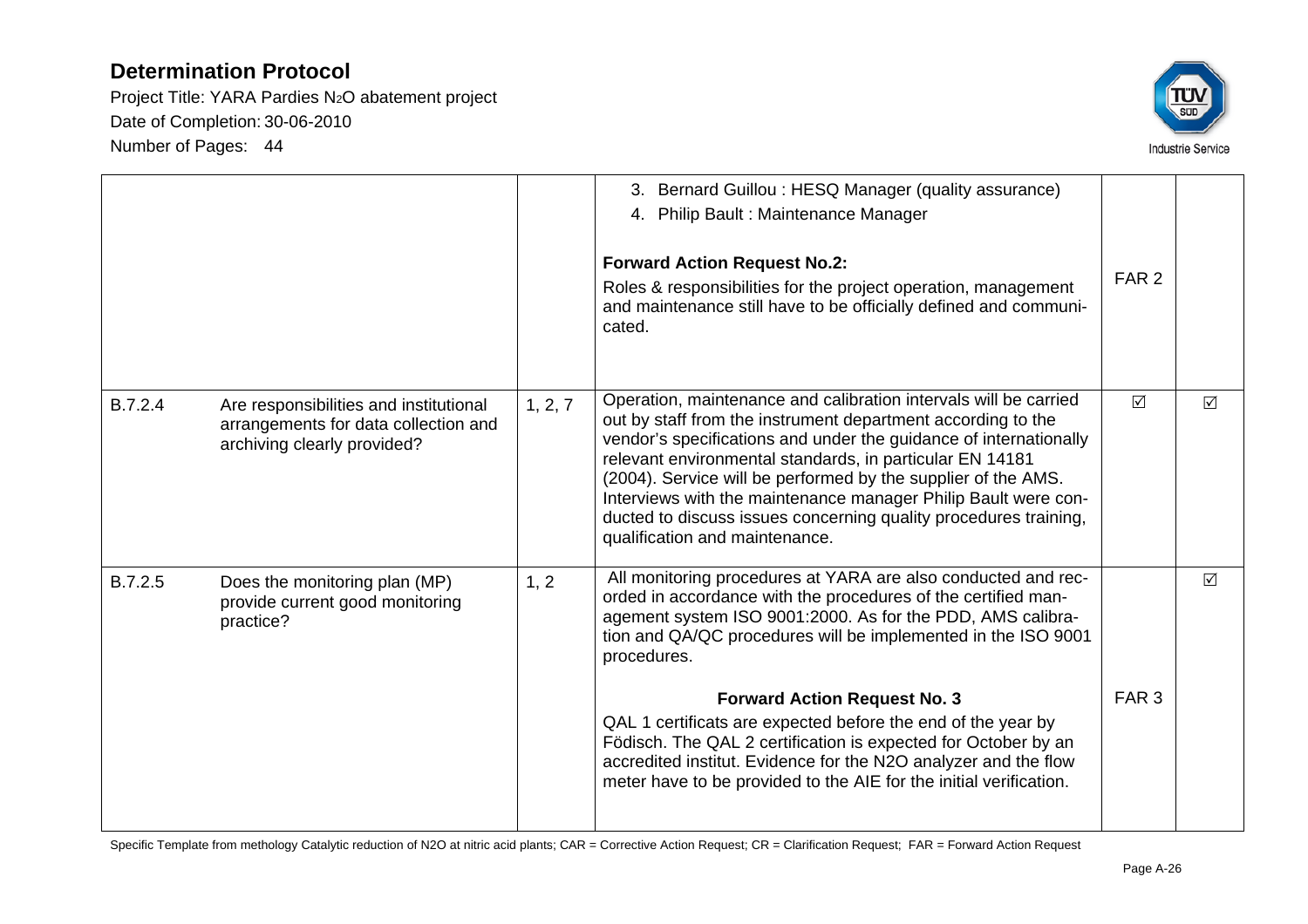Project Title: YARA Pardies N2O abatement project Date of Completion: 30-06-2010 Number of Pages: 44



| B.7.2.6  | Has the monitoring system installed<br>using the European Norm 14181<br>(2004)?                                                                 | 1, 2 | Yes, as outlined in the PDD the EN 14181 will be applied for<br>monitoring.                                                                                                                                                                                                                                                                                                                                                                                                                                    | ☑                       | $\triangledown$ |
|----------|-------------------------------------------------------------------------------------------------------------------------------------------------|------|----------------------------------------------------------------------------------------------------------------------------------------------------------------------------------------------------------------------------------------------------------------------------------------------------------------------------------------------------------------------------------------------------------------------------------------------------------------------------------------------------------------|-------------------------|-----------------|
| B.7.2.7  | Will the three quality assurance levels<br>been met by the planned Automated<br>Measuring System (AMS) according<br>to the EN14181?             | 1, 2 | Yes, procedures specified in EN14181 for QAL1, QAL2 and<br>QAL3 Quality Assurance Level will been adapted at the YARA<br>Pardies nitric acid plant.<br>See FAR 3                                                                                                                                                                                                                                                                                                                                               | See<br>FAR <sub>3</sub> | $\Delta$        |
| B.7.2.8  | Are the specific performance<br>characteristics of the monitoring<br>system chosen by the project listed in<br>the PDD?                         | 1, 2 | Yes. The specific performance characteristics of the monitoring<br>system chosen by the project are listed in the PDD. This in-<br>cludes the trip point parameters.                                                                                                                                                                                                                                                                                                                                           | $\Delta$                | $\Delta$        |
| B.7.2.9  | Is information on the margins of errors<br>and the cumulative error for the<br>complete measurement system<br>provided in the PDD?              | 1, 2 | Yes, the uncertainty has been taken into account in compliance<br>with the methodology.<br>For each emission source, the permitted overall uncertainty of<br>the average hourly annual emissions must be less than 7.5%.<br>The next level, and the maximum allowed, is 10%, which can<br>only be applied if it can be proven to the satisfaction of the com-<br>petent authority that the application of the 7.5% level is techni-<br>cally impossible to achieve or that it would entail excessive<br>costs. | $\triangledown$         | $\triangledown$ |
| B.7.2.10 | Is the inclusion of external accredited<br>services providers for calibration and<br>function tests foreseen in the planning<br>of the project? | 1, 2 | Yes, it is foreseen according to the PDD.                                                                                                                                                                                                                                                                                                                                                                                                                                                                      | ☑                       | $\Delta$        |
| B.7.2.11 | Are the requirements on the treatment<br>of downtime of the AMS clearly                                                                         | 1, 2 | Yes, during downtime of the AMS or other interruption of mea-<br>surement during part of one hour, the hourly average will be cal-                                                                                                                                                                                                                                                                                                                                                                             | $\Delta$                | $\Delta$        |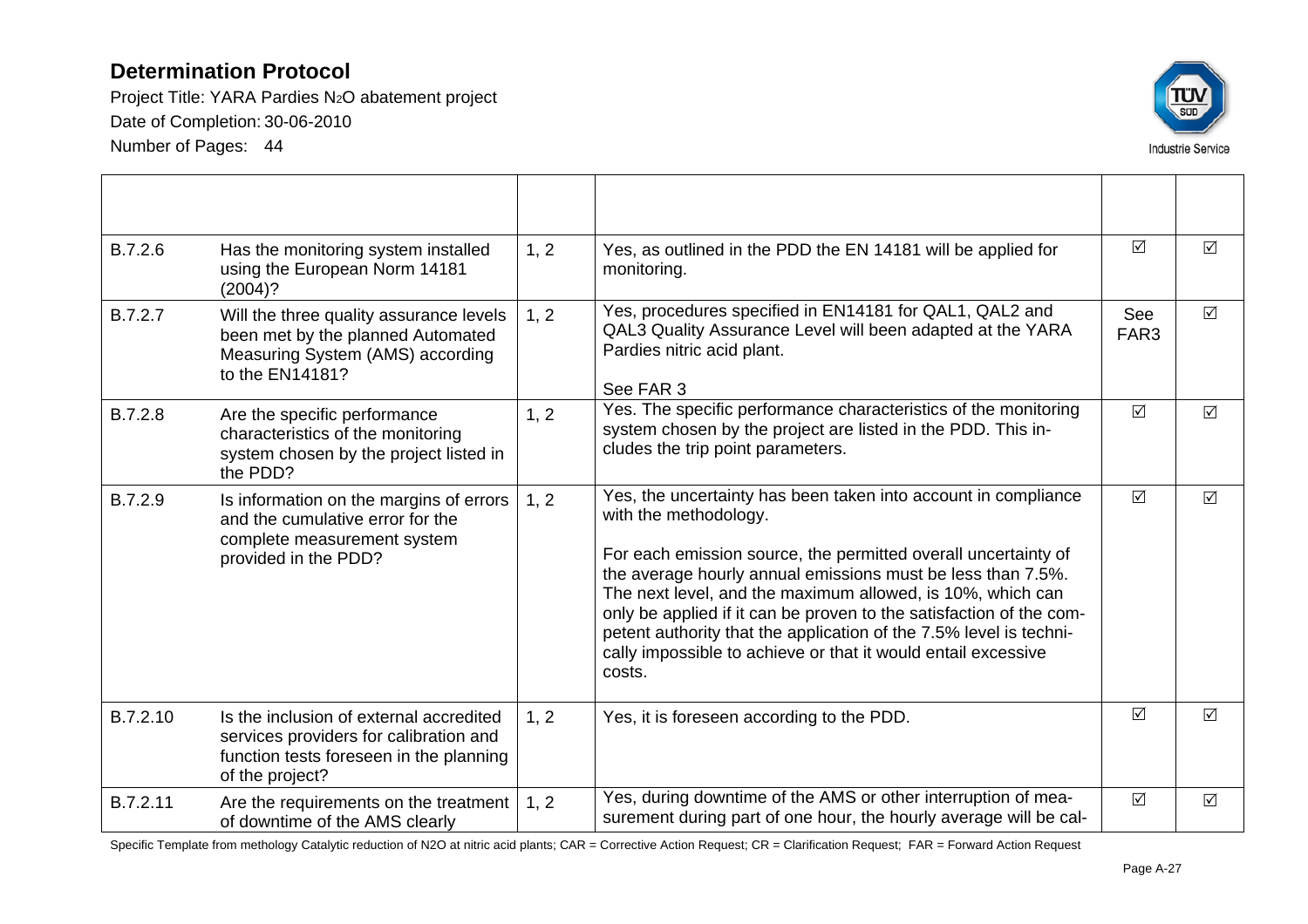Project Title: YARA Pardies N2O abatement project Date of Completion: 30-06-2010 Number of Pages: 44



|              | reflected in the envisioned calculation<br>routines, e.g. malfunction of<br>abatement system, trip point values?                         |      | culated based on the remaining values for the rest of the hour in<br>question. If these remaining values account for less than 50% of<br>the hourly data for one or more parameters, then this hour will<br>be eliminated from the calculation. Each time it is impossible to<br>calculate an hour of valid data, substitute values will be defined<br>in accordance with the procedures described in the PDD.<br>Hence, the approach to take into account the downtime re-<br>quirements of the methodology is deemed to be appropriate. |                 |                 |
|--------------|------------------------------------------------------------------------------------------------------------------------------------------|------|-------------------------------------------------------------------------------------------------------------------------------------------------------------------------------------------------------------------------------------------------------------------------------------------------------------------------------------------------------------------------------------------------------------------------------------------------------------------------------------------------------------------------------------------|-----------------|-----------------|
| B.7.2.12     | If applicable: Does Annex 3 provide<br>useful information enabling a better<br>understanding of the envisioned<br>monitoring provisions? | 1, 2 | Yes. Annex 3 provides a brief Background summary on<br>EN14181.                                                                                                                                                                                                                                                                                                                                                                                                                                                                           | $\triangledown$ | $\triangledown$ |
|              |                                                                                                                                          |      | B.8 Date of finalization of application of the reference scenario and monitoring methodology and the name of the per-                                                                                                                                                                                                                                                                                                                                                                                                                     |                 |                 |
|              | son/entity responsible                                                                                                                   |      |                                                                                                                                                                                                                                                                                                                                                                                                                                                                                                                                           |                 |                 |
| <b>B.8.1</b> | Is there any indication of a date when the<br>reference scenario and monitoring<br>methodology was determined?                           | 1, 2 | Yes, reference scenario and monitoring methodology have been<br>established with the issuance of the methodology.                                                                                                                                                                                                                                                                                                                                                                                                                         | $\sqrt{ }$      | $\triangledown$ |
| <b>B.8.2</b> | Is this consistent with the time line of the<br>PDD history?                                                                             | 1, 2 | Yes, see time line in A.2.1.2.                                                                                                                                                                                                                                                                                                                                                                                                                                                                                                            | $\Delta$        | $\Delta$        |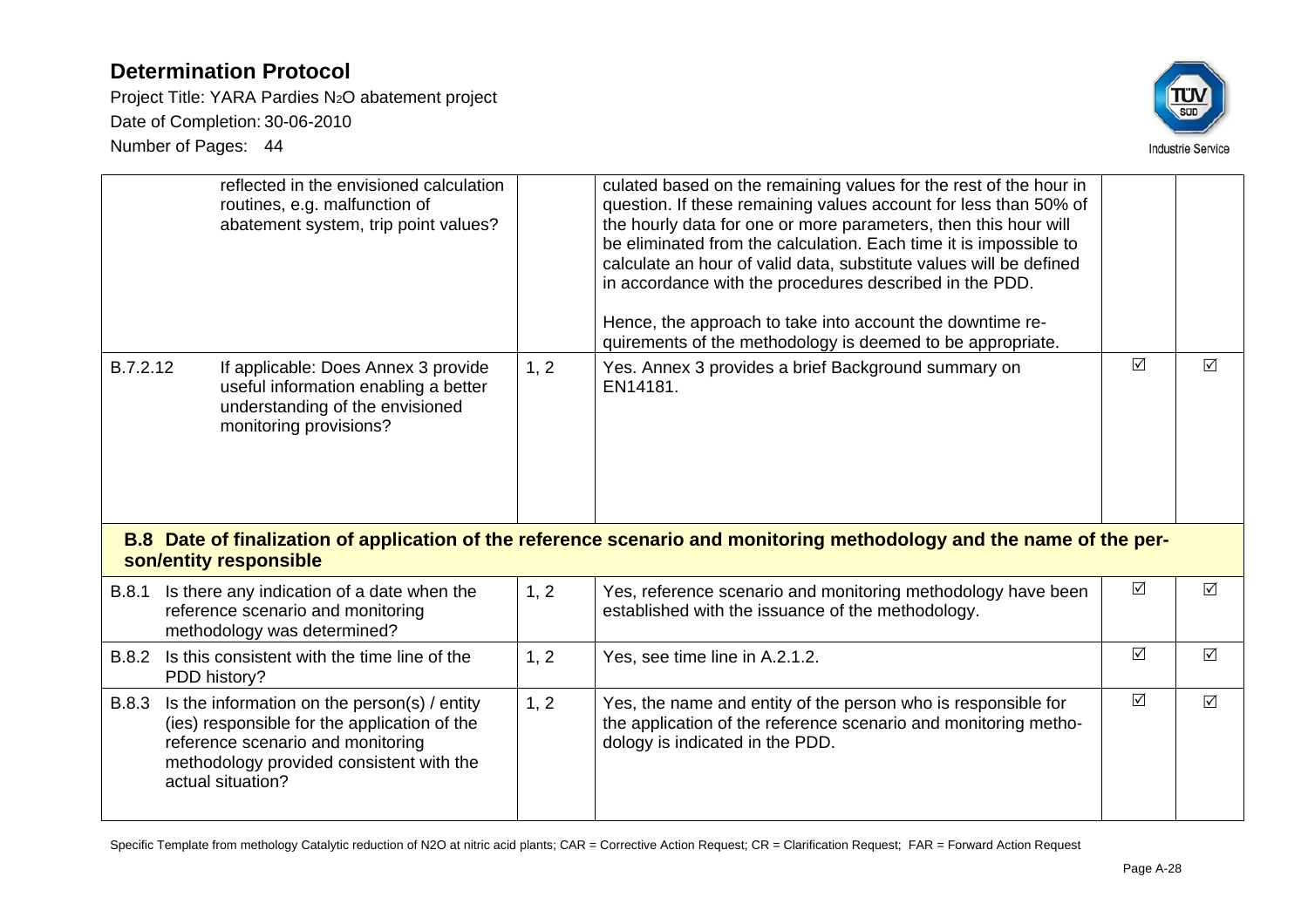Project Title: YARA Pardies N2O abatement project Date of Completion: 30-06-2010 Number of Pages: 44



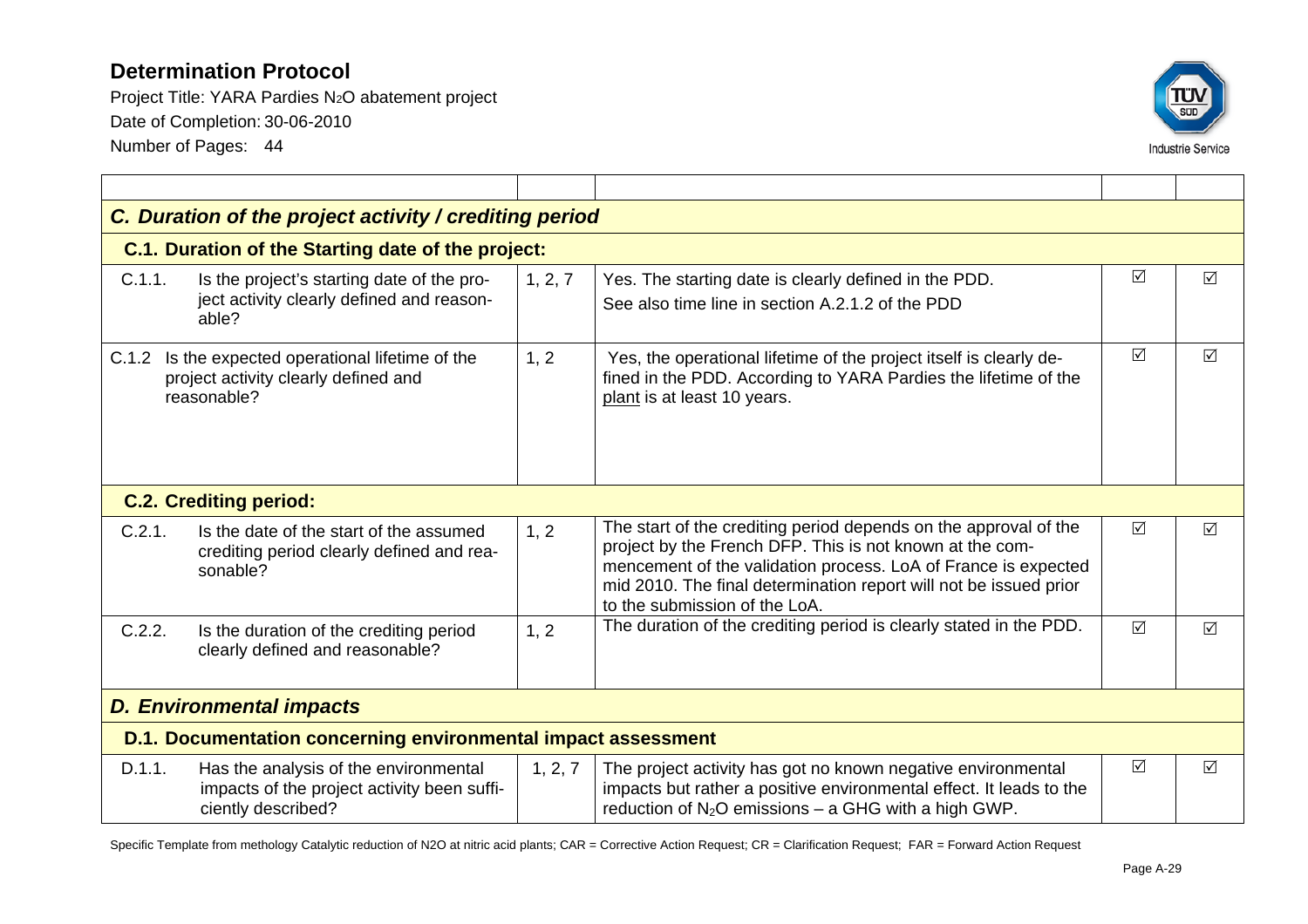Project Title: YARA Pardies N2O abatement project Date of Completion: 30-06-2010 Number of Pages: 44



| D.1.2.                                   | Are there any Host Party requirements<br>for an Environmental Impact Assess-<br>ment (EIA), and if yes, has an EIA been<br>approved?                                                                                                                                                                      | 1, 2, 7 | <b>Clarification Request #6.</b><br>Evidence from MEEDDM has to be provided to AIE that EIA is<br>not required for this kind of project. | CR <sub>6</sub> | $\triangledown$ |  |  |
|------------------------------------------|-----------------------------------------------------------------------------------------------------------------------------------------------------------------------------------------------------------------------------------------------------------------------------------------------------------|---------|------------------------------------------------------------------------------------------------------------------------------------------|-----------------|-----------------|--|--|
| D.1.3.                                   | Will the project create any adverse envi-<br>ronmental effects?                                                                                                                                                                                                                                           | 1, 2    | The project activity has got no known negative environmental<br>impacts.                                                                 | $\Delta$        | $\triangledown$ |  |  |
| D.1.4.                                   | Were transboundary environmental im-<br>pacts identified in the analysis?                                                                                                                                                                                                                                 | 1, 2    | The project activity is located solely in French territory. There-<br>fore no trans-boundary effects are expected.                       | $\triangledown$ | $\Delta$        |  |  |
| D.2                                      | If the impact on the environment is considered significant by the project participants or by the French administration,<br>please provide conclusions and all reference documentation from the Environmental Impact Assessment in accordance with<br>the procedures required by the French administration |         |                                                                                                                                          |                 |                 |  |  |
| D.2.1                                    | Have the identified environmental<br>impacts been addressed in the project<br>design sufficiently?                                                                                                                                                                                                        |         | <b>NA</b>                                                                                                                                | $\sqrt{ }$      | ☑               |  |  |
| D.2.2                                    | Does the project comply with<br>environmental legislation in the host                                                                                                                                                                                                                                     |         | <b>NA</b>                                                                                                                                | $\triangledown$ |                 |  |  |
| <b>E. Local Stakeholder Consultation</b> |                                                                                                                                                                                                                                                                                                           |         |                                                                                                                                          |                 |                 |  |  |
|                                          | country?                                                                                                                                                                                                                                                                                                  |         |                                                                                                                                          |                 | ☑               |  |  |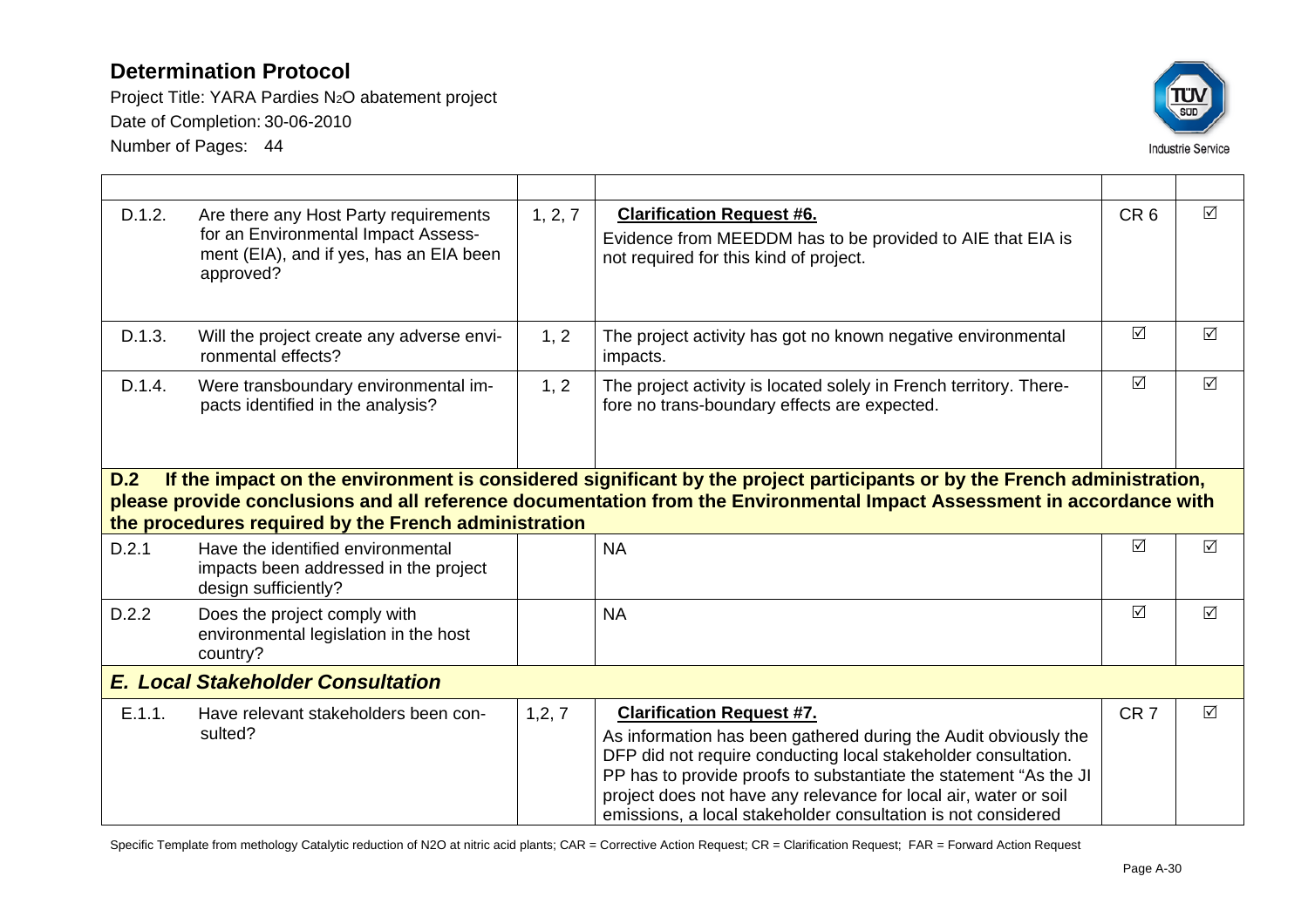Project Title: YARA Pardies N2O abatement project Date of Completion: 30-06-2010

Number of Pages: 44



|        |                                                                                                                                                                                                                |      | necessary."                                                                                |                        |                 |
|--------|----------------------------------------------------------------------------------------------------------------------------------------------------------------------------------------------------------------|------|--------------------------------------------------------------------------------------------|------------------------|-----------------|
|        |                                                                                                                                                                                                                |      |                                                                                            |                        |                 |
| E.1.2. | Have appropriate media been used to<br>invite comments by local stakeholders?                                                                                                                                  | 1, 2 | See CR 7                                                                                   | See<br>CR <sub>7</sub> | $\Delta$        |
| E.1.3. | If a stakeholder consultation process is<br>required by regulations/laws in the host<br>country, has the stakeholder consulta-<br>tion process been carried out in accor-<br>dance with such regulations/laws? | 1, 2 | See CR 7                                                                                   | See<br>CR <sub>7</sub> | $\triangledown$ |
| E.1.4. | Is the undertaken stakeholder process<br>that was carried out described in a com-<br>plete and transparent manner?                                                                                             | 1, 2 | See CR 7                                                                                   | See<br>CR <sub>7</sub> | ☑               |
|        | F. Annexes $1 - 3$                                                                                                                                                                                             |      |                                                                                            |                        |                 |
|        | F.1. Annex 1: Contact details of the project participants                                                                                                                                                      |      |                                                                                            |                        |                 |
| F.1.1. | Is the information provided consistent<br>with the one given under section A.3?                                                                                                                                | 1, 2 | See CAR 1                                                                                  | See<br>CAR1            | $\Delta$        |
| F.1.2. | Is the information on all private partici-<br>pants and directly involved Parties pre-<br>sented?                                                                                                              | 1, 2 | See CAR 1                                                                                  | See<br>CAR1            | $\Delta$        |
|        |                                                                                                                                                                                                                |      | F.2. Annex 2: Information concerning the application of the reference scenario methodology |                        |                 |
| F.2.1. | If additional background information on<br>reference scenario data is provided: Is<br>this information consistent with data<br>presented by other sections of the PDD?                                         |      | <b>NA</b>                                                                                  | $\triangledown$        | $\Delta$        |
| F.2.2. | Is the data provided verifiable? Has suf-<br>ficient evidence been provided to the<br>validation team?                                                                                                         |      | <b>NA</b>                                                                                  | $\triangledown$        | $\Delta$        |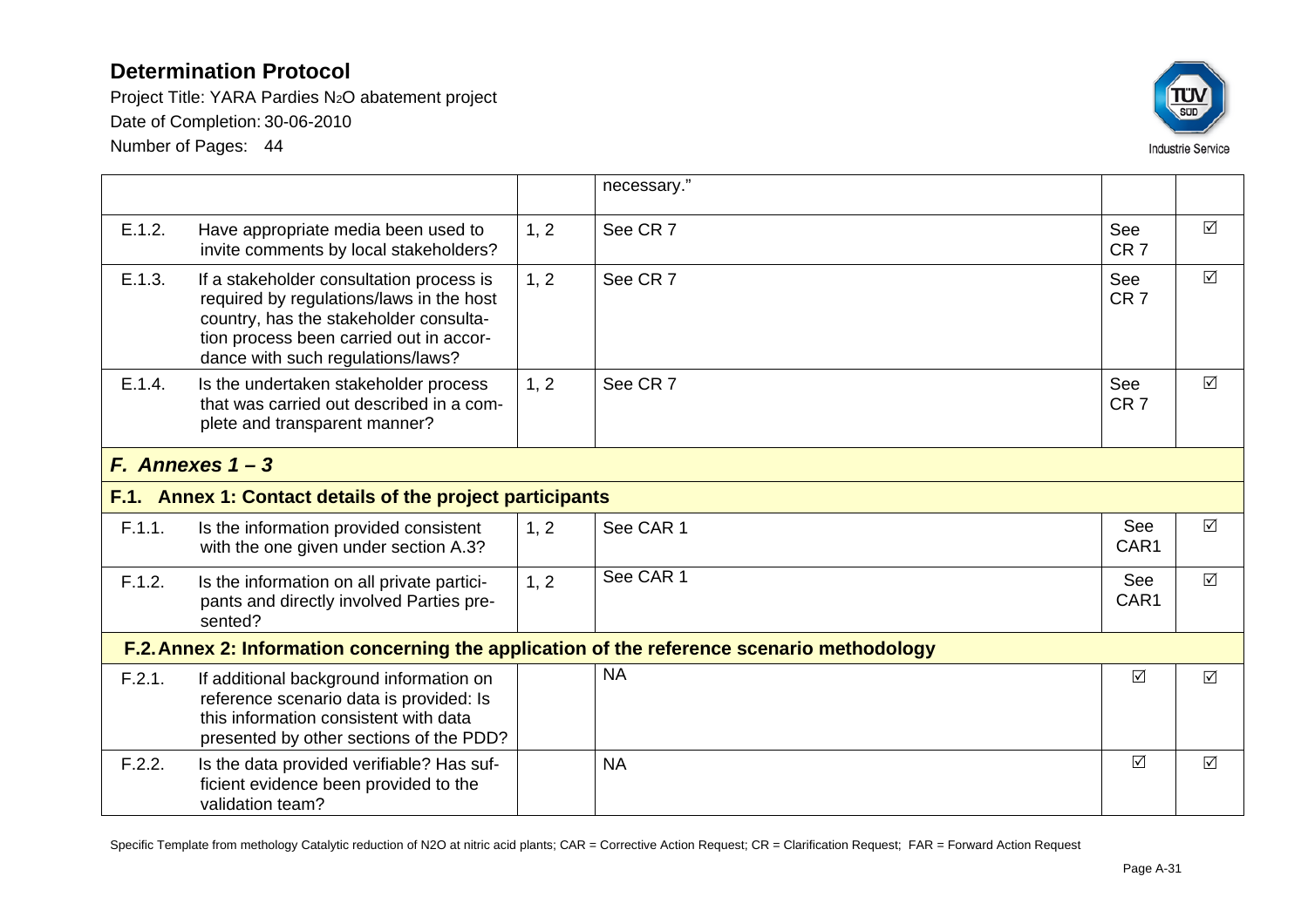Project Title: YARA Pardies N2O abatement project Date of Completion: 30-06-2010

Number of Pages: 44

| <b>SUD</b>               |
|--------------------------|
| <b>Industrie Service</b> |

| F.2.3. | Does the additional information substan-<br>tiate / support statements given in other<br>sections of the PDD?                                               |      | <b>NA</b>                                                                                                                                        | ☑                       | ☑               |  |  |
|--------|-------------------------------------------------------------------------------------------------------------------------------------------------------------|------|--------------------------------------------------------------------------------------------------------------------------------------------------|-------------------------|-----------------|--|--|
|        | F.3. Annex 3: Information concerning the monitoring plan                                                                                                    |      |                                                                                                                                                  |                         |                 |  |  |
| F.3.1. | If additional background information on<br>monitoring is provided: Is this informa-<br>tion consistent with data presented in<br>other sections of the PDD? | 1, 2 | Annex 3 provides a brief Background summary on EN14181.<br>This information is consistent with those presented in other sec-<br>tion of the PDD. | ☑                       | $\triangledown$ |  |  |
| F.3.2  | Is the information provided verifiable?<br>Has sufficient evidence been provided to<br>the assessment team on-site?                                         | 1, 2 | <b>Yes</b>                                                                                                                                       | ☑                       | $\triangledown$ |  |  |
| F.3.3  | Do the additional information and / or<br>documented procedures substantiate /<br>support statements given in other<br>sections of the PDD?                 | 1, 2 | <b>Yes</b>                                                                                                                                       | ☑                       | ☑               |  |  |
|        | <b>F.4.Annex 4: Project costs and revenues</b>                                                                                                              |      |                                                                                                                                                  |                         |                 |  |  |
| F.3.2. | Is the information about projects costs<br>and revenues consistent with data pre-<br>sented in other sections of the PDD?                                   | 1, 2 | See CAR 6                                                                                                                                        | See<br>CAR <sub>6</sub> | ☑               |  |  |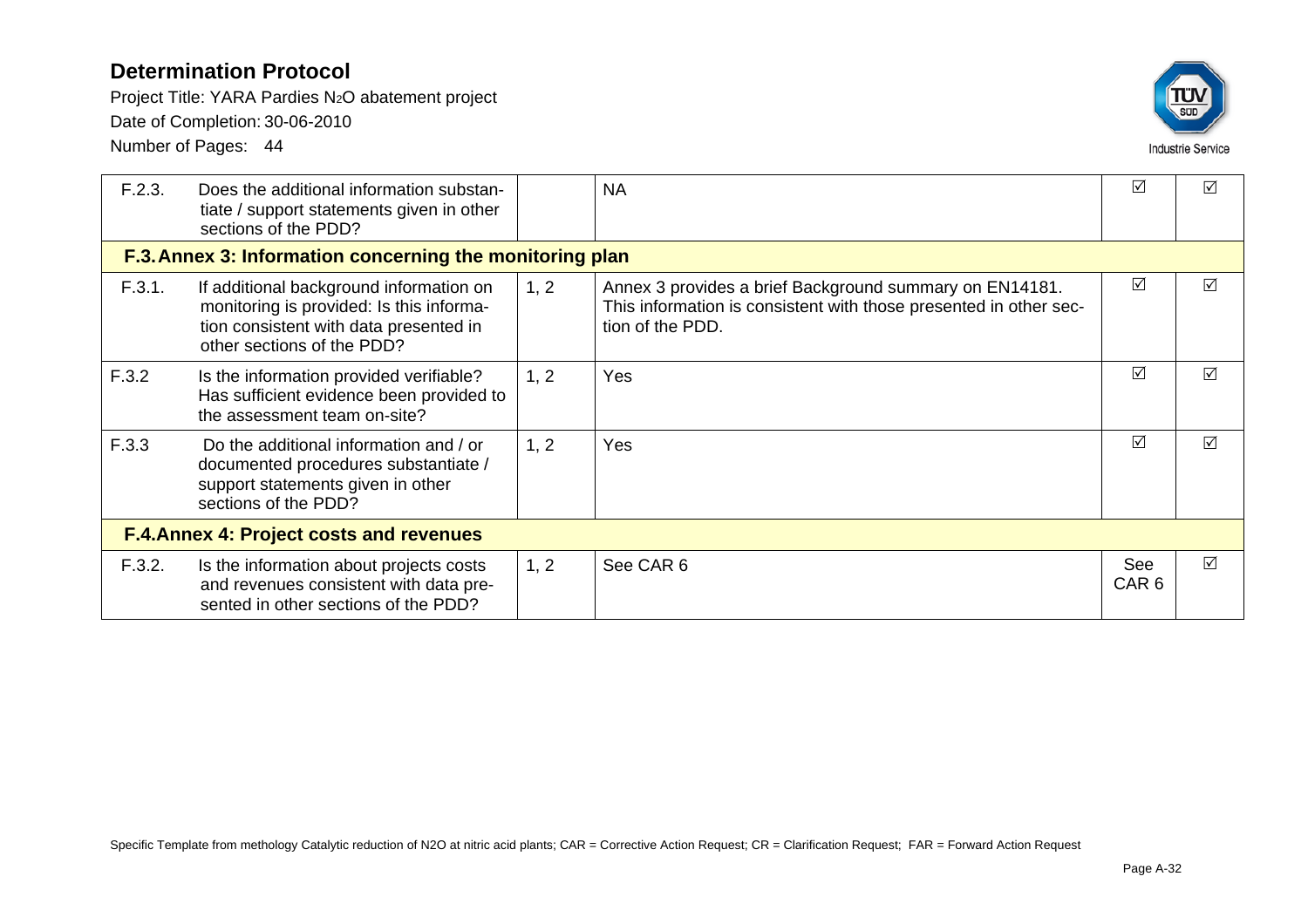Project Title: YARA Pardies N2O abatement project Date of Completion: 30-06-2010 Number of Pages: 44



#### **Table 2. Resolution of Corrective Action and Clarification Requests**

| <b>Clarifications and corrective action re-</b><br>quests by the AIE's determination team |                                                                                                                                                           | Ref. to<br>table 1 | Summary of project owner response(s)                                                                                                                                                                                                                  | <b>AIE's conclusion</b>                                                                                                                                                                                                                                                        |                                                                                                  |
|-------------------------------------------------------------------------------------------|-----------------------------------------------------------------------------------------------------------------------------------------------------------|--------------------|-------------------------------------------------------------------------------------------------------------------------------------------------------------------------------------------------------------------------------------------------------|--------------------------------------------------------------------------------------------------------------------------------------------------------------------------------------------------------------------------------------------------------------------------------|--------------------------------------------------------------------------------------------------|
| <b>CR 1:</b>                                                                              |                                                                                                                                                           | A.2.1.1            |                                                                                                                                                                                                                                                       |                                                                                                                                                                                                                                                                                |                                                                                                  |
| a)                                                                                        | A confirmation from MEEDDM that the<br>available LoE for Ambès and Montoir<br>is valid as well for Pardies needs to be<br>provided to the AIE.            |                    | An unofficial LoE was provided for Ambes and Montoir at<br>a)<br>the project proponents' specific request, since these pro-<br>jects were due to start in April, at a point when the discus-<br>sions with the MEEDDM regarding the methodology and a | The project owner<br>a)<br>response is consis-<br>tent with the "un-<br>official" LoE (IRL                                                                                                                                                                                     |                                                                                                  |
| b)                                                                                        | The figures for the capacity of the<br>$HNO3$ production and the $CO2$ emis-<br>sions indicated in the PDD are not<br>consistent with the capacity in the |                    | suitable benchmark value were still ongoing. Yara did not<br>want to risk being penalised for an early project start and<br>so the MEEDDM agreed to make an exception in their<br>case and issue a LoE.                                               | 11) issued for Am-<br>bes and Montoir. In<br>this letter, it is<br>clearly written, that                                                                                                                                                                                       |                                                                                                  |
| C)                                                                                        | draft operation permit.<br>The yearly capacity of $HNO3$ in the<br>PDD is not consistent with that one in<br>the ERU excel file.                          |                    | However, the MEEDDM has made clear that they do not<br>intend to issue LoEs to projects starting after the approval<br>of the methodology (July), unless the project is particularly<br>unusual in some way and the proponents' make a specific       | this LoE was is-<br>sued, because Am-<br>bes and Montoir<br>needed to install                                                                                                                                                                                                  |                                                                                                  |
| d)                                                                                        | As information has been gathered<br>during the on-site audit and is availa-<br>ble by the process manual, there is a                                      |                    | LoE request. The MEEDDM says that a LoA will be suffi-<br>cient for all standard N2O reduction projects that comply<br>with the methodology.                                                                                                          | the catalyst prior to<br>the approval of the<br>methodology and                                                                                                                                                                                                                |                                                                                                  |
|                                                                                           | need to explain in the PDD in more<br>detail the different manufacturing<br>processes for the different types of                                          |                    | The HNO3 capacity figure has now been corrected in sec-<br>b)<br>tion A.2 of the PDD, in accordance with the draft opera-<br>tional permit.                                                                                                           | wanted to ensure<br>that the scenario<br>reference consid-                                                                                                                                                                                                                     |                                                                                                  |
|                                                                                           | $HNO3$ produced and their interactions<br>(see also CAR5a).                                                                                               |                    | C)                                                                                                                                                                                                                                                    | The yearly HNO3 capacity in section A.2 of the PDD has<br>now been changed to reflect the real figure and is now<br>consistent with that shown in the ERU calculation Excel<br>file. The figure in the excel sheet was also incorrect and<br>has now been changed accordingly. | ered their early ef-<br>forts. As the meth-<br>odology has been<br>approved by<br>MEEDDM in july |
|                                                                                           |                                                                                                                                                           |                    | Some more detail on the production process description<br>d)<br>has now been added to section A.4.2 to explain that HNO3<br>of three different concentrations is produced at the plant.                                                               | prior to the additive<br>catalyst installation<br>in Pardies (the plant<br>started operation                                                                                                                                                                                   |                                                                                                  |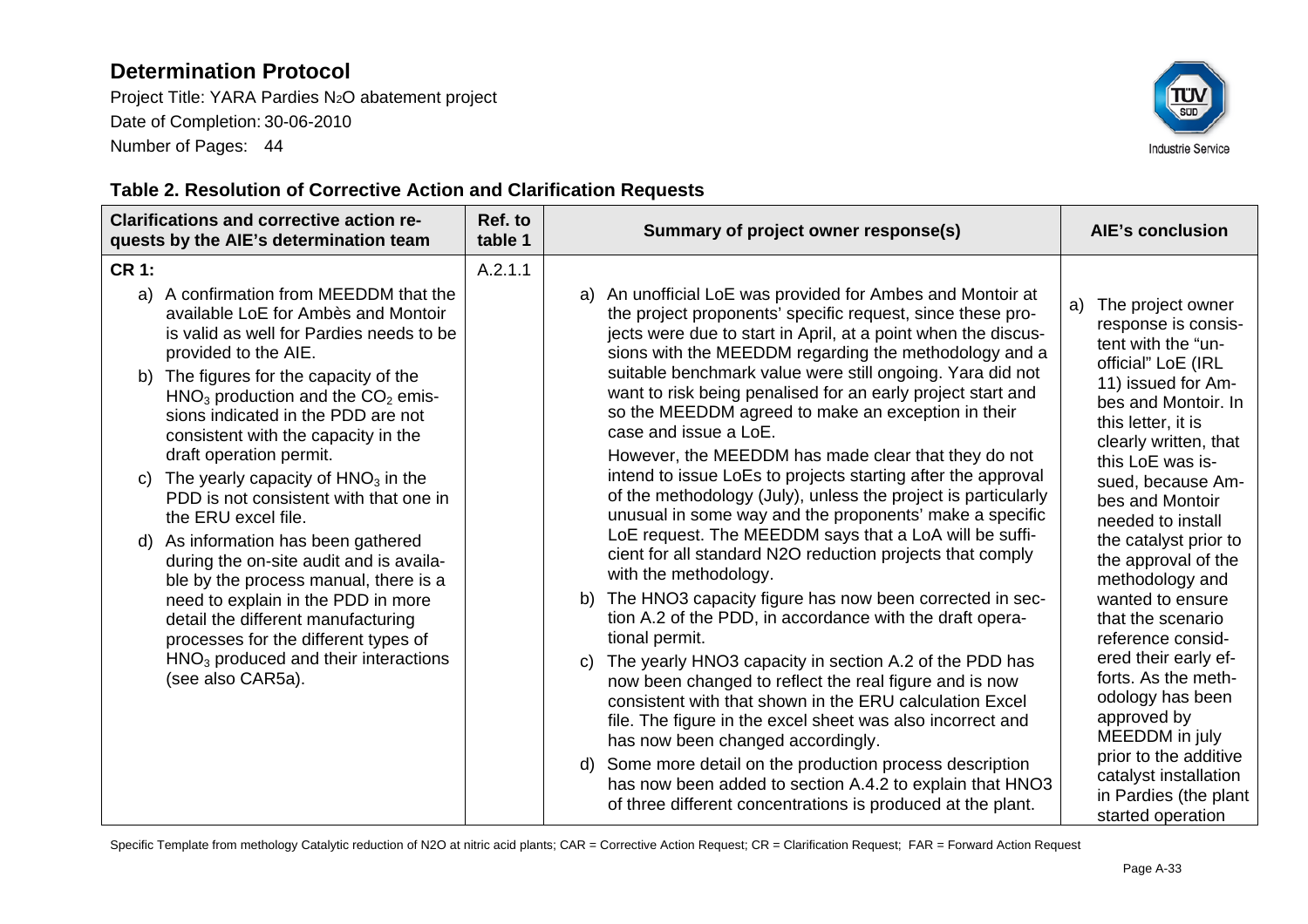Project Title: YARA Pardies N2O abatement project Date of Completion: 30-06-2010 Number of Pages: 44



|  |              | with the full batches                    |
|--|--------------|------------------------------------------|
|  |              | of catalyst on the                       |
|  |              | 20 <sup>th</sup> August). Thus           |
|  |              | a LoA is sufficient                      |
|  |              | for Pardies.                             |
|  | b)           | The HNO3 capacity                        |
|  |              | figure is now con-                       |
|  |              | sistent with the fig-                    |
|  |              | ure in the draft op-                     |
|  |              | eration permit.                          |
|  | $\mathsf{C}$ | Annual productions                       |
|  |              | of HNO3 and Plant                        |
|  |              | CO <sub>2</sub> e per year               |
|  |              | (pre-cat) without                        |
|  |              | N2O abatement                            |
|  |              | technology have                          |
|  |              | been corrected and                       |
|  |              | are consistent in                        |
|  |              | the ERU excel file<br>and the PDD.       |
|  |              |                                          |
|  | d)           | The gas flow con-<br>nections between    |
|  |              |                                          |
|  |              | the three types of<br>produced gas (with |
|  |              | different concentra-                     |
|  |              | tions of HNO3) are                       |
|  |              | clearly described in                     |
|  |              | section A.4.2. Fur-                      |
|  |              | thermore a flow                          |
|  |              | chart for the nitric                     |
|  |              | acid plant has been                      |
|  |              | added in the PDD.                        |
|  |              | This chart and the                       |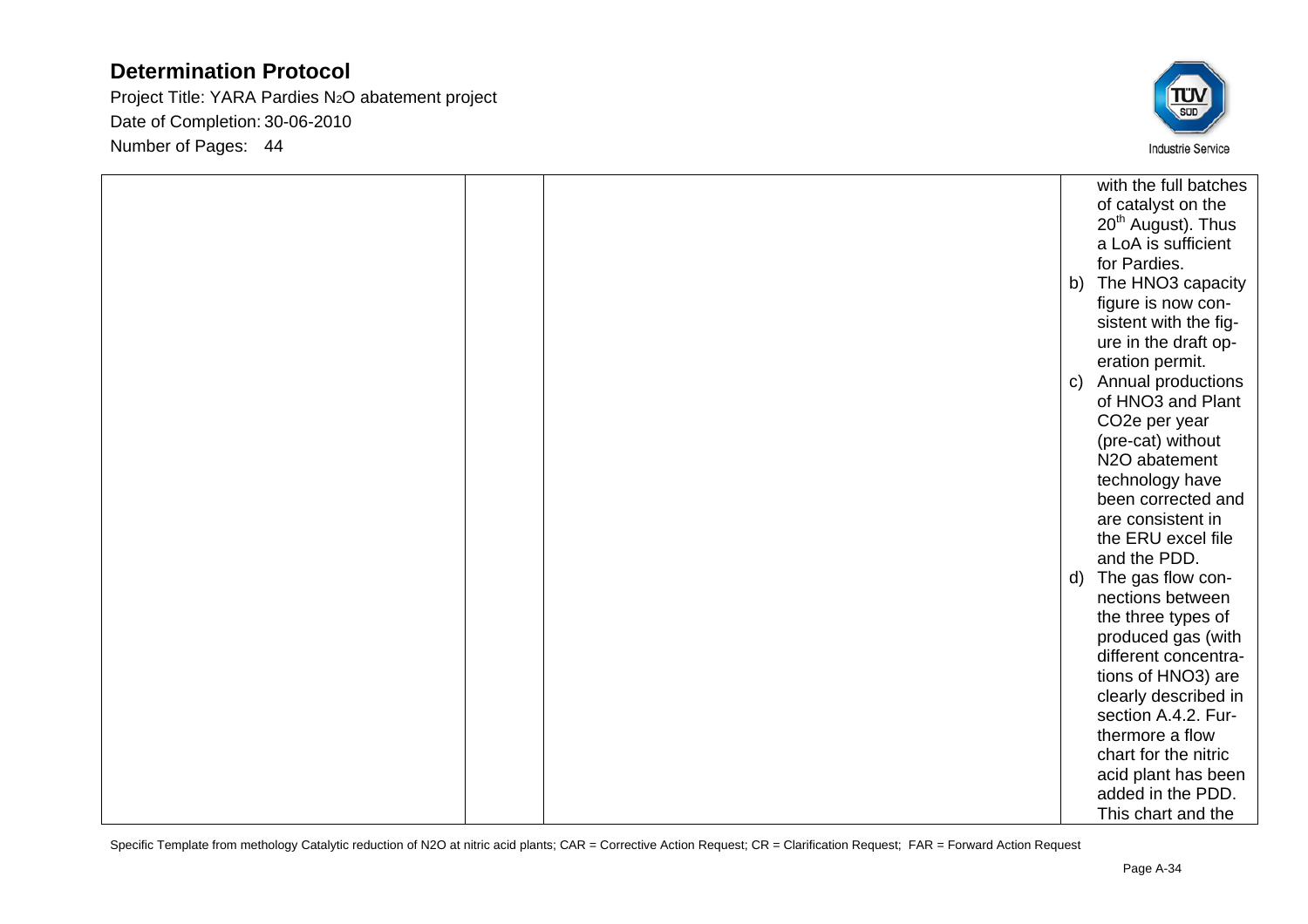Project Title: YARA Pardies N2O abatement project Date of Completion: 30-06-2010 Number of Pages: 44



|               |                                                                                                                                                                                                                                                                   |         |                                                                                                                                                                                                                                                                                                                                                   | description in the<br>PDD are consistent.<br>This chart was ex-<br>plained and<br>checked on-site<br>during the audit.                                                                                                                                                                                            |
|---------------|-------------------------------------------------------------------------------------------------------------------------------------------------------------------------------------------------------------------------------------------------------------------|---------|---------------------------------------------------------------------------------------------------------------------------------------------------------------------------------------------------------------------------------------------------------------------------------------------------------------------------------------------------|-------------------------------------------------------------------------------------------------------------------------------------------------------------------------------------------------------------------------------------------------------------------------------------------------------------------|
|               | <b>CAR 1:</b><br>The form for indicating the French<br>project participant is not consistent<br>with Annex 1.                                                                                                                                                     | A.3.1.1 | The details in Annex 1 have now been corrected to be consistent<br>with the table in section A.3.                                                                                                                                                                                                                                                 | The form has been now<br>correctly applied.                                                                                                                                                                                                                                                                       |
| b)            | <b>CAR 2:</b><br>a) The GPS coordinates of a reference<br>point of the project activity, e.g. plant<br>absorption tower or tail gas stack,<br>need to be indicated in the PDD.<br>The description of the map is not con-<br>sistent with the map itself.          | A.4.1.1 | The coordinates of the ammonia burners and tail gas<br>a)<br>stacks are now indicated under the map (figure 1, section<br>A.4.1.4)<br>The description of the map in section A.4.1.4 is now con-<br>b)<br>sistent with the map itself.                                                                                                             | The GPS coordinates<br>of the ammonia burn-<br>ers and tail gas are<br>indicated in the PDD<br>and both elements are<br>marked on the map in<br>the PDD. This is accu-<br>rate.                                                                                                                                   |
| <b>CAR 3:</b> | The statement in the PDD regarding the<br>quantity of catalyst needed to respect the<br>benchmark factor is not clear enough and<br>has to be revised; additionally consistency of<br>the figures with the financial investment excel<br>file has to be provided. | A.4.1.2 | The quantity of catalyst employed during the project activity in<br>comparison with the quantity needed for compliance with the legal<br>requirements has now been described in more detail in section<br>A.4.2. The financial investment excel sheets in Annex 4 have also<br>been adjusted to reflect the true costs of project implementation. | The description in the<br>PDD of the quantity of<br>catalyst installed and<br>the purpose is clearly<br>stated and consistent<br>with the information<br>received during the<br>audit on-site. In Janu-<br>ary 2009 the two burn-<br>ers were half filled with<br>new catalyst to comply<br>with the upcoming Ar- |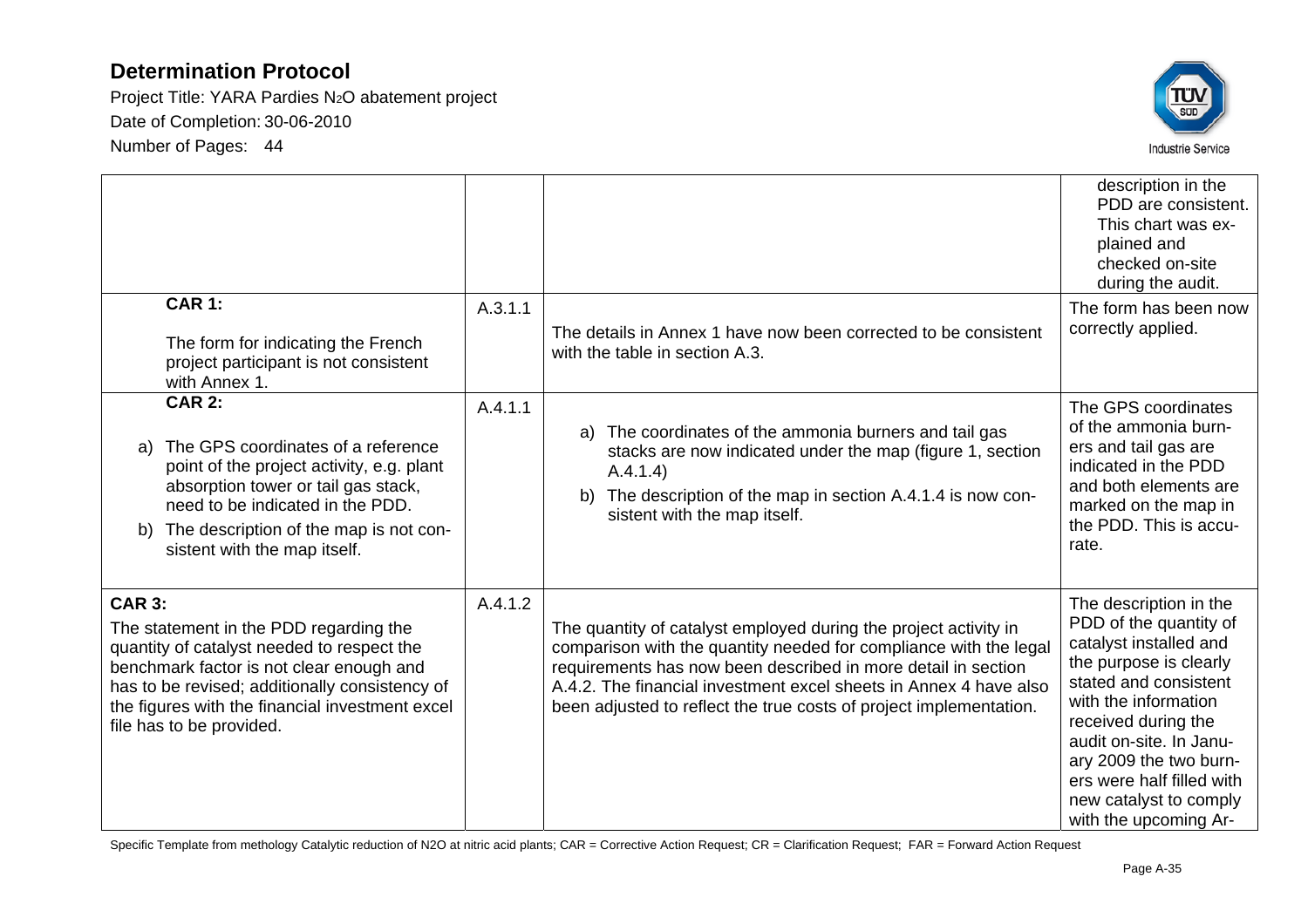Project Title: YARA Pardies N2O abatement project Date of Completion: 30-06-2010 Number of Pages: 44



|                                                                                                                                                                                          |         |                                                                                                                                                                                                           | rêté Préfectoral<br>planned at the end of<br>2009. In mid August<br>2009, the ammonia<br>oxidation reactors were<br>filled to their maximum<br>capacity with a total<br>extra 1,600kg of cata-<br>lyst (800kg per burner,<br>which was sent from<br>the Ambès plant to<br>achieve the maximum<br>emissions reductions<br>possible. The quantity<br>of catalyst used in the<br>financial investment<br>excel file (1600Kg) is<br>consistent with the<br>value in the PDD. |
|------------------------------------------------------------------------------------------------------------------------------------------------------------------------------------------|---------|-----------------------------------------------------------------------------------------------------------------------------------------------------------------------------------------------------------|--------------------------------------------------------------------------------------------------------------------------------------------------------------------------------------------------------------------------------------------------------------------------------------------------------------------------------------------------------------------------------------------------------------------------------------------------------------------------|
| <b>CR 2:</b><br>If applicable, a service contract between Yara<br>and the supplier of the AMS (Dr. Födisch),<br>incl. training and service agreements, has to<br>be provided to the AIE. | A.4.2.8 | The bottom of page 7 of the attached contract between Foedisch<br>and Yara makes reference to the training.<br>Please see the attached AMS training sheet from Foedisch to<br>which this contract refers. | In the Quotation from<br>Foedisch to Yara (IRL<br>34), the training for<br>AMS (Automated Moni-<br>toring System) is<br>quoted. In the AMS<br>training sheet provided<br>(IRL 35), the key ele-<br>ments of the training for<br>the gas analyzer are<br>listed and the list of<br>participant is available.<br>This is sufficient.                                                                                                                                       |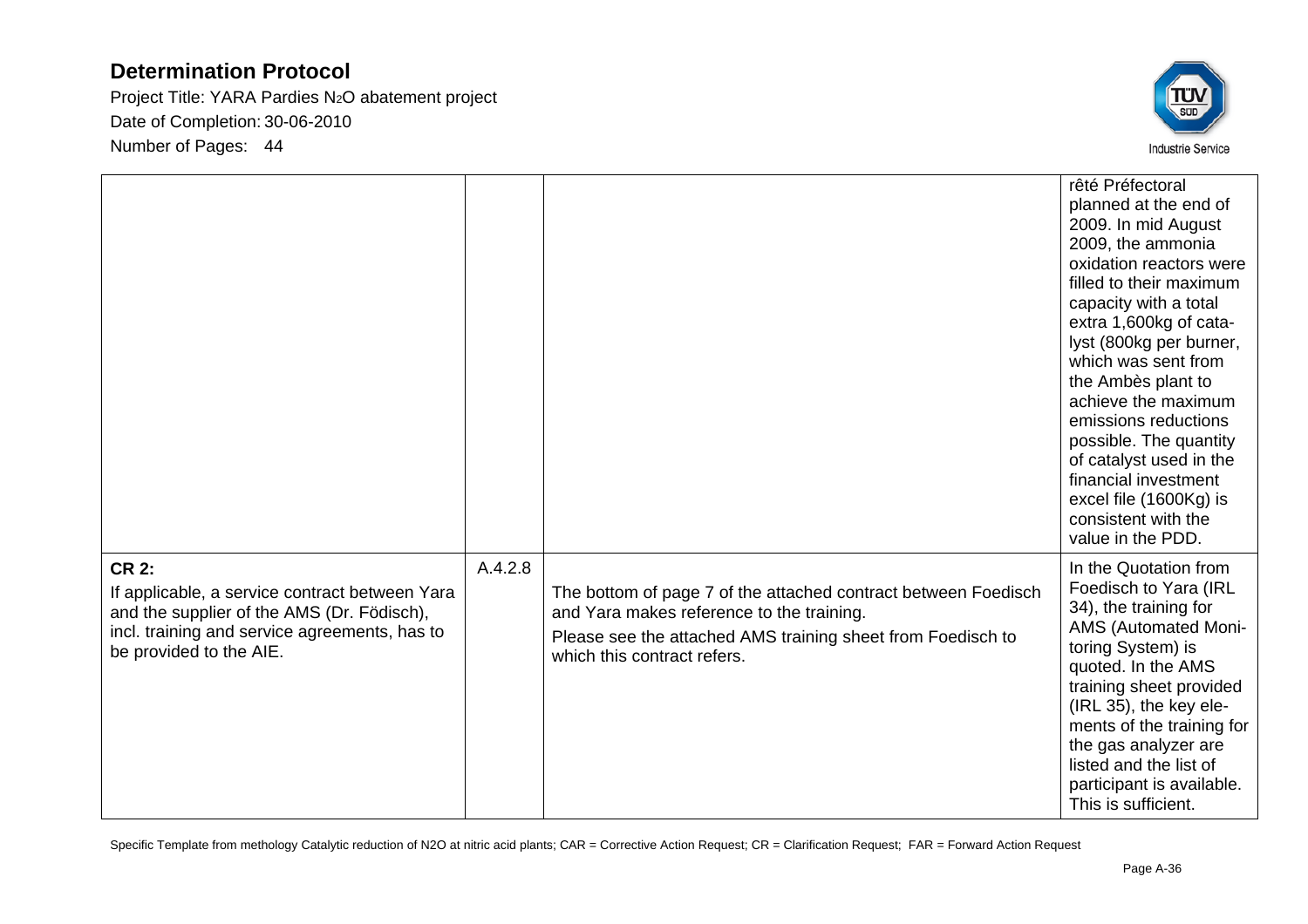Project Title: YARA Pardies N2O abatement project Date of Completion: 30-06-2010 Number of Pages: 44



| <b>CR 3:</b><br>The figures in table 1 of the PDD are not<br>consistent with the ones in the ERU calcula-<br>tion excel file.                                                                                                                                                                                                                                                                                           | A.4.3.2      | All figures in the ERU calculation tables have now been changed<br>to reflect the new budgeted production figures. All tables have<br>been replaced accordingly.                                                                          | The estimations of an-<br>nual emission reduc-<br>tions in tonnes of<br>CO <sub>2</sub> eq is now in PDD<br>(table 1) are now in<br>consistence with the<br>figures in the ERU ex-<br>cel sheet.                                                                                                                                                                                                                                                                                                               |
|-------------------------------------------------------------------------------------------------------------------------------------------------------------------------------------------------------------------------------------------------------------------------------------------------------------------------------------------------------------------------------------------------------------------------|--------------|-------------------------------------------------------------------------------------------------------------------------------------------------------------------------------------------------------------------------------------------|----------------------------------------------------------------------------------------------------------------------------------------------------------------------------------------------------------------------------------------------------------------------------------------------------------------------------------------------------------------------------------------------------------------------------------------------------------------------------------------------------------------|
| <b>CAR 4:</b><br>The statement in the PDD that the methodol-<br>ogy is not yet approved needs to be revised.                                                                                                                                                                                                                                                                                                            | B.2.1        | This statement has been revised accordingly in section B.2                                                                                                                                                                                | It is now stated in the<br>PDD, that the metho-<br>dology was approved in<br>July 2009. This is cor-<br>rect.                                                                                                                                                                                                                                                                                                                                                                                                  |
| <b>CAR 5:</b><br>An appropriate project scheme visual-<br>a)<br>izing the different HNO3 manufactur-<br>ing processes and their interference<br>within project boundary is still missing<br>in the PDD.<br>In order to comply with the form of the<br>b)<br>methodology, PP has to include in the<br>table of chapter B.3 of the PDD for the<br>reference scenario the appropriate<br>applicability answer for $N_2O$ . | <b>B.3.1</b> | The flow sheet has now been included in the PDD under<br>a)<br>section B.3, with the most important parts highlighted.<br>The table in chapter B.3 has now been amended in accor-<br>b)<br>dance with the requirements of the methodology | A detailed chart for the<br>nitric acid plant with all<br>gas flows and especial-<br>ly the gas flow connec-<br>tions between the three<br>types of produced gas<br>(with different concen-<br>trations of HNO3) is<br>now available in the<br>PDD. The main ele-<br>ments of the process<br>(turbine, Selective Cat-<br>alyst reduction, Ammo-<br>nia Oxidation Reactor,<br>stock and the produc-<br>tion lines for the differ-<br>ent HNO3) are anno-<br>tated for more transpa-<br>rency. This is appropri- |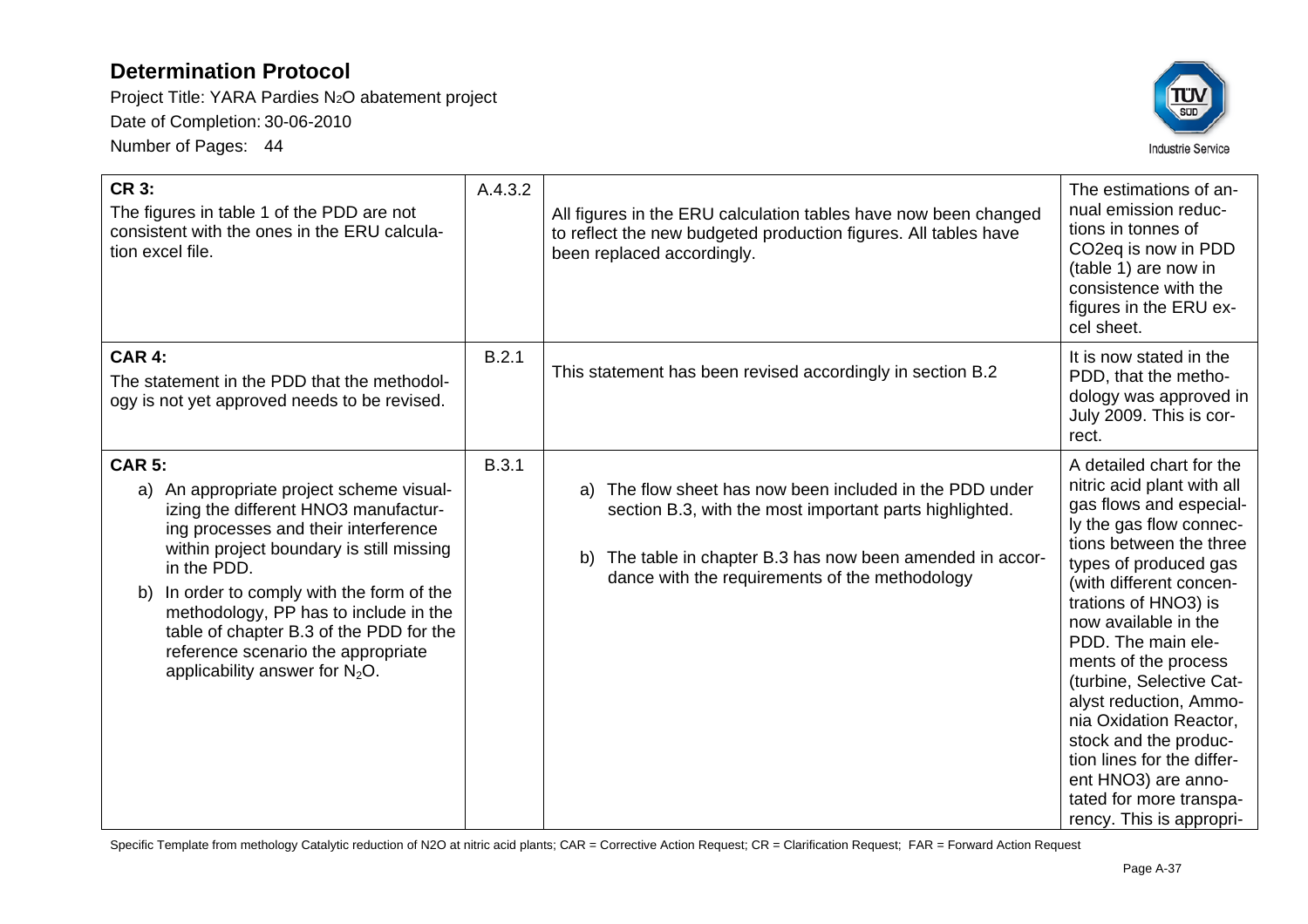Project Title: YARA Pardies N2O abatement project Date of Completion: 30-06-2010 Number of Pages: 44



|                                                                                                                                                                                                                                                                                                                                                                                                                                                                                                |              |                                                                                                                                                                                                                                                                                                                                                                             | ate.                                                                                                                                                                                                                                                                                                                                                                 |
|------------------------------------------------------------------------------------------------------------------------------------------------------------------------------------------------------------------------------------------------------------------------------------------------------------------------------------------------------------------------------------------------------------------------------------------------------------------------------------------------|--------------|-----------------------------------------------------------------------------------------------------------------------------------------------------------------------------------------------------------------------------------------------------------------------------------------------------------------------------------------------------------------------------|----------------------------------------------------------------------------------------------------------------------------------------------------------------------------------------------------------------------------------------------------------------------------------------------------------------------------------------------------------------------|
| <b>CR 4:</b><br>It should be taken into account that as a con-<br>sequence of new NOX regulations over the<br>course of the crediting period of the proposed<br>project activity the most conservative refer-<br>ence scenario can be changed and needs to<br>be of re-assessed. In such a case the addi-<br>tionality of the project must be re-determined.<br>It has to be clarified if the conclusion box at<br>the end of chapter B.4 ensures the monitor-<br>ing of this legal parameter. | <b>B.4.2</b> | A clarifying sentence has been added to the conclusion box at the<br>end of chapter B.4 to explain that the NOx and N2O legislative<br>requirements will be monitored throughout the crediting period.                                                                                                                                                                      | The PDD states that<br>the procedure concern-<br>ing the definition of a<br>baseline scenario will<br>be repeated, if any<br>change in the HNO3<br>and NO <sub>x</sub> legislation<br>take place that would<br>affect the baseline sce-<br>nario. It is also stated<br>that the legal require-<br>ments will be conti-<br>nuously monitored.<br>This is appropriate. |
| <b>CAR 6:</b><br>a) Catalyst quantity in the investment<br>calculation (Annex 4) is not consistent<br>with the information in the PDD.<br>b) As information has been gathered<br>during on-site Audit, the catalyst in<br>Pardies is not directly allocated to<br>costs to the supplier Yara France<br>SAS, therefore the credit prize has to<br>be set to zero.                                                                                                                               | <b>B.5.5</b> | The catalyst quantity in the investment calculation has now<br>a)<br>been corrected in annex 4 of the PDD. Please find at-<br>tached the new calculation sheet.<br>The costs for actual purchase of the catalyst have now<br>b)<br>been amended to zero and only costs for delivery, han-<br>dling and installation of the catalyst have been attributed to<br>the project. | The catalyst quantity in<br>the investment calcula-<br>tion is now consistent<br>with the information in<br>the PDD.                                                                                                                                                                                                                                                 |
| <b>CR 5:</b><br>There is a need to clarify why the factor 0.9<br>that is part of the equation of the methodolo-                                                                                                                                                                                                                                                                                                                                                                                | B.6.1.1      | The ERU calculation factor of 90% has now been added to the<br>calculation under 'Allocation of ERUs' in section B.6.1.                                                                                                                                                                                                                                                     | The factor 0.9 that is<br>part of the equation of<br>the methodology to                                                                                                                                                                                                                                                                                              |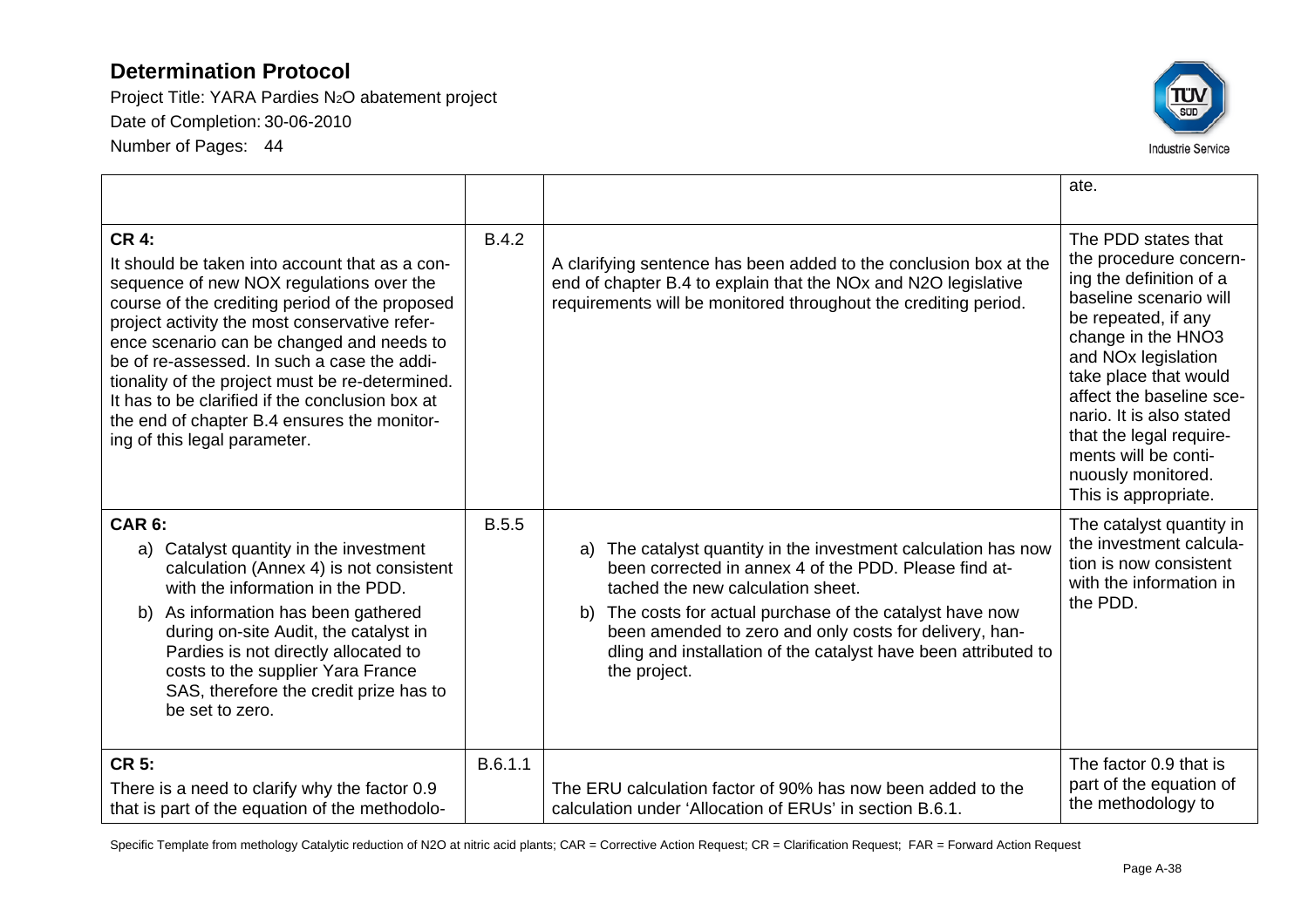Project Title: YARA Pardies N2O abatement project Date of Completion: 30-06-2010

Number of Pages: 44



| gy to calculate the ERUs has not been in-<br>cluded in the equation.                                                                                                            |         |                                                                                                                                                                                              | calculate the ERUs has<br>now been included in<br>the equation.                                                                                                                                                                                                                                                     |
|---------------------------------------------------------------------------------------------------------------------------------------------------------------------------------|---------|----------------------------------------------------------------------------------------------------------------------------------------------------------------------------------------------|---------------------------------------------------------------------------------------------------------------------------------------------------------------------------------------------------------------------------------------------------------------------------------------------------------------------|
| <b>FAR 1:</b><br>There is a need to confirm the N2O limit of<br>the DRIRE given in an e-mail by an officially<br>updated operation permit.                                      | B.6.1.4 | The final N2O limit confirmation is expected in 2010. This will be<br>forwarded to the AIE as soon as it has been issued to the plant<br>and can be cross-checked at the first verification. | The outstanding final<br>Arrêté Préfectorale has<br>to be sent to the verify-<br>ing AIE as soon as it<br>has been issued. N2O<br>emission factor that is<br>inconsistent with the<br>value in the draft Arrêté<br>Préfectorale from May<br>2010 can cause a re-<br>determination of the<br>project, if applicable. |
| <b>CAR 7:</b><br>The excel file ERU calculation needs to be<br>revised since not all figures are consistent<br>with the figures stated in the PDD (see also<br>CR1, CR 3, CR5). | B.6.1.4 | The ERU calculation tables have all been updated with the cor-<br>rected budgeted production figures and also now take into ac-<br>count the 10% government ERU deduction rule.              | The factor 0.9 has<br>been correctly applied<br>in the ERU calculation<br>Excel sheet. All figures<br>of the ERU calculation<br>excel sheet are consis-<br>tent with the figures in<br>the PDD.                                                                                                                     |
| <b>FAR 2:</b><br>Roles & responsibilities for the project opera-<br>tion, management and maintenance still have<br>to be officially defined and communicated.                   | B.7.2.3 | The plant will define a more detailed management and responsi-<br>bilities chart for the JI project. This will be made available for in-<br>spection during the first verification.          | This issue is closed,<br>the management and<br>responsibility chart<br>needs to be checked<br>by the verifier during<br>the initial verification.                                                                                                                                                                   |
| <b>FAR 3:</b>                                                                                                                                                                   | B.7.2.5 |                                                                                                                                                                                              | Closed                                                                                                                                                                                                                                                                                                              |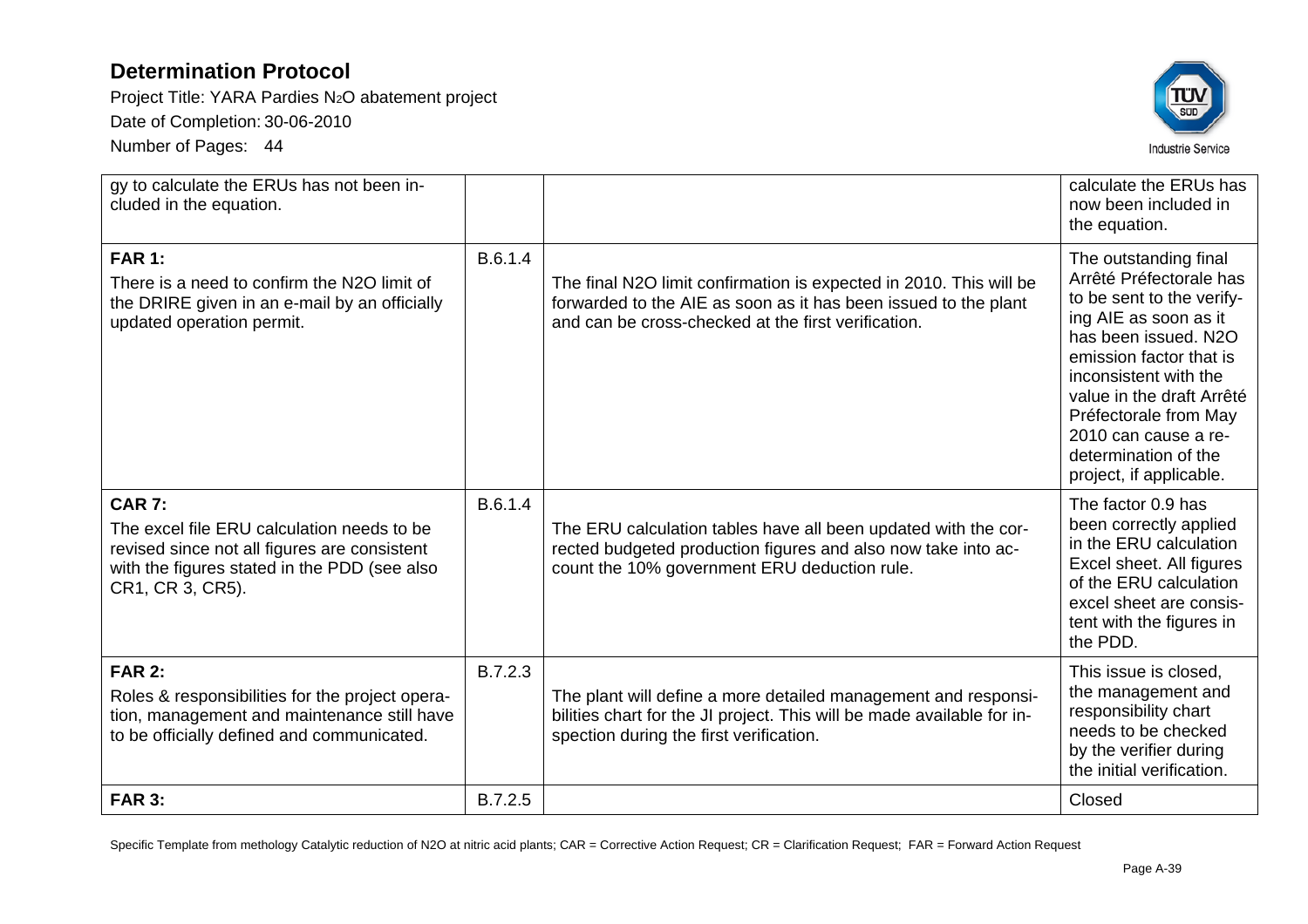Project Title: YARA Pardies N2O abatement project Date of Completion: 30-06-2010 Number of Pages: 44



| QAL 1 certificat is expected before the end of<br>the year by Födisch. The QAL 2 certification<br>is expected for October by an accredited in-<br>stitut. Evidence for the N2O analyzer and the<br>flow meter have to be provided to the AIE for<br>the initial verification.                                                                                                        |       | The QAL2 certificate will be provided to the AIE as soon as the<br>QAL2 test has taken place at the end of October. The QAL1 cer-<br>tificate will be forwarded to the AIE as soon as it becomes avail-<br>able.                                                                                                                                                  | The QAL certificate for<br>each line is available.<br>The QAL1 certificates<br>for each N2O analyser<br>and flow meter have to<br>be checked latest dur-<br>ing the initial verifica-<br>tion.                                                                                                                                      |
|--------------------------------------------------------------------------------------------------------------------------------------------------------------------------------------------------------------------------------------------------------------------------------------------------------------------------------------------------------------------------------------|-------|-------------------------------------------------------------------------------------------------------------------------------------------------------------------------------------------------------------------------------------------------------------------------------------------------------------------------------------------------------------------|-------------------------------------------------------------------------------------------------------------------------------------------------------------------------------------------------------------------------------------------------------------------------------------------------------------------------------------|
| <b>CR 6:</b><br>Evidence from MEEDDM has to be provided<br>to AIE that EIA is not required for this kind of<br>project                                                                                                                                                                                                                                                               | D.1.2 | Awaiting response from MEEDDM on this issue.                                                                                                                                                                                                                                                                                                                      | The MEEDDM has<br>been contacted to clari-<br>fy this issue, but an<br>official answer was not<br>available. Anyway, the<br>AIE concludes that ac-<br>cording to the available<br>information as well as<br>experience with similar<br>projects in France, a<br>separate EIA is not<br>mandatory for this N2O<br>abatement project. |
| <b>CR 7:</b><br>As information has been gathered during the<br>Audit obviously the DFP did not require con-<br>ducting local stakeholder consultation. PP<br>has to provide proofs to substantiate the<br>statement "As the JI project does not have<br>any relevance for local air, water or soil emis-<br>sions, a local stakeholder consultation is not<br>considered necessary." | E.1.1 | The email from the MEEDDM dated 22.07.2009 has been for-<br>warded to the AIE. This email confirms that "il n'est pas néces-<br>saire de mener une consultation des parties prenantes", as long<br>as the public authorities are aware of the project investments tak-<br>ing place at the site. This latter requirement is explained in section<br>E of the PDD. | According to the<br>MEEDDM, there is no<br>need to conduct local<br>stakeholder consulta-<br>tion (email from the<br>MEEDDM dated<br>22.07.2009). This proof<br>substantiates this<br>statement.                                                                                                                                    |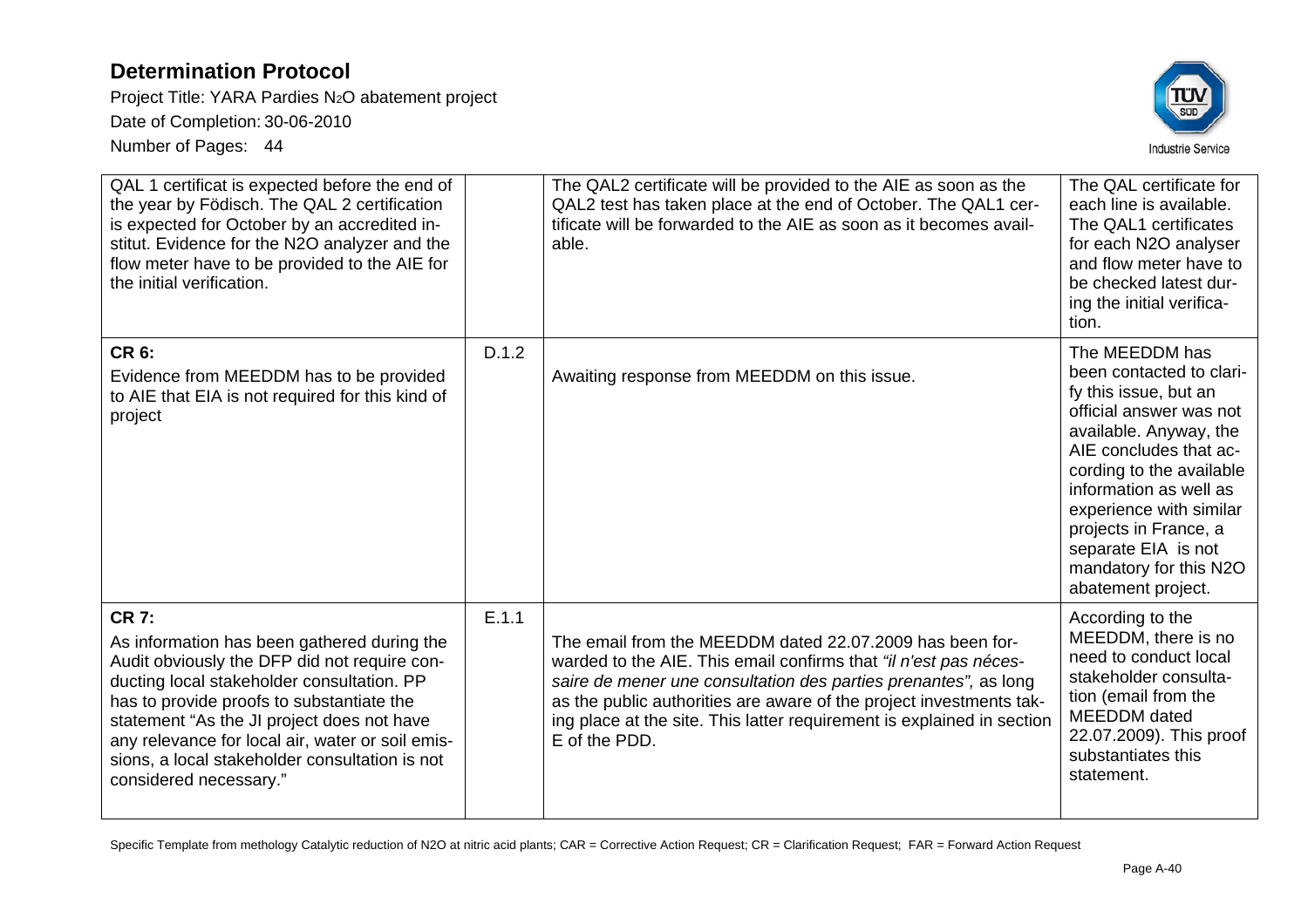Project Title: YARA Pardies N2O abatement project Date of Completion: 30-06-2010 Number of Pages: 44



| Second loop after review of AIE Certification<br>Body:                                                                                                                                                                                                                                                                                                                                                                                                                                                                                                                                                                                                                                                                                                                                                                                                    |            |                                                                                                                                                                                                                                                                                                                                                                                                                                                                                                              |                                                                                                                                       |
|-----------------------------------------------------------------------------------------------------------------------------------------------------------------------------------------------------------------------------------------------------------------------------------------------------------------------------------------------------------------------------------------------------------------------------------------------------------------------------------------------------------------------------------------------------------------------------------------------------------------------------------------------------------------------------------------------------------------------------------------------------------------------------------------------------------------------------------------------------------|------------|--------------------------------------------------------------------------------------------------------------------------------------------------------------------------------------------------------------------------------------------------------------------------------------------------------------------------------------------------------------------------------------------------------------------------------------------------------------------------------------------------------------|---------------------------------------------------------------------------------------------------------------------------------------|
| <b>Additional Corrective Action Request #1</b><br>The calculation in table 1, table 7 and table 8<br>of the PDD is not correct and not up to date.<br>The corresponding excel file need to be up-<br>dated and submitted to AIE.                                                                                                                                                                                                                                                                                                                                                                                                                                                                                                                                                                                                                          | A.2        | The calculations in all tables of the PDD are now correct and up<br>to date. The corresponding excel file has also been updated and<br>sent to Tuev Sued on the 25 <sup>th</sup> May.                                                                                                                                                                                                                                                                                                                        | Closed<br>AIE confirmed the cor-<br>rect revision of the<br>PDD (IRL-No. 35) and<br>the ERU excel file cal-<br>culation (IRL-No. 36). |
| <b>Additional Clarification Request #1</b><br>Please clarify if the tail gas stack<br>a)<br>stated in clause 1 of chapter B.3 of<br>the PDD comprises both burner lines<br>or if one stack for each line is imple-<br>mented. Regarding this issue, the in-<br>formation in the design flow chart is<br>not consistent with the information in<br>the text above, please clarify.<br>b) In general this flow chart is rather too<br>detailed, at the same time it is not<br>easy to identify the most important<br>parts like ammonia&air input, HNO3<br>output, in which process points the<br>two existing lines are going into one<br>single one, sampling points of AMS<br>etc.; A simplified process scheme is<br>needed which however shows all<br>main components of the plant and<br>gives a complete and transparent<br>overview of the process. | <b>B.3</b> | It has now been clarified in section B.3 that there are two<br>a)<br>tail gas stacks. Please see the description in section A.4.2<br>(to which some additional information has been added) for<br>more details on the complete production process.<br>Please see the additional, very simplified flow chart that<br>b)<br>has now been added in section B.3 (Illustration 2), which<br>shows more clearly all the main parts of the process<br>equipment that are relevant in the context of the JI project. | Closed                                                                                                                                |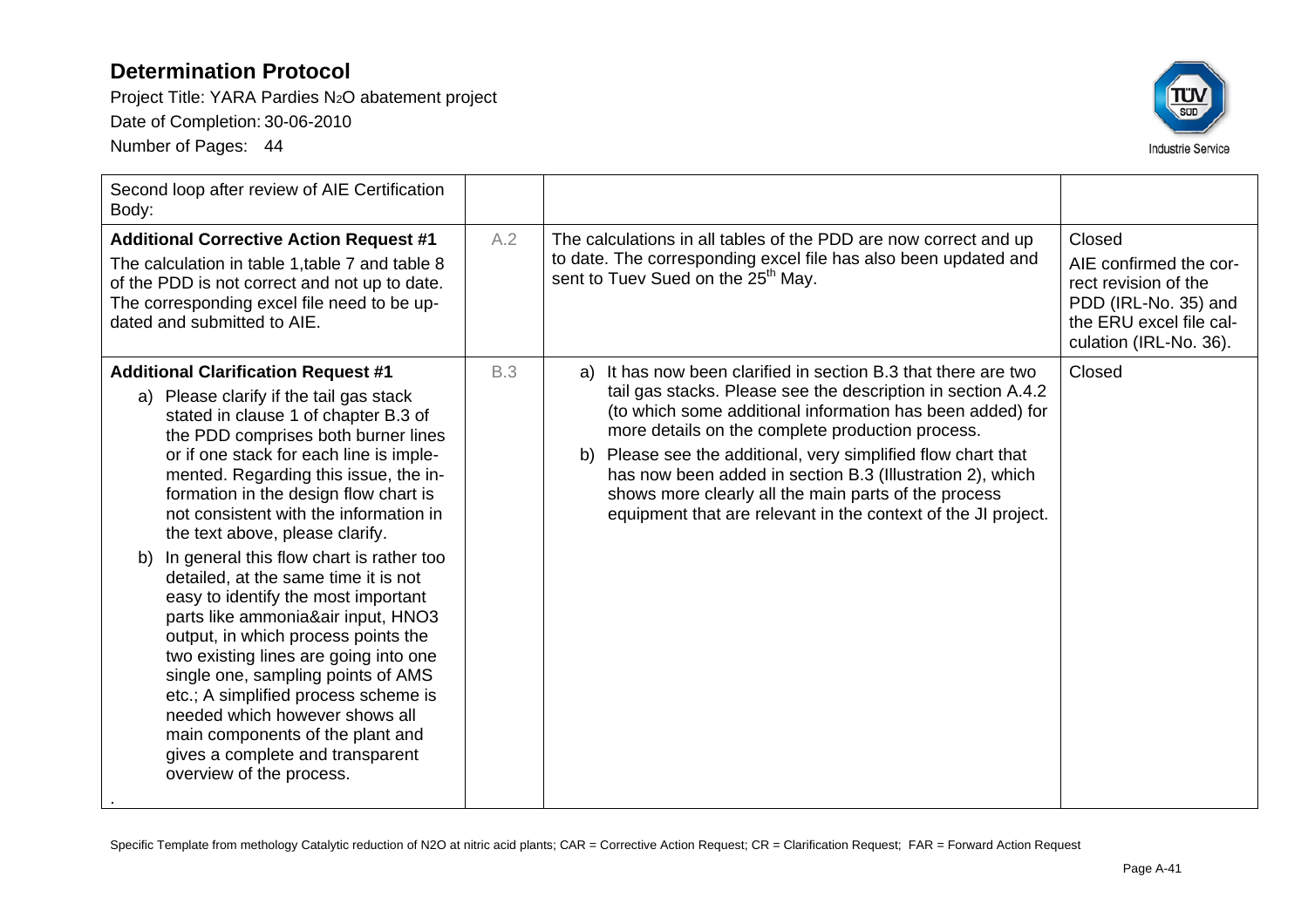Project Title: YARA Pardies N2O abatement project Date of Completion: 30-06-2010 Number of Pages: 44



| <b>Additional Corrective Action Request #2</b><br>Step 2 of the PDD:<br>a) In the 1th sentence of $6th$ clause it has<br>to be clarified if 1 or 2 units are appli-<br>cable.<br>The absorption towers in the same<br>b)<br>clause have to be in plural.                                                                                                                                                                                                                                                                                                                                                                 | B.4        | a) It has now been clarified in Step 2 that two SCR units are<br>installed at the plant.<br>Reference is now made in the same clause to the absorp-<br>b)<br>tion towers, plural.                                                                                                                                                                                                                                                                                                                                                                                | Closed                                                                                                  |
|--------------------------------------------------------------------------------------------------------------------------------------------------------------------------------------------------------------------------------------------------------------------------------------------------------------------------------------------------------------------------------------------------------------------------------------------------------------------------------------------------------------------------------------------------------------------------------------------------------------------------|------------|------------------------------------------------------------------------------------------------------------------------------------------------------------------------------------------------------------------------------------------------------------------------------------------------------------------------------------------------------------------------------------------------------------------------------------------------------------------------------------------------------------------------------------------------------------------|---------------------------------------------------------------------------------------------------------|
| <b>Additional Corrective Action Request #3</b><br>In the before last clause of the chapter "in-<br>vestment barriers" of the PDD the statement<br>about the "immediate future" has to be up-<br>dated.                                                                                                                                                                                                                                                                                                                                                                                                                   | <b>B.4</b> | This statement has now been updated, since the regulatory limit<br>is expected to be imposed sometime in 2010.                                                                                                                                                                                                                                                                                                                                                                                                                                                   | Closed<br>The indication of up-<br>dated timeline in the<br>revised PDD has been<br>checked by the AIE. |
| <b>Additional Corrective Action Request #4</b><br>a) In chapter B.6.1 of the PDD under the<br>topic "Estimation of Verification Period<br>specific project emissions" (clause<br>starting with "Over"), the measure-<br>ment of the nitric acid production of<br>the plant has to be discussed in the<br>PDD in more detail since due to plant<br>design 2 HNO3 outputs with different<br>HNO3 concentration do exist.<br>The statement in Footnote 30 is not<br>b)<br>sufficiently clear enough; give clear<br>reasons for the statement. This is ap-<br>plicable as well for the exactly same<br>statement on page 27. | <b>B.6</b> | More detail has now been added to chapter B.6.1 of the<br>a)<br>PDD, under 'Measurement of NAP', to describe how the<br>nitric acid production output of the plant is measured. Ad-<br>ditional detail has also been included under P.5 in table 10<br>of section B.7.1.<br>Footnote 30 has now been removed, since the project par-<br>b)<br>ticipants agree that it is not sufficiently clear and is not ac-<br>tually necessary. The same applies to the same statement<br>following the equation definitions under 'Allocation of<br>ERUs' in section B.6.1. | Closed                                                                                                  |
| <b>Additional Clarification Request #2</b>                                                                                                                                                                                                                                                                                                                                                                                                                                                                                                                                                                               | <b>B.6</b> | This is deemed to be a more conservative approach, since the<br>N2O concentration readings will be much lower during times                                                                                                                                                                                                                                                                                                                                                                                                                                       | Closed                                                                                                  |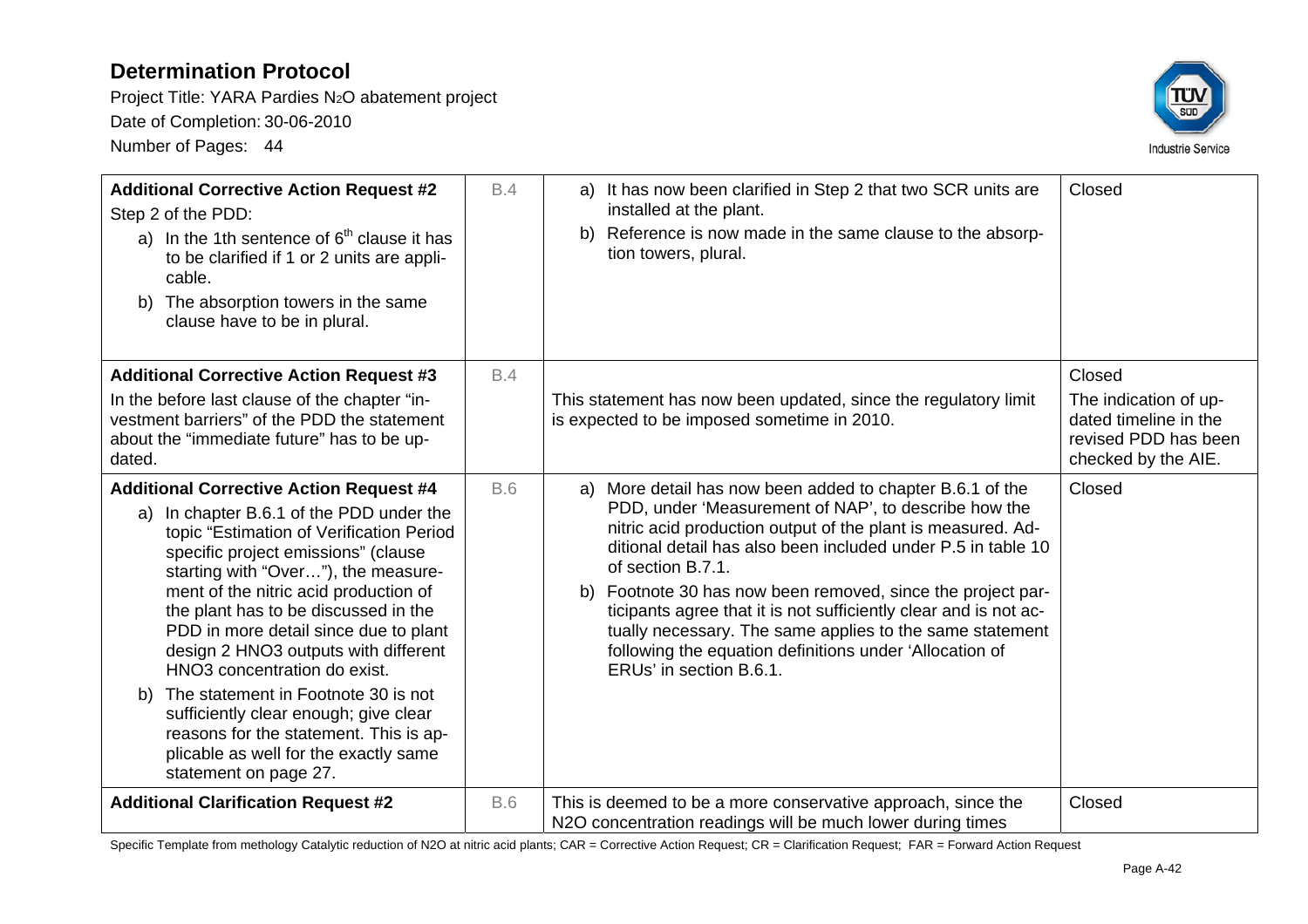Project Title: YARA Pardies N2O abatement project

Date of Completion: 30-06-2010

Number of Pages: 44



| Please justify why the procedure described in<br>the 2. Clause under the topic "Measurement<br>during standard plant operation" starting with<br>"Consequently" is deemed to be conserva-<br>tive approach.                                                                                                                                                                                                                                                                  |                       | when the plant is considered to be out of operation. Including<br>such data in the calculations would unrealistically decrease the<br>average project emissions factor for that verification period, lead-<br>ing to more ERUs being awarded.                                                                                                                                                                                                                                                                                                                                                                                                                                                                                                                                                                                                                                                                                                                                                                              |        |
|------------------------------------------------------------------------------------------------------------------------------------------------------------------------------------------------------------------------------------------------------------------------------------------------------------------------------------------------------------------------------------------------------------------------------------------------------------------------------|-----------------------|----------------------------------------------------------------------------------------------------------------------------------------------------------------------------------------------------------------------------------------------------------------------------------------------------------------------------------------------------------------------------------------------------------------------------------------------------------------------------------------------------------------------------------------------------------------------------------------------------------------------------------------------------------------------------------------------------------------------------------------------------------------------------------------------------------------------------------------------------------------------------------------------------------------------------------------------------------------------------------------------------------------------------|--------|
| <b>Additional Corrective Action Request #5</b><br>a) The source of the parameters VSGn,<br>NCSGn and NAPn used for ERU cal-<br>culation under topic "Calculation of<br>the EFn-value" has to be added in the<br>PDD since these parameters are not<br>listed in the tables in B.6.2. This is<br>applicable as well for the tables in<br>chapter B.7.1<br>b) The parameter AFR which is consi-<br>dered to be the main trip value at the<br>plant needs to be added in B.6.2. | B.6 and<br><b>B.7</b> | a)<br>i - An explanation of the sources of the parameters VSGn,<br>NCSGn and NAPn is already given under 'definition' following the<br>equations in section 'Calculation of the EFn value' in chapter<br>B.6.1. The sources of these parameters are also already ex-<br>plained in 'Estimation of verification period specific project emis-<br>sions', also in chapter B.6.1.<br>ii - Parameters listed in the table in B.6.2 are only those that are<br>established prior to the Determination. This is not applicable to<br>NCSG, VSG and NAP, since these are directly measured<br>throughout the project activity and cannot be established before-<br>hand.<br>iii - Again, the sources of these parameters are already very clear-<br>ly defined in table 10 in B.7.1.<br>b) The two main trip values are the ammonia oxidation tempera-<br>ture (OT) and the ammonia to air flow ratio (AIFR), not the ammo-<br>nia flow rate (AFR). The AFR is not a trip value at all, and a<br>maximum value cannot be defined. | Closed |
| <b>Additional Corrective Action Request #6</b><br>a) For parameter "NAPn" under B.7.1 the<br>source of data has to be described in<br>more detail taking into account 2<br>HNO3 outputs with different HNO3                                                                                                                                                                                                                                                                  | <b>B.7</b>            | a) More detail is now given on the measurement of the parameter<br>'NAPn' under P.5 of table 10 in chapter B.7.1.<br>b) Clarification is now provided on how OT will be determined<br>under P.6 in table 10 of section B.7.1.<br>c) In accordance with the methodology, it is only necessary to                                                                                                                                                                                                                                                                                                                                                                                                                                                                                                                                                                                                                                                                                                                            | Closed |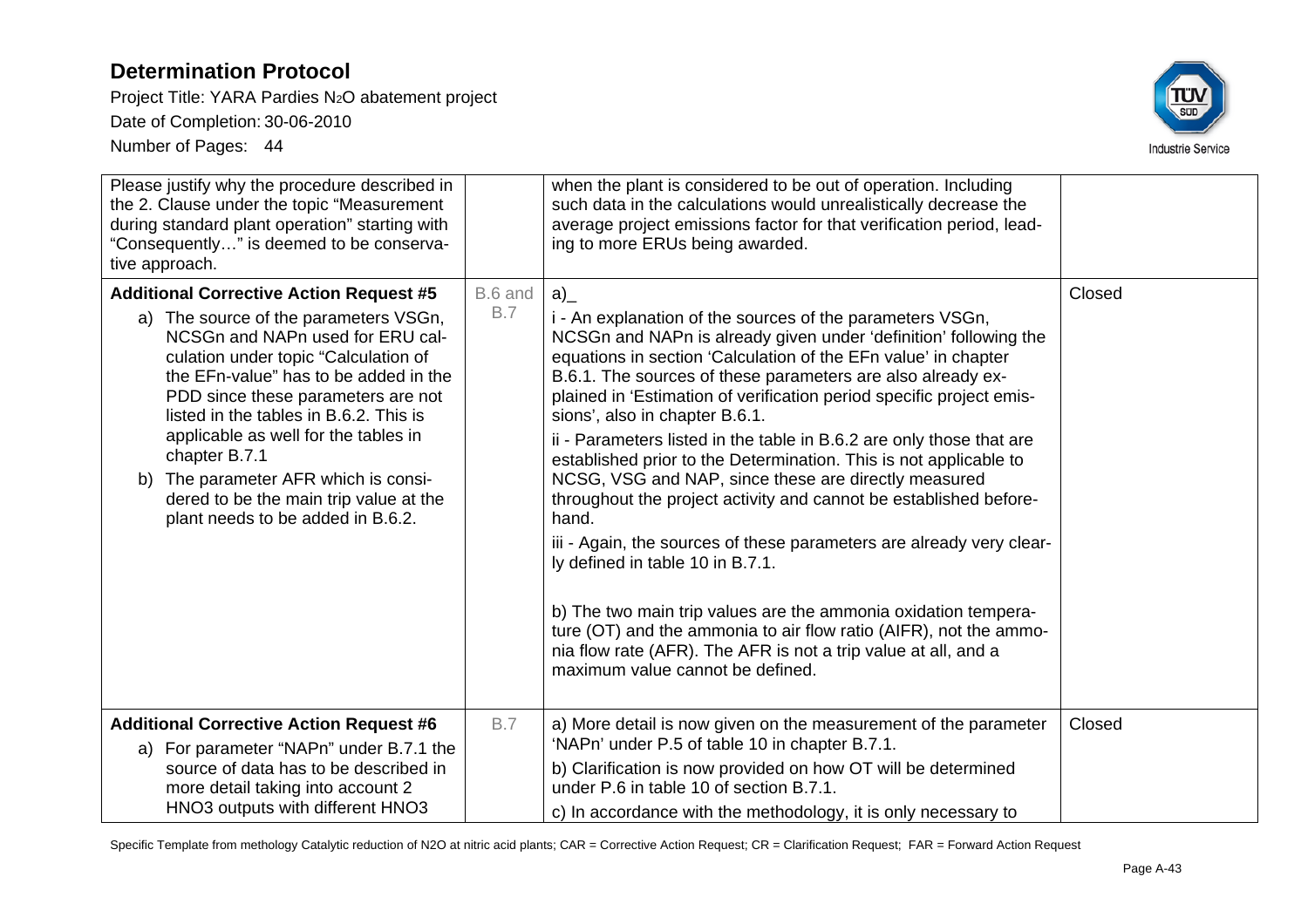Project Title: YARA Pardies N2O abatement project Date of Completion: 30-06-2010 Number of Pages: 44



|    | mination of this parameter.                                                                                                                                                                                                         |                         | termined (see parameters 7 & 8 in table 10 of section B.7.1).                                                                                                                                                                   |                                                                                                         |
|----|-------------------------------------------------------------------------------------------------------------------------------------------------------------------------------------------------------------------------------------|-------------------------|---------------------------------------------------------------------------------------------------------------------------------------------------------------------------------------------------------------------------------|---------------------------------------------------------------------------------------------------------|
| C) | Parameter OP is missing in table<br>B.7.1                                                                                                                                                                                           |                         | e) In section B.6.1 under 'Calculation of the EFn value', it has now<br>been described in more detail how the total mass of N2O emis-                                                                                           |                                                                                                         |
| d) | Parameters AFR and AIFR: there are<br>2 AORs at the plant, please clarify<br>how this fact is considered by deter-<br>mination of this parameter.                                                                                   |                         | sions will be calculated, taking into account NCSG and VSG read-<br>ings from two sources. Adjustments have also been made accord-<br>ingly under parameters 3, 4 & 11 in table 10 of section B.7.1.                            |                                                                                                         |
|    | e) Parameter EFn: it has to be clarified<br>how the total mass of N2O emissions<br>will be calculated taking into account<br>2 NCSG and 2VSG sources from 2<br>AMSs installed.                                                      |                         |                                                                                                                                                                                                                                 |                                                                                                         |
|    | <b>Additional Corrective Action Request #7</b><br>The description of the AMS on page 38 and<br>39 of the PDD as well as statement in C.1.1<br>and C.2.1 has to be updated in terms of im-<br>plementation and QAL 2 audit timeline. | B.7 and<br>$\mathsf{C}$ | The description of the AMS in section B.7.1 (points 1&3 and QAL<br>1&2) has now been updated to reflect the actual situation.<br>The statements in C.1.1 and C.2.1 have also been updated with<br>the most current information. | Closed<br>The indication of up-<br>dated timeline in the<br>revised PDD has been<br>checked by the AIE. |

### **Table 3. Unresolved Corrective Action and Clarification Requests (in case of denials)**

| Clarifications and corrective action re-<br>quests by the AIE's determination team | Id. of<br><b>CAR/CR</b> | <b>Explanation of Conclusion for Denial</b> |
|------------------------------------------------------------------------------------|-------------------------|---------------------------------------------|
|                                                                                    |                         |                                             |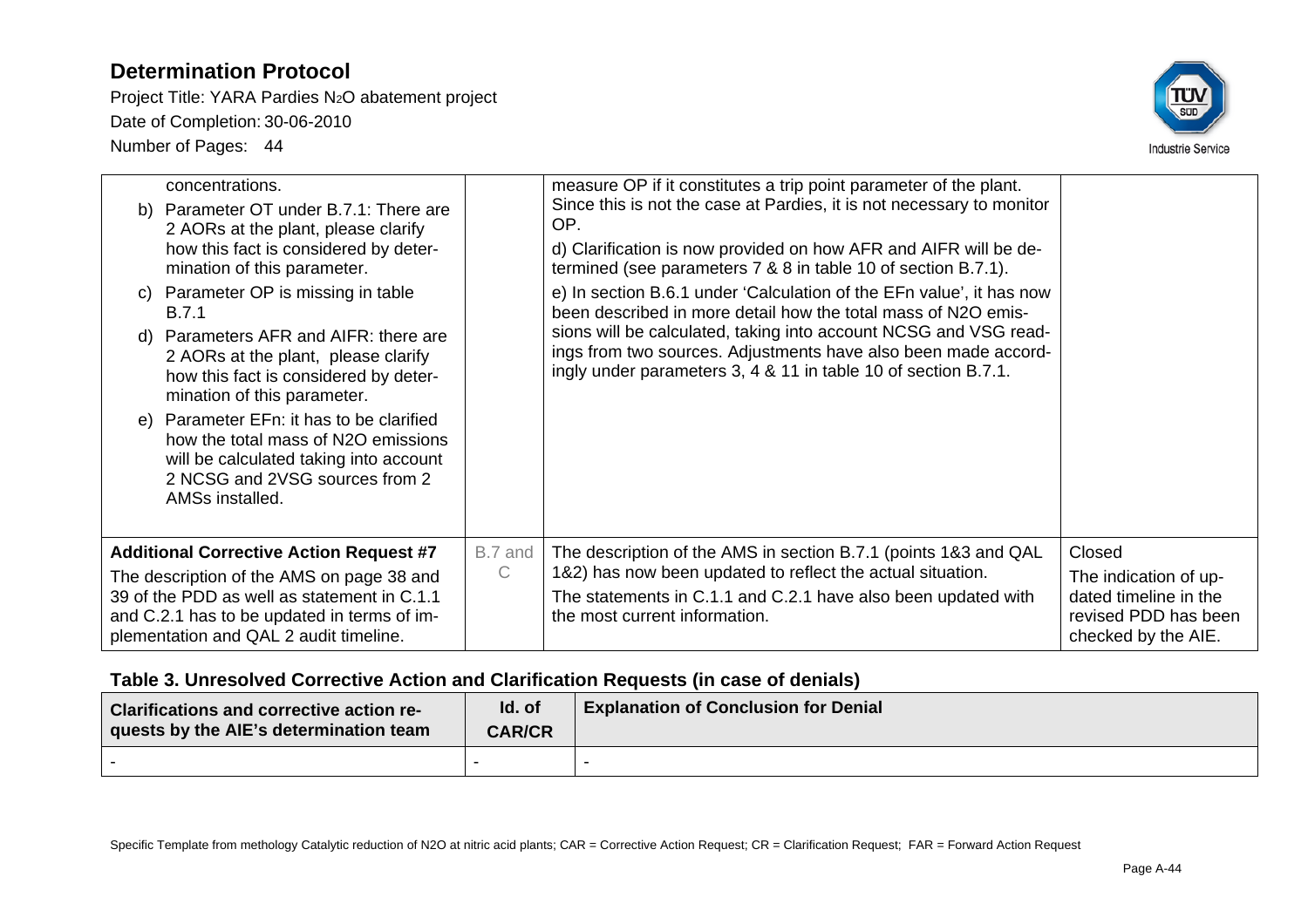# **Annex 2: Information Reference List**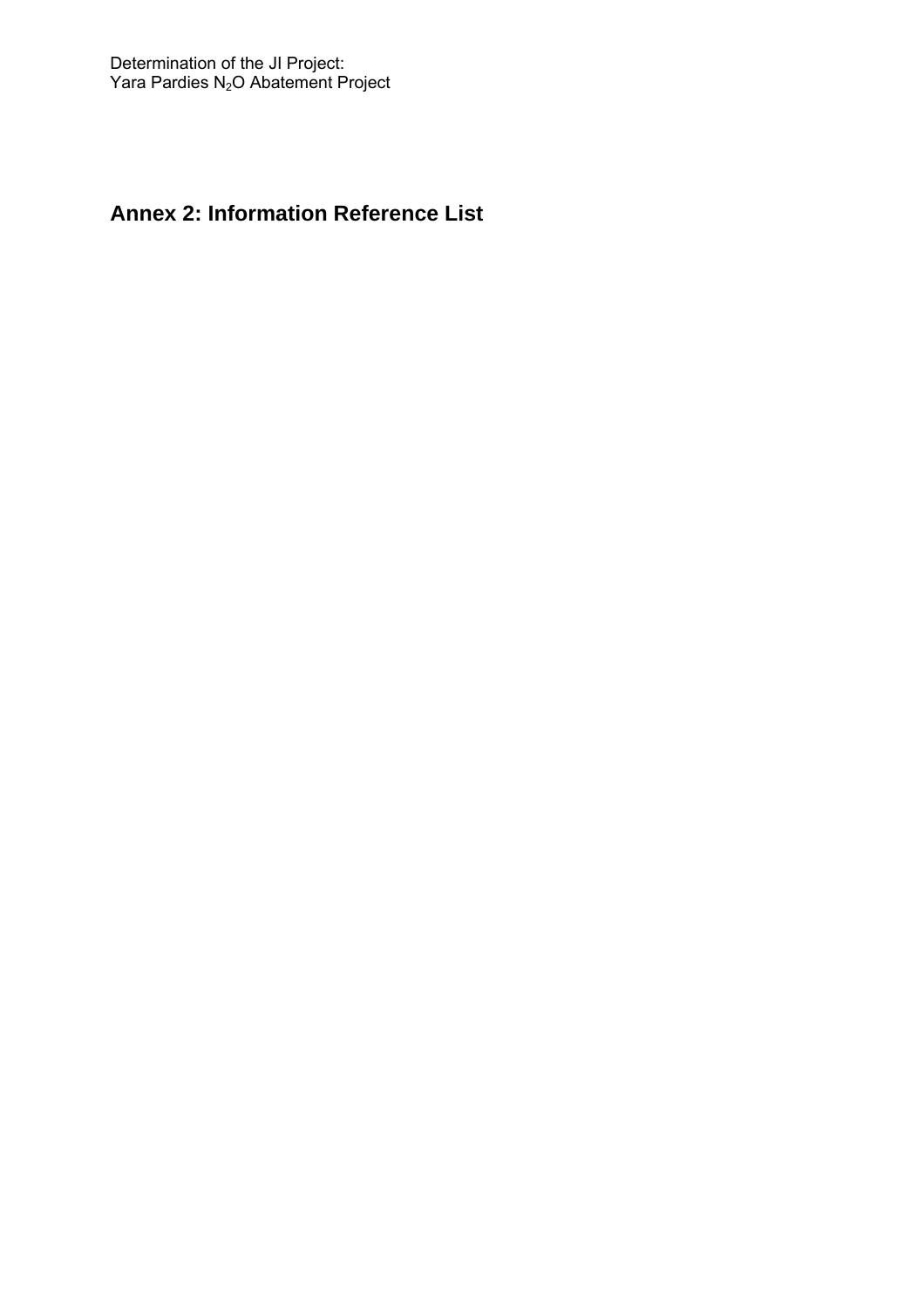| Validation of the<br>Page<br>Final<br>2010-06-30<br>"Yara Pardies N <sub>2</sub> O abatement project"<br>∣ of 4<br>Report<br>$T_{\text{SUD}}$<br>Information Reference List<br><b>Industrie Service</b> |
|---------------------------------------------------------------------------------------------------------------------------------------------------------------------------------------------------------|
|---------------------------------------------------------------------------------------------------------------------------------------------------------------------------------------------------------|

| Ref.<br>No.    | <b>Issuance and/or</b><br>submission<br>date(dd/mm/yyyy) | <b>Title/Type of Document</b>                                                                                                                                                                                                                                                                                                                                                                                                                                                                         | Author/Editor/<br><b>Issuer</b>                                                | <b>Additional Information</b><br>(Relevance in JI Context)                         |
|----------------|----------------------------------------------------------|-------------------------------------------------------------------------------------------------------------------------------------------------------------------------------------------------------------------------------------------------------------------------------------------------------------------------------------------------------------------------------------------------------------------------------------------------------------------------------------------------------|--------------------------------------------------------------------------------|------------------------------------------------------------------------------------|
| 1              | 24/07/2009                                               | PDD "Yara Pardies N <sub>2</sub> O abatement project", version 01                                                                                                                                                                                                                                                                                                                                                                                                                                     | n-serve                                                                        | PDD for GSP                                                                        |
| $\overline{2}$ | 06/11/2009                                               | PDD "Yara Pardies N <sub>2</sub> O abatement project", Version 03                                                                                                                                                                                                                                                                                                                                                                                                                                     | n-serve                                                                        | PDD updated                                                                        |
| $\mathbf{3}$   | 24/07/2009                                               | Projet Domestique Methodology: "Catalytic reduction of N <sub>2</sub> O at nitric acid<br>plants                                                                                                                                                                                                                                                                                                                                                                                                      | <b>DFP France</b>                                                              | French version                                                                     |
| 4              | No date                                                  | Projet Domestique Methodology: "Catalytic reduction of N <sub>2</sub> O at nitric acid<br>plants                                                                                                                                                                                                                                                                                                                                                                                                      | <b>DFP</b> France                                                              | English version                                                                    |
| 5              | 24/07/2009                                               | Approval of the methodology "Réduction Catalytique du N2O dans des<br>usines d'acide nitrique" by e-mail of MEEDDM to n-serve                                                                                                                                                                                                                                                                                                                                                                         | $MEEDDM =$<br>French DFP                                                       | Official webpage:<br>http://www.ecologie.gouv.fr/Methodologies<br>-de-projets.html |
| $\,6$          | 10/09/2009                                               | Participant list of on-site interviews                                                                                                                                                                                                                                                                                                                                                                                                                                                                | TÜV SÜD                                                                        |                                                                                    |
| $\overline{7}$ | 10/09/2009 and<br>11/09/2009                             | On-site interviews conducted by TÜV SÜD.<br><b>Validation Team:</b><br>TÜV SÜD Industrie Service GmbH (GHG Auditor)<br><b>Robert Mitterwallner</b><br><b>Interviewed Persions:</b><br>Rebecca Cardani Strange<br>n-serve (Project Manager)<br><b>Patrick Marias</b><br>Yara Pardies (in charge of plant operation)<br>Yara Pardies (HESQL manager)<br><b>Bernard Guillou</b><br><b>Philippe Bault</b><br>Yara Pardies (in charge of maintenance)<br>Philippe Michiels<br>Yara Pardies (plant manager) | <b>TÜV SÜD</b>                                                                 |                                                                                    |
| 8              | 06/11/2009                                               | <b>Excel Sheet Calculation for ERUs</b>                                                                                                                                                                                                                                                                                                                                                                                                                                                               | N-serve                                                                        |                                                                                    |
| 9              | 25/01/1999                                               | Arrêté Préfectorale, Nitric Acid production in Pardies (draft)                                                                                                                                                                                                                                                                                                                                                                                                                                        | Préfecture des<br>Pyrénées<br>Atlantiques,<br>Direction de<br>l'administration |                                                                                    |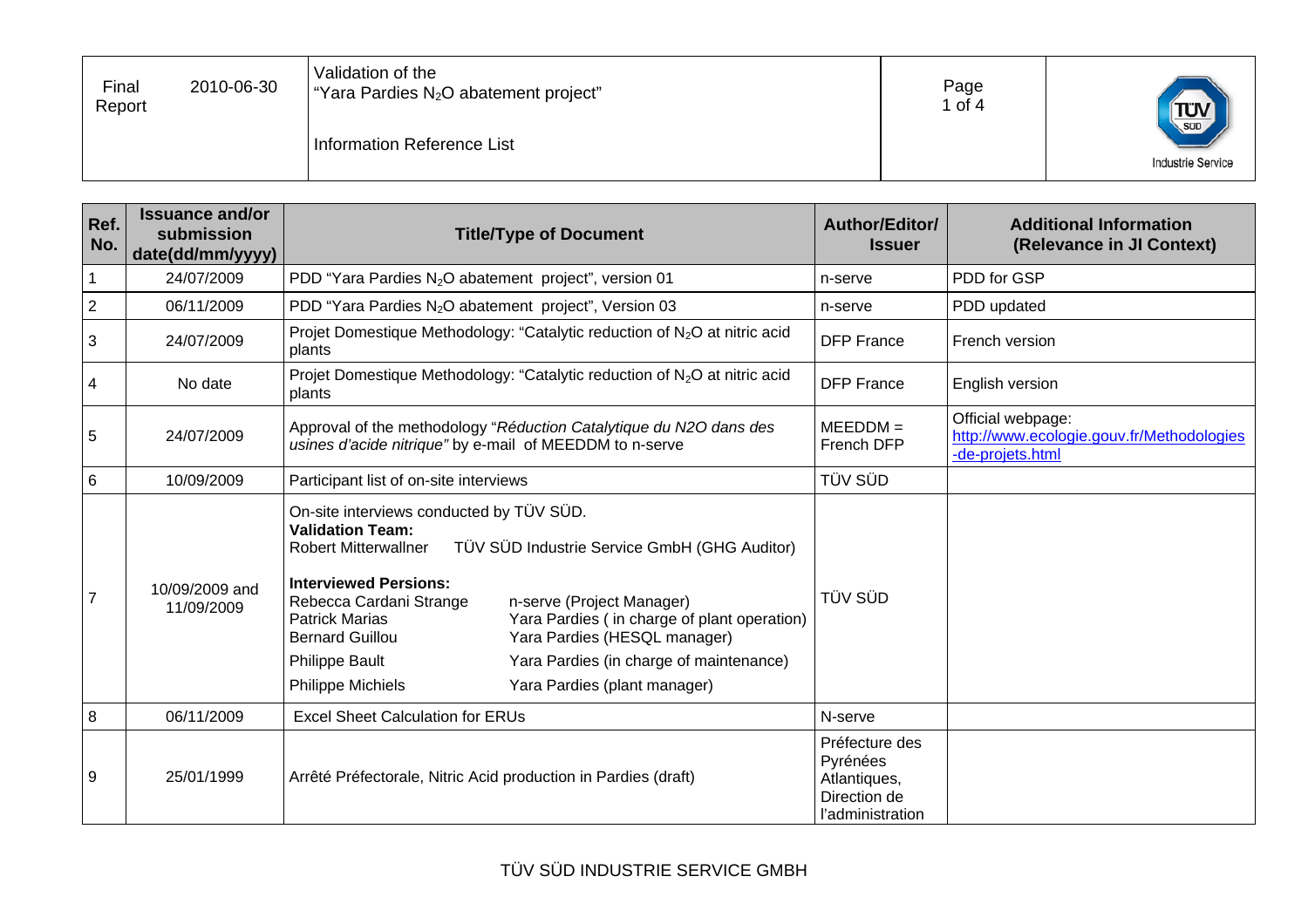| Validation of the<br>Page<br>Final<br>2010-06-30<br>"Yara Pardies N <sub>2</sub> O abatement project"<br>2 of 4<br>Report<br>$T_{\text{SUD}}$<br>Information Reference List<br><b>Industrie Service</b> |
|---------------------------------------------------------------------------------------------------------------------------------------------------------------------------------------------------------|
|---------------------------------------------------------------------------------------------------------------------------------------------------------------------------------------------------------|

| Ref.<br>No. | <b>Issuance and/or</b><br>submission<br>date(dd/mm/yyyy) | <b>Title/Type of Document</b>                                                                                                                                                                           | Author/Editor/<br><b>Issuer</b>                                                    | <b>Additional Information</b><br>(Relevance in JI Context)                                                |
|-------------|----------------------------------------------------------|---------------------------------------------------------------------------------------------------------------------------------------------------------------------------------------------------------|------------------------------------------------------------------------------------|-----------------------------------------------------------------------------------------------------------|
|             |                                                          |                                                                                                                                                                                                         | générale,<br>Bureaux de la<br>protection de la<br>nature et de<br>l'environnement. |                                                                                                           |
| 10          | 02/03/2007                                               | J.O No. 56, texte No. 61 "Décrets, arrêtés, circulaires, textes généraux<br>(French linking directive related to JI and CDM projects)                                                                   | Ministère de<br>l'écologie et du<br>développement<br>durable                       | Incl. Reduction factor for climate projects<br>in Artivle 15 and<br>Additionality requirements in Annex 3 |
| 11          | 03/07/2009                                               | Letter of Endorsement - Confirmation for other Yara projects of Ambes and<br>Montoir                                                                                                                    | <b>DFP France</b>                                                                  |                                                                                                           |
| 12          | 11/07/2008                                               | Evidence of JI consideration (e-mail from head of Yara)                                                                                                                                                 | Yara France                                                                        |                                                                                                           |
| 13          | 12/03/2009<br>29/07/2009                                 | E-mail from Yara Pardies to Yara group to provide 760 kg catalyst each<br>line;<br>E-mail from Yara Ambès to Yara Pardies to provide 2150 kg catalyst<br>(grosse)                                       | Yara France                                                                        |                                                                                                           |
| 14          | 3/08/2009                                                | Purchase Order of monitoring equipment delivery from Dr. Födisch<br>Umwelttechnik AG (4500951145 and 4500951147)                                                                                        | Yara group                                                                         | Incl. installation work and tests for 63577€                                                              |
| 15          | 2/02/1998                                                | Arrêté Ministériel relative aux prélèvement et la consommation d'eau ainsi<br>qu'aux émissions de toute nature des installations classés pour la<br>protection de l'environnement (avec 7 kg N2O/tHNO3) | Ministère de<br>l'écologie et du<br>développement<br>durable                       | footnote 6 of PDD                                                                                         |
| 16          | No date                                                  | Excel file "Pardies N2O data 2002", Yara Pardies internal data sets                                                                                                                                     | n-serve                                                                            |                                                                                                           |
| 17          | 06/11/2009                                               | Excel file of financial table                                                                                                                                                                           | n-serve                                                                            | Part of Annex 4 of PDD                                                                                    |
| 18          | August 2007                                              | Integrated Pollution Prevention and Control Reference Document on<br>Best Available Techniques (IPPC BREF) for the manufacture of                                                                       | European<br>Commission                                                             |                                                                                                           |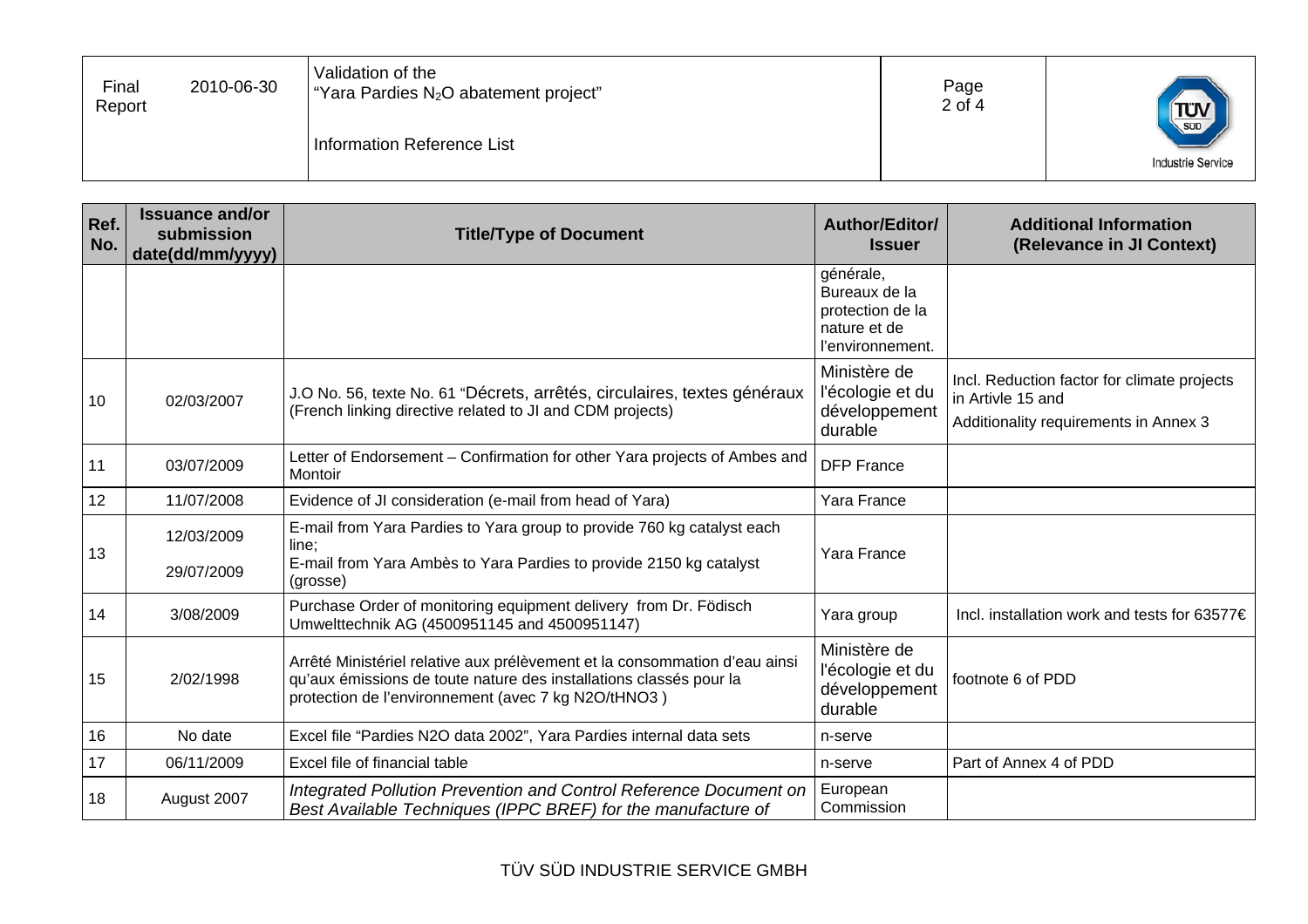| Page<br>2010-06-30<br>Final<br>"Yara Pardies N <sub>2</sub> O abatement project"<br>3 of 4<br>Report<br>Information Reference List | Validation of the |  |  | $T_{\text{SUD}}$<br><b>Industrie Service</b> |  |
|------------------------------------------------------------------------------------------------------------------------------------|-------------------|--|--|----------------------------------------------|--|
|------------------------------------------------------------------------------------------------------------------------------------|-------------------|--|--|----------------------------------------------|--|

| Ref.<br>No. | <b>Issuance and/or</b><br>submission<br>date(dd/mm/yyyy) | <b>Title/Type of Document</b>                                                      | Author/Editor/<br><b>Issuer</b>                           | <b>Additional Information</b><br>(Relevance in JI Context) |
|-------------|----------------------------------------------------------|------------------------------------------------------------------------------------|-----------------------------------------------------------|------------------------------------------------------------|
|             |                                                          | Large Volume Inorganic Chemicals - Ammonia, Acids and Fertilizers                  |                                                           |                                                            |
| 20          | 24/04/2009                                               | PDD template of French DFP                                                         | $MEEDDM =$<br>French DFP                                  |                                                            |
| 21          | 10/04/2009                                               | MEEDDM UNIFA; meeting with subject: "Projets Domestiques"                          | Union des<br>Industries de la<br>Fertilisation<br>(UNIFA) | Power point presentation                                   |
| 22          | 11/09/2009                                               | Detailled information about AMS engineering and install costs of totally<br>330 k€ | Yara intranet<br>print out                                |                                                            |
| 23          | March 2009                                               | PIN                                                                                | n-serve /Yara                                             |                                                            |
| 24          | 11/09/2009                                               | 2 Printscreen monitoring HNO3 production control room                              |                                                           |                                                            |
| 25          | 08/01/2002                                               | <b>Flow sheet Nitrique</b>                                                         | Yara Pardies                                              |                                                            |
| 26          | No date                                                  | Flow sheet ANC Acid Nitriqe Concentré (Concentrated HNO3)                          | Yara Pardies                                              |                                                            |
| 27          | 14/09/2009                                               | Legal requirements list (Veille réglementaire) for the plant of Pardies            | <b>Synergi Solutions</b><br>AS                            |                                                            |
| 28          | No date                                                  | Purchase Used gauzes Pardies L1, Run 36                                            | <b>Yara Pardies</b>                                       |                                                            |
| 29          | No date                                                  | Monthly production of HNO3 among other products on the Pardies plant               | Yara Pardies                                              | <b>Excel File</b>                                          |
| 30          | 17/09/2007<br>8/10/2008                                  | Process Manual HNO3 production PRD 10056 (6 chapters)                              | Yara Pardies                                              |                                                            |
| 31          | No date                                                  | "Welcome to Yara", power point presentation                                        | <b>Yara Pardies</b>                                       |                                                            |
| 32          | 6/05/2009                                                | E-mail from state inspectorat (DRIRE) to Yara regarding N2O limit value            | <b>DRIRE</b>                                              |                                                            |
| 33          | 26/05/2009                                               | E-mail from Yara to state inspectorat (DRIRE) regarding measured NOx<br>emissions  | Yara                                                      |                                                            |
| 34          | 04/05/2010                                               | Arrêté Préfectorale, Nitric Acid production in Pardies (draft)                     | Préfecture des                                            |                                                            |